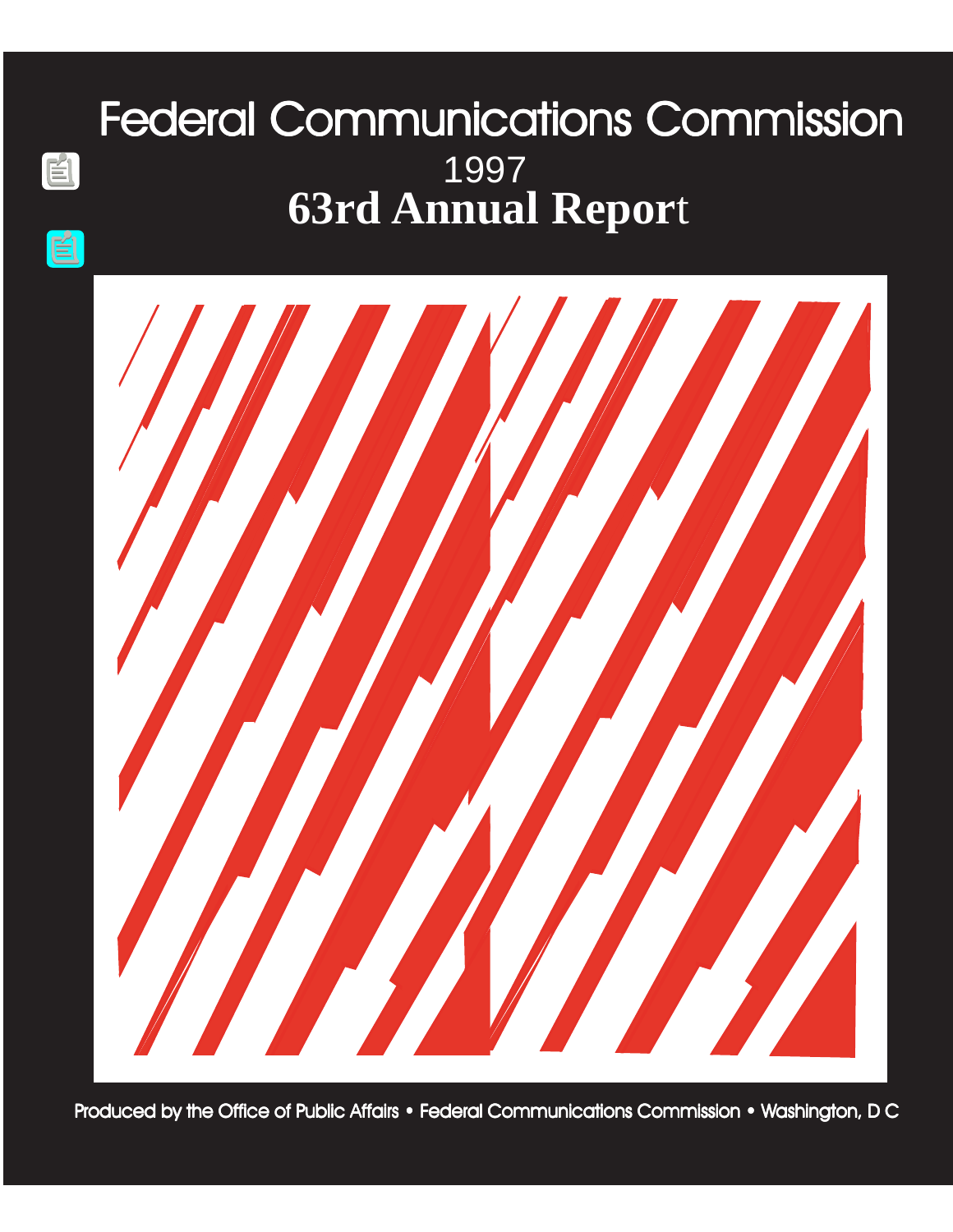63rd FCC Annual Report FY97



### [Commissioners](#page-5-0)

*Members of the Federal Communications Commission during fiscal year 1997*

> [Reed E. Hundt, Chairman](#page-6-0) *(Term expires June 30, 1998)*

> [James H. Quello](#page-6-0) *(Term expires June 30, 1996)*

> Susan Ness *(Term expires June 30, 1999)*

Rachelle B. Chong *(Term expires June 30, 1997)*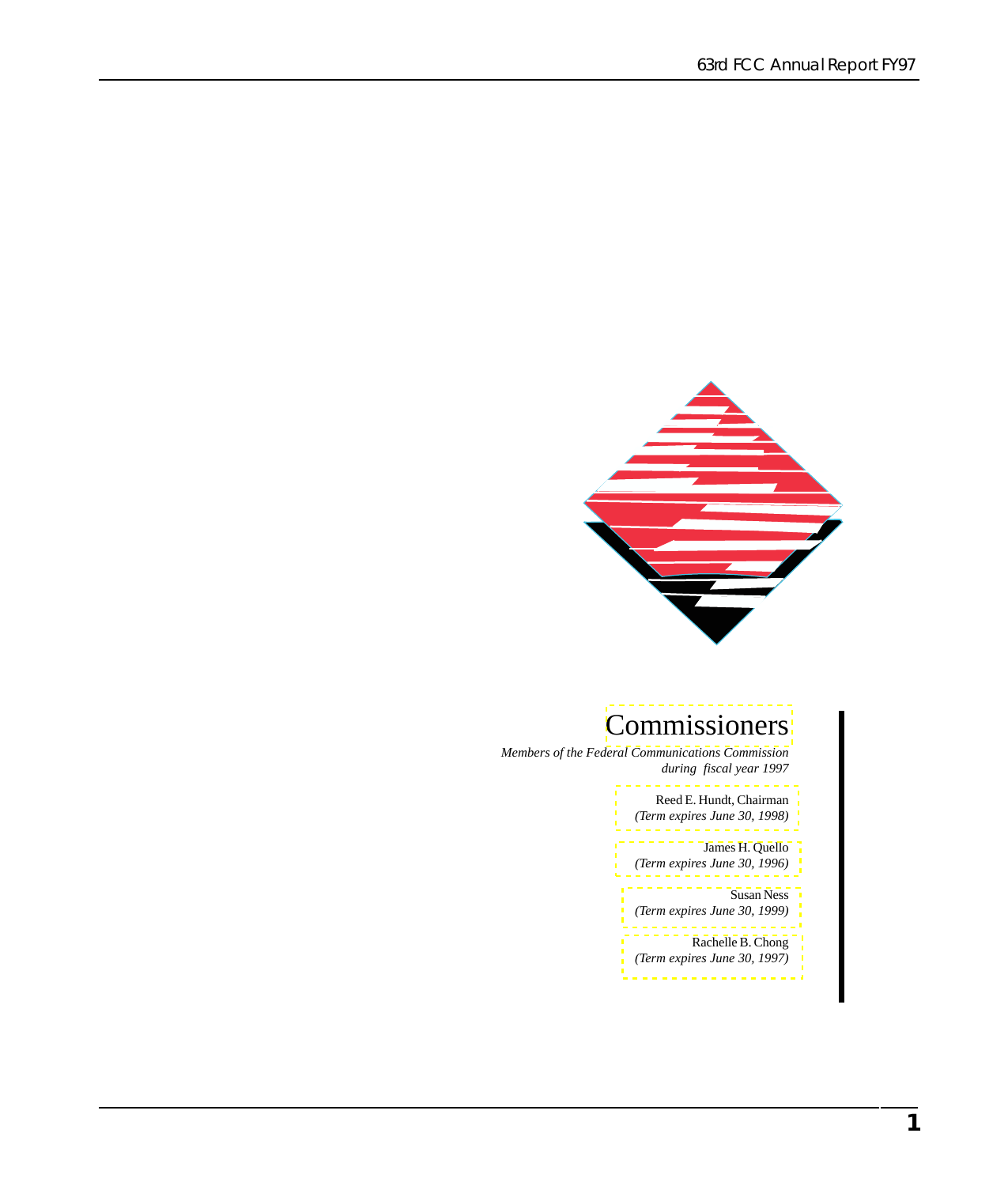

*For sale by the U.S. Government Printing Office Superintendent of Documents, Mail Stop: SSOP, Washington, D. C. 20402-9328*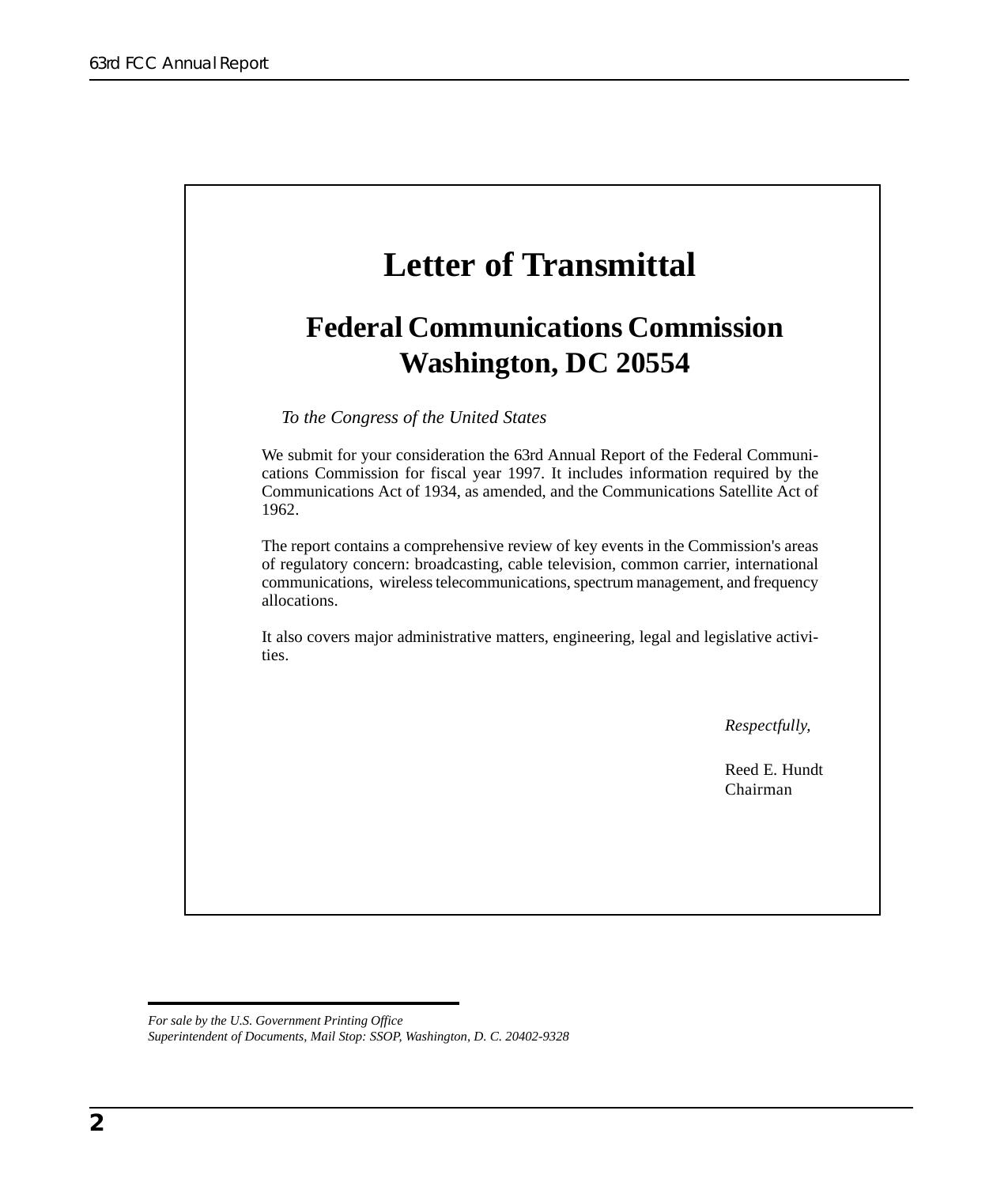# 63rd Annual Report



Federal Communications Commission

Washington, DC

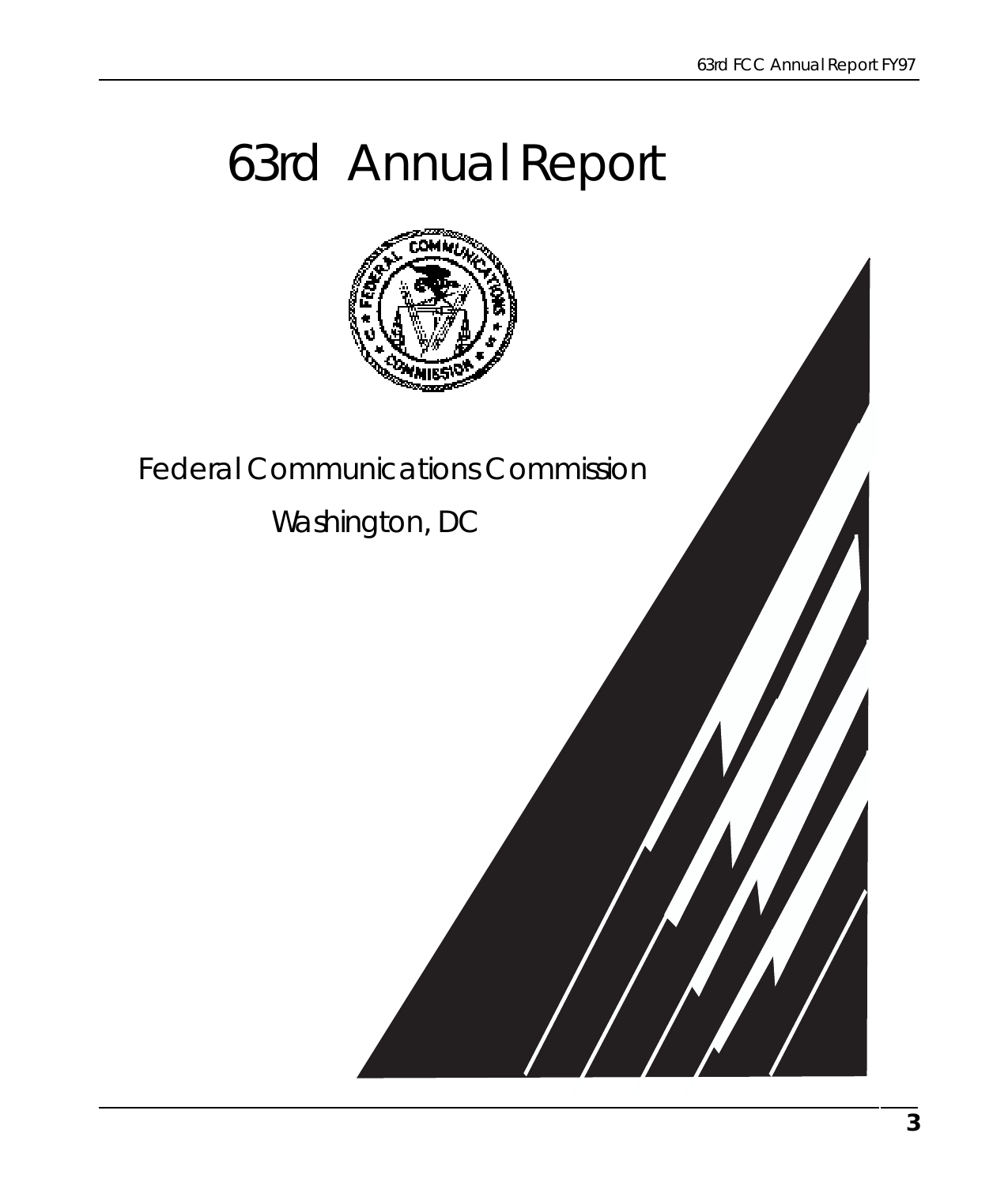# **Contents**

| Compliance and Information Bureau 43    |
|-----------------------------------------|
|                                         |
|                                         |
| Office of Engineering and Technology 64 |
|                                         |
|                                         |
| Office of Legislative and               |
|                                         |
|                                         |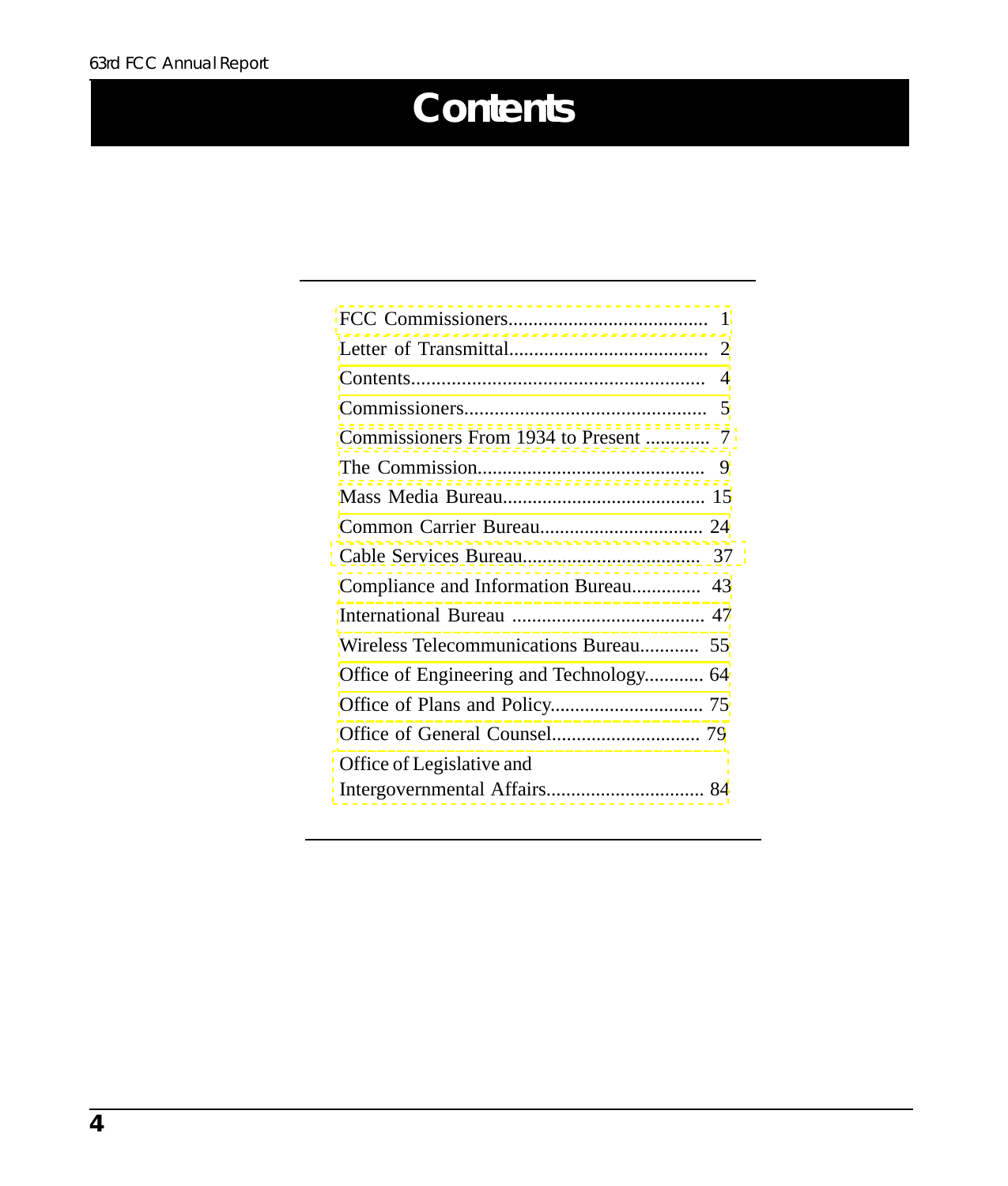## **Commissioners**

#### <span id="page-5-0"></span>R[eed E. Hundt \(Democrat\)](http://www.fcc.gov/commissioners/previous/welcome.html#hundt)

Chairman



Nominated to the Commission to serve as Chairman by President Clinton; confirmed by the Senate November 19, 1993; sworn in November 29, 1993; term ends June 30, 1998.

Prior to coming to the Commission Chairman Hundt was a senior partner in the Washington DC, office of Latham &Watkins, a national and international law firm, where his practice included representation on state, federal and international communication issues including local exchange telephone, long distance, international fiber optic, cable television alternatives and satellite, and First Amendment work.

He also has handled pro bono matters for the United States Court of Appeals for the Fourth Circuit, the NAACP Legal Defense Fund, the Lawyers Committee for Civil Rights, Conservation International and the D.C. Preservation League. He served as a law clerk to the late Chief Judge Harrison L.Winter of the United States Court of Appeals for the Fourth Circuit. Hundt was a senior advisor to the Clinton for President campaign and a senior advisor and member of the Economic Council for the Presidential Transition Team. In addition, he has advised Vice President Gore on economic issues since 1984.

Born in Ann Arbor, MI, March 3, 1948, Hundt received a B.A., magna cum laude, with an exceptional distinction in history, from Yale College in 1969 and a J.D. from Yale Law School in 1974. Chairman Hundt belongs to the District of Columbia, Maryland and California Bars.

#### [James H. Quello \(Democrat](http://www.fcc.gov/commissioners/previous/welcome.html#quello))



Nominated to the Commission by President Nixon; confirmed by the Senate April 23, 1974; sworn in April 30, 1974. Reappointed by President Reagan in 1981 and again in 1984 for a third term; confirmed by the Senate June 15, 1984; sworn in July 26, 1984; Commissioner Quello was reappointed by President Bush in 1991 for a fourth term; confirmed by the Senate June 25, 1991; sworn in July 12, 1991; term ended June 30, 1996; continues to serve since no replacement has been confirmed.

Commissioner Quello served as Interim Chairman February 5, 1993, to November 29, 1993. He rose from position of Promotion Manager (1960) of radio station WJR, Detroit, to Vice President, General Manager (1974); retired as Vice President of Capital Cities Broadcasting Corporation (1972). Detroit Housing and Urban Renewal Commissioner (1951-73); trustee, Michigan Veterans Trust Fund (1951-74).

Member of Governor's Special Study Commission on Urban Problems; Governor's Special Study Committee on Legislative Compensation; Assistant National Public Relations Chairman, Veterans of Foreign Wars; TV-radio Chairman, United Foundation; Executive Board Member, Boy Scouts of America; and board member, American Negro Emancipation Centennial.

Born in Laurium, MI, April 21, 1914, he holds a B.A. degree from Michigan State University (1935). He has been awarded an honorary doctorate of public service from Northern Michigan University (1975); distinguished alumni award and honorary doctorate of humanities from Michigan State University (1974 and 1977).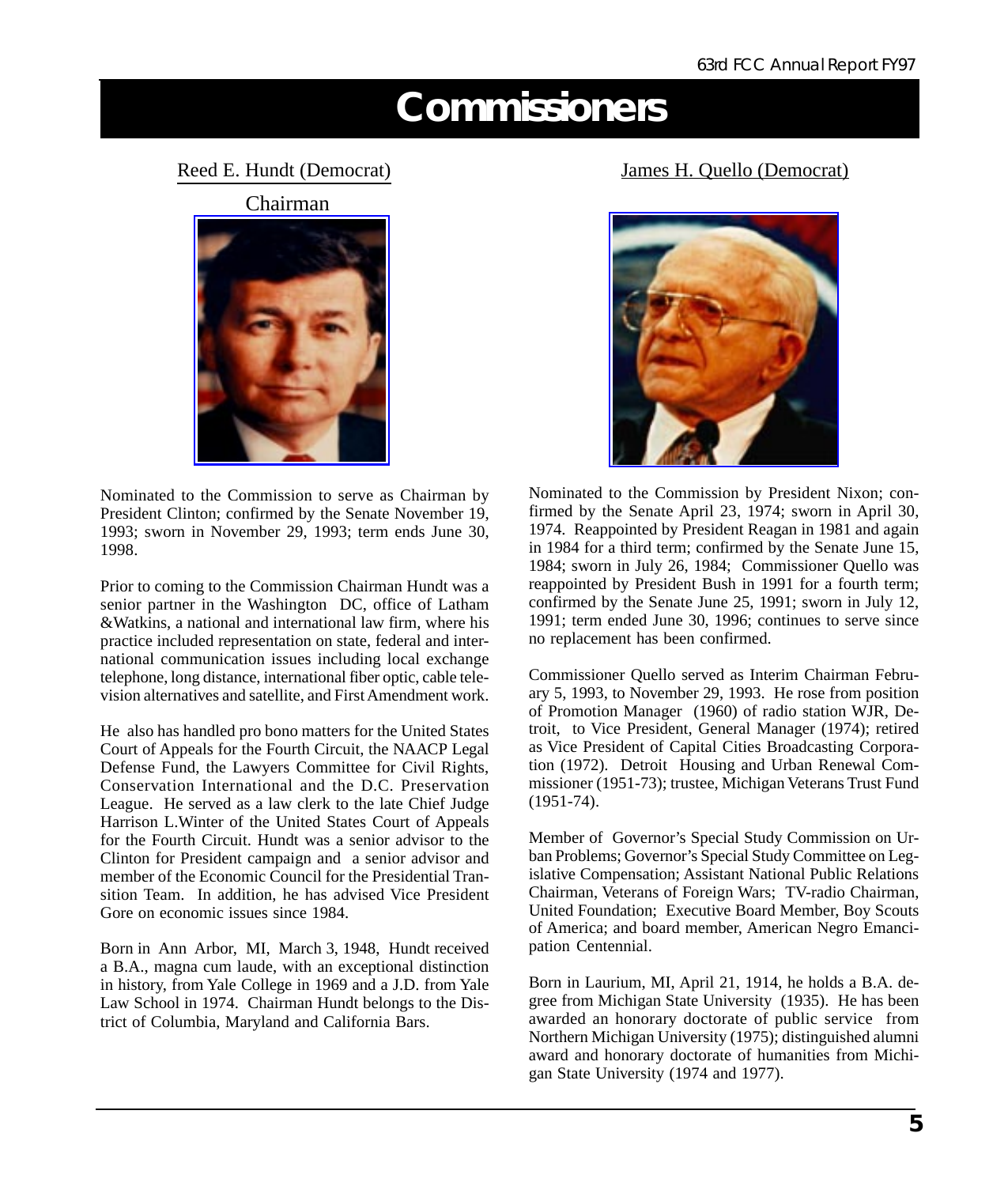## **Commissioners**

<span id="page-6-0"></span>[Susan Ness \(Democrat\)](http://www.fcc.gov/commissioners/ness/)



Nominated to the Commission by President Clinton on April 14, 1994; confirmed by the Senate on May 19, 1994. Ness fills the seat vacated by the Honorable Ervin Duggan. Term ends June 30, 1999.

As a communications attorney, she has served as a senior lender and group head in the Communications Industries Division of the American Security Bank, a regional financial institution based in Washington, DC.

Served as Assistant Counsel to the House Committee on Banking, Currency and Housing. Later, founded and directed the Judicial Appointments Project of the National Women's Political Caucus. Served as vice chair of the Montgomery County Task Force on Community Access Television and was president of the Montgomery County Commission for Women.

She holds a B.A. from Douglass College (Rutgers University), a Masters in Business Administration from the Wharton School at the University of Pennsylvania and a J.D., cum laude, from Boston College Law School.

R[achelle B. Chong \(Republica](http://www.fcc.gov/commissioners/previous/welcome.html#chong)n)



Nominated to the Commission by President Clinton to fill the vacancy left by the Honorable Sherrie Marshall. The term began on July 1, 1992, and ends on June 30, 1997; confirmed by the Senate on May 19, 1994; sworn in on May 23, 1994. She is the first Asian-American to serve on the Commission.

Formerly a partner in the international law firm of Graham & James. Practiced telecommunications law before the California Public Utilities Commission on behalf of cellular telephone carriers, radio common carriers and developers of innovative telecommunications devices.

Practiced communications law from 1984-1986 with the now-defunct Washington, D.C. law firm of Kadison, Pfaelzer, Woodard, Quinn & Rossi. She is a founding member of Women in Telecommunications in Northern California and a member of the governing Committee of the ABA Forum Committee on Communications. A Phi Beta Kappa scholar, she holds dual B.A. degrees in Journalism and Political Science from the University of California at Berkeley (1981) and a J.D. from Hastings College of Law (1984).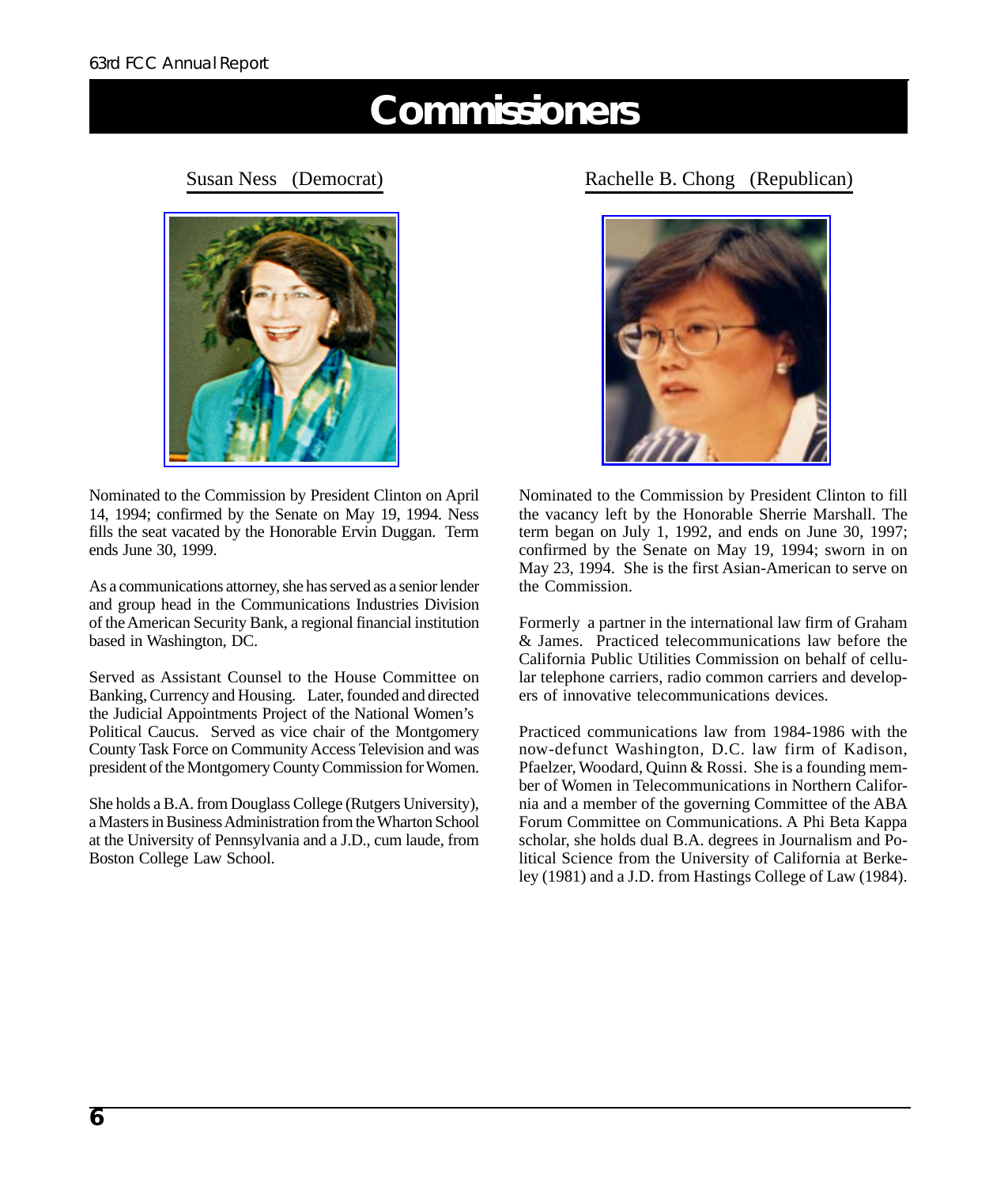## **Commissioners From 1934 to Present**

<span id="page-7-0"></span>

| <b>Commissioner</b>    | <b>Party Affiliation</b> | <b>State</b>                  | <b>Term of Service</b>          |
|------------------------|--------------------------|-------------------------------|---------------------------------|
| Eugene O. Sykes        | Democrat                 | Mississippi                   | July 11,1934 to Apr. 5, 1939    |
| Thad H. Brown          | Republican               | Ohio                          | July 11, 1934 to June 30, 1940  |
| Paul A. Walker         | Democrat                 | Oklahoma                      | July 11, 1934 to June 30, 1953  |
|                        |                          |                               |                                 |
|                        |                          |                               |                                 |
| Norman Case            | Republican               | Rhode Island                  | July 11, 1934 to June 30, 1945  |
| <b>Irvin Stewart</b>   | Democrat                 | Texas                         | July 11, 1934 to June 30, 1937  |
| George Henry Payne     | Republican               | New York                      | July 11, 1934 to June 30, 1943  |
| Hampson Gary           | Democrat                 | Texas                         | July 11, 1934 to Jan. 1, 1935   |
| Anning S. Prall        | Democrat                 | New York                      | Jan. 17, 1935 to July 23, 1937  |
|                        |                          |                               | Mar. 9, 1935 to July 23, 1937   |
| T. A. M. Craven        | Democrat                 | District of Columbia          | Aug. 25, 1937 to June 30, 1944  |
|                        |                          | Virginia                      | July 2, 1956 to Mar. 25, 1963   |
| Frank McNinch          | Democrat                 | North Carolina                | Oct. 1, 1937 to Aug. 31, 1939   |
|                        |                          |                               | Oct. 1, 1937 to Aug. 31, 1939   |
| Frederic I. Thompson   | Democrat                 | Alabama                       | Apr. 13, 1939 to June 30, 1941  |
| James Lawrence Fly     | Democrat                 | Texas                         | Sept. 1, 1939 to Nov. 13, 1944  |
|                        |                          |                               |                                 |
| Ray C. Wakefield       | Republican               | California                    | Mar.22, 1941 to June 30, 1947   |
| Clifford J. Durr       | Democrat                 | Alabama                       | Nov. 1, 1941 to June 30, 1948   |
| Ewell K. Jett          | Independent              | Maryland                      | Feb. 15, 1944 to Dec. 31, 1947  |
|                        |                          |                               |                                 |
| Paul A. Porter         | Democrat                 | Kentucky                      | Dec. 21, 1944 to Feb. 25, 1946  |
| Charles R. Denny       |                          | Democrat District of Columbia | Mar.30,1945 to Oct.31,1947      |
|                        |                          |                               |                                 |
|                        |                          |                               |                                 |
| William H. Willis      | Republican               | Vermont                       | July 23, 1945 to Mar. 6, 1946   |
| Rosel H. Hyde          | Republican               | Idaho                         | Apr. 17, 1946 to Oct. 31, 1969  |
|                        |                          |                               |                                 |
|                        |                          |                               |                                 |
|                        |                          |                               |                                 |
| Edward M. Webster      | Independent              | District of Columbia          | Apr. 10, 1947 to June 30, 1956  |
| Robert F .Jones        | Republican               | Ohio                          | Sept. 5, 1947 to Sept. 19, 1952 |
| Wayne Coy              | Democrat                 | Indiana                       | Dec. 29, 1947 to Feb. 21, 1952  |
|                        |                          |                               | Dec. 29, 1947 to Feb. 21, 1952  |
| George E. Sterling     | Republican               | Maine                         | Jan. 2,1948 to Sept. 30,1954    |
| Frieda B. Hennock      | Democrat                 | New York                      | July 6, 1948 to June 30, 1955   |
| Robert T. Bartley      | Democrat                 | Texas                         | Mar. 6, 1952 to June 30, 1972   |
| Eugene H. Merrill      | Democrat                 | Utah                          | Oct. 6, 1952 to Apr. 15, 1953   |
| John C. Doerfer        | Republican               | Wisconsin                     | Apr. 15, 1953 to Mar. 10, 1960  |
|                        |                          |                               |                                 |
| Robert E. Lee          | Republican               | Illinois                      | Oct. 6, 1953 to June 30, 1981   |
|                        |                          |                               |                                 |
|                        |                          |                               |                                 |
| George C. McConnaughey | Republican               | Ohio                          | Oct. 4, 1954 to June 30, 1957   |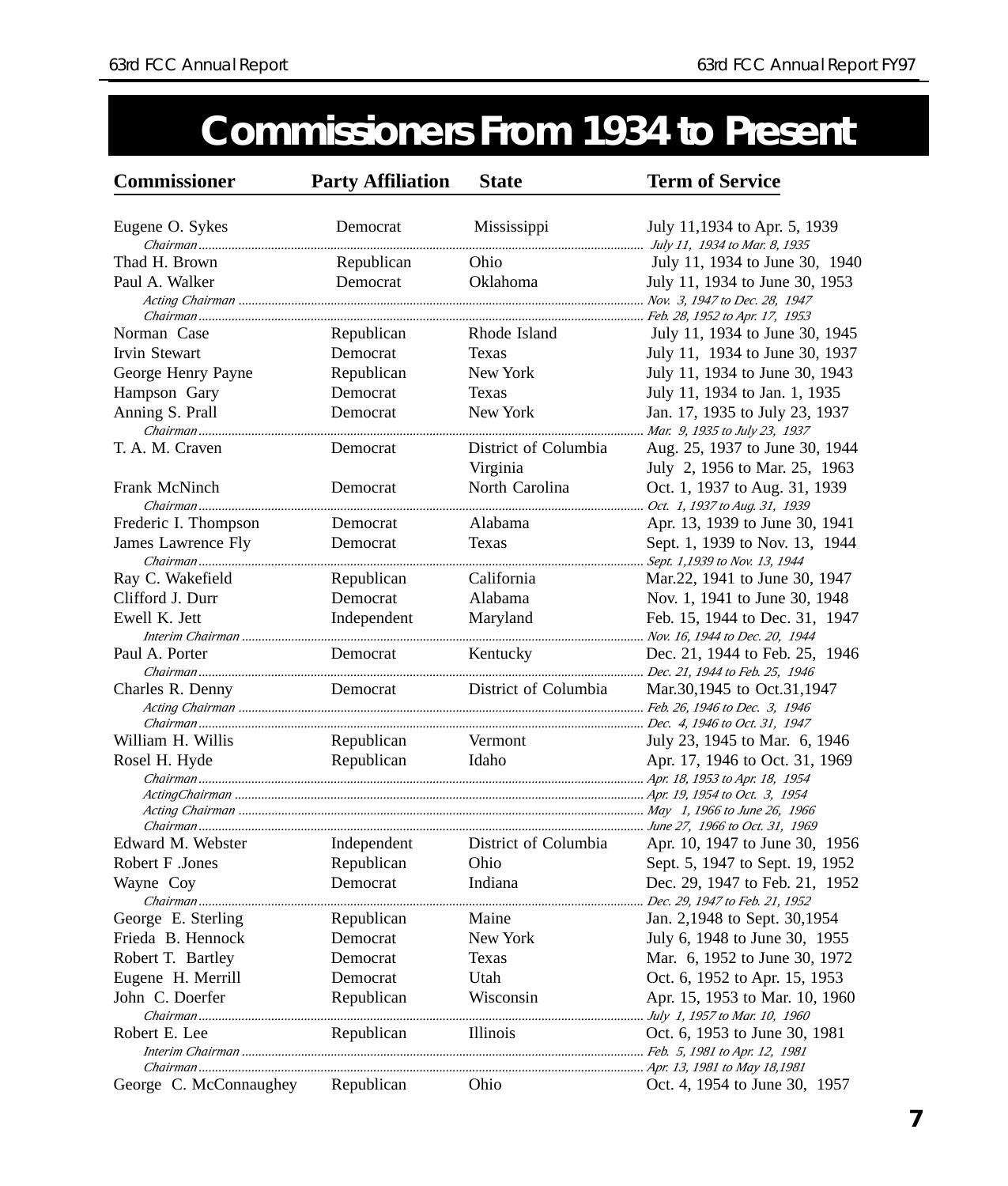## **Commissioners From 1934 to Present**

| <b>Commissioner</b>           | <b>Party Affiliation</b> | <b>State</b>         | <b>Term of Service</b>                                         |
|-------------------------------|--------------------------|----------------------|----------------------------------------------------------------|
| Frederick W. Ford             | Republican               | West Virginia        | Aug.29,1957 to Dec.31, 1964<br>Mar. 15, 1960 to Mar. 1, 1961   |
| John S. Cross                 | Democrat                 | Arkansas             | May 23, 1958 to Sept. 30, 1962                                 |
| Charles H. King               | Republican               | Michigan             | July 19, 1960 to Mar. 2, 1961                                  |
| Newton N. Minow               | Democrat                 | Illinois             | Mar. 2, 1961 to June 1, 1963<br>Mar. 2, 1961 to June 1, 1963   |
| E. William Henry              | Democrat                 | Tennessee            | Oct. 2,1962 to May 1, 1966                                     |
| Kenneth A. Cox                | Democrat                 | Washington           | Mar. 26, 1963 to Aug. 31, 1970                                 |
| Lee Loevinger                 | Democrat                 | Minnesota            | June 11, 1963 to June 30, 1968                                 |
| James J. Wadsworth            | Republican,              | New York             | May 5,1965 to Oct.31,1969                                      |
| Nicholas Johnson              | Democrat                 | Iowa                 | July 1, 1966 to Dec. 5, 1973                                   |
| H. Rex Lee                    | Democrat                 | District of Columbia | Oct. 28, 1968 to Dec. 31, 1973                                 |
| Dean Burch                    | Republican               | Arizona              | Oct. 31, 1969 to Mar. 8, 1974<br>Oct. 31, 1969 to Mar. 8, 1974 |
| Robert Wells                  | Republican               | Kansas               | Nov. 6, 1969 to Nov. 1, 1971                                   |
| Thomas J. Houser              | Republican               | Illinois             | Jan. 6, 1971 to Oct. 5, 1971                                   |
| Charlotte T. Reid             | Republican               | Illinois             | Oct. 8, 1971 to July 1, 1976                                   |
| Richard E. Wiley              | Republican               | Illinois             | Jan. 5, 1972 to Oct. 13, 1977<br>Mar. 8, 1974 to Oct. 13, 1977 |
| Benjamin L. Hooks             | Democrat                 | Tennessee            | July 5, 1972 to July 25, 1977                                  |
| James H. Quello               | Democrat                 | Michigan             | Apr. 30, 1974<br>Feb. 5, 1993 to Nov 28,1993.                  |
| Glen O. Robinson              | Democrat                 | Minnesota            | July 10, 1974 to Aug. 30, 1976                                 |
| Abbott M. Washburn            | Republican               | Minnesota            | July 10,1974 to Oct. 1, 1982                                   |
| Joseph R. Fogarty             | Democrat                 | Rhode Island         | Sept.17,1976 to June 30, 1983                                  |
| Margita E. White              | Republican               | Sweden               | Sept. 23,1976 to Feb. 28, 1979                                 |
| Charles D. Ferris             | Democrat                 | Massachusetts        | Oct.17, 1977 to Apr. 10, 1981<br>Oct. 17, 1977 to Feb. 4, 1981 |
| Tyrone Brown                  | Democrat                 | Virginia             | Nov. 15, 1977 to Jan. 31, 1981                                 |
| Anne P. Jones                 | Republican               | Massachusetts        | Apr. 7, 1979 to May 31, 1983                                   |
| Mark S. Fowler                | Republican               | Canada               | May 18, 1981 to Apr. 17, 1987<br>May 18, 1981 to Apr. 17, 1987 |
| Mimi Weyforth Dawson          | Republican               | <b>Missouri</b>      | July 6, 1981 to Dec. 3, 1987                                   |
| Henry M. Rivera               | Democrat                 | New Mexico           | Aug. 10, 1981 to Sept. 15, 1985                                |
| Stephen A. Sharp              | Republican               | Ohio                 | Oct. 4, 1982 to June 30, 1983                                  |
| Dennis R. Patrick<br>Chairman | Republican               | California           | Dec. 2,1983 to Apr. 17, 1987<br>Apr. 18, 1987 to Aug. 7, 1989  |
| Patricia Diaz Dennis          | Democrat                 | New Mexico           | June 25, 1986 to Sept.29, 1989                                 |
| Alfred C. Sikes               | Republican               | Missouri             | Aug. 8, 1989 to Jan. 19, 1993<br>Aug. 8, 1989 to Jan. 19, 1993 |
| Sherrie P. Marshall           | Republican               | Florida              | Aug. 21,1989 to April 30, 1993                                 |
| Andrew C. Barrett             | Republican               | Illinois             | Sept. 8, 1989 to March 30, 1996                                |
| Ervin S. Duggan               | Democrat                 | Georgia              | Feb. 28, 1990 to Jan. 30, 1994                                 |
| Reed E. Hundt                 | Democrat                 | Maryland             | Nov. 29, 1993<br>Nov. 29, 1993                                 |
| <b>Susan Ness</b>             | Democrat                 | New Jersey           | May 19, 1994                                                   |
| Rachelle B. Chong             | Republican               | California           | May 23, 1994                                                   |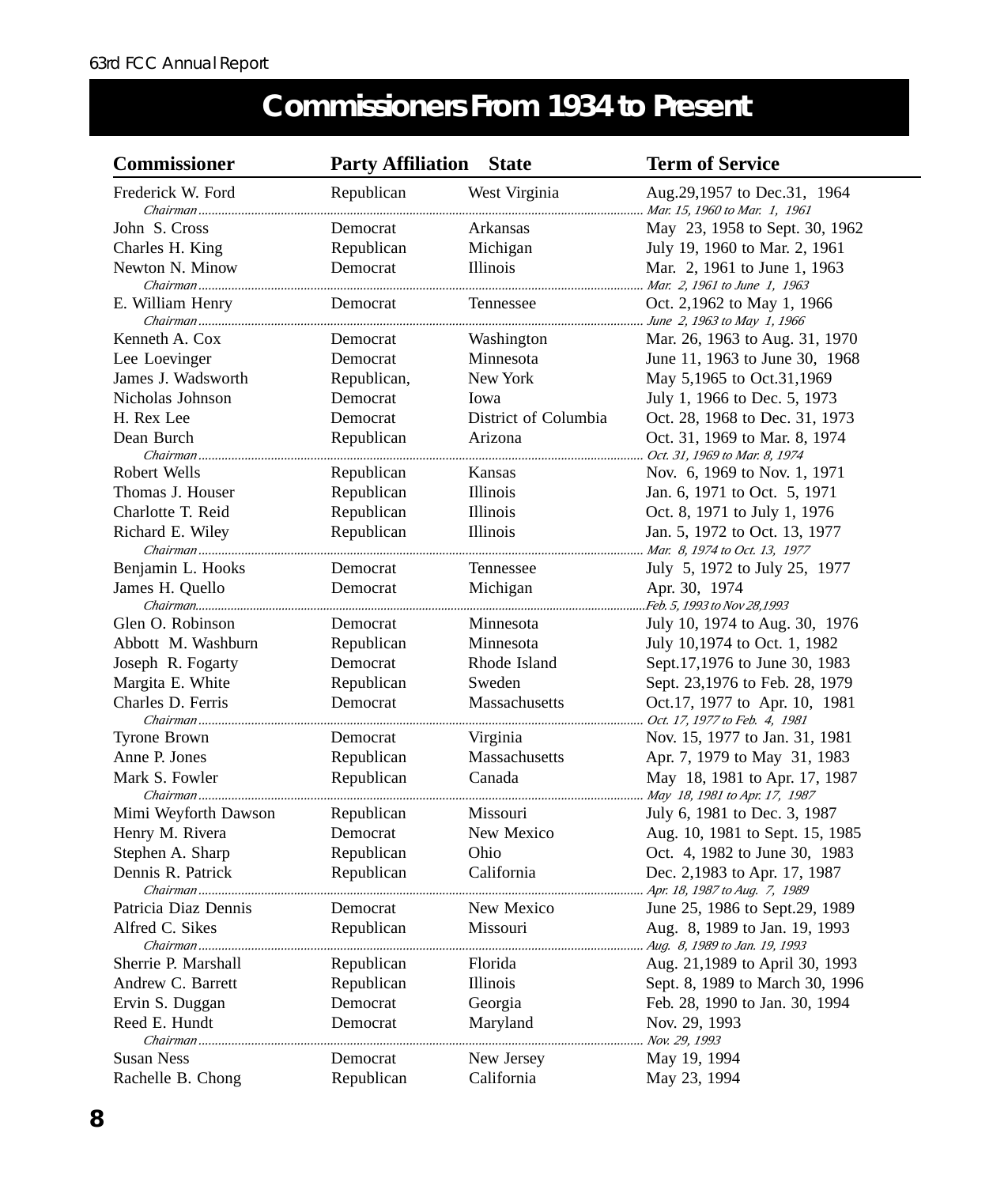## <span id="page-9-0"></span>**The Commission**



The Federal Communications Commission (FCC) is an in<br>dependent federal regulatory agency responsible directly<br>to Congress. Established by the Communications Act of<br>1934 it is charged with establishing policies to govern in dependent federal regulatory agency responsible directly to Congress. Established by the Communications Act of l934, it is charged with establishing policies to govern interstate and international communications by radio, television, wire, satellite, and cable. Its jurisdiction covers the 50 states and territories, the District of Columbia and U.S. possessions.

The FCC is directed by five Commissioners appointed by the President and confirmed by the Senate for staggered five-year terms. No more than three can be members of the same political party. The President designates one of the Commissioners to serve as Chairman.

The Chairman presides over all FCC meetings. The Chairman coordinates and organizes the work of the Commission and represents the agency in legislative matters and in relations with other government departments and agencies.

The Commission is committed to the use of emerging technologies to serve its customers -- the American public and regulated industries -- more efficiently.

 The Commission continues to expand its use of the Internet, which has become an increasingly popular way for the public to access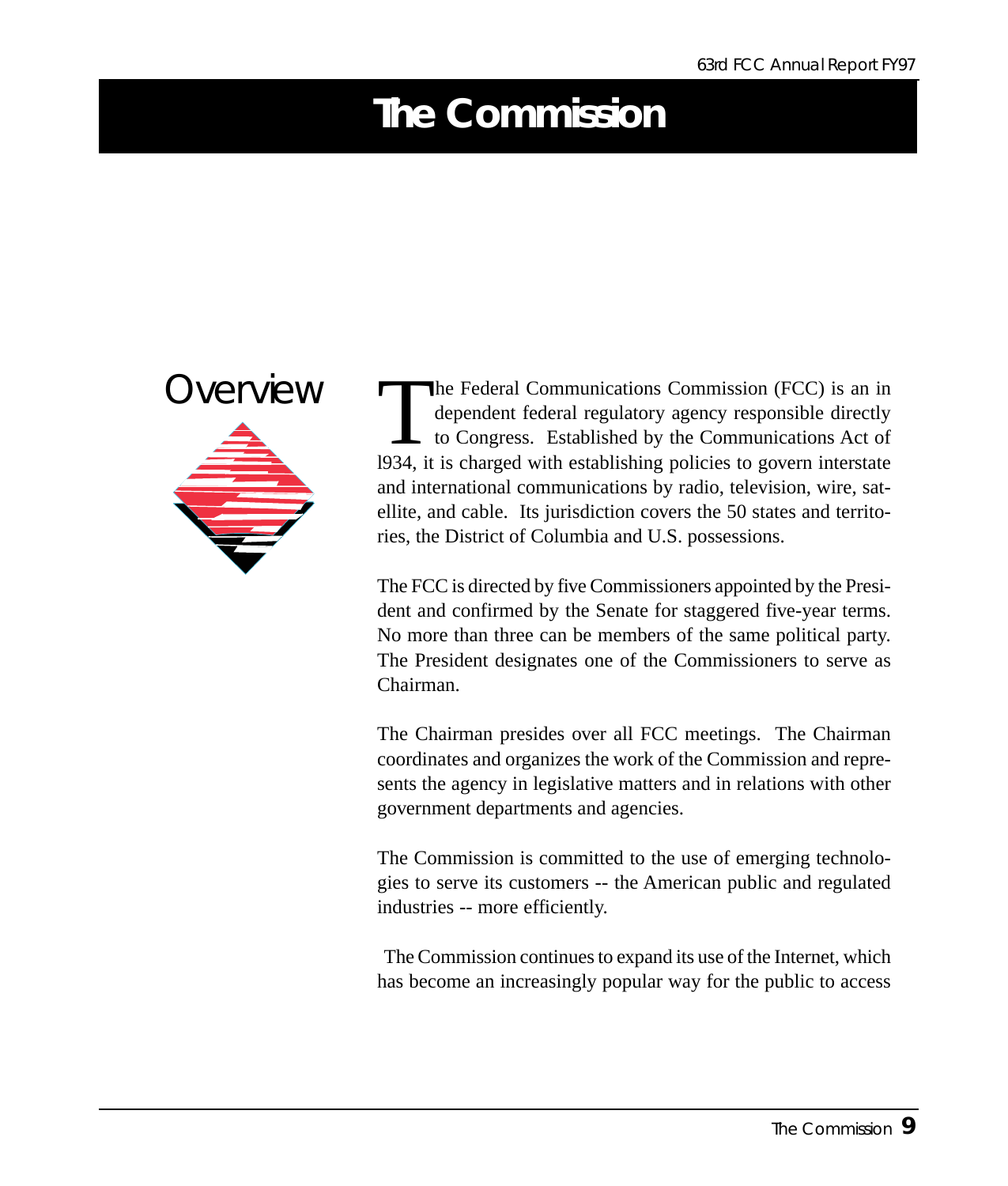information. Extensive information is available through the FCC's "homepage"**(http:// www.fcc.gov)**. The Commission uses a fax-ondemand system to allow quick access to forms, press releases and other information (202 - 418- 4830).

#### **BUREAUS AND OFFICES**

In FY97 the Commission had six operating bureaus and 10 offices which provide support services.

#### **Office of the Managing Director (OMD)**

Under the supervision and direction of the Chairman, the Managing Director serves as the FCC's chief operating and executive official. The Managing Director provides managerial leadership to, and exercises supervision and direction over, the FCC's bureaus and staff offices in management and administrative matters; formulates and administers all management and administrative policy programs and directives for the Commission; assists the Chairman in carrying out administrative responsibilities; advises the Chairman, Commissioners and management on administrative and related matters; administers the FCC's management systems and directs agency efforts in improving management effectiveness, operational efficiency and employee productivity.

#### **Office of Public Affairs (OPA)**

The Office of Public Affairs is responsible for informing the press and public of the FCC's actions, facilitating public participation in the FCC's decision-making processes and operating many of the FCC's public reference rooms and library. OPA issues daily news releases, public notices and other [informational material; prepares the Annual Re](http://www.fcc.gov/oig.html)port and other publications; handles telephone, written, and walk-in requests for information. OPA maintains the FCC's Internet homepage.

#### **Office of the Inspector General (OIG)**

The Office of the Inspector General was created by the Inspector General Amendments Act of 1988. The Inspector General conducts and supervises audits and investigations relating to the programs and operations of the agency. The Inspector General recommends policies for activities designed to promote economy, efficiency and effectiveness, as well as to prevent and detect fraud and abuse in agency programs. The Inspector General also provides a means for keeping the Chairman, Commissioners, and the Congress fully informed about problems and deficiencies at the agency. Incidents of waste, fraud, abuse or mismanagement within the FCC may be reported to the Office of Inspector General by dialing (202) 418-0473 or the toll free Hotline- 1-888-TO-FCCIG (1-888-863-2244).

#### **Office of Administrative Law Judges**

[Administrative Law Judges preside over hearin](http://www.fcc.gov/ogc/)gs and issue Initial Decisions. Review of initial decisions is done by the full Commission.

#### **Office of the General Counsel (OGC)**

The General Counsel serves as the chief legal advisor to the Commission and its various Bureaus and Offices. The General Counsel also represents the Commission before the federal courts of appeals, recommends decisions in adjudicatory mat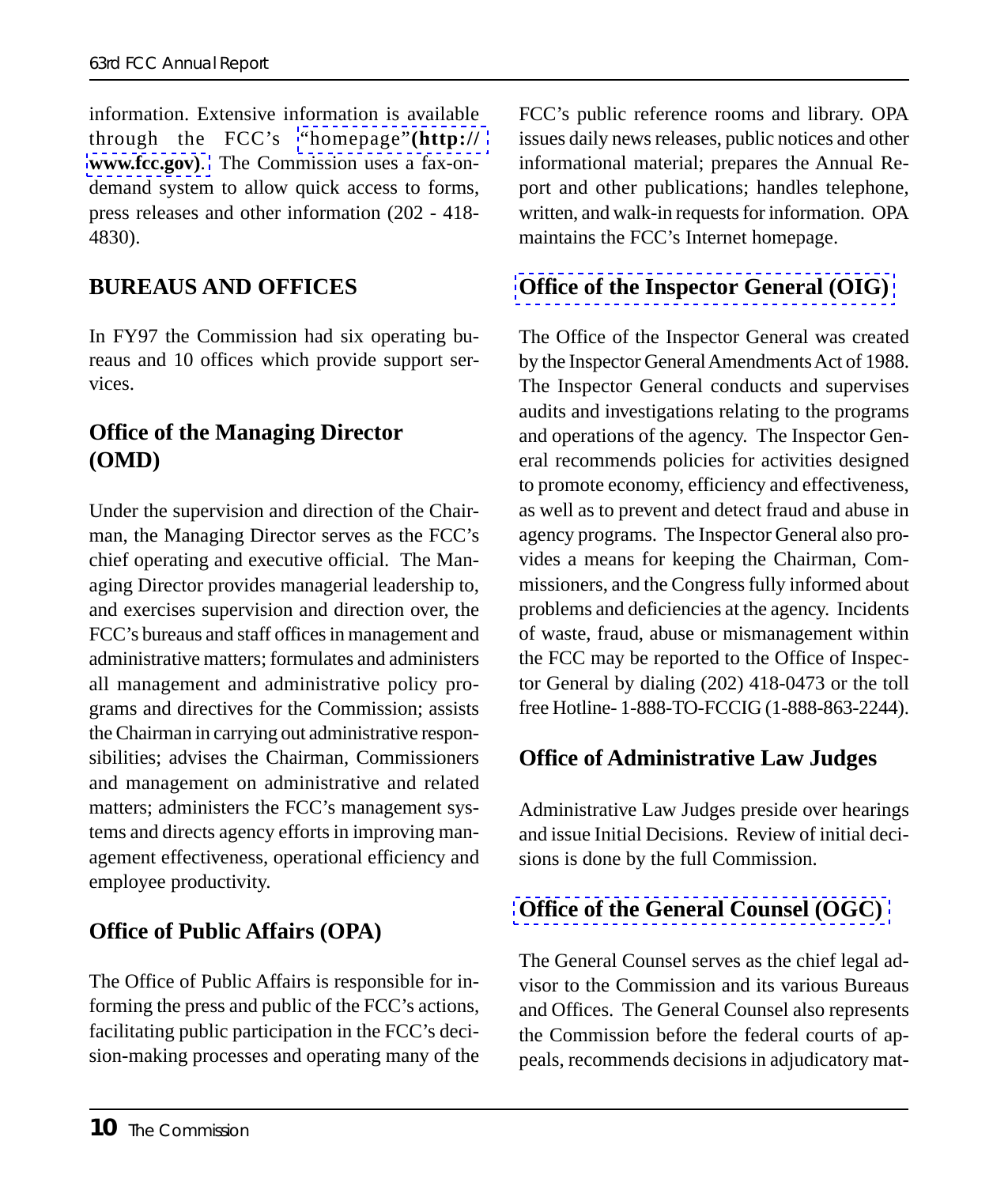ters before the Commission, assists the Commission in its decisionmaking capacity, performs a variety of legal functions regarding internal administrative matters and advises the Commission on fostering competition and promoting deregulation in a competitive environment. (A more extensive profile of the Office is included later in this report.)

#### **Office of Workplace Diversity (OWD)**

This Office serves as the principal advisor to the Chairman and Commission on all issues relating to workforce diversity, affirmative recruitment, and equal employment opportunity (EEO) within the Commission. The Office enforces EEO and civil rights laws that apply to employees and applicants for employment, trains employees on subjects such as race relations and preventing sexual harassment in the workplace, counsels employees, and develops and implements policies and programs that encourage fair and equal treatment of Commission employees, affirmative recruitment, and that foster understanding and acceptance of the diver[sity that employees of the Commission br](http://www.fcc.gov/Bureaus/OCBO/ocbo.html)ing to the workplace.

#### **Office of Communication Business Opportunities (OCBO)**

The Office of Communications Business Opportunities (OCBO) is responsible for providing advice to the Commission on issues and policies concerning opportunities for ownership and contracting by small, minority and women-owned communications businesses. The Office also advises the Commission on policies to foster equal employment opportunity in the communications industries for minorities, women, and people with disabilities.

The Office works with entrepreneurs, industry and public interest organizations and individuals to provide information about policies to promote ownership and employment opportunities in the communications industry.

OCBO is the FCC's primary resource for implementing the Contract With America Advancement Act's (CWAAA) provisions regarding small business. OCBO oversees the Regulatory Flexibility Analysis process to ensure that small business in[terests are fully considered in all FCC actio](http://www.fcc.gov/Bureaus/OPP/)ns. The Office coordinates CWAAA provisions to increase agency responsiveness to the concerns of small business.

#### **Office of Plans and Policy (OPP)**

The Office of Plans and Policy serves as principal economic and technical policy adviser to the Commission, analyzing agenda items and developing [long-term policy. The Office also produces work](http://www.fcc.gov/Bureaus/olia/)ing papers on major policy issues. (A more extensive profile of the Office is included later in this report.)

#### **Office of Legislative and Intergovernmental Affairs (OLIA)**

The Office of Legislative and Intergovernmental Affairs serves as the Commission's principle point of contact with Congress and other governmental entities. (A more extensive profile of the Office is included later in this report.)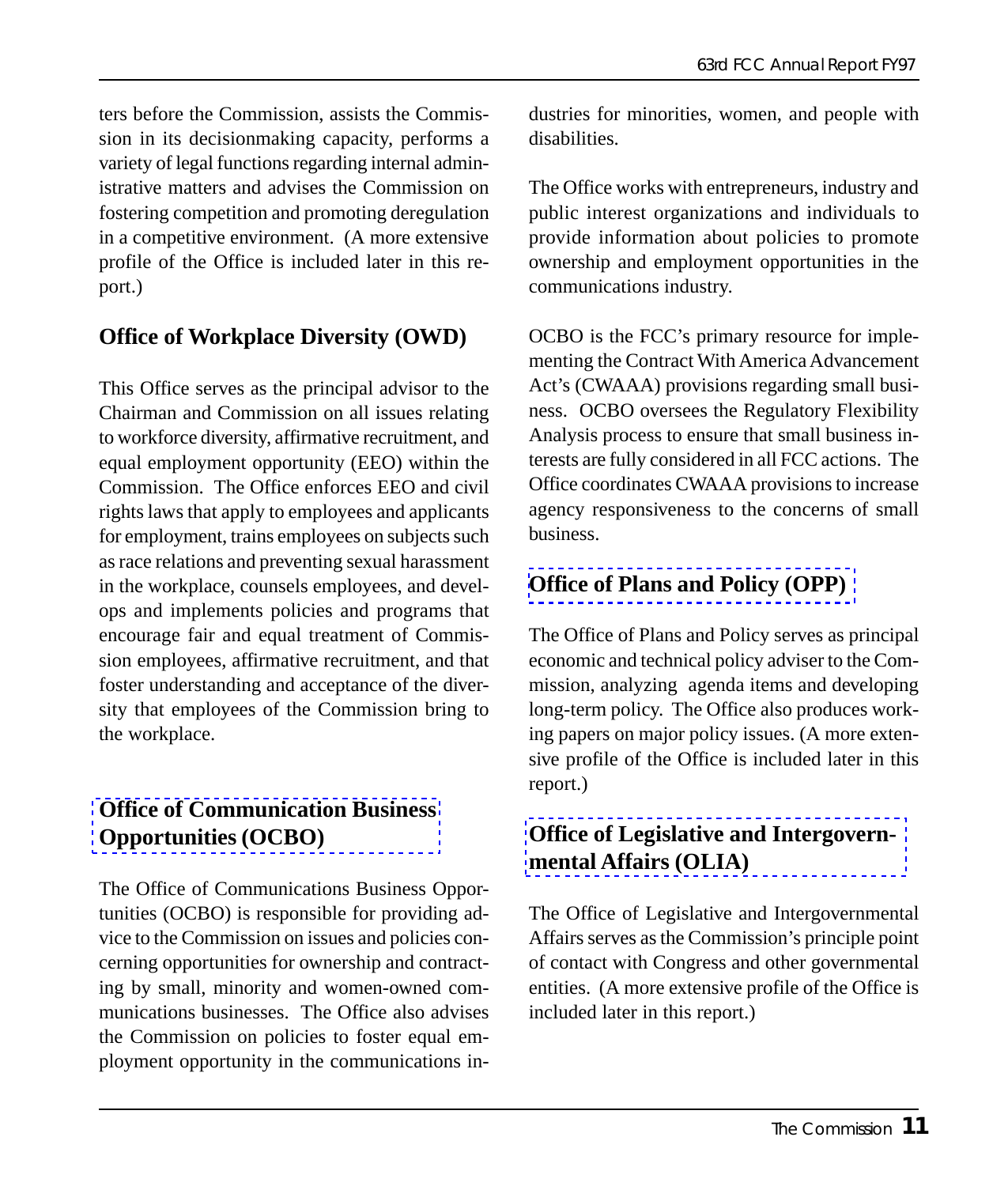#### **Office of Engineering and Technology (OET)**

The Office of Engineering and Technology is responsible for managing the non-Government use of the spectrum. OET makes recommendations to the Commission on how the radio spectrum should be allocated and establishes the technical standards to be followed by users. (A more extensive profile of the Office is included later in this report.)

#### **The Operating Bureaus**

The Commission is divided into six operating Bureaus reflecting six broad divisions of Commission responsibility. These are: the Mass Media, Common Carrier, Wireless Telecommunications, Compliance and Information, International, and Cable Services Bureaus. The FY97 work of each Bureau is discussed in the following chapters of this report.

| <b>Full Time Permanent Employees</b>                 | Washington<br>D.C. | <b>Field</b>   | <b>Total</b> |
|------------------------------------------------------|--------------------|----------------|--------------|
| <b>Commissioners Offices</b>                         | 32                 | $\Omega$       | 32           |
| Office of Plans and Policy                           | 10                 | $\Omega$       | 10           |
| Office of Managing Director                          | 173                | $\overline{4}$ | 177          |
| Mass Media Bureau                                    | 260                | $\Omega$       | 260          |
| <b>Common Carrier Bureau</b>                         | 255                | 3              | 258          |
| Compliance and Information Bureau                    | 58                 | 207            | 265          |
| Cable Services Bureau                                | 110                | $\Omega$       | 110          |
| <b>International Bureau</b>                          | 113                | $\Omega$       | 113          |
| Wireless Telecommunications Bureau                   | 168                | 104            | 272          |
| Office of Engineering and Technology                 | 85                 | $\Omega$       | 85           |
| Office of Public Affairs                             | 63                 | $\Omega$       | 63           |
| Office of Communications Business Opportunities      | 8                  | $\theta$       | 8            |
| Office of Workplace Diversity                        | $\overline{4}$     | $\Omega$       | 4            |
| Office of General Counsel                            | 67                 | $\Omega$       | 67           |
| Office of Legislative and Inter-Governmental Affairs | 11                 | $\Omega$       | 11           |
| Office of Inspector General                          | 7                  | $\Omega$       | $\tau$       |
| Administrative Law Judges                            | 13                 | $\Omega$       | 13           |
| <b>Total</b>                                         | 1,437              | 318            | 1,755        |

### **FCC Personnel Chart**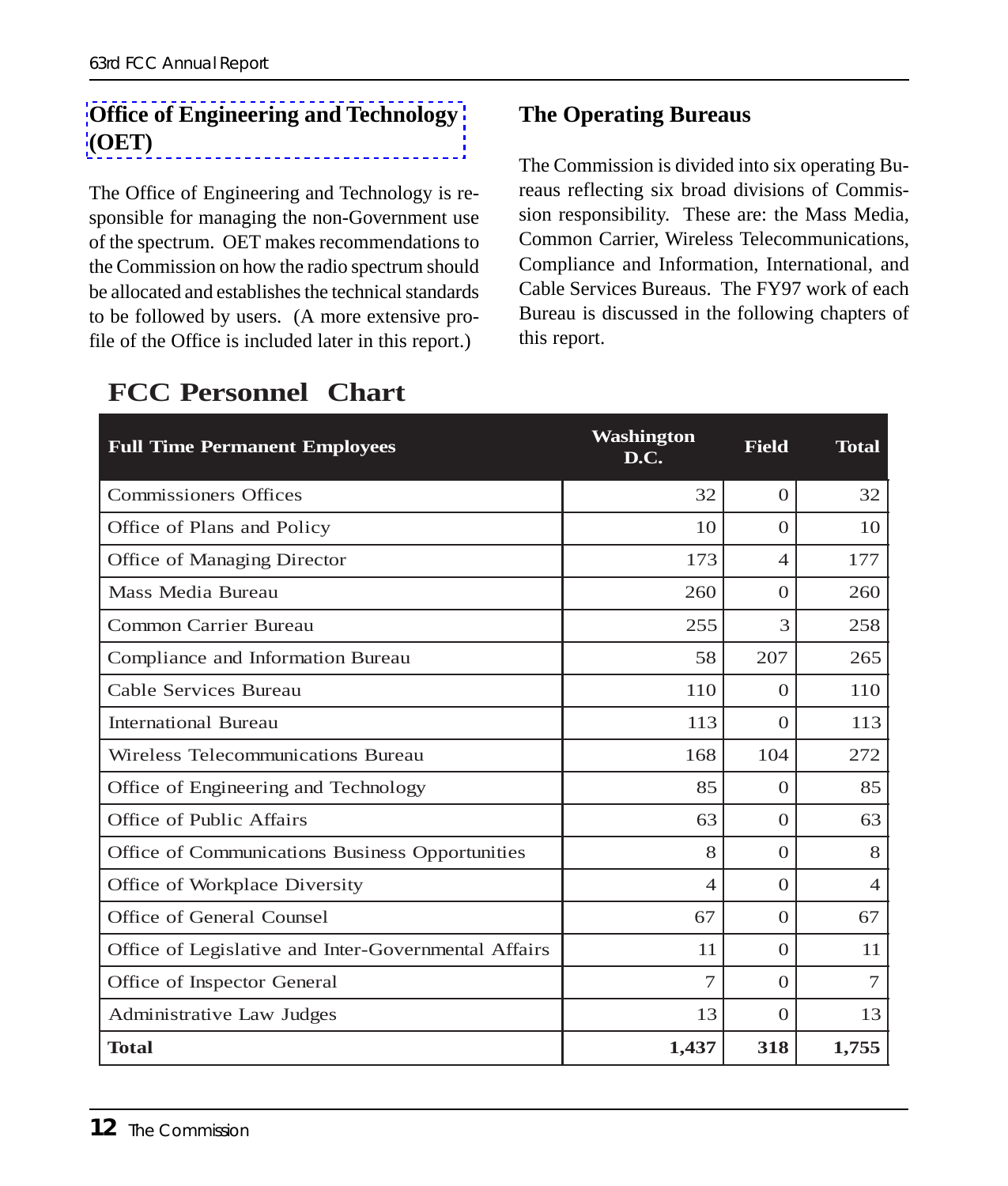|  | <b>FCC Appropriations History</b> |  |
|--|-----------------------------------|--|
|--|-----------------------------------|--|

| 1970\$24,561,000  |
|-------------------|
| 1971\$26,844,000  |
| 1972\$31,969,000  |
| 1973\$34,173,000  |
| 1974 \$40,155,000 |
| 1975\$46,900,000  |
| 1976\$51,163,000  |
| 1977 \$56,911,000 |
| 1978\$64,550,000  |
| 1979\$70,466,000  |
|                   |

1/ Final action of Graham Rudman - Hollings Sequestration Act on total appropriation Level of \$116,794,000 reduced available funds by \$1,518 to \$116,792,482.

 2/ Appropriation included \$11,500,000 in supplemental no-year funding to implement the Cable Television Consumer Protection and Competition Act of 1992.

#### **Fees Collected FY87-97**

| FY87\$10,330,000 |
|------------------|
| FY88\$41,206,000 |
| FY89\$56,858,000 |
| FY90\$27,559,000 |
| FY91\$46,361,000 |
| FY92\$50,618,000 |
| FY93\$39,102,000 |
| FY94\$42,780,000 |
| FY95\$50,609,000 |
| FY96\$42,832,000 |
| FY97\$38,014,000 |
|                  |

#### **FY70-79 FY80-89 FY90-97**

| 1980\$76,047,000 |  |
|------------------|--|
| 1981\$80,363,000 |  |
| 1982\$79,900,000 |  |
| 1983\$82,917,000 |  |
| 1984\$88,283,000 |  |
| 1985\$95,441,000 |  |
| 1986\$90,341,000 |  |
| 1987\$97,099,000 |  |
| 1988\$99,613,000 |  |
| 1989\$99,613,000 |  |

| 1990\$107,550,000     |  |
|-----------------------|--|
| 1991\$116,794,000 1/  |  |
| 1992\$126,309,000     |  |
| 1993 \$140,000,000 2/ |  |
| 1994\$160,300,000     |  |
| 1995\$185,232,000 3/  |  |
| 1996\$185,709,000 4/  |  |
| 1997\$189,079,000 5/  |  |
|                       |  |

 3/ Reduced by \$305,000 for administration and contract costs savings to \$184,927,000.

4/ Reduced by \$90,000 for administrative costs to \$185,619,000.

5/ Reduced by \$1,000,000 due to rescission to \$188,079,000.

#### **Regulatory Fees Collected FY94-97**

| FY94\$58,702,000.00 1/  |  |
|-------------------------|--|
| FY95\$119,339,000.00 1/ |  |
| FY96\$126,500,000.00 1/ |  |
| FY97\$155,925,000.00 1/ |  |

1/ Represents the total collections through September 30 of each fiscal year credited on Treasury warrant.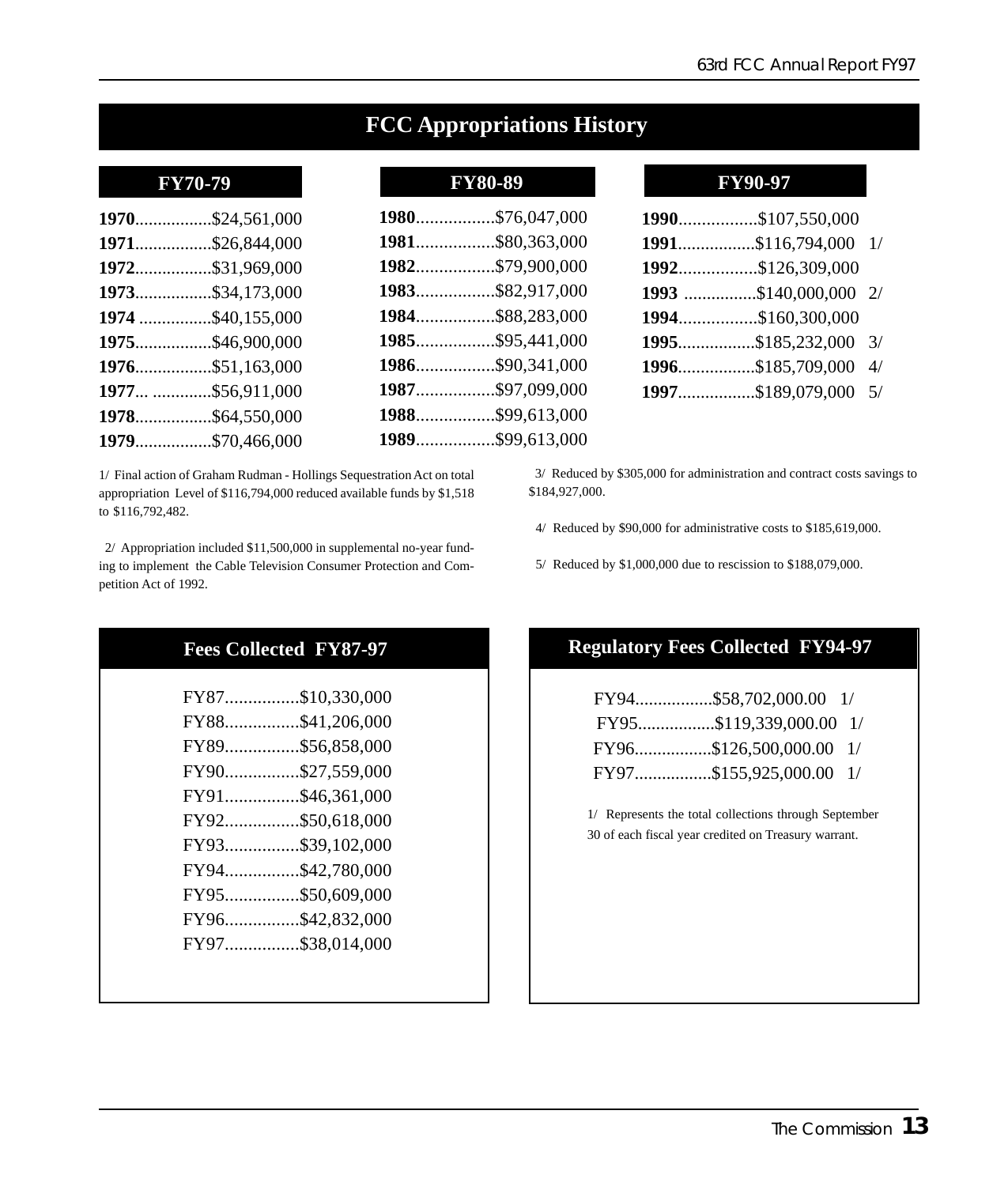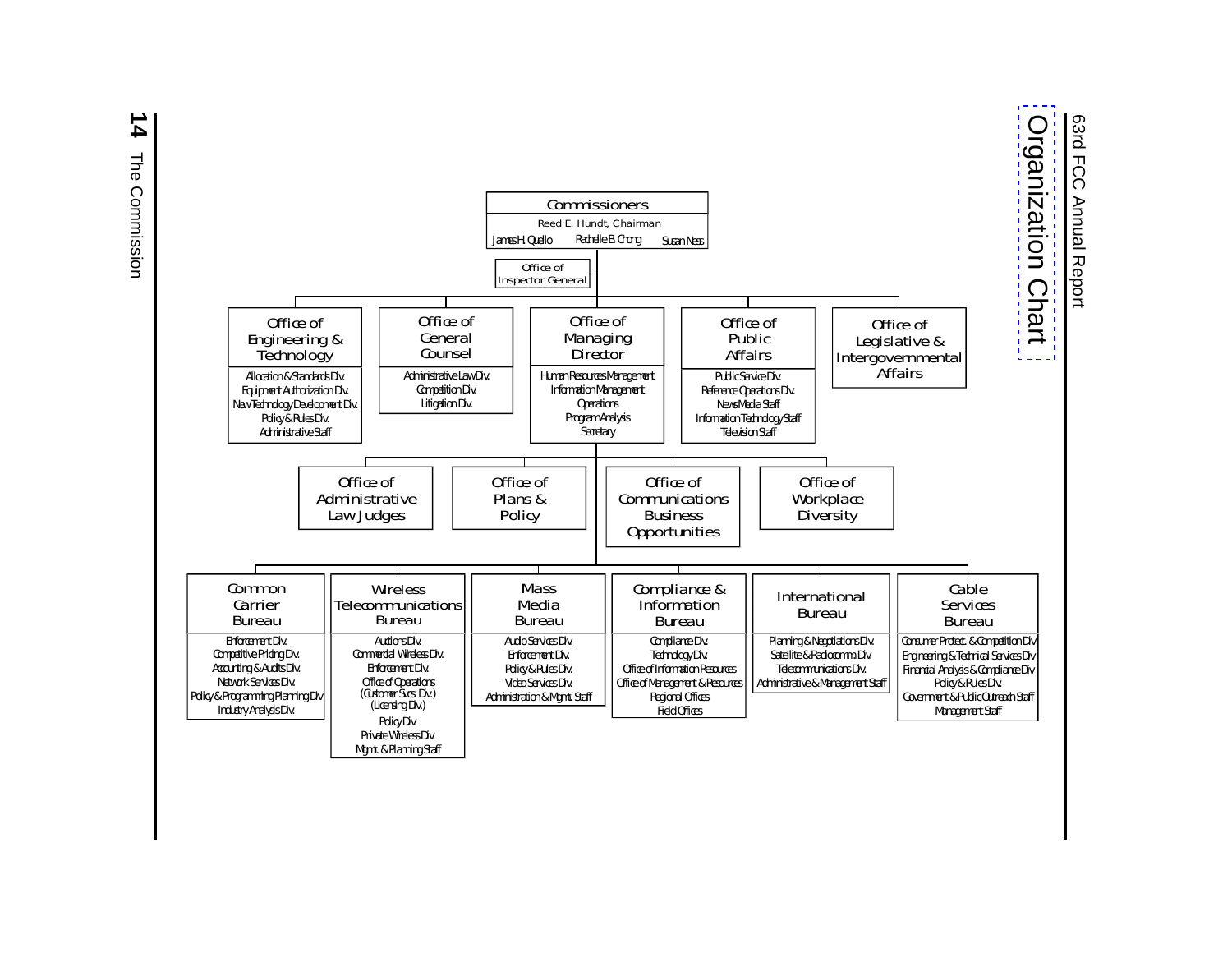## <span id="page-15-0"></span>**Mass Media Bureau**



The Mass Media Bureau is the part of the FCC that deals with broadcasting-- television and radio-- as well as Multipoint Distribution Service (MDS) (sometimes called wireless cable) and Instructional Television Fixed Service (ITFS), a service used mainly by educational entities to provide classroom instruction to multiple locations. The Bureau issues licenses (authorization of service), performs policy and rulemaking functions and administers the enforcement program for all mass media services.

In FY97 the Commission formally laid the groundwork for the transition to digital, high definition television by adopting a digital broadcast television (DTV) standard, service policies and rules for DTV and by awarding a second channel to each of the 1,700 U.S. television broadcasters. DTV promises to be the most important innovation in broadcasting since the introduction of color TV 40 years ago. The digital technology will enable broadcasters to offer crystalclear images, multiple program streams with an image quality at least equivalent to existing television image quality, CD-quality sound and an array of new services for television viewers beginning in 1998.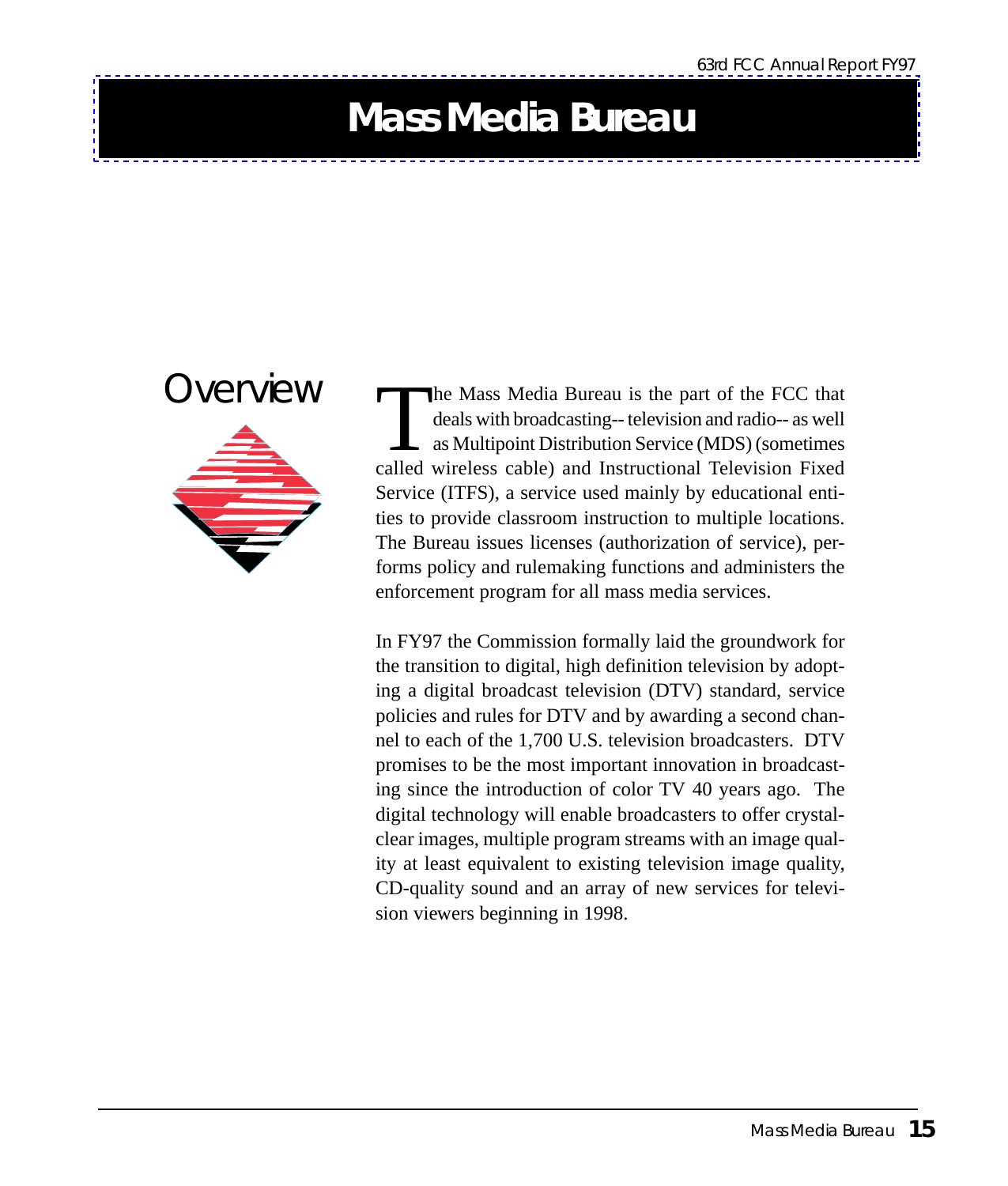Also in FY97, the Commission took several actions in the Mass Media area to streamline the Bureau's processes and to lessen the regulatory burden on its licensees including the adoption of a one-step licensing process for certain minor changes in broadcast station facilities and the lengthening of license terms from five to eight years for television stations and from seven to eight years for radio stations.

The Bureau continued to maximize its use of new technologies in FY97 through expansion of its use of the Internet to further enhance the availability of information to its licensees and the general public. The Bureau also implemented an electronic filing option for broadcasters to file their Children's Educational Television Programming Reports and continued its work to eventually enable its licensees to file a wide variety of applications and other submissions electronically.

The **Audio Services Division** (ASD) is responsible for reviewing and taking action on all applications filed by the nation's 13,317 FM and AM stations and 3,601 FM translator and booster stations. The adoption in March 1996 of several *Orders* implementing sections of the Telecommunications Act of 1996 significantly increased the workload of the Division during the last half of FY96 and during FY97. Most notably, the substantially relaxed broadcast station ownership limitations triggered an unprecedented level of applications seeking consent for proposed radio mergers and acquisitions. Specifically, sales application filings rose from a then-record 2,219 in FY95 to almost 3500 in FY96 to over 4000 in FY97. Many of these transactions were very complex and resulted in large media conglomerates. For example, the Infinity Broadcasting/ Westinghouse merger resulted in the common ownership of 77 radio stations; the

Evergreen Media/Chancellor Broadcasting consolidation brought the number of radio stations under the control of Hicks, Muse, Tate & Furst to 275; and a series of acquisitions by Jacor and Clear Channel increased each of these group owners' holdings to over 100 radio stations. Nonetheless, ASD maintained an impressive speed of disposal rate in processing this deluge of applications.

The **Video Services Division** (VSD) is responsible for reviewing and taking action on all applications filed by the nation's 1,725 commercial and noncommercial educational television and 8,230 TV translator and low power television broadcast stations (LPTV). VSD is also responsible for the disposition of applications and other requests regarding the development and licensing of facilities in the Multipoint and/or Multichannel Distribution Service (MDS) and the Instructional Television Fixed Service (ITFS).

The Telecom Act of 1996 eliminated the 12-station numerical limitation on the number of commercial television stations that could be owned or controlled by a single entity. It also heralded in an unprecedented era of transactional activity in the television broadcast industry. While the Commission is exploring in ongoing rulemaking proceedings its television local ownership restrictions and the manner of determining television audience reach under the new 35% national audience reach limitation, multi-million dollar, multiple television station transactions have now become common. This is attested to by the approved merger of Renaissance Communications Corporation with the Tribune Company, which added Renaissance's six television stations to Tribune's 10 television stations with a combined audience reach approximating 25% of U.S. television homes, the previous audience reach limitation. In the same vein,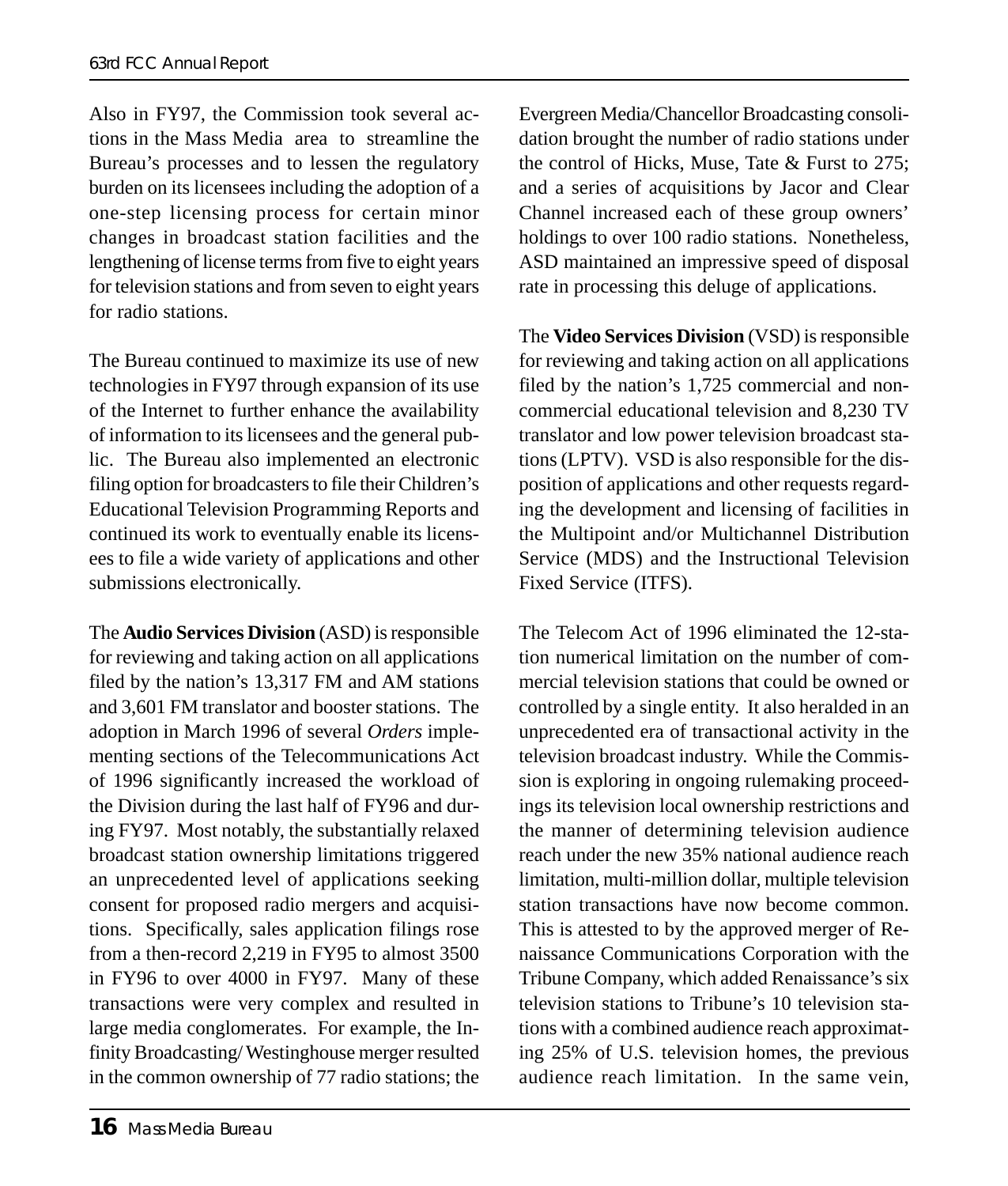Raycom Media, Inc. which already indirectly controlled 15 television stations, acquired through Commission-approved license assignments and transfers of control an additional 14 television stations, while A.H. Belo Company joined The Providence Journal Company's 11 television and 38 LPTV stations with its existing seven television station holdings.

The **Policy and Rules Division** (PRD) conducts rulemaking proceedings which affect the mass media services and provides legal and technical analyses of these rules. The Policy and Rules Division also conducts economic studies to formulate and evaluate Commission policies in terms of their economic effects on the mass media or on other Commission regulated industries or society, and evaluates economics and other studies submitted to the Commission in connection with various proceedings.

In November 1996 PRD launched its web pages on the Internet. Designed for broadcasters, the bar, and the general public, the PRD web pages provide on-line advice on how to participate in rulemaking activities, access to rulemaking documents (such as Notices of Proposed Rule Making and Reports and Orders) concerning broadcast matters, including weekly updates of access to all allocations decisions, and links to numerous related-topic sites.

The **Enforcement Division** responds to complaints, conducts investigations of broadcast stations, handles matters concerning political broadcasting, enforces the broadcast and cable television equal employment opportunity laws and rules, and participates in formal adjudicative proceedings involving broadcast stations.

## Major Proceedings



#### **[Digital Television Ser](http://www.fcc.gov/Bureaus/Mass_Media/Orders/1996/fcc96493.pdf)vice (DTV) (MM Docket No. 87-268)**

In December 1996 the Commission released the *Fourth Report and Order* in the Digital Television proceeding, adopting a digital broadcast television transmission standard (DTV Standard). The DTV Standard is a modification of the Advanced Television Systems Committee DTV Standard (ATSC DTV Standard) proposed in the *Fifth Further Notice of Proposed Rulemaking* and is consistent with a consensus agreement voluntarily developed by a broad cross-section of parties, including the broadcasting, consumer equipment manufacturing and co[mputer industries. Speci](http://www.fcc.gov/Bureaus/Mass_Media/Orders/1997/fcc97116.html)fically, the *Fourth Report and Order* required the use of all layers of the ATSC DTV Standard except the video format layer, which remains optional.

In a *Fifth Report and Order* released in April 1997, the Commission adopted a number of service policies and rules for DTV. The *Fifth Report and Order* set a timetable for applying for and constructing DTV facilities, in which network affiliates in the largest markets will be required to construct earlier than other television broadcasters. It also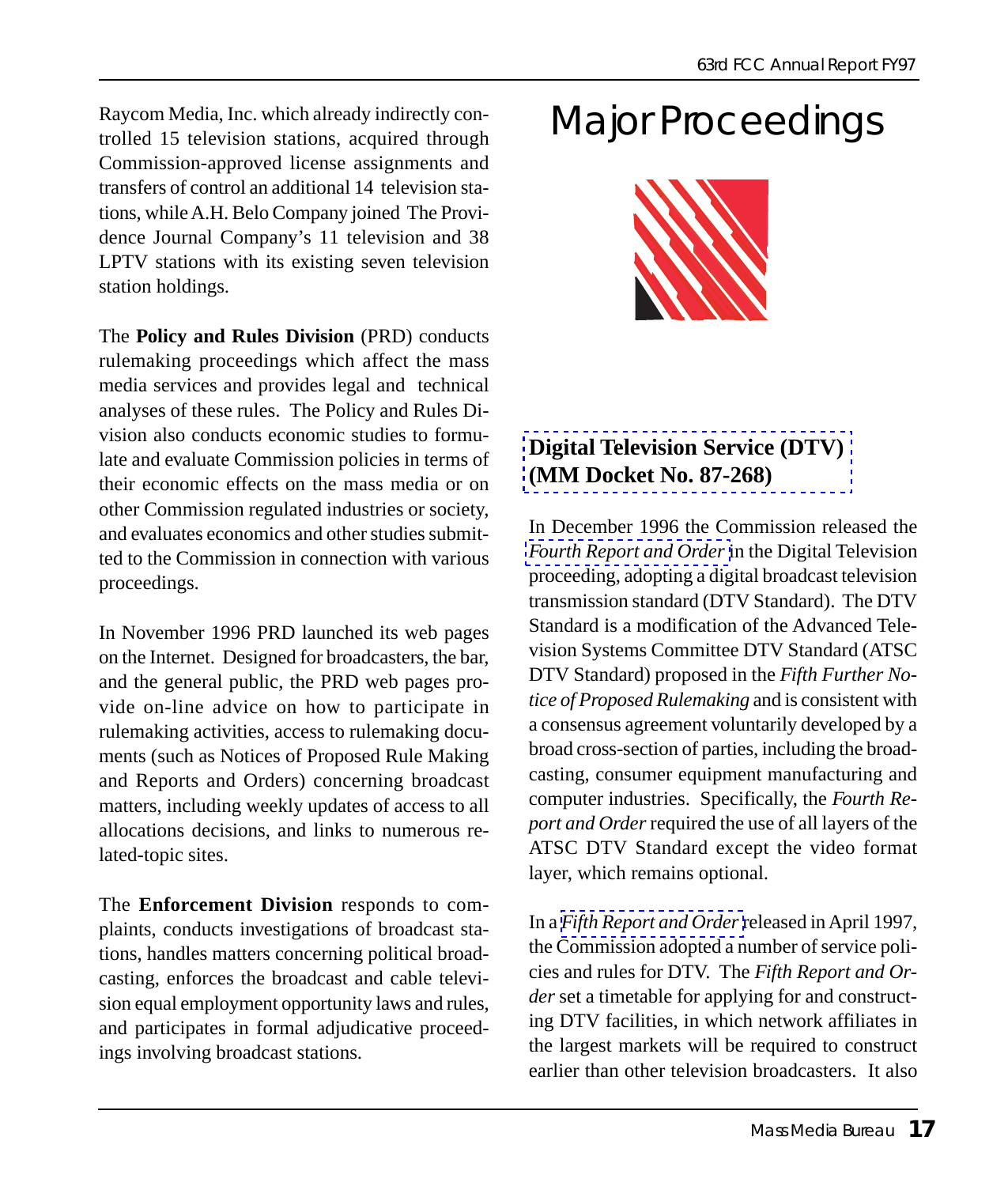established a target date of 2006 for broadcasters to complete their transitions to DTV and surrender their analog frequencies. (Congress subsequently codified this date in the Balanced Budget Act of 1997, which specifies conditions that, if not met, would enable broadcasters in markets not meeting the conditions to postpone the surrender of their analog frequencies).

In addition, the *Fifth Report and Order* (1) limited the initial eligibility for DTV licenses to existing full-power broadcasters; (2) required DTV licensees to provide at least one free digital video programming service; (3) allowed licensees to provide ancillary and supplemental services that do not derogate the mandated, free over-the-ai[r pro](http://www.fcc.gov/Bureaus/Engineering_Technology/Orders/1997/fcc97115.html)[gram service; and](http://www.fcc.gov/Bureaus/Engineering_Technology/Orders/1997/fcc97115.html) (4) gave broadcasters the discretion as to how much, if any, high definition television programming they will transmit.

In April 1997 the Commission released the *Sixth Report and Order*, which concerned the allotment of channels for digital broadcast television use. The *Sixth Report and Order* adopted policies for developing the initial DTV allotments, procedures for assigning DTV frequencies, and plans for spectrum recovery. It also included technical criteria for the allotment of additional DTV frequencies and provided a DTV Table of Allotments. The Office of Engineering and Technology was responsible for the *Sixth Report and Order*, with the Mass Media Bureau providing assistance.

#### **Digital Television:Tower Preemption (MM Docket No. 97-182)**

 In August 1997 the Commission adopted a *Notice of Proposed Rulemaking* addressing an issue closely related to the construction of digital television facilities. State and local land-use and zoning laws governing tower modification and construction may delay the modification or construction of DTV transmission facilities. Therefore, the Commission requested comment on a proposed rule setting forth specific time periods within which state and local regulatory authorities must act on requests for modification or construction of broadcast transmission facilities before the Commission preempts their authority to act. The *NPRM* requested comment on whether, and under what cir[cumstances, the Commission should exercise its](http://www.fcc.gov/mmb/prd/own.html#ATTRIB) authority to preempt state or local law or regulation.

#### **Attribution Rules For Broadcast Station Ownership (MM Docket Nos. 94-150, 92-51, & 87- 154)**

In November 1996 the Commission issued a *Further Notice of Proposed Rulemaking* in the pending Attribution proceeding. The *Further Notice* invited further comment on several outstanding issues relating to the attribution of broadcast interests for the purposes of enforcing the multiple ownership rules, in light of the ownership changes effected by the Telecommunications Act of 1996. It also invited comment on a proposal to add a new "equity or debt plus" attribution standard to its rules. Under this proposed standard, where the interest holder is a program supplier or same-market broadcaster or media entity subject to the broadcast cross-ownership rules (*i.e.*, cable systems and newspapers), the Commission would attribute its otherwise nonattributable equity and/or debt interest in a licensee or other media entity subject to the cross-ownership rules, if the equity and/or debt holding exceeds a certain amount. The *Further*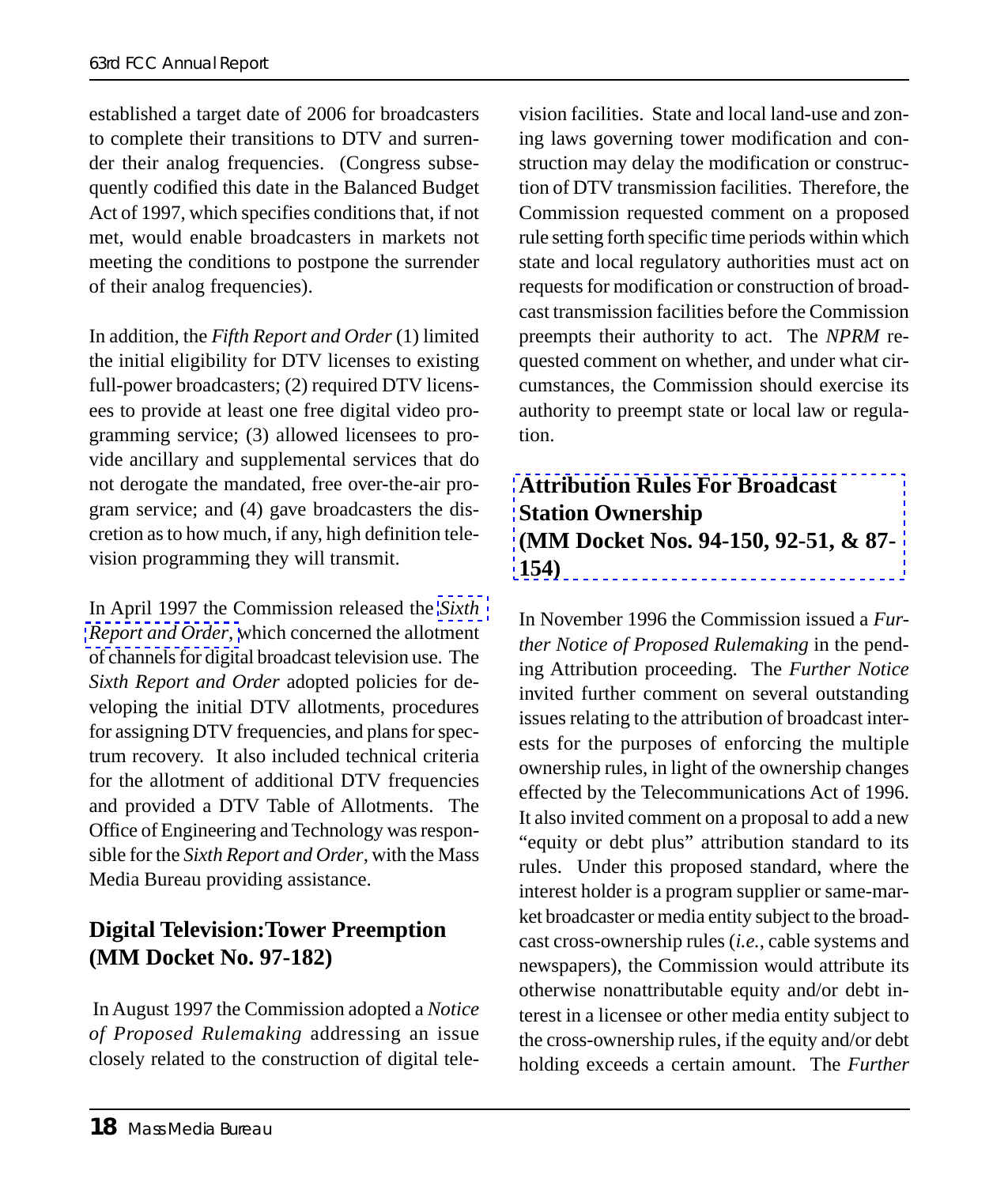*Notice* proposed a 33% benchmark for debt, equity, or a combination of the two. The Commission also sought comment on whether it should attribute television Local Marketing Agreements (LMAs) and radio or television joint sales agreements (JSAs) among licensees in the same market, tentatively concluding that television LMAs should be attributed where they involve more than 15 percent of the brokered station's weekly broadcast hours. In addition, the *Further Notice* invited [comment on whether to modify the cable/M](http://www.fcc.gov/mmb/prd/own.html#LOCAL)DS cross-ownership attribution rules to apply broadcast attribution criteria.

#### **Local Television Ownership Rules (MM Docket Nos. 91-221 and 87-8)**

 In November 1996 the Commission issued a *Second Further Notice of Proposed Rulemaking* in this proceeding, in order to update the record in light of the passage of the Telecommunications Act of 1996 (Telecom Act). The rules currently prohibit a person or entity from having cognizable interests in two television stations whose Grade B signal contours overlap. They also prohibit the licensee of a television station from obtaining a cognizable interest in a radio station with overlapping contours unless one or more of several waiver conditions is met. Finally, the Commission does not currently have rules governing television local marketing agreements (LMAs) as it does with radio LMAs. The *Second Further Notice* sought comment on the following:

Local Television Ownership Rule: The *Second Further Notice* proposed to authorize common ownership of television stations that are in separate DMAs (Nielsen's Designated Market Areas) and whose Grade A contours do not overlap. It

also requested comment on several criteria by which the Commission may entertain waivers of the rule. The Commission also sought comment on continuing to permit common ownership within a DMA if there is no Grade B overlap (the current standard). Such a rule would be no more restrictive than our current regulation and would not disrupt current ownership patterns.

Radio-Television Cross-Ownership Rule: Parties may own, pursuant to waiver requests, radio-television combinations in the top 25 television markets where there will be at least 30 separately owned broadcast licensees after the combination. Pursuant to the Telecom Act, the *Second Further Notice* proposed to extend this policy to the top 50 markets. In addition, because the proposals in the previous *Notice* were based on the local radio ownership rules before they were relaxed by the 1996 Act, the *Second Further Notice* invited parties to comment on the significance of the change. It also asked the extent to which the local radio rules and the radio-television rules remain interrelated at all and, as a result, the extent to which the radio-television cross-ownership rule is still warranted.

Television LMAs: The Telecom Act contains statements regarding the "grandfathering" of existing television LMAs. The *Second Further Notice* requested comment on the significance and applicability of that statutory provision to television LMAs that may be deemed attributable. (The issue of whether television LMAs should be attributable under the broadcast ownership rule is addressed in the Attribution proceeding.)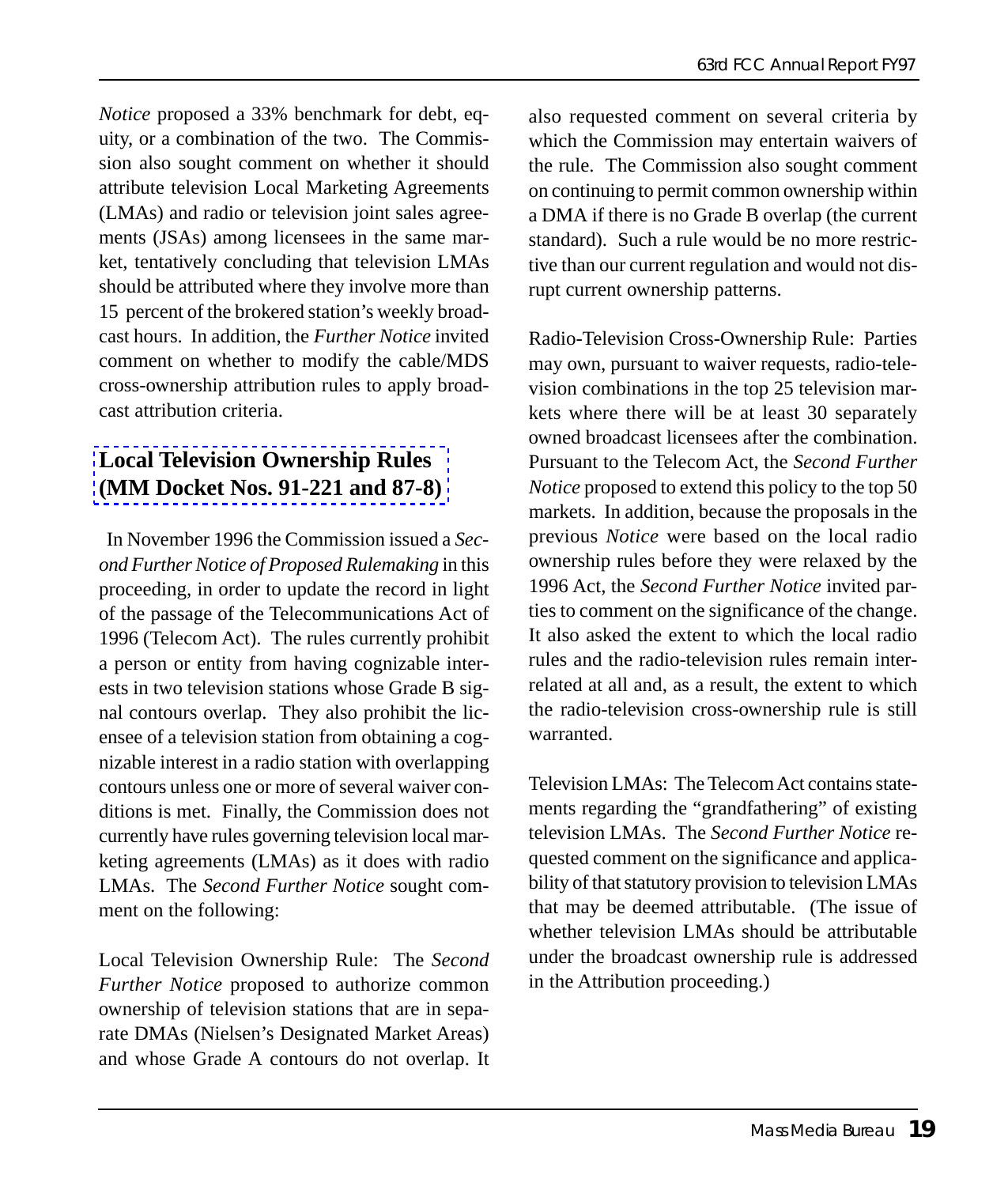#### **National Television Ownership Rules (MM Docket No. 96-222)**

On November 7, 1996, the Commission released a *Notice of Proposed Rulemaking* reviewing the Commission's national broadcast television ownership rules. Pursuant to the Telecommunications Act of 1996, an entity may generally not have an attributable interest in commercial television stations with an aggregate national audience reach exceeding 35%. A station's audience reach is determined by the number of television households in that station's Area of Dominant Influence (ADI), as determined by the commercial ratings service, Arbitron.

The *NPRM* first addressed the "UHF discount," by which a UHF station is attributed with only 50% of the television households in the market, and postponed further consideration of whether to modify or repeal the rule until 1998 (at which time all ownership rules will undergo a statutorily mandated biennial review). Second, the *NPRM* proposed to eliminate the satellite exemption to the rule for satellite stations that operate in separate markets from their parent stations. However, for same-market satellites, the Commission proposed not to double count the audience in that market when calculating the parent station's national audience reach. Similarly, where one station has a local marketing agreement (LMA) with another, the *NPRM* proposed not to double count that market. Finally, the Commission proposed to define a station's market for the purposes of calculating audience reach by using Designated Market Areas (as determined by Nielsen) instead of ADIs, because Arbitron no longer updates its county by county determinations of each station's ADI.

#### **Main Studio and Public File Rules (MM Docket No. 97-138)**

In May 1997 the Commission released a *Notice of Proposed Rulemaking* seeking comment on proposals to relax the main studio and public file rules and to streamline the public file. The *NPRM* sought comment on several options as to where a station must locate its main studio. The *Notice* also proposed to allow licensees to locate their local public inspection files at their main studios, wherever they are located. In addition, the Commission proposed to clarify and streamline requirements regarding the contents of the public inspection file and to clarify the public file rule by deleting or amending certain requirements.

#### **One-Step Licensing (MM Docket No. 96-58)**

The Telecommunications Act of 1996 amended Section 319 of the Communications Act to permit the Commission to adopt rules to except from the statutory construction period requirement "minor changes in the facilities of authorized broadcast stations." In response, the Commission initiated a new proceeding in 1996 and adopted a *Report and Order* in August 1997. The *R&O* eliminated the previously existing two-step procedure where the changed facilities will not have an adverse impact on other broadcast facilities. Stations also will be permitted to implement certain changes without prior authority and file a license application afterwards.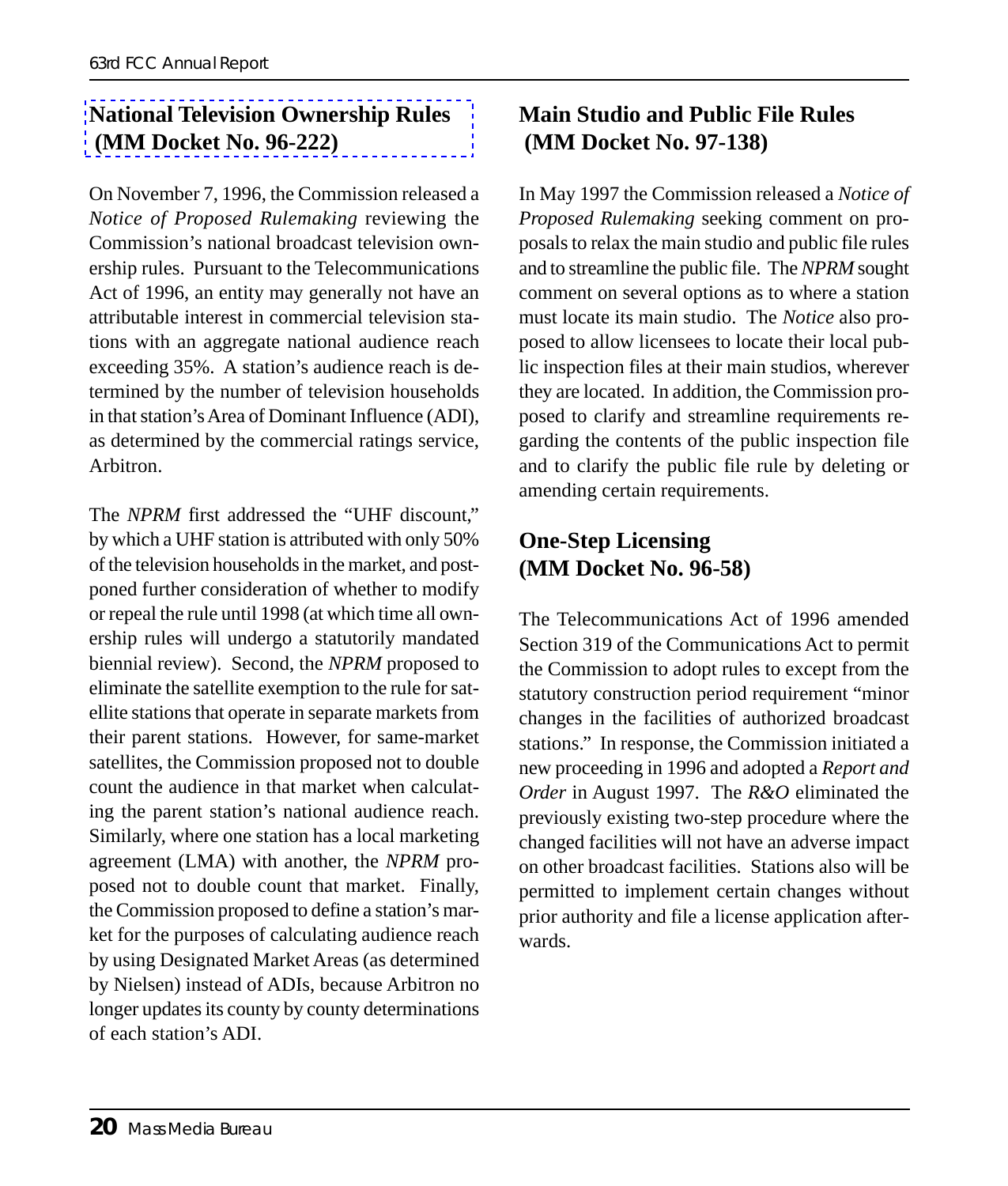#### **Grandfathered Short-spaced FM Stations (MM Docket No. 96-120)**

In August 1997 the Commission adopted a *Report and Order* that provided some additional relief for stations authorized prior to November 1964 which did not meet minimum distance separations established subsequently and which have remained short-spaced since that time. The *R&O* adopted for this limited class of so-called Section 73.213 stations, new rules that would provide additional flexibility as to site selection. Specifically, it adopted a new predicted interference methodology, eliminated the second adjacent channel and third adjacent channel separation requirements, and eliminated the need for agreements to permit the use of facilities beyond the maximums provided by Section 73.213.

#### **AM Expanded Band, (MM Docket No. 87-267)**

In March 1997 the Commission adopted a *Memorandum Opinion and Order* in the AM expanded band proceeding, which was initiated to improve and revitalize the AM broadcast band and to license new stations in the frequencies between 1605 and 1705 kHz. This reconsideration order clarified the technical standards for identifying the best stations for migration to the expanded band. In March, the Mass Media Bureau concurrently released an eighty-eight station allotment plan and established a window for the filing of applications. By the end of the fiscal year, the Bureau had issued more than twenty construction permits for new expanded band stations.

#### **License Terms For Broadcast Stations (MM Docket No. 96-90)**

In January 1997 the Commission released a *Report and Order* implementing Section 203 of the Telecommunications Act of 1996. Section 203 eliminated the statutory distinction between the maximum allowable license terms for television and radio stations, and it provides that such licenses may be for terms "not to exceed 8 years."

The Commission amended its rules to provide that the Commission will ordinarily grant broadcast licenses for the 8-year terms allowed by the Telecom Act, while still reserving the authority to grant individual licenses for less than the statutory maximum if the public interest, convenience and necessity would be served by such action.

The Commission also implemented the new license terms as follows: For renewal applications granted *after* March 7, 1997 (the effective date of the *R&O*), the Commission will ordinarily grant the renewed license for the maximum proposed term of 8 years. For renewal applications processed *prior* to March 7, 1997, the Commission will extend by rule the already renewed license term for such stations to the 8-year term.

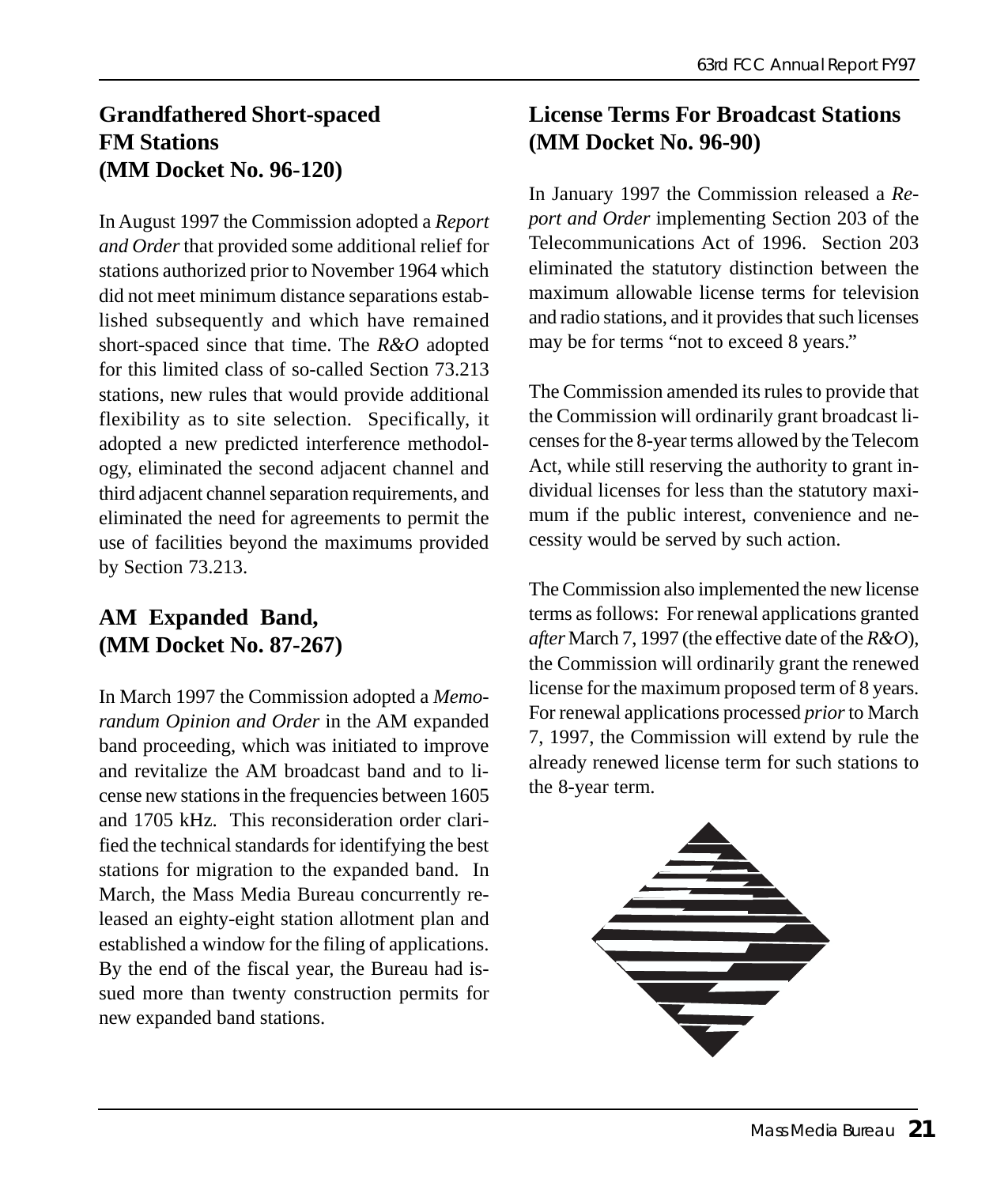## **Mass Media Statistics**

#### **Current Broadcast Authorizations**

Outstanding broadcast authorizations for major services at the close of FY97 totaled 26,873, an increase of 1,934 over FY96.

| <b>Class</b>                     | Sept. 30,<br>1996 | Increase<br>Sept. 30,<br>1997 | <sub>or</sub><br>(decrease) |
|----------------------------------|-------------------|-------------------------------|-----------------------------|
| Standard (AM)                    | 5,013             | 4,970                         | (43)                        |
| Frequency Modulation (FM)        | 6,017             | 6,107                         | 90                          |
| Educational FM                   | 2,136             | 2,240                         | 104                         |
| <b>UHF Commercial TV</b>         | 749               | 763                           | 14                          |
| <b>VHF Commercial TV</b>         | 574               | 575                           | 1                           |
| <b>UHF Educational TV</b>        | 256               | 259                           | 3                           |
| <b>VHF Educational TV</b>        | 127               | 128                           |                             |
| LPTV/TV Translators (UHF-VHF)    | 6,872             | 8,230                         | 1,358                       |
| <b>FM</b> Translator and Booster | 3,195             | <u>3,601</u>                  | 406                         |
| <b>Totals</b>                    | 24,939            | 26,873                        | 1,934                       |

 There were 15,042 AM, FM and TV broadcast stations authorized at the close of FY97. A total of 13,790 had operating authorizations, and 1,252 were under construction.

| <b>Class</b>              | <b>Licensed</b><br><b>Stations</b><br>Sept. 30,<br>1996 | Outstanding<br><b>Construction</b><br><b>Permits for</b><br><b>New Stations</b><br>Sept. 30,<br>1996 | <b>Licensed</b><br><b>Stations</b><br>Sept. 30,<br>1997 | Outstanding<br><b>Construction</b><br><b>Permits for</b><br><b>New Stations</b><br>Sept. 30,<br>1997 |
|---------------------------|---------------------------------------------------------|------------------------------------------------------------------------------------------------------|---------------------------------------------------------|------------------------------------------------------------------------------------------------------|
| Standard (AM)             | 4,872                                                   | 141                                                                                                  | 4,811                                                   | 159                                                                                                  |
| Frequency Modulation (FM) | 5,390                                                   | 627                                                                                                  | 5,510                                                   | 597                                                                                                  |
| <b>Educational FM</b>     | 1,850                                                   | 286                                                                                                  | 1,906                                                   | 334                                                                                                  |
| <b>UHF</b> Commercial     | 627                                                     | 122                                                                                                  | 639                                                     | 124                                                                                                  |
| <b>VHF Commercial TV</b>  | 560                                                     | 14                                                                                                   | 558                                                     | 17                                                                                                   |
| <b>UHF Educational TV</b> | 241                                                     | 15                                                                                                   | 242                                                     | 17                                                                                                   |
| <b>VHF Educational TV</b> | <u>123</u>                                              | $\overline{-4}$                                                                                      | 124                                                     | $\overline{4}$                                                                                       |
| <b>Totals</b>             | 13,663                                                  | 1,209                                                                                                | 13,790                                                  | 1,252                                                                                                |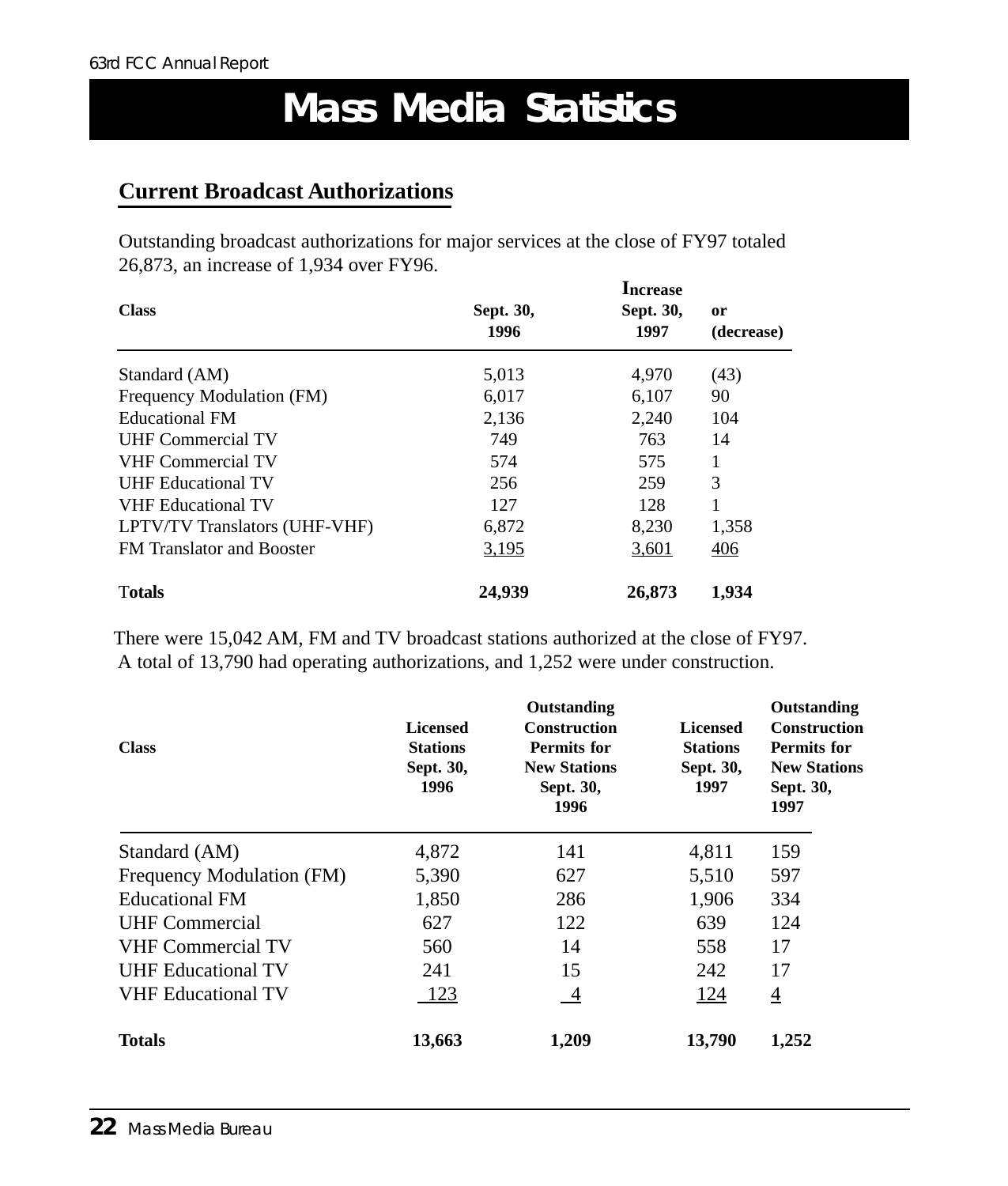### **Nonhearing Applications Statistics**

**Standard Broadcast (AM)**, **Frequency Modulation (FM) - Commercial and Educational, and FM Translators and Boosters**

| <b>Class</b>                                                                                  | On hand<br>Oct. 1,<br>1996 | <b>New</b>                          | <b>Granted</b>                    | <b>Dismissed</b><br><b>Denied</b><br><b>Returned</b> | <b>Designated</b><br>for<br>hearing                                        | On hand<br>Oct. 1,<br>1997 |
|-----------------------------------------------------------------------------------------------|----------------------------|-------------------------------------|-----------------------------------|------------------------------------------------------|----------------------------------------------------------------------------|----------------------------|
| <b>AM/FM New stations</b><br>and major changes                                                | 1,364                      | 1418                                | 482                               | 149                                                  | 6                                                                          | 2,145                      |
| <b>FM Translators and Boosters</b><br>New stations and major changes                          | 598                        | 787                                 | 585                               | 260                                                  | $\boldsymbol{0}$                                                           | 540                        |
| Assignments and transfers<br>Renewals<br>Licenses                                             | 599<br>2,006<br>726        | 4,132<br>5,341<br>1,382             | 3,949<br>4,780<br>1,134           | 109<br>38<br>39                                      | $\boldsymbol{0}$<br>4<br>$\overline{0}$                                    | 673<br>2,525<br>935        |
| Modifications and Extensions                                                                  | 597                        | 1,579                               | 1,321                             | 178                                                  | 1                                                                          | 676                        |
| <b>Television (TV)</b><br>(Commercial and Educational)                                        |                            |                                     |                                   |                                                      |                                                                            |                            |
| New stations and major changes<br>Assignments and transfers<br>Renewals<br>Licenses and other | 577<br>84<br>1 1 9<br>465  | 226<br>513<br>562<br>221            | 16<br>491<br>533<br>226           | 15<br>13<br>$\boldsymbol{0}$<br>$\overline{0}$       | 1<br>$\boldsymbol{0}$<br>1<br>9                                            | 771<br>93<br>147<br>451    |
| <b>LPTV/TV</b><br><b>Translators and Boosters</b>                                             |                            |                                     |                                   |                                                      |                                                                            |                            |
| New stations and major changes<br>Assignments and transfers<br>Renewals<br>Licenses and other | 1,653<br>66<br>255<br>238  | 8<br>245<br>2,401<br>1,500          | 824<br>236<br>2,269<br>1,491      | 192<br>19<br>$\overline{0}$<br>96                    | $\boldsymbol{0}$<br>$\mathbf{0}$<br>$\mathbf{1}$<br>$\overline{0}$         | 645<br>56<br>386<br>151    |
| <b>Instructional TV Fixed</b>                                                                 |                            |                                     |                                   |                                                      |                                                                            |                            |
| New stations and major changes<br>Assignments and transfers<br>Renewals<br>Licenses and other | 1,395<br>1<br>58<br>574    | 194<br>$\overline{3}$<br>120<br>976 | 223<br>$\mathbf{1}$<br>130<br>627 | 231<br>$\boldsymbol{0}$<br>$\overline{2}$<br>291     | $\boldsymbol{0}$<br>$\boldsymbol{0}$<br>$\boldsymbol{0}$<br>$\overline{0}$ | 1,135<br>3<br>46<br>632    |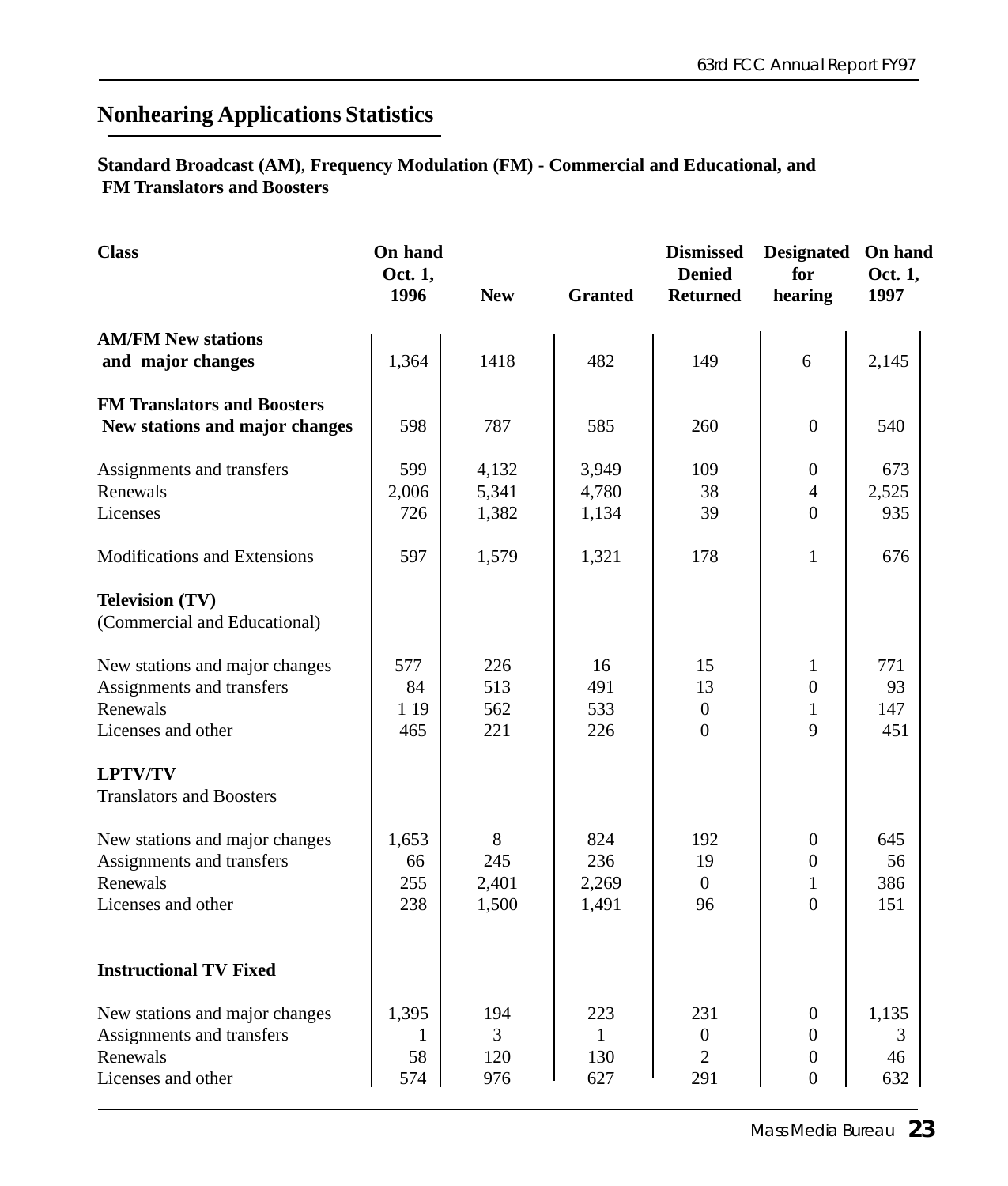## <span id="page-24-0"></span>**Common Carrier Bureau**



The Common Carrier Bureau has responsibility for FCC<br>policies concerning telephone companies that provide in-<br>terstate telecommunications services to the public through<br>the use of wire-based transmission facilities. These policies concerning telephone companies that provide in- $\Box$  terstate telecommunications services to the public through the use of wire-based transmission facilities. These companies, called common carriers, provide voice, data, and other transmission services. The Common Carrier Bureau works closely with the other operating Bureaus, especially the International Bureau, the Wireless Telecommunications Bureau, and the Cable Services Bureau, to coordinate related matters.

On February 8, 1996, President Clinton signed the Telecommunications Act of 1996 (1996 Act). Under the Communications Act of 1934, as amended by the 1996 Act, the FCC is charged with ensuring that common carriers provide services at just, reasonable, and affordable prices and in a nondiscriminatory manner.

As the industry has evolved from an integrated monopoly to an intensely competitive industry, the FCC and the Common Carrier Bureau have striven to adapt the Communications Act to a rapidly changing industry.

The FCC has jurisdiction over interstate communications services such as telephone calls between states. These services also include the connections to local customers that local exchange carriers (LECs) provide to long distance telephone companies.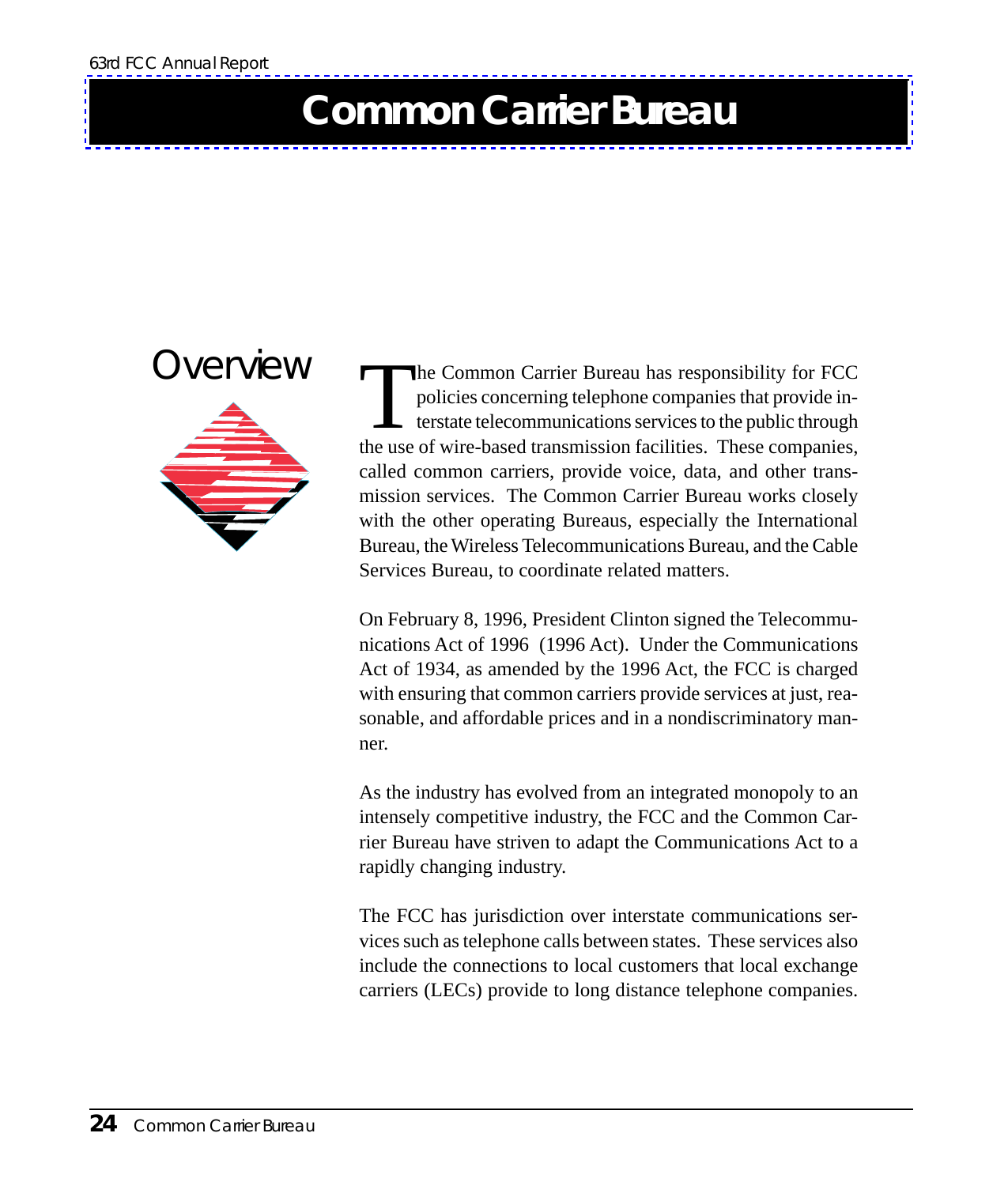The FCC works closely with state regulators on the many issues that affect both jurisdictions. On such issues as universal service, the FCC and the states work together through the formation of a Federal-State Joint Board, whose members are drawn from the FCC and from state regulatory bodies.

Competition is a cornerstone of the FCC's regulatory policy in all areas. In the common carrier area, the FCC seeks to encourage competition in various telephone markets and to ensure that its regulations do not impede the development of competition. Where competition does not yet exist, or where it fails to protect consumers, the Bureau enforces Commission rules and policies that are designed to ensure that the Communications Act mandate of just, reasonable and non-discriminatory rates for interstate services is fulfilled.

In FY97 the Common Carrier Bureau had a staff of approximately 350. It is organized into six divisions:

The **Accounting and Audits Division** develops and administers the Commission's Uniform System of Accounts for communications common carriers, including related Commission requirements for reporting and preservation of records, imlementing the jurisdictional separations the universal service rules and responsibilities.

The Division monitors carrier compliance with Commission requirements through the review and approval of carrier accounting reports and conducts a program of comprehensive and selective field audits and investigations of carriers' financial and operating practices, procedures and records.

The **Competitive Pricing Division** is responsible for administering the tariffing provisions of Sections 201 - 205 of the Communications Act of 1934, as amended, including the review of all domestic and international common carrier tariffs, and conducting tariff investigations. The Division is also responsible for implementing various sections of the 1996 Act, including the development of federal regulations relating to pricing of the various forms of interconnection, the administration of regulatory reform provisions relating to the review of local telephone company tariffs on a streamlined basis, and the development and implementation of forbearance as it relates to the tariffing and pricing of common carrier telecommunications services.

The **Enforcement Division** handles complaints, rulemakings and other matters related to the Communications Act of 1934 and implementation of the 1996 Act. All carriers, even those that the Commission has chosen not to regulate directly because of increased competition in the marketplace, are subject to certain consumer protection requirements. All users of telecommunications services retain the right to bring their formal or informal complaints directly to the Commission.

The **Industry Analysis Division** gathers and publishes data about the telecommunications industry. It also administers the Commission's programs for assisting low-income telephone subscribers. Pursuant to its data gathering activities, IAD undertakes to advise the Commission and the public about trends in the telecommunications industry. Throughout the fiscal year, IAD prepares numerous statistical reports that are published by the Commission and the Federal-State Joint Board, and answers thousands of inquiries from the public about telephone industry-related data and trends.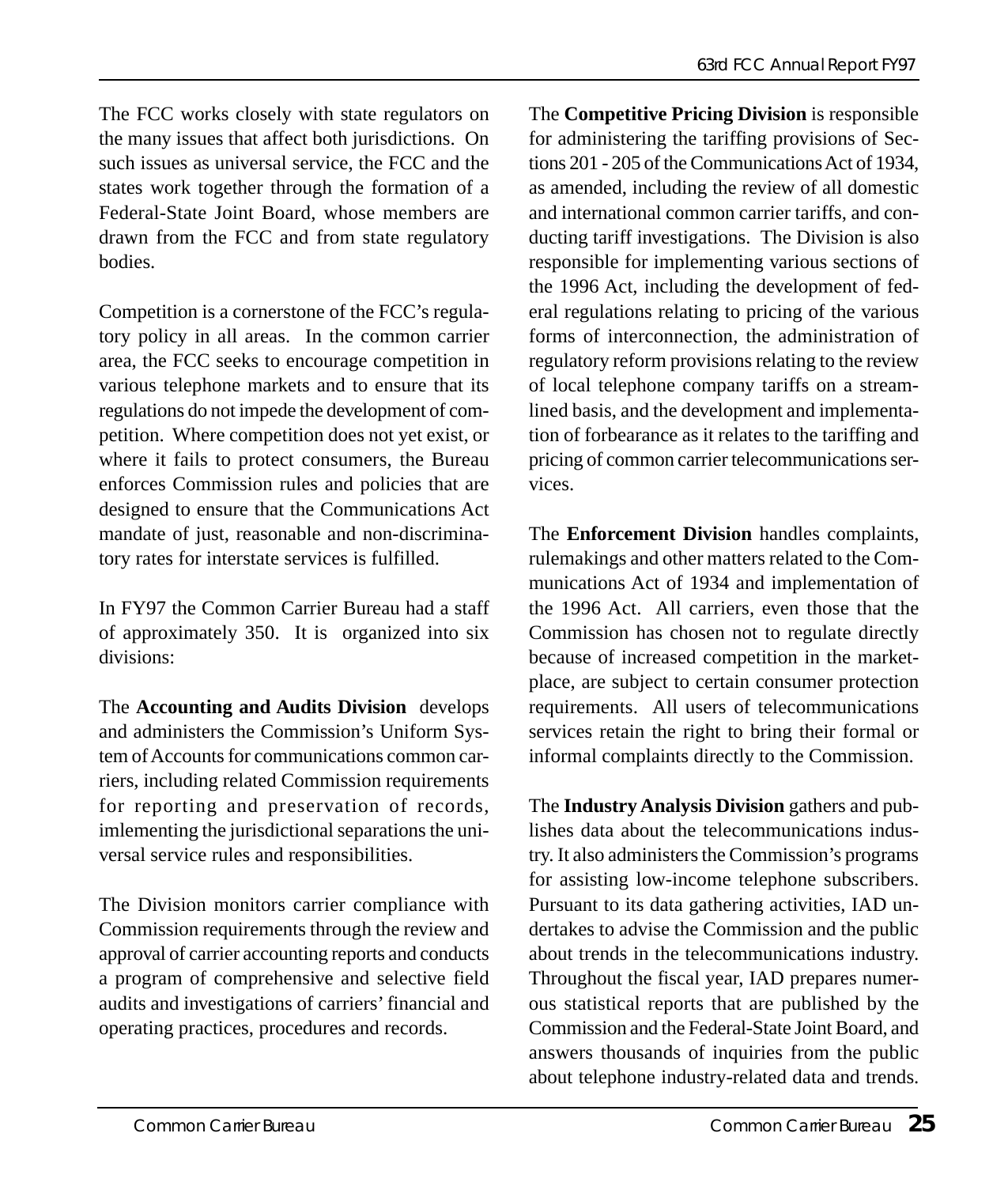IAD also provides statistical analyses and other support to other divisions within the Common Carrier Bureau and to the Commission as a whole, and conducts rulemakings and other public proceedings related to the Communications Act of 1934 and implementation of the Telecommunications Act of 1996.

The **Network Services Division** is responsible for recommending and implementing rules and policies regarding: numbering (for example, toll free numbers, North American Numbering Plan Administration, abbreviated dialing arrangements such as N11 codes, and area code relief plans); toll fraud; consumer services (for example, Caller ID and the Telephone Consumer Protection Act); and programs required by the Americans with Disabilities Act (including Telecommunications Relay Service for the hearing-impaired and hearing aid compatibility) and by the Communications Assistance to Law Enforcement Act.

The Division is also involved in implementing certain provisions of the 1996 Act. In addition, the Division administers the registration of customer premises equipment that may be connected to the public switched network.

The **Policy and Program Planning Division** is involved in most rulemaking and policy making proceedings that concern major issues of wireline telecommunications policy, other than access pricing. The Division has primary responsibility for implementing the interconnection requirements of the Telecommunications Act of 1996 and reviewing Bell Operating Company (BOC) applications to provide in-region interLATA service.

The Division also has responsibility for reviewing most petitions for preemption of state and local

telecommunications regulations filed by wireline carriers pursuant to the 1996 Act. The Division recommends rules and regulatory programs that are designed to promote competition in the provision of telecommunications services and promote unbundling of network services and features useful to consumers, other carriers, and information service providers as well as ensuring that consumers benefit from competition in the interexchange market. The Division develops rules and policies in such areas as interconnection, number portability, and the interexchange market.

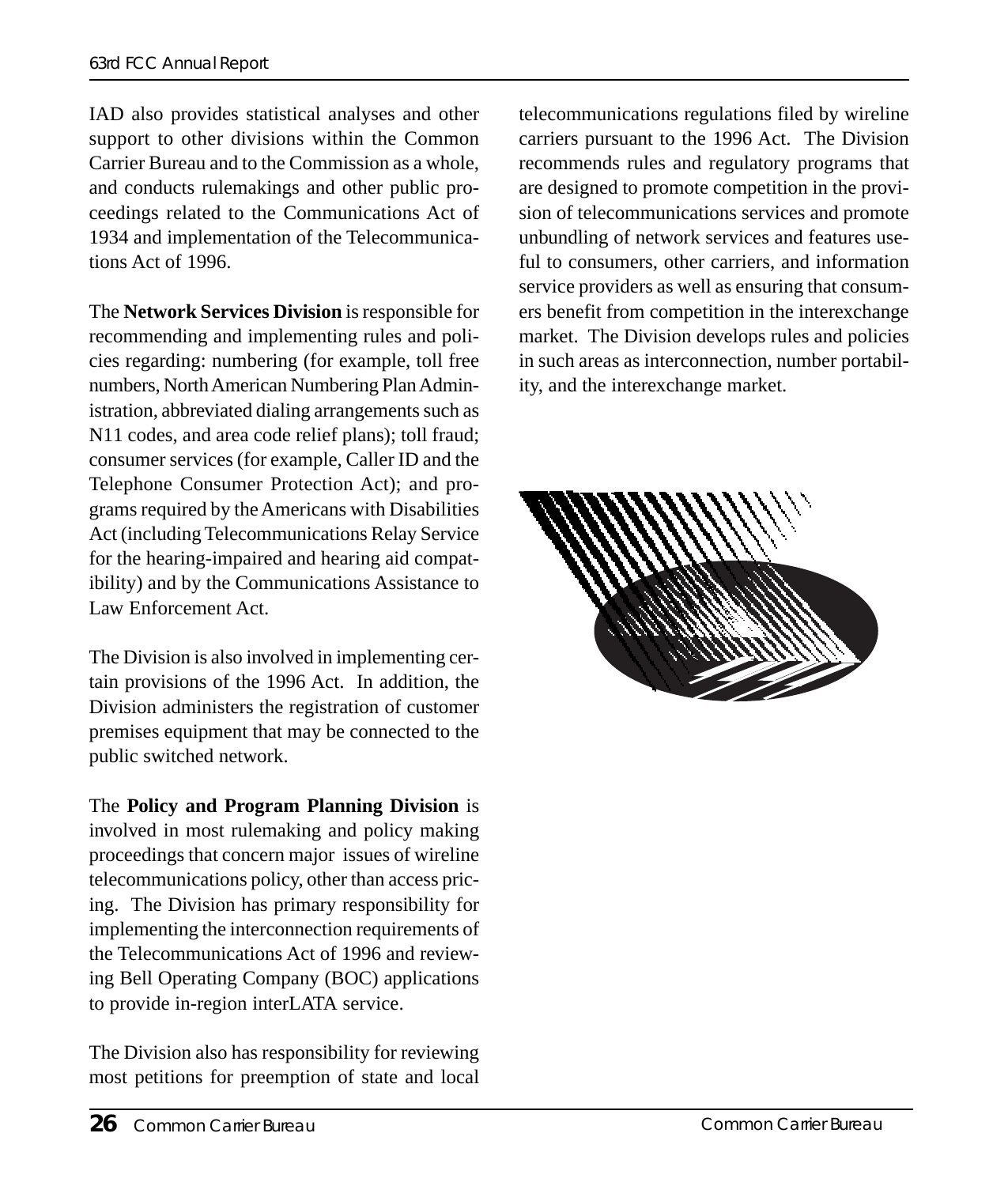## Major Proceedings



#### **Access Charge Reform (CC Docket No. 96-262)**

In the *Access Charge Reform, First Report and Order*, adopted May 7, 1997, the Commission modified the interstate access rate structure rules by requiring incumbent price cap LECs to recover costs in a manner that is more reflective of the way those costs are incurred. To the extent possible, costs that do not vary with the amount of usage will be recovered through flat-rated charges, and costs that do vary with the amount of usage will be recovered through traffic-sensitive, per-minute charges. These modifications will enable telephone companies to compete in a more efficient manner and will benefit consumers through reduced longdistance rates and greater choices in telecommunications services. The *First Report and Order* also adopted a market-based approach with a prescriptive backstop to drive interstate access charges towards economic cost levels while ensuring that areas and services for which competition may not develop as quickly receive the benefits of more efficient prices.

#### **[Accounting Safeg](http://www.fcc.gov/Bureaus/Common_Carrier/Orders/1996/fcc96490.wp)uards (CC Docket No. 96-150)**

 On December 24, 1996, the Commission released a *Report and Order* in CC Docket No. 96-150 to implement the requirements for accounting safeguards of the 1996 Act. This *Order* prescribed the way incumbent local exchange carriers, including the Bell Operating Companies, must allocate costs and account for transactions involving regulated telecommunications services and nonregulated services, including telemessaging, interLATA telecommunications, manufacturing, electronic publishing, alarm monitoring and payphone services, to ensure compliance with the 1996 Act.

Specifically, the *Order* concluded that the current cost allocation rules generally satisfied the 1996 Act's accounting safeguards requirements when incumbent local exchange carriers, including the BOCs, provide telemessaging, certain interLATA telecommunications and information, alarm monitoring, and payphone services on an integrated or in-house basis.

The *Order* also concluded that current affiliate transactions rules generally satisfy the 1996 Act's accounting safeguards requirements when incumbent local exchange carriers, including the BOCs, are required to, or choose to, use an affiliate to provide certain of these services permitted under the 1996 Act.

However, the *Order* adopted modifications to the affiliate transactions rules to provide greater protection against subsidization of competitive activities by subscribers to regulated services.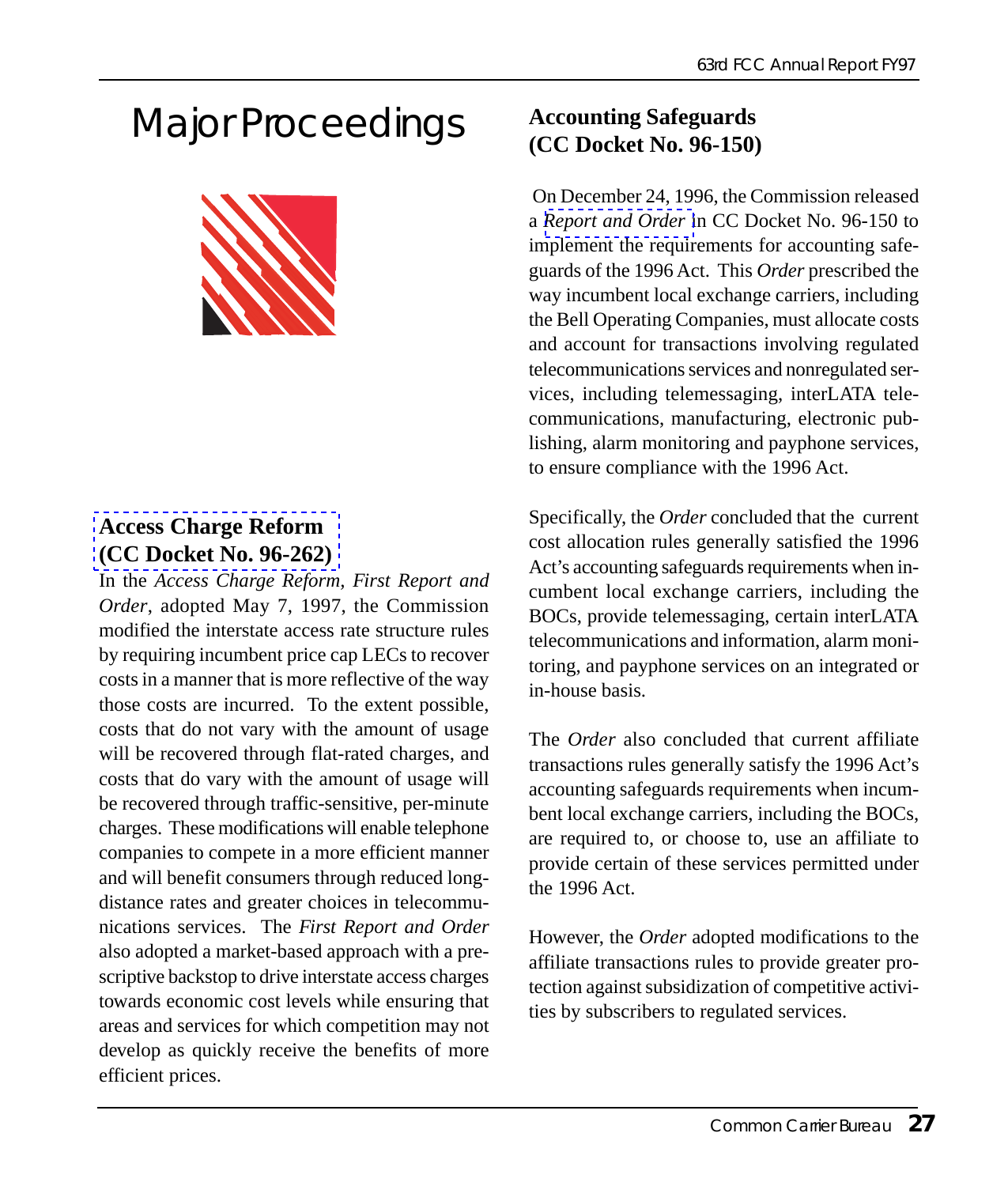#### **Alarm Monitoring Proceeding (CC Docket No. 96-152)**

 On March 25, 1997, the Commission released an *Order* implementing the alarm monitoring service provisions set forth in section 275 of the 1996 Act. Section 275 prohibits BOCs from providing alarm monitoring service until February 8, 2001, although it exempts BOCs that were providing alarm monitoring service as of November 30, 1995. Among other things, this *Order* concluded that an incumbent local exchange carrier provides alarm monitoring service if it operates the remote monitoring center or is engaged in the resale of alarm monitoring service. The *Order* also reviewed section  $275(a)(2)$ , which provides that a BOC that was engaged in providing alarm monitoring services as of November 30, 1995, may continue to provide such service provided that the BOC does not acquire "any equity interest in, or obtain financial control of, any unaffiliated alarm monitoring service entity." The Commission determined that Ameritech was the only BOC that qualified for grandfathered treatment under section 275(a)(2). [The Commission also determined that the inte](http://www.fcc.gov/ccb/ameritech_mi.html)rpretation of terms in section  $275(a)(2)$  was best addressed on a case-by-case basis.

#### **Ameritech Section 271 Application To Provide In-region, Interlata Services In Michican (CC Docket No. 97-137)**

On May 21, 1997, Ameritech filed a section 271 application for authorization to provide in-region, interLATA service in Michigan. (Ameritech had previously filed, and then withdrawn, an earlier application to provide such service in Michigan.) On August 19, 1997, the Commission denied Ameritech's application, concluding that Ameritech had not met the statutory requirements for a BOC to enter the long distance market in a state within its local service region. The Commission found that Ameritech had satisfactorily demonstrated that it is providing access and interconnection to Brooks Fiber, an unaffiliated facilitiesbased provider of telephone exchange service to both residential and business subscribers (the Track A approach).

Although acknowledging Ameritech's efforts in opening Michigan's local exchange market to competition, the Commission concluded that Ameritech failed to demonstrate that it had fully implemented three items on the competitive checklist: (1) Ameritech failed to demonstrate that it provides competing carriers with non-discriminatory access to its operations support systems, which are systems that enable a local telephone company to provide services to its customers (such as ordering, installation, repair and maintenance, and billing); (2) Ameritech failed to show that it provides nondiscriminatory interconnection to competing local exchange companies; and (3) Ameritech did not establish that it maintains 911 database entries for customers of competing local exchange providers with the same accuracy that it maintains entries for its own customers. The Commission also found [that Ameritech had not demonstrated](http://www.fcc.gov/ccb/Mergers/Bell_Atlantic_NYNEX/) that the requested interLATA authority would be carried out in accordance with the structural and transactional requirements of section 272.

#### **Bell Atlantic Corporation And NYNEX Corporation Merger (NSD-L-96-10)**

 On August 14, 1997, the Commission released a *Memorandum Opinion and Order* granting the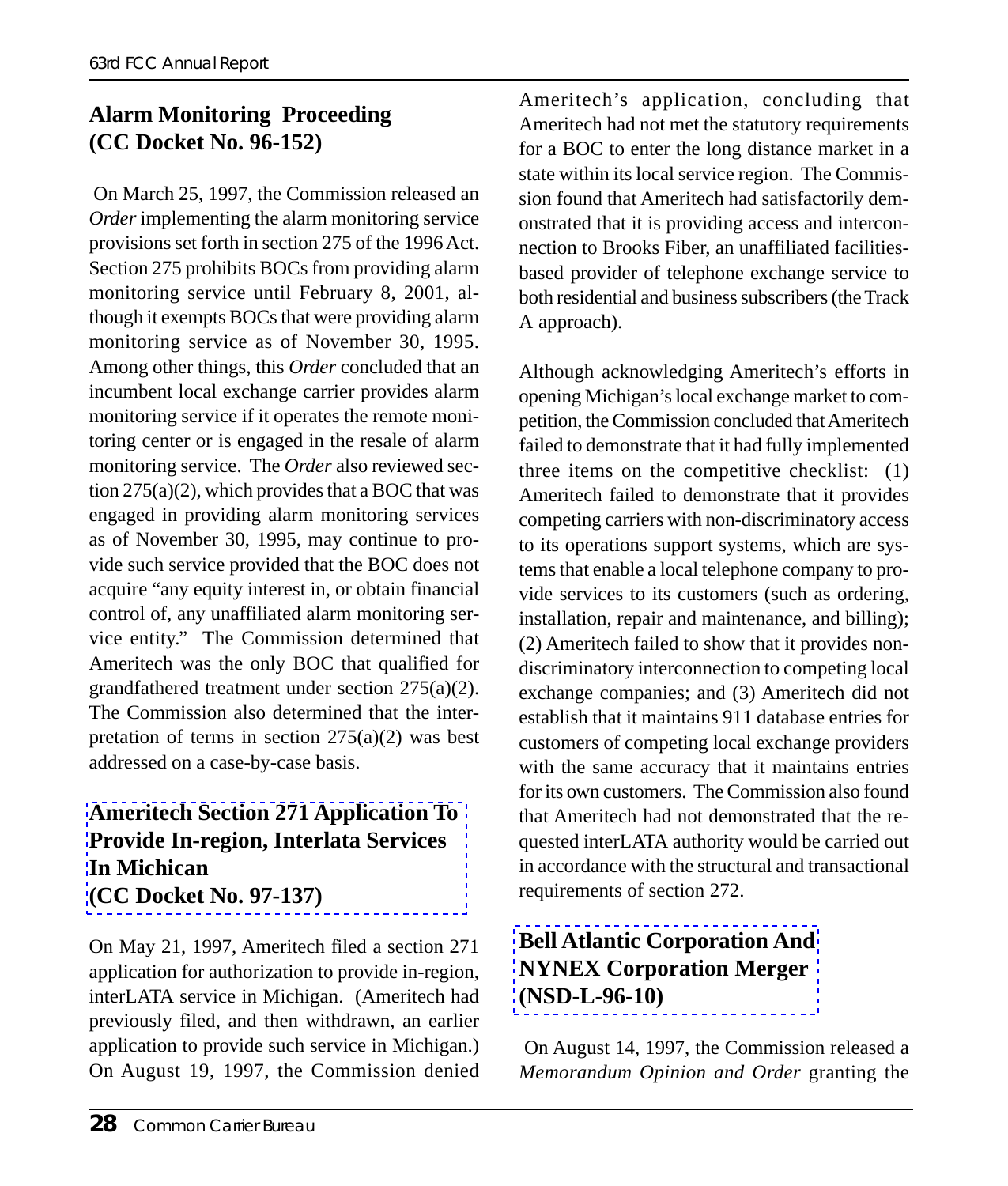transfer of control of licenses and section 214 authorizations from NYNEX Corporation to Bell Atlantic Corporation pursuant to conditions. Bell Atlantic and NYNEX agreed, for example, to provide detailed performance monitoring reports to competing carriers, negotiate performance standards and enforcement mechanisms, develop and implement uniform operating support systems (OSS) covering the entire combined regions, engage in carrier-to-carrier testing of OSS systems with any carrier requesting such testing, and offer interconnection, unbundled network elements and transport and termination at rates based on forward looking economic cost.

They further agreed to provide for purchase, in conjunction with unbundled switching, shared transport offered on a minute-of-use basis, routed in the same manner as Bell Atlantic and NYNEX route their own traffic, offer an option plan that assesses non recurring charges on a recurring basis, and agreed to offer, in interconnection negotiations and arbitrations, payment mechanisms for common construction costs and interconnectorspecific construction and equipment costs related to collocation that apportion costs among the incumbent LEC and collocating carriers.

#### **Dominance/Non-Dominance Proceeding (CC Docket No. 96-149 and 96-61)**

On April 18, 1997, the Commission adopted its *LEC Classification Order* in these two dockets, which revised the regulatory treatment of BOCs' and independent LECs' provision of domestic, interstate, long distance services and international services. In addition, the *LEC Classification Order* classified the BOCs' long distance affiliates as

"non-dominant" in the provision of long distance services that originate in the areas in which a BOC provides local telephone services. The *LEC Classification Order* also classified independent LECs as non-dominant in the provision of in-region long distance services, but requires independent LECs to provide their in-region long distance services through separate affiliates that satisfy the *Competitive Carrier Fifth Report and Order* requirements.

Finally, the *LEC Classification Order* classified the BOCs and independent LECs as non-dominant in the provision of interstate, domestic, long distance services that originate outside of the areas in which they provide local telephone services, and it eliminated the requirement that the BOCs and independent LECs provide those out-of-region services through separate affiliates.

#### **Implementation Of The "Infrastructure Sharing" Provisions In The Telecommunications Act Of 1996** (**CC Docket No. 96-237)**

On February 7, 1997, the Commission released a *Report and Order* in CC Docket No. 96-237 to implement section 259, the infrastructure sharing provision of the Telecommunications Act of 1996. Section 259 of the 1996 Act requires the Commission to adopt regulations to ensure that incumbent local exchange carriers make available to "qualifying carriers" certain public switched network infrastructure, technology, information, and telecommunications facilities and functions.

The Commission's implementation of infrastructure sharing rules will assist qualifying carriers to obtain that infrastructure necessary to allow them to provide telecommunications and information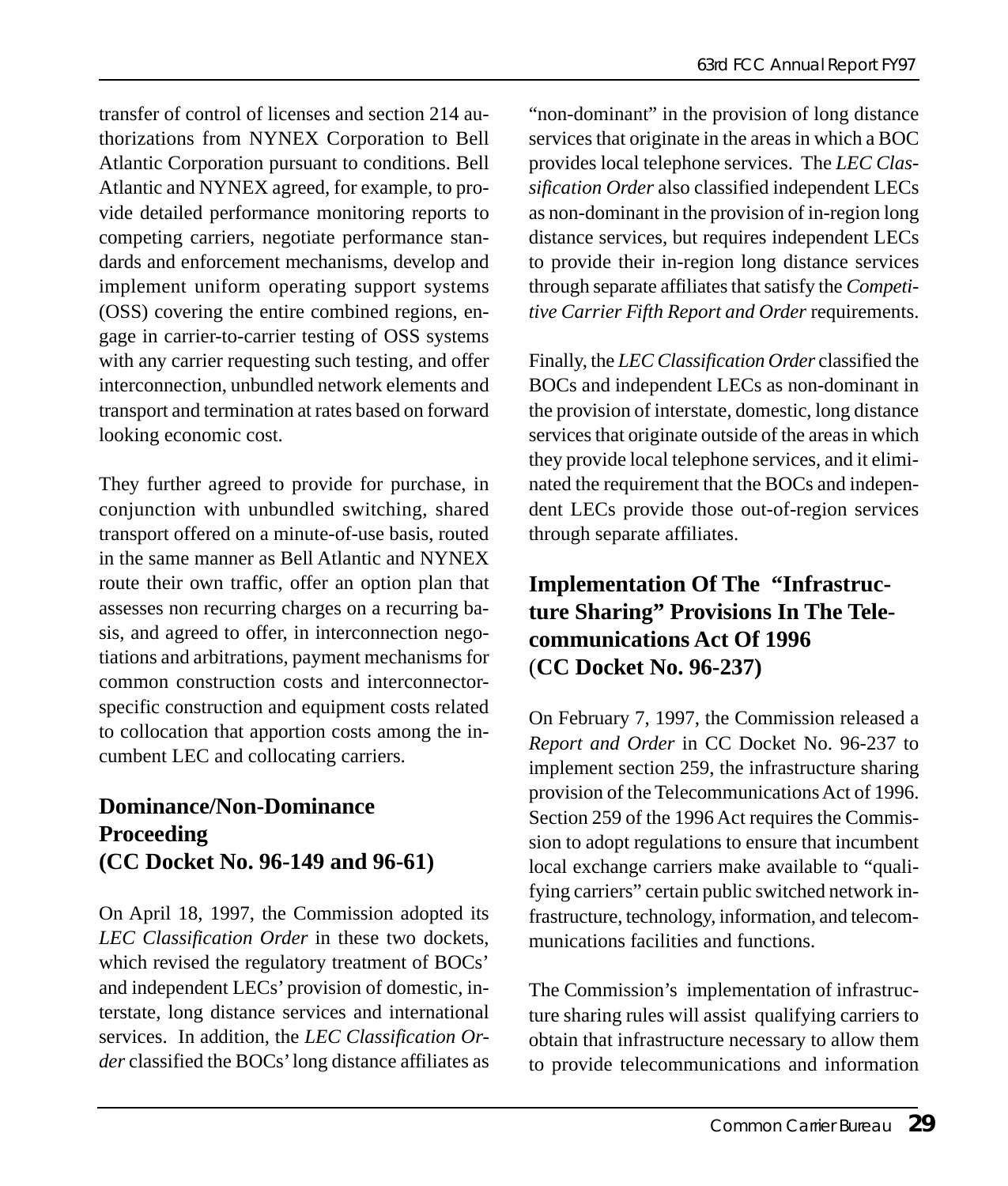services in areas where they are eligible for universal service support. Petitions for reconsideration of the *Report and Order* are pending.

#### **Implementation of "Section 273" Of The Communications Act Of 1934, As Amended By The Telecommunications Act Of 1996 (CC Docket No. 96-254)**

 On December 11, 1996, the Commission released a *Notice of Proposed Rulemaking* that proposed a framework intended to encourage robust competition for manufactured telecommunications products through the increased availability of network and planning information and fair and open forums for establishing equipment standards and for certifying equipment. Comments were sought on rules needed to implement and enforce safeguards in equipment manufacturing and to facilitate Bell Operating Company's (BOC) entry into equipment manufacturing, among other issues of competition, and also sought comments on the effects of the BOCs proposed sale of Bellcore on its implementation of section 273.

#### **Inside Wiring (CC Docket No. 88-57)**

On June 17, 1997, the Commission released an *Order on Reconsideration and a Second Report and Order and Second Further Notice of Proposed Rulemaking* that further developed its rules for simple inside wiring, which is the wiring installations that a customer is allowed to connect to the telephone network. Pursuant to the Commission's rules, a customer may connect installations of up to four access lines directly to the telecommunications network. The *Order* amends the rule for the

demarcation point, which is the point at which network ownership of telephone wiring ends and customer ownership begins, and clarifies how it applies to multi-unit premises. The *Second Further NPRM* requests comment on a proposal for enhanced wire quality standards, revision of definitions for simple and complex wiring, and location of the demarcation point.

#### **Interexchange Proceeding (CC Docket No. 96-61)**

In its *Second Report and Order* in this docket, issued October 31, 1996, the Commission determined that, pursuant to the statutory forbearance criteria in Section 10 of the 1996 Act, it should no longer require or allow nondominant interexchange carriers to file tariffs pursuant to Section 203 for their interstate, domestic, interexchange services. Several parties appealed this decision to the D.C. Circuit Court of Appeals, and the Commission's rules requiring detariffing have been stayed. On August 20, 1997, the Commission issued the *Interexchange Reconsideration Order,* which modified the *Second Report and Order* in several respects. First, the Commission determined that carriers should have the option of filing tariffs for dial-around 1+ services (interstate, domestic, interexchange direct-dial services to which consumers obtain access by dialing a carrier's access code) because long distance carriers cannot reasonably establish enforceable contracts with casual callers in these circumstances. The Commission also concluded that carriers may file tariffs for the first 45 days of long distance services in cases where consumers contact their local telephone companies to initiate long distance service or change their long distance carriers, because in such cases, long distance carriers may be unable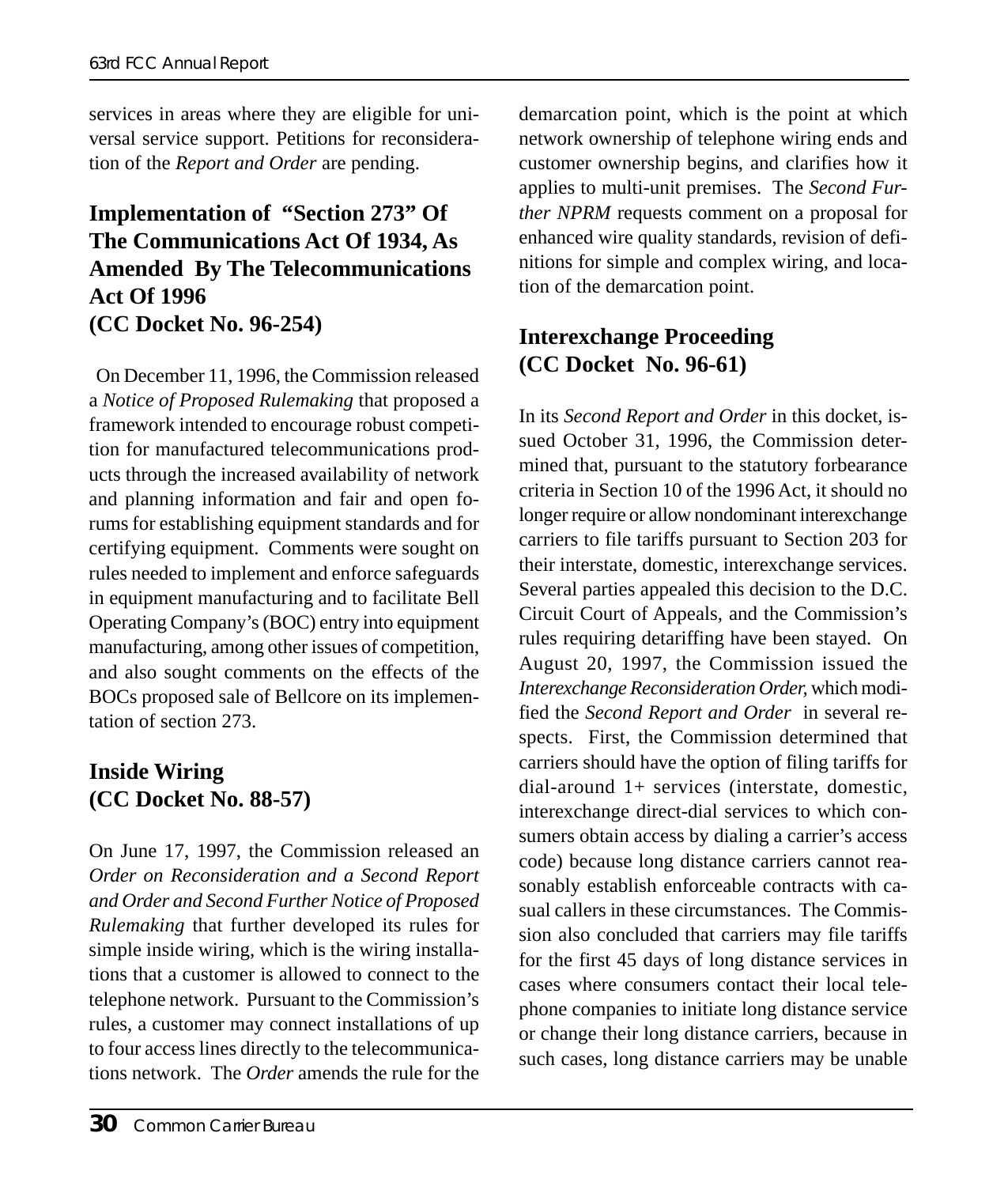immediately to establish contracts with consumers. Further, the Commission eliminated the requirement, established by the *Second Report and Order,* that nondominant long distance carriers publicly disclose the rates and terms of their offer[ings because it found that the pro-co](http://www.fcc.gov/isp.html)mpetitive benefits of eliminating this requirement outweighed potential adverse effects.

#### **Internet Notice Of Inquiry (CC Docket No. 96-263)**

On December 24, 1996, the Commission released a *Notice of Inquiry (NOI)* on Usage of the Public Switched Network by Information Service and Internet Access Providers. In the *NOI* the Commission sought comment on how best to encourage the efficient offering of information services in light of new network configurations and technologies. The Commission sought comment on ways to allow more efficient transport of data traffic to and from end users in order to alleviate switch congestion caused by Internet users and on regulatory barriers that might prevent or deter provision of alternate network access arrangements for information service providers.

 The Commission also invited commenters to discuss the effects of the access charge system on incumbent LEC cost recovery and the development of the information services marketplace. The Commission stated that these questions concern no less than the future of the public switched network in a world of digitalization and growing importance of data technologies. Comments in this proceeding were filed by 52 parties. The Competitive Pricing Division is responsible for conducting this proceeding.

#### **Local Competition Proceeding "Shared Transport" (CC Docket No. 98-96)**

On August 18, 1997, the Commission issued the Local Competition *Third Order on Reconsideration* (*Shared Transport Order)*. The *Shared Transport Order* requires an incumbent LEC to provide competing carriers with access on a shared basis to unbundled transport facilities between the incumbent LEC's switches. The *Local Competition Report and Order*, which was previously adopted in this proceeding, requires an incumbent LEC to provide its competitors with access to the same transport facilities that the incumbent uses to carry its own traffic for transport between the end office switch and the tandem switch.

In the *Shared Transport Order,* the Commission clarified that incumbent LECs are required to provide access to shared transport for all transmission facilities connecting incumbent LECs' switches -- i.e., between end office switches, between an end office switch and a tandem switch, and between tandem switches.

 The Commission also concluded that incumbent LECs must permit requesting carriers that purchase shared transport and unbundled switching to use the same routing table and transport lines that the incumbent LEC uses to route and carry its own traffic.

The Commission further concluded that a requesting carrier that takes shared or dedicated transport as an unbundled network element may use such transport to provide interstate exchange access services to customers to whom it provides local exchange services.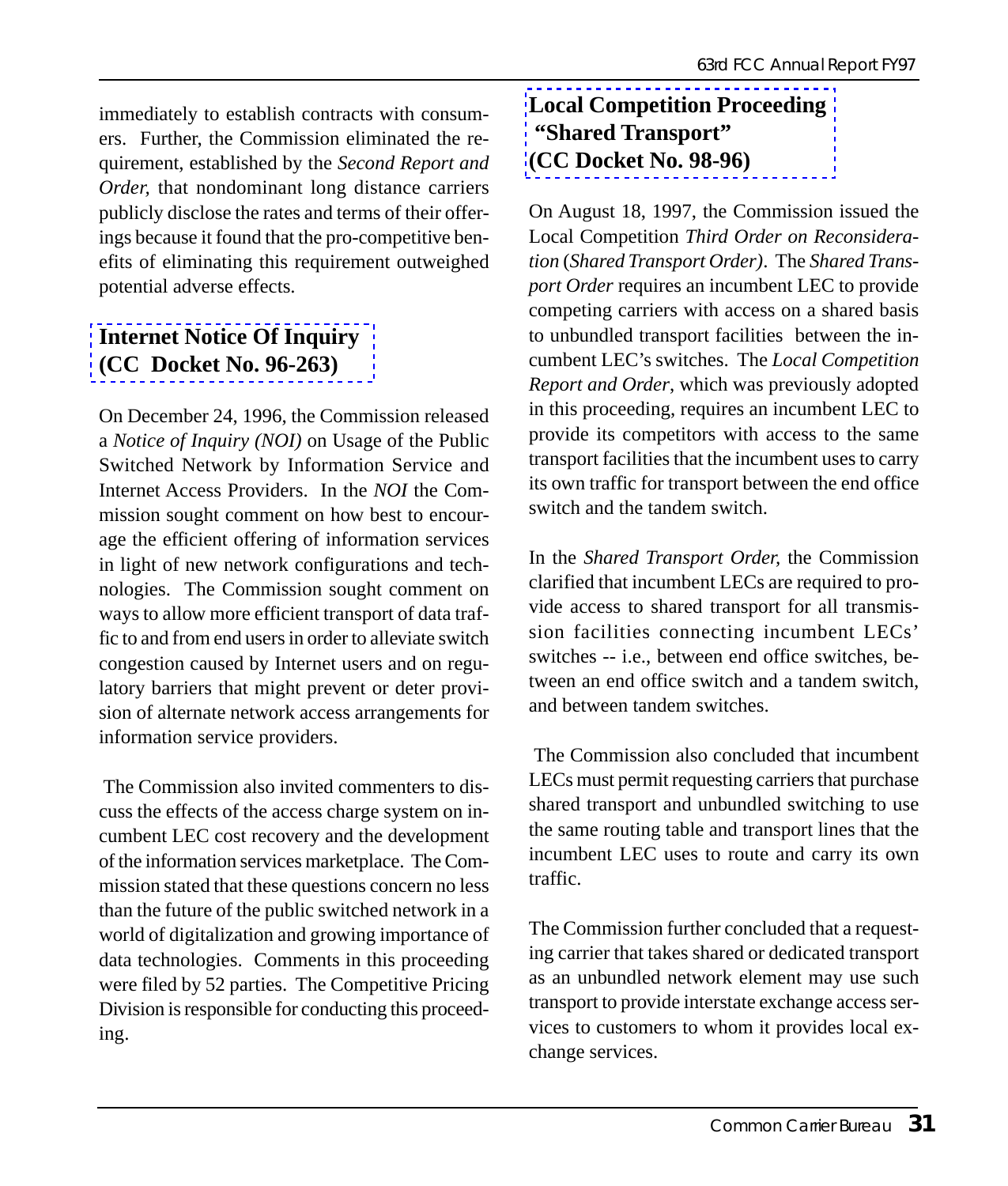#### **Non-Accounting Safeguards Proceeding (CC Docket No. 96-149)**

Under section 271 of the 1996 Act, a BOC may begin providing in-region interLATA services after it obtains Commission approval of the BOC's application to provide such services, based on a finding that the BOC has complied with various requirements designed to open the local exchange market to competition. Among other things, BOCs are required to comply with the accounting, separate affiliate, and nondiscrimination requirements set forth in the 1996 Act.

On December 24, 1996, the Commission released a *First Report and Order* in this docket in which it clarified and implemented the non-accounting structural separation and nondiscrimination requirements of sections 271 and 272 of the 1996 Act. On April 3, 1997, the Commission released a *Public Notice* requesting comments in connection with expedited reconsideration of its interpretation of section 272(e)(4), which relates to a BOC's provision of facilities or services to its interLATA affiliate.

 On June 24, 1997, the Commission issued an Order affirming its prior conclusion that section 272(e)(4) imposes requirements on BOC provision of interLATA services that the BOCs are otherwise authorized to provide.

#### **Policies And Rules Concerning Unauthorized Changes of Consumers Long Distance Carriers "SLAMMING" (CC Docket No. 94-129)**

On July 15, 1997, the Commission released a combined *Memorandum Opinion and Order on Reconsideration* (*Recon Order*) and *Further Notice of Proposed Rulemaking* (*FNPRM*). The *Recon Order* resolved petitions for reconsideration and clarification of the Commission's *1995 Report and Order* concerning Letters of Agency (LOAs ) (*1995 Order*). The Commission's rules require that interexchange carriers (IXCs) either obtain a signed LOA from a subscriber, or, in the case of telemarketing solicitations, complete one of four telemarketing verification procedures before submitting preferred interexchange carrier (PIC) change requests on behalf of consumers.

The *Recon Order* clarified that IXCs using LOAs must translate the LOAs into the same language as the associated oral or written promotion; incorporated the terms "interLATA" and "intraLATA," as well as "interstate" and "intrastate," in order to clarify the scope of the Commission's rules; and clarified that carriers must confirm PIC-change requests generated by telemarketing using only one of the four verification options. The *FNPRM* sought comment on the implementation of section 258, added by the 1996 Act. Section 258 makes it unlawful for any telecommunications carrier to submit or execute a change in a subscriber's carrier selection except in accordance with the Commission's verification procedures, and provides that any carrier that violates these procedures and collects charges for telecommunications service from a subscriber after such violation shall be liable to the subscriber's properly authorized carrier for all charges collected.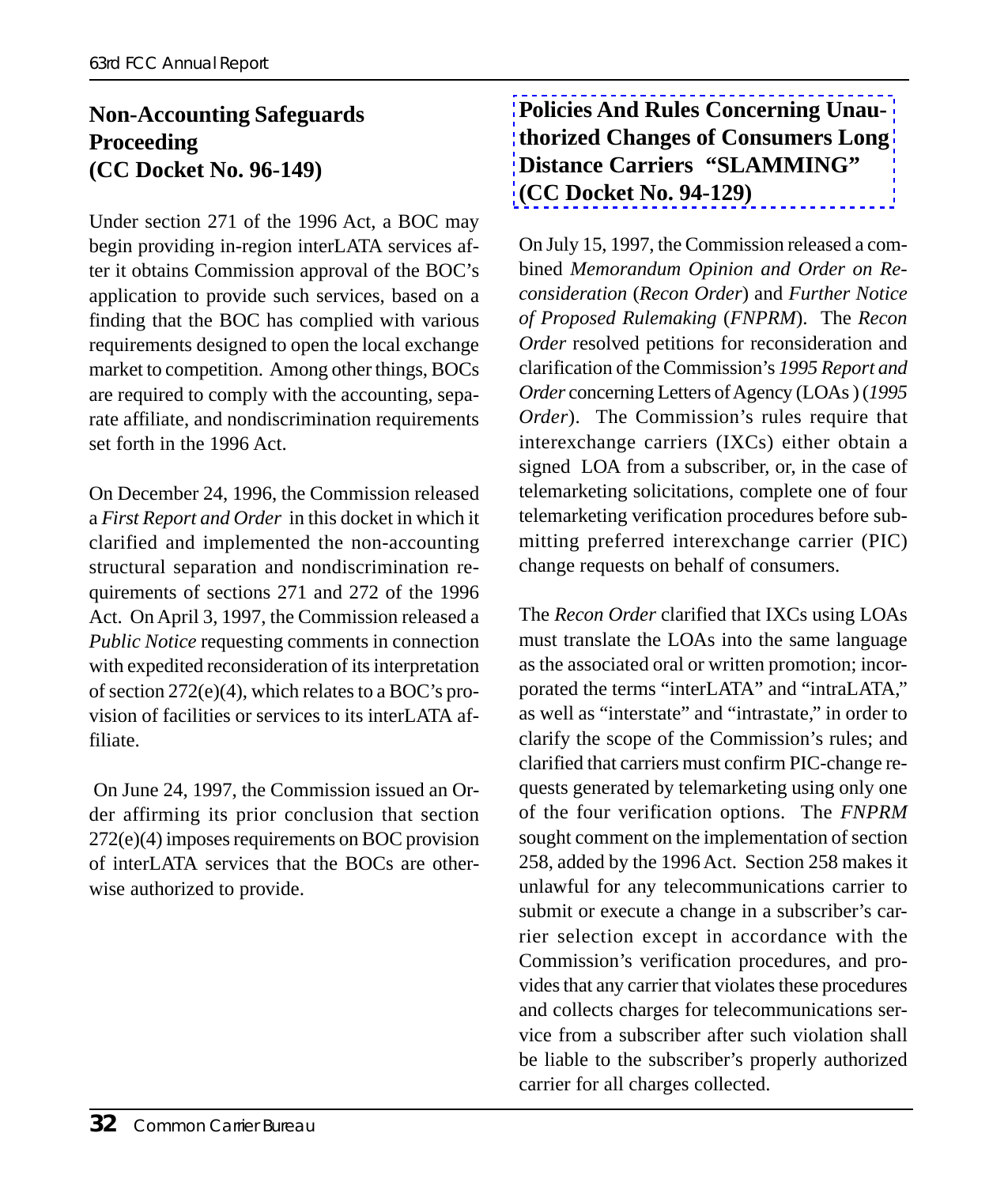The *FNPRM* sought comment on, among other things, the application of the Commission's verification rules to all telecommunications carriers; the application of the verification rules to preferred carrier freezes, which prevent carrier changes unless the subscriber gives express written or oral consent to the carrier from whom the freeze was requested; the application of the verification rules [to in-bound telemarketing; and the appropriate su](http://www.fcc.gov/ccb/price_cap/fcc97159.html)bscriber-to-carrier liability, carrier-to-carrier liability and carrier-to-subscriber liability.

#### **Price Cap Performance Review For Local Exchange Carriers Fourth Report and Order (CC Docket No. 94-1)**

Price Cap regulation creates incentives for incumbent local exchange carriers (LECs) to operate more efficiently and to introduce innovative new services in order to maximize their profits. Under price cap regulation, rates are capped by a price cap index (PCI) based on a formula that limits maximum rate changes in any one year to the rate of inflation (measured by the Gross Domestic Product Price Index), minus an "X-Factor." Previously, LECs were permitted to choose one of three X-Factors -- 4.0, 4.7, and 5.3 percent.

Incumbent LECs electing either of the two lower X-Factors were required to share, or give back to their customers, a portion of their earnings above certain levels. LECs earning below certain levels were permitted to make a low-end adjustment to raise their PCIs. In the *Price Cap Fourth Report and Order* released on May 21, 1997, the Commission in pertinent part adopted a single X-Factor of 6.5 percent.

The Commission also eliminated sharing obligations, but retained the low-end adjustment mechanism. The Commission determined that the 6.5 percent X-Factor better reflects the LECs' historical productivity growth, and that elimination of sharing is warranted because sharing blunts LECs' incentives to become more efficient.

#### **Revocation Proceeding Against Carriers Alleged To Have Violated Unauthorized Changes Of Consumers Long Distance Carriers "Slamming" Rules (CC Docket No. 97-144).**

On July 13, 1997, the Commission released an *Order to Show Cause and Notice of Opportunity for Hearing* (*Fletcher Order*) taking unprecedented action against companies owned by Daniel Fletcher (Fletcher Companies). The Fletcher Companies had been the subject of over 1,000 consumer complaints, most alleging the unauthorized conversion of a consumer's long distance service (slamming).

In addition to the alleged slamming incidents, the Fletcher Companies refused to accept or respond to Official Commission Notices of Informal Complaint, failed to designate agents for the receipt of official notices, failed to provide legitimate business addresses, and failed to file tariffs.

The *Fletcher Order* designated for hearing the issue of whether the common carrier operating authority of the Fletcher Companies should be revoked. In addition, the *Order* directed the principals of the Fletcher Companies to show cause why they should not be ordered to cease and desist from any further provision of interstate common carrier services without the prior consent of the Commission.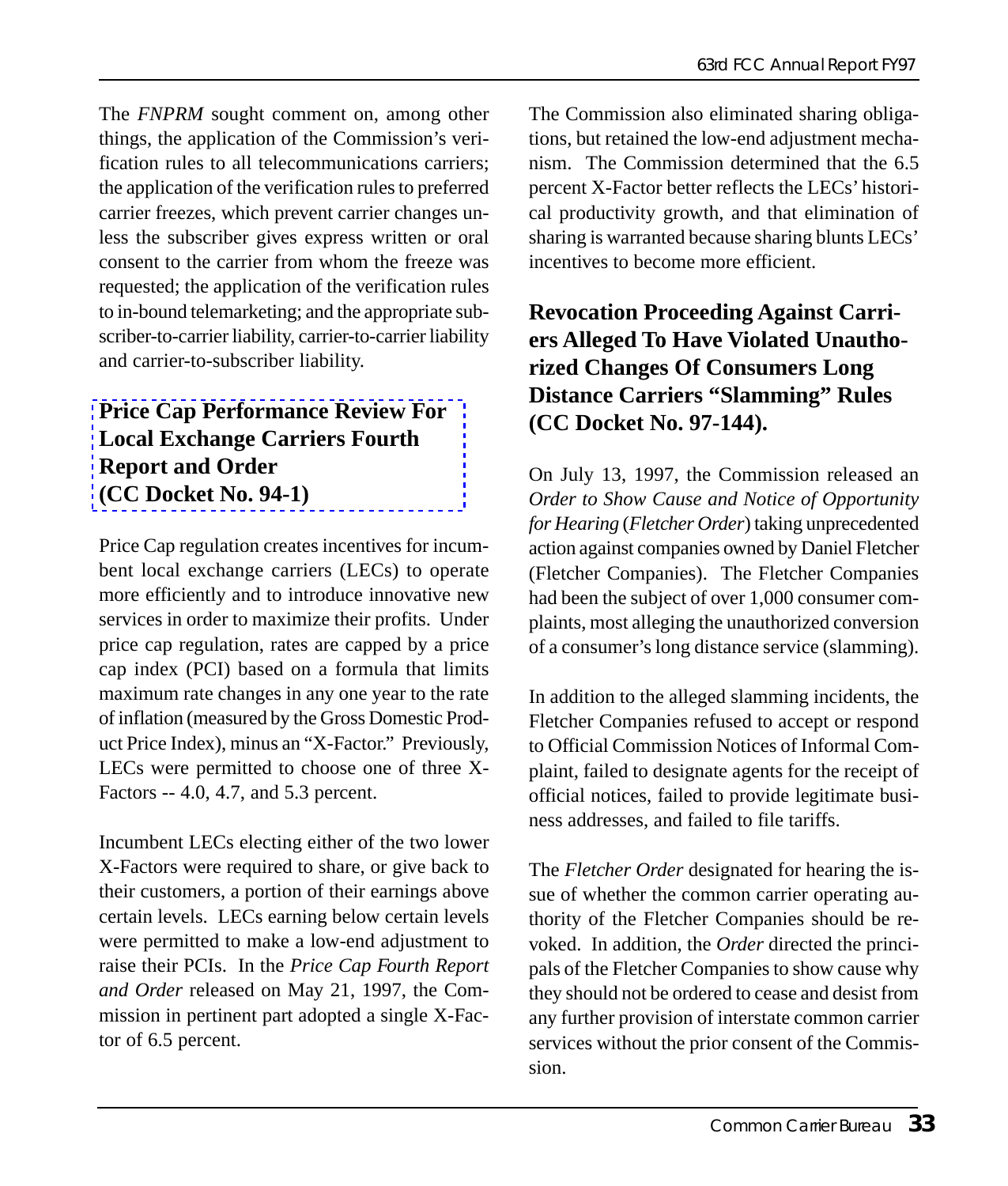The *Fletcher Order* protects consumers from carriers that are either unwilling or unable to conduct [lawful common carrier operations. It also giv](http://www.fcc.gov/Bureaus/Common_Carrier/in-region_applications/sbc/sbcapp.html)es notice to the entire industry that unlawful activities will not be tolerated.

#### **SBC Section 271 Application To Provide In-Region, Interlata Services In Oklahoma (CC Docket No. 97-121)**

On April 11, 1997, SBC filed a section 271 application for authorization to provide in-region, interLATA service in Oklahoma. On June 26, 1997, the Commission denied SBC's application, concluding that SBC had not met the statutory requirements to enter the long distance market in a state within its local service region.

Specifically, the Commission found that SBC was not eligible to proceed under Track A because it had failed to demonstrate that there was a competing facilities-based provider of telephone exchange service to both residential and business subscribers in Oklahoma. The Commission also concluded that SBC was not eligible to pursue in-region, interLATA entry in Oklahoma under Track B because it had received requests from potential competitors to connect to its network that, if imple[mented, would lead to the provision of the](http://www.fcc.gov/Bureaus/Common_Carrier/Orders/1997/fcc97035.wp) type of competing local telephone service described in Track A.

#### **Telemessaging And Electronic Publishing Proceeding (CC Docket No. 96-152)**

On February 7, 1997, the Commission released the *Telemessaging/Electronic Publishing Order*, which

implemented the non-accounting separated affiliate, joint marketing, and nondiscrimination requirements of section 274 and the nondiscrimination safeguards of section 260. The 1996 Act sets forth specific statutory requirements for BOC provision of electronic publishing and incumbent LEC provision of telemessaging services.

Pursuant to section 274, a BOC that chooses to provide electronic publishing services must do so either through a "separated affiliate" or an "electronic publishing joint venture" and must comply with certain joint marketing restrictions and nondiscrimination requirements. Section 260 establishes nondiscrimination requirements applicable to all incumbent LECs providing telemessaging services.

Also on February 7, 1997, the Commission released a *Further Notice of Proposed Rulemaking* seeking comment on the meaning of "control" and "financial interest" for the purpose of determining what constitutes BOC provision of electronic publishing services and on certain aspects of section 274(b)(3)(B). That provision requires BOCs and their separated affiliates or electronic publishing joint ventures "to carry out transactions pursuant to written contracts or tariffs that are filed with the Commission and made publicly available."

#### **Telephone Number Portablility (CC Docket No. 95-116)**

To remove the barrier to local competition caused by the inability of customers to retain their telephone numbers when changing local service providers, section 251(b)(2) of the amended 1934 Communications Act requires all LECs, both incumbents and new entrants, "to provide, to the extent technically feasible, number portability in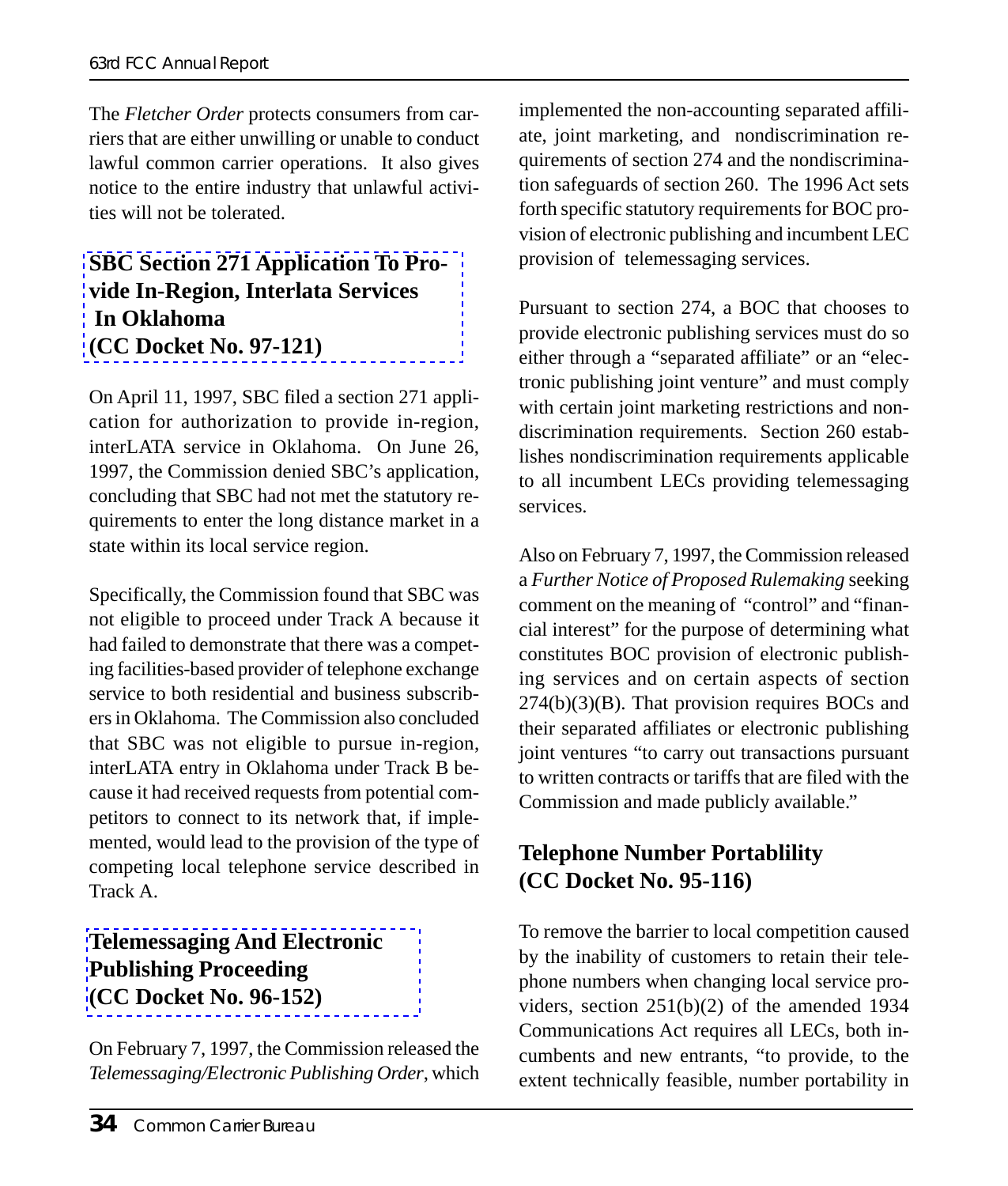accordance with requirements prescribed by the Commission." To prevent the cost of providing number portability from itself becoming a barrier to local competition, section 251(e)(2) requires that "[t]he cost of establishing telecommunications numbering administration arrangements and number portability shall be borne by all telecommunications carriers on a competitively neutral basis as determined by the Commission." The Commission released a combined *First Report and Order and Further Notice of Proposed Rulemaking* in July 1996 to begin implementing number portability. In the *Order*, the Commission directed LECs to use currently available techniques such as call forwarding to offer an interim form of number portability. The call forwarding solution, however, requires two telephone numbers for each customer who changes carriers. Consequently, the *Order* requires carriers to implement a long-term database solution that avoids using two telephone numbers for each customer.

On March 6, 1997, in the *First Memorandum Opinion and Order on Reconsideration*, the Commission generally affirmed, with a few modifications, its rules governing the deployment of local telephone number portability earlier set forth in the *First Report and Order* in this docket. Telephone number portability refers to the ability of residential and business consumers to retain their telephone numbers when switching from one local telephone service provider to another. The provision of local number portability is one of the obligations that the 1996 Act imposed on all local exchange carriers in order to promote a pro-competitive, deregulatory national telecommunications policy framework.

 Congress recognized that number portability will lower barriers to entry and promote competition in the local exchange marketplace by enabling customers to switch to a new local service provider without having to change their telephone numbers.

Once number portability is implemented, consumers will be able to select a local telephone company based on service, quality, and price, rather than on a desire to keep a particular telephone number. On August 18, 1997, the Commission adopted a number of recommendations made by the North American Numbering Council regarding, among [other things, the technical and operati](http://www.fcc.gov/ccb/888/)onal standards for the provision of number portability by wireline carriers.

#### **Toll Free Service Access Codes** (**CC Docket No. 95-155)**

On April 11, 1997, the Commission released a *Second Report and Order* that adopted rules to promote the efficient use of toll free numbers and to ensure that numbers are distributed in a fair, orderly, and equitable manner. The Commission also found that warehousing, hoarding, and brokering of toll free numbers are contrary to the [public interest and subject to sanctio](http://www.fcc.gov/ccb/universal_service/)n by the Commission.

#### **Univeral Service (CC Docket Nos. 96-45, 96-262, 94-1, 91-213, 95-72)**

On May 8, 1997, the Commission released the *Universal Service Report and Order* addressing the universal service provisions of the 1996 Act. Included among the issues were: the principles of universal service, including competitive neutrality; services to be included within the definition of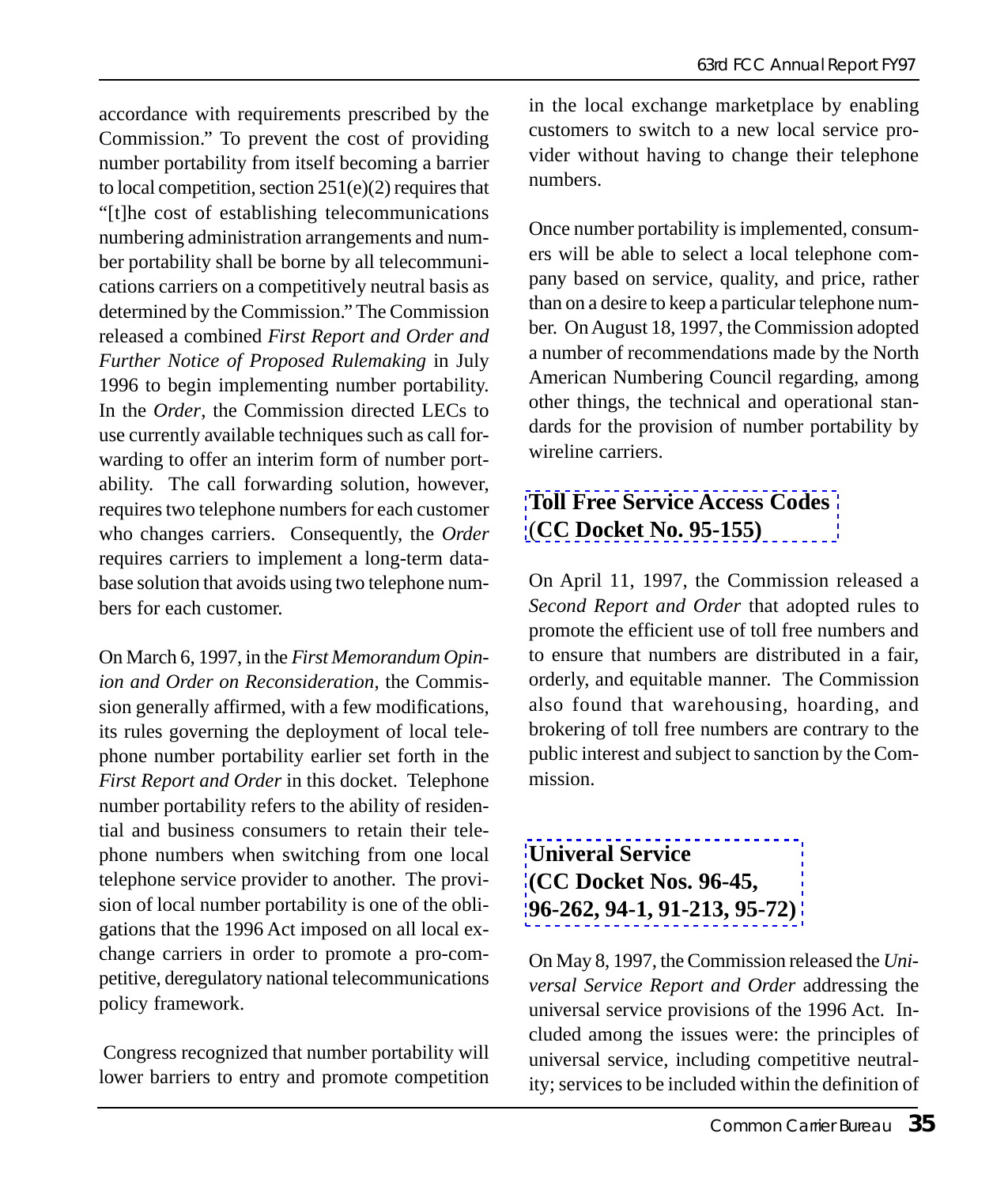universal service; the influence of affordability on subscribership; the criteria for designating telecommunications carriers eligible for universal service support; service areas and unserved areas; support for both rural and non-rural high cost local exchange carriers; universal service support for low income consumers; issues unique to insular areas; methods of supporting and enhancing deployment of telecommunications services to schools and libraries and rural health care providers; interstate subscriber line charges and carrier common line charges; and administration of universal service programs.

On July 18, 1997, the Commission released a *Further Notice of Proposed Rulemaking* seeking comment on the mechanism the Commission should adopt to estimate the forward-looking economic costs that non-rural carriers would incur to provide universal service in rural, insular, and high cost areas. The Commission sought comment on the platform design and input values it should adopt in the selected mechanism to estimate the cost of each of the elements of the telephone network necessary for non-rural LECs to provide universal service to high cost areas.

On July 18, 1997, the Commission released a *Report and Order* in CC Docket No. 97-21 and *Second Order on Reconsideration* in CC Docket No. 96-45 directing the National Exchange Carrier Association, Inc. (NECA) to create an independently functioning not-for-profit subsidiary (the Universal Service Administrative Company) through which it would administer temporarily certain portions of the federal universal service support mechanisms. The Commission determined that the USAC Board of Directors will consist of 17 members representing contributors to and beneficiaries of the universal service support mecha-

nisms, as well as a representative of state telecommunications regulators. As a condition of its appointment as temporary Administrator, the Commission further directed NECA to create the Schools and Libraries Corporation and Rural Health Care Corporation to perform all functions associated with administering the schools and libraries and rural health care programs, respectively, except those directly related to billing and collecting universal service contributions and disbursing support. The Commission also established requirements by which the Commission will calculate and approve the quarterly universal service contribution factors.

On August 15, 1997, the Commission released an *Order* directing the National Exchange Carrier Association to perform certain functions on behalf of the universal service administrative companies to the extent that the performance of such functions was necessary to meet the January 1, 1998, starting date for the new universal service support mechanisms.

On September 4, 1997, the Commission issued a *Further Notice of Proposed Rulemaking* addressing whether the \$0.53 presubscribed interexchange carrier charge for Lifeline customers who elect toll blocking should be waived and whether these waived charges should be supported by the low income program of the federal universal service support mechanisms and recovered in a competitively neutral manner through contributions from all telecommunications carriers.

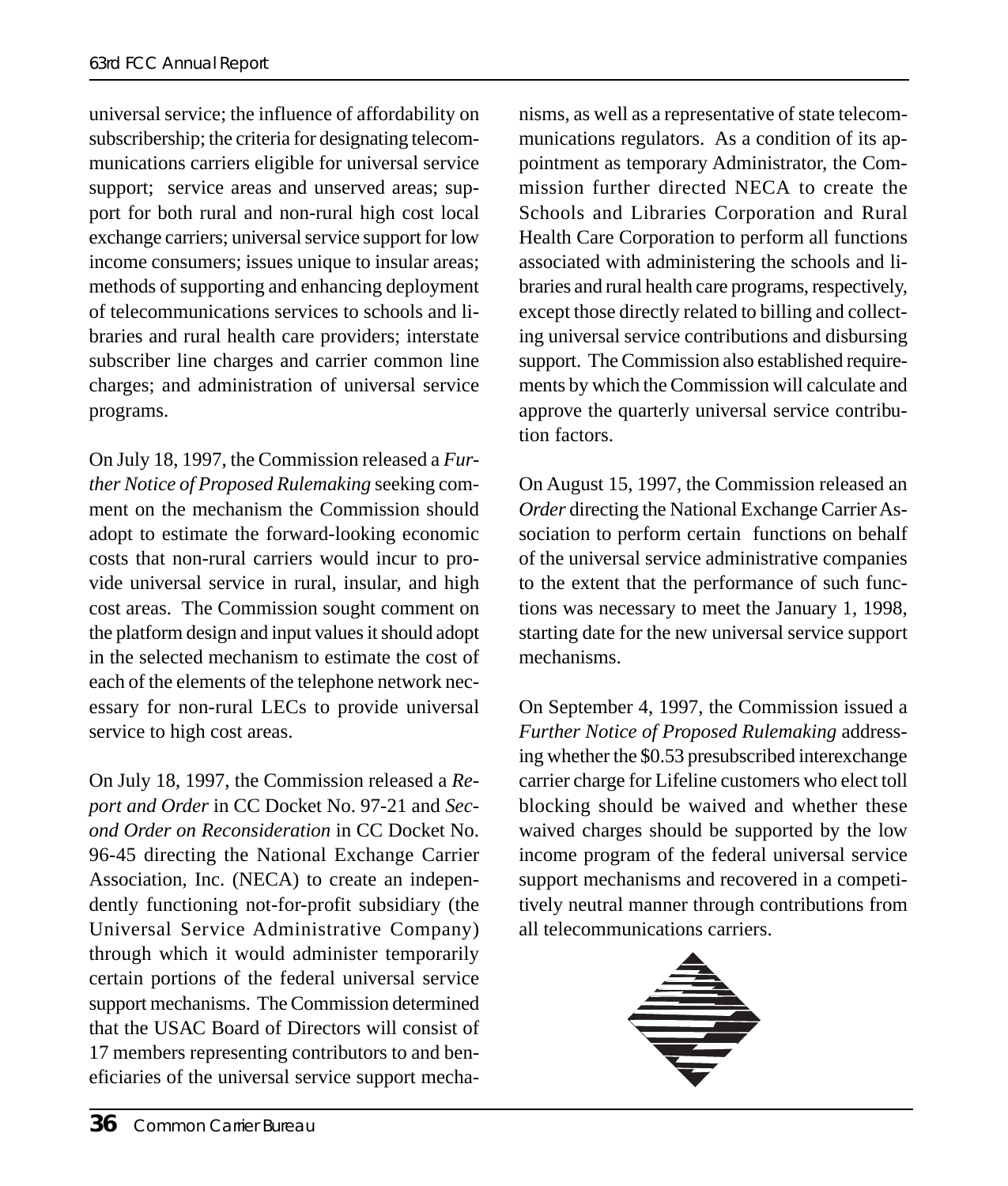### **Cable Services Bureau**

**Overview** 

The past fiscal year, the Cable Services Bureau<br>
continued to work on a number of major proceedings<br>
related to the 1996 Telecommunications Act. Increas-<br>
ing competition in the markets for the delivery of multi-chancontinued to work on a number of major proceedings related to the 1996 Telecommunications Act. Increasing competition in the markets for the delivery of multi-channel video programming continues to be a major objective of the Cable Services Bureau. The Cable Services Bureau was created in 1993 following the passage of the 1992 Cable Act and has worked since that time on issues related to the cable television industry and other multi-channel video programming providers. In addition to promoting competition, other important policy areas include:promoting the availability to the public of cable television service; ensuring growth and development in the cable industry; and ensuring reasonable rates for consumers in areas that do not have competition to the cable system.

The Bureau provides a single point-of-contact for consumers, community officials and the industry for cable related issues pending before the Commission. Other duties include policy and rulemaking in cable television and enforcement of the cable television related provisions of the 1996 Telecommunications Act and the 1992 Cable Act.

The Bureau continues to receive and process cable rate complaints. Since the revised cable rate complaint process began in February 1996, the Bureau has received over 300 valid rate complaints from communities nationwide. Other regular filings to the Bureau included applications to operate open video systems (OVS) and area of dominant influence (ADI) cases in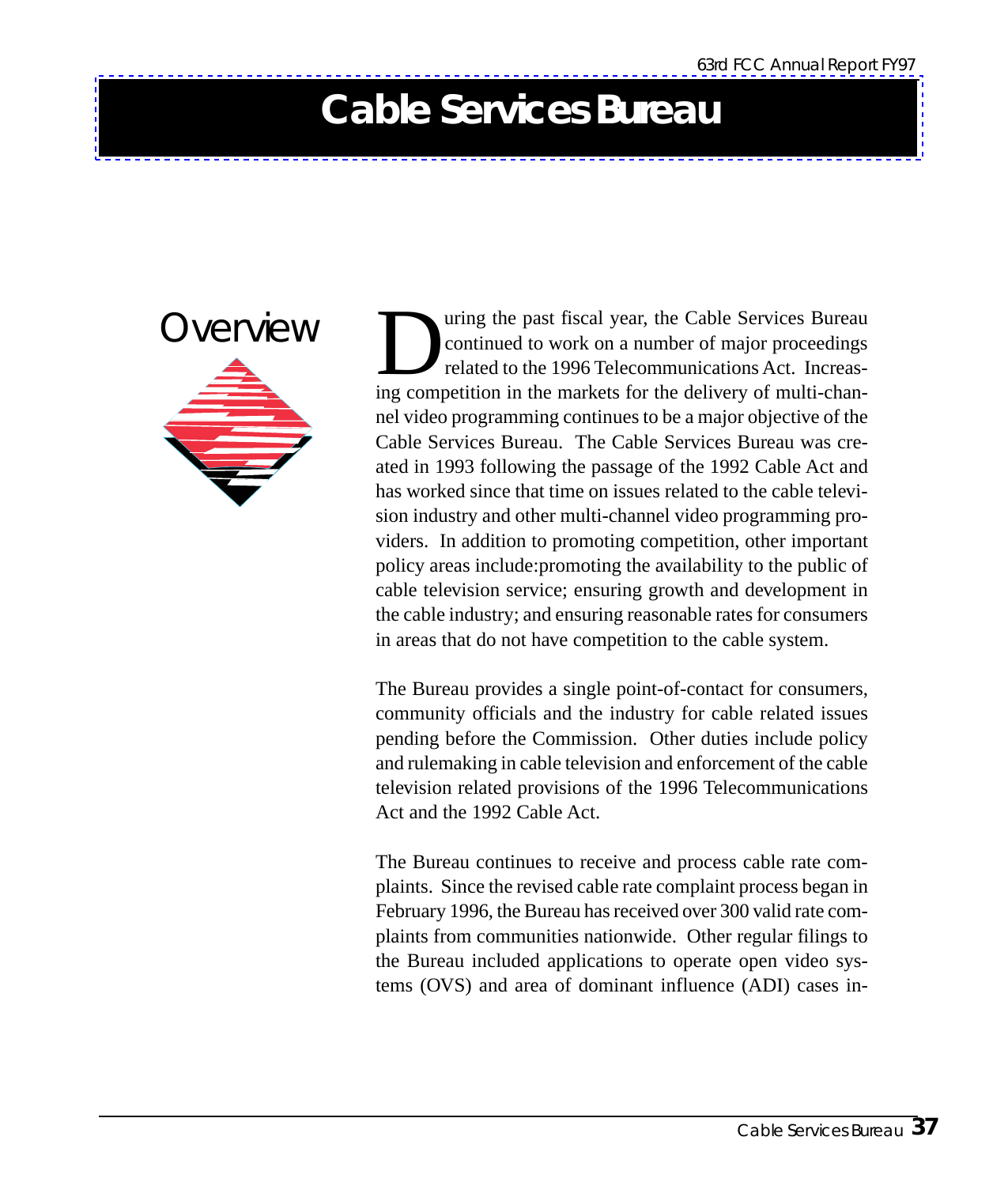volving "Must Carry" disputes between broadcast television stations and cable system operators

The Cable Services Bureau is organized into four divisions: Policy and Rules, Financial Analysis and Competition, Consumer Protection and Competition, and Engineering and Technical Services. The Bureau also handles public inquiries and inquiries from other governmental offices through the Office of Government and Public Outreach.

During FY97 the Bureau's customer service assistants responded to 20,460 telephone inquiries and 8,723 informal written inquiries and complaints concerning cable service. Additionally, the Bureau received more than 40,000 "hits" on its Internet homepage (which was created in July 1996) and approximately 225 e-mail messages per month from persons requesting information.

In FY97 the Bureau received and responded to more than 850 written inquiries from Members of Congress and staff concerning the cable television industry and the marketplace for multichannel video programming services. The Bureau also responded to hundreds of telephone inquiries from Congress on on these and related matters. Many of the inquiries from Members of Congress involved provisions of the Telecommunications Act of 1996 and the rules the Commission has adopted over the past 18 months to implement the new law.

### Major Proceedings



**TV Ratings (CS Docket No. 97-55)**

In FY97 the Commission issued a *Public Notice* seeking comment on a joint proposal submitted by the National Association of Broadcasters, the National Cable Television Association and the Motion Picture Association of America describing a voluntary system for rating video programming (the "industry ratings proposal"). The Commission's *Public Notice* was issued pursuant to Section 551 of the Telecommunications Act of 1996, which directs the Commission to determine whether video programming distributors have developed an acceptable TV ratings system for use with the so-called "V-chip."

The Commission received formal written comments and hundreds of informal comments (both via U.S. mail and via a dedicated e-mail address) from interested parties regarding the industry ratings proposal. The industry TV ratings proposal was subsequently modified and the Commission issued another *Public Notice* in FY97 seeking comment on the revised proposal.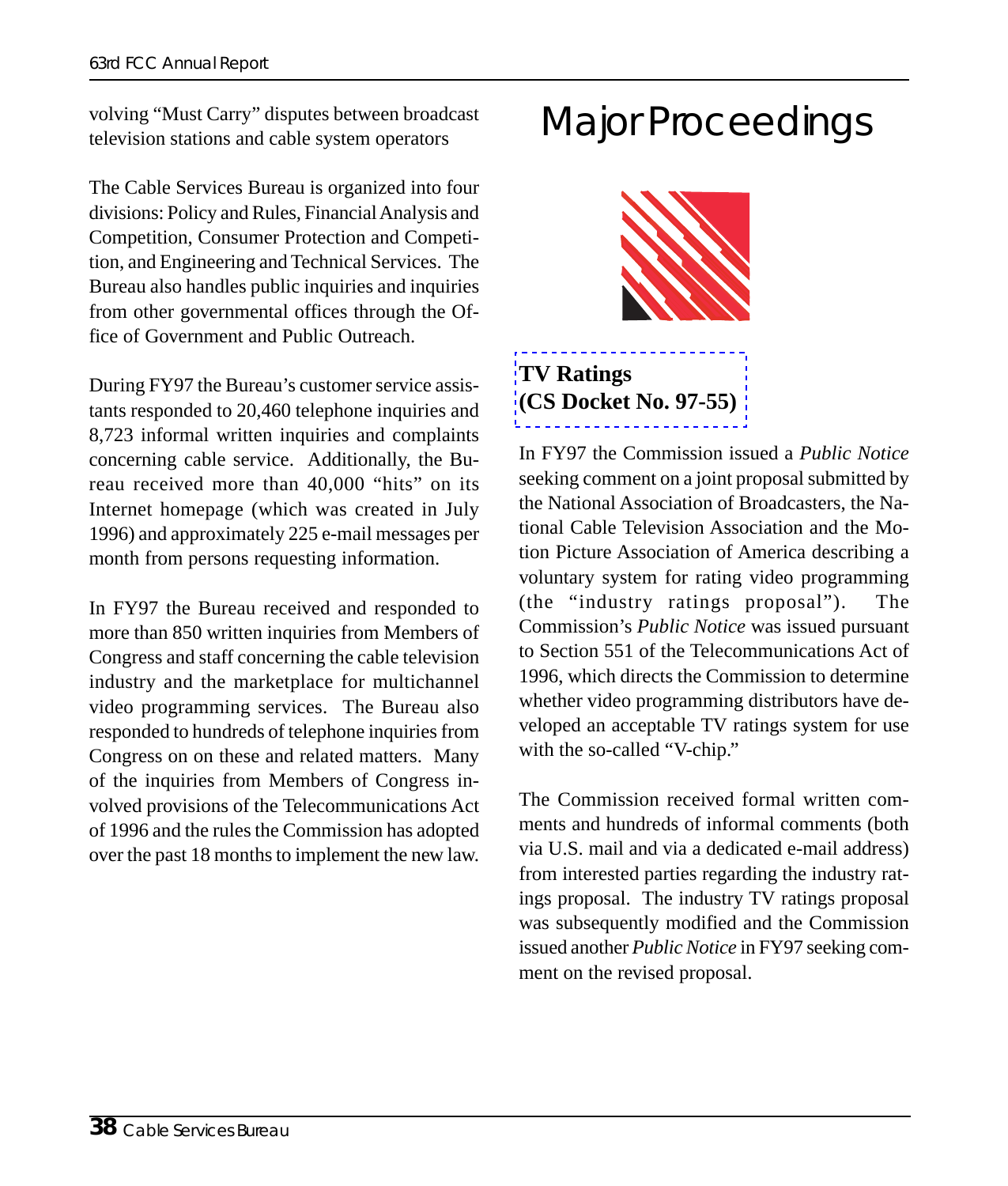#### **Commercial Leased Access (CS Docket No. 96-60)**

In FY97 the Commission adopted an *Order* revising its cable commercial leased access rules. The revised rules were promulgated pursuant to Section 612 of the Communications Act, as amended by the 1992 Cable Act, which establishes a leasing framework to provide access to cable channel capacity by parties unaffiliated with the cable operator.

A key feature of the revised rules is the adoption of the "average implicit fee" formula for calculating the maximum reasonable rate for leased access programming that is carried on a programming tier. The average implicit fee for tiered services represents the average amount non-leased access programmers effectively pay the operator for carriage. The adoption of the average implicit fee should result in lower rates for leased access programmers, although the Commission's goal was to establish a maximum reasonable rate, not necessarily to lower the rate.

The *Order* also grants leased access programmers the right to demand access to a programming tier with more than 50% subscribership. In addition, part-time programmers are protected from excessive rates because cable operators are required to prorate the daily leased access rate for part-timers (time-of-day-adjustments are permitted, but the total cannot exceed the daily rate).

However, the disruption of existing non-leased access programming by intermittent part-time programming is minimized because an operator need not open a second channel for part-time leased access until the first channel carries at least 18 hours [of part-time programming per day \(unles](http://www.fcc.gov/Bureaus/Cable/Reports/fcc97423.html)s a parttime programmer is willing to take eight hours a day every day for a year).

### **Competition in the Video Programming Delivery Market (CS Docket No. 97-141)**

The Commission is required to submit an annual report to Congress "on the status of competition in the market for the delivery of video programming." The Commission adopted a *Notice of Inquiry* designed to solicit comments and information to be used in conjunction with publicly available information and filings submitted in relevant Commission proceedings to prepare the fourth annual report. The Commission plans to submit the report to Congress by the end of 1997.

The *Notice* invited commenters to submit data, information and analysis regarding the cable industry, existing and potential competitors to cable systems, prospects for increasing competition in markets for delivery of video programming, technical advances that affect competition, and industry and market structure.

 In the *Notice*, the Commission sought comment to update its assessment of the provisions of the 1996 Act that were intended to remove barriers to competitive entry and to establish market conditions that promote competitive firm rivalry in video distribution markets. Commenters were asked to identify and comment on existing statutory provisions, laws and regulations they perceive as restraining competition or inhibiting development of robust competition in markets for the delivery of video programming. The *Notice* also requested information to examine competition in local markets through case studies of local markets where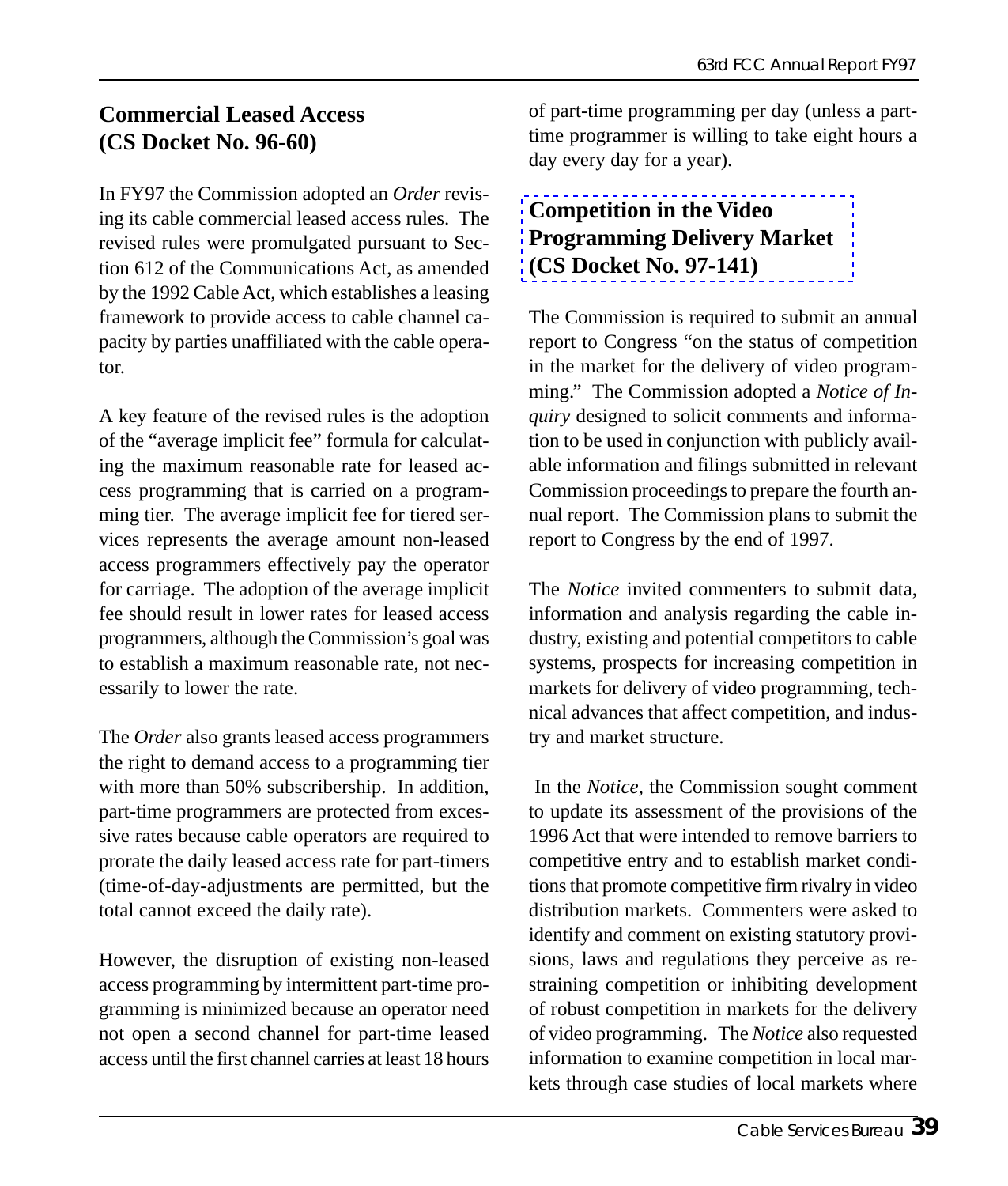cable operators faced actual competition from multichannel video programming distributor entrants. As provided in the Commission's July 1996 *Report to Congress* concerning Video Programming Accessibility, the *Notice* solicited information on [methods and schedules for providin](http://www.fcc.gov/Bureaus/Cable/Orders/1997/fcc97279.wp)g greater accessibility to video programs for persons with visual disabilities.

#### **Closed Captioning of Video Programming (MM Docket No. 95-176)**

The Commission adopted a *Report and Order* establishing rules for closed captioning of video programming as required by the 1996 Act. The 1996 Act generally directed the Commission to adopt rules and implementation schedules for captioning of video programming, regardless of distribution technology, to ensure access to video programming by people with hearing disabilities. The 1996 Act also authorized the Commission to exempt classes of programming for which the provision of closed captioning would be economically burdensome. The rules adopted by the Commission will increase the amount of closed captioned programming available to the more than 22 million Americans with hearing disabilities.

#### **TCI Cablevision v. City of Troy, MI (FCC 97-331)**

In July 1996 TCI Cablevision of Oakland County, Inc. (TCI) filed a petition seeking relief against the City of Troy, Michigan for violations of the 1996 Telecom Act.

The Commission found that Troy violated the Act by placing a telecommunications condition in its grant of cable construction permits. The Commission held that Troy could not place a condition related to a cable operator's provision of telecommunications services in a cable permit issued pursuant to its cable franchising authority. Troy's insistence on including its telecommunications condition in a cable permit impermissibly mixed these separate spheres.

The Commission declined to resolve TCI's challenges under section 253 of the Act to particular provisions of the Troy Ordinance because its decision addressing TCI's claims under section  $621(b)(3)(B)$  resolved the actual controversy between the parties.

 In light of this circumstance, and because TCI had stated that it had no intention of entering the telecommunications markets in Troy, the Commission found that the Troy Telecommunications Ordinance no longer directly affected the operations of TCI within the City. The Commission, however, noted how redundant and potentially inconsistent levels of regulation of telecommunications services and service providers may deter or discourage competition. It reiterated the shared duty of all levels of government under the Telecommunications Act of 1996 to encourage the development of competitive telecommunications markets.

#### **Pole Attachments (CS Docket No. 97-151)**

The Commission adopted a *Notice of Proposed Rulemaking* seeking comment on proposed revisions to the Commission's rules relating to the maximum just and reasonable rates utilities may charge for attachments made to a pole, duct, conduit or right-of-way. The impetus of the *Notice* was a Petition for Clarification, or in the alternative, a waiver of the formulas for computing maxi-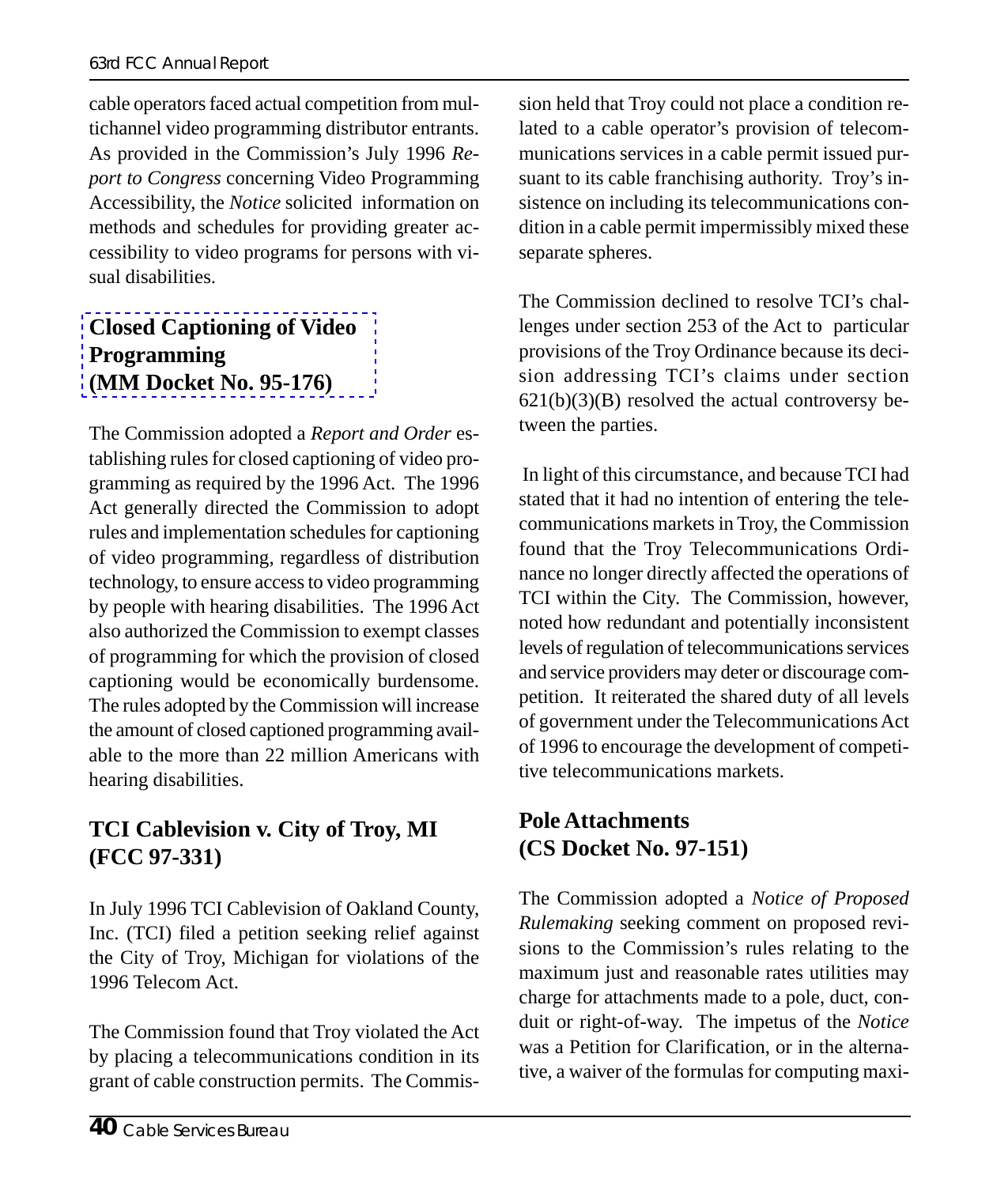mum reasonable pole attachment rates filed by Southwestern Bell (SWB). In its Petition, SWB asserted that in certain cases application of the current pole attachment formula resulted in a negative rate. The *Notice* sought comment as to whether the current pole attachment formula should be modified or adjusted to eliminate certain anomalies and rate instabilities that could cause a negative pole attachment rate.

The Commission also sought comment on other aspects of the existing pole attachment formula that certain parties believed required modification. In addition, the Commission sought comment on revising its current pole attachment formula to reflect the change made in 1988 to replace the Part 31 accounting system with the Part 32 Uniform System of Accounts. Finally, the Commission sought comment on a proposed conduit methodology.

In continuing its implementation of the 1996 Telecom Act, the Commission adopted a *Notice of Proposed Rulemaking* to implement Section 703(e) by establishing a new methodology for pole attachment rates for various providers of telecommunications services. The 1996 Act created a distinction between pole attachments used by cable systems solely to provide cable service and pole attachments used by cable systems or by telecommunications carriers to provide any telecommunications service.

Section 703(e) of the 1996 Act prescribed a new methodology for determining pole attachment rates for telecommunication carriers. The Commission must prescribe the new methodology for telecommunications carriers within two years of enactment of the 1996 Act, with these rules becoming effective five years from enactment. This *Notice* seeks

comment regarding implementation of a methodology to ensure just, reasonable, and nondiscriminatory pole attachment and conduit rates for telecommunication carriers.

#### **Marcus Cable Associates, L.P. v. Texas Utilities Electric Company**

The Bureau released an *Order and Declaratory Ruling* which found that several sections of Texas Utilities' pole attachment agreements with cable companies were anti-competitive because they hindered the cable companies' development of twoway service offerings. Consequently, these sections were terminated in all of Texas Utilities' pole attachment agreements.

#### **Cable Rate Complaints**

The Bureau continued its efforts at resolving cable programming services tier ("CPST") rate complaints this past year. The Telecommunciations Act of 1996 and FCC rules require that complaints against the CPST rate be filed with the Commission by a local franchising authority (LFA) that has received subscriber complaints. An LFA may not file a CPST rate complaint unless, within 90 days after such increase becomes effective, it receives more than one subscriber complaint.

Filing a valid complaint triggers an obligation on behalf of the cable operator to file a justification of its CPST rate. The 1996 Act requires that the Commission issue a final order resolving the complaint within 90 days of its receipt. If the Commission finds the rate to be unreasonable, it determines the correct rate and any refund liability.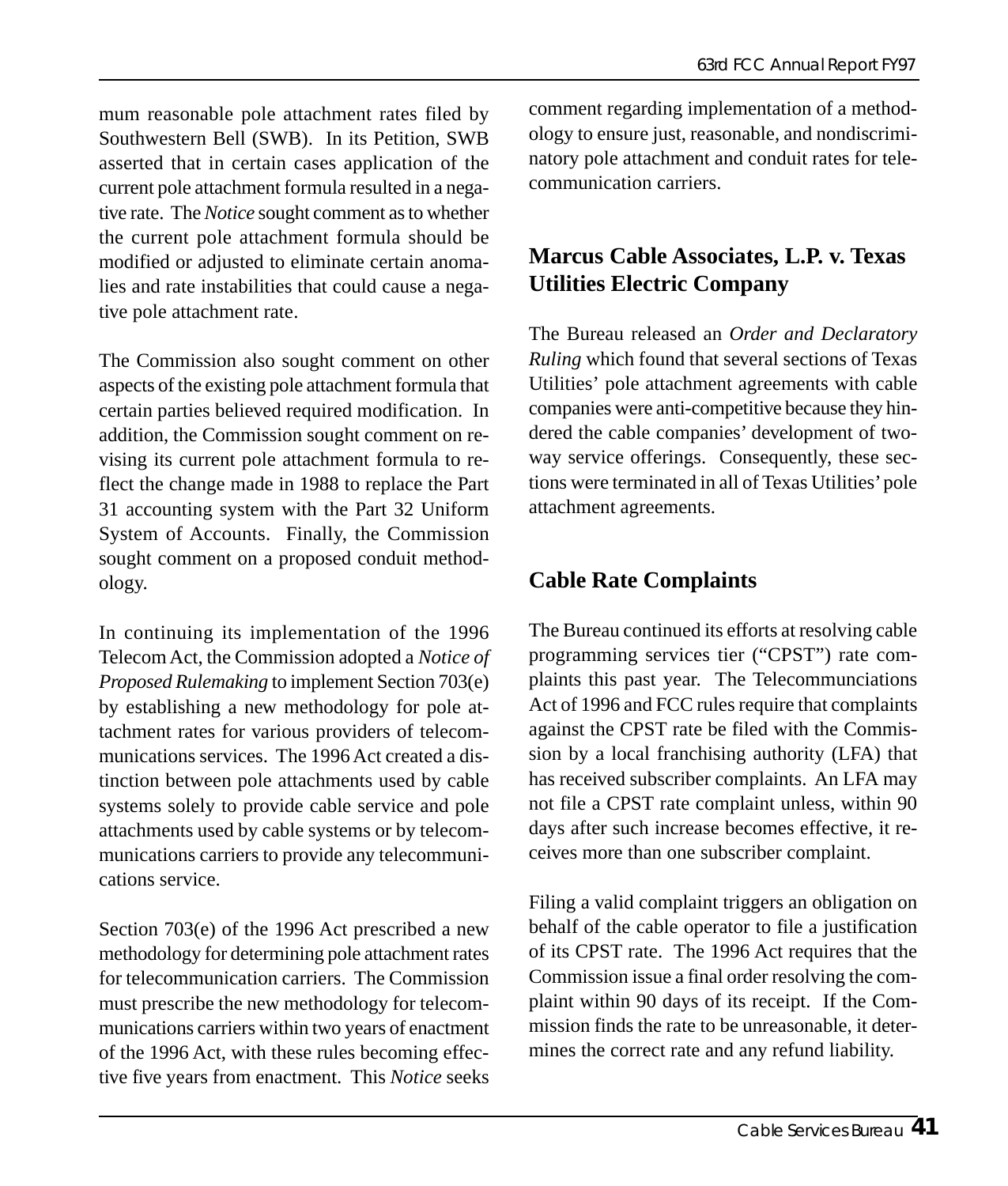During this past year the Bureau received 336 complaints filed by local franchise authorities. In 70% of these cases, the operator's rates were found to be reasonable. In the remaining 30% of cases, the Bureau ordered a rate reduction and refund. The Bureau also continues to process complaints filed prior to the passage of the 1996 Act. In this past year, the Bureau reviewed over 2,282 rate complaints resulting in 448 rate decisions being issued. The Bureau also resolved additional complaints through negotiated settlement of rate complaints with major cable operators.

The Bureau's efforts in this regard continued to reduce administrative burdens on all parties and also provided subscribers with immediate refunds in many instances. The Commission, through the use of social contracts and rate resolutions, has resolved or proposed to resolve rate complaints affecting 25.4 million subscribers. To date, subscriber refunds ordered or proposed to be paid as a result of social contracts and resolutions total approximately \$54.4 million.

Consistent with the Commission's adoption of social contracts and rate resolutions with major cable operators, the Commission this year approved two additional rate resolutions with Adelphia and Viacom. The Commission currently has two additional resolutions pending which if adopted, will result in \$9.5 million in refunds to 1.3 million subscribers. These resolutions provide for a non-adjudicatory solution to rate complaints, providing certainty to operators and speedy refunds to consumers.

Highlights of the Resolutions adopted during this fiscal year include:

- •Adelphia which covered 523,000 subscribers, provided for \$2.5 million in refunds and resolved 64 rate complaints.
- •Viacom which covered 1.8 million subscribers, provided for \$855,000 in refunds and resolved 186 rate complaints.

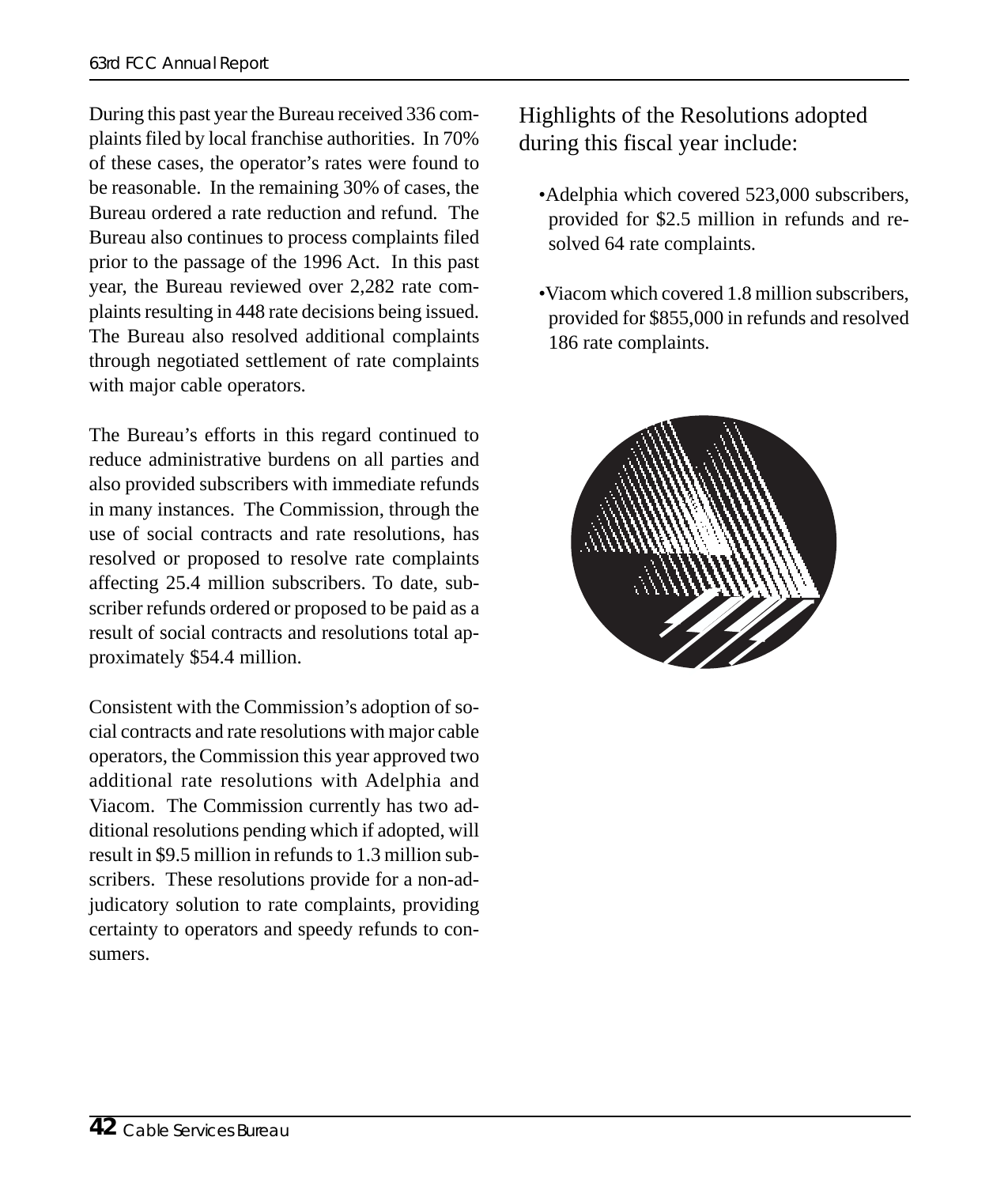### **Compliance and Information Bureau**



OVET VIEW The Compliance and Information Bureau (CIB) is one<br>of the FCC's primary points of contact with the public.<br>CIB, through its headquarters staff and various field<br>offices informs and educates licensees and permitte of the FCC's primary points of contact with the public. CIB, through its headquarters staff and various field offices, informs and educates licensees and permittees of important or new regulations and ensures compliance with FCC rules. It advises consumers about measures they can take to combat fraud and other illegal practices in the provision of communication services. It informs the Commissioners and other Bureaus about telecommunications problems and the needs of users and it uses its technical expertise to solve problems in the communications environment.

> The Bureau carries out its programs to serve the public and the Commission through 16 district offices, nine resident agent facilities, a toll-free National Call Center, and 14 remotely controlled monitoring and radio direction-finding sites located throughout the United States. Field office activities are directed by three regional offices. The Bureau's radio directionfinding network is controlled from its Columbia, MD, Operations Center. CIB also maintains a Communications and Crisis Management Center at its Washington, DC, headquarters.

> The Bureau's field offices are the vital link with the public, licensees, and other users of the radio spectrum. Program and policy development for the Bureau is the responsibility of the Bureau's Divisions and other Offices located at the FCC's headquarters in Washington, DC.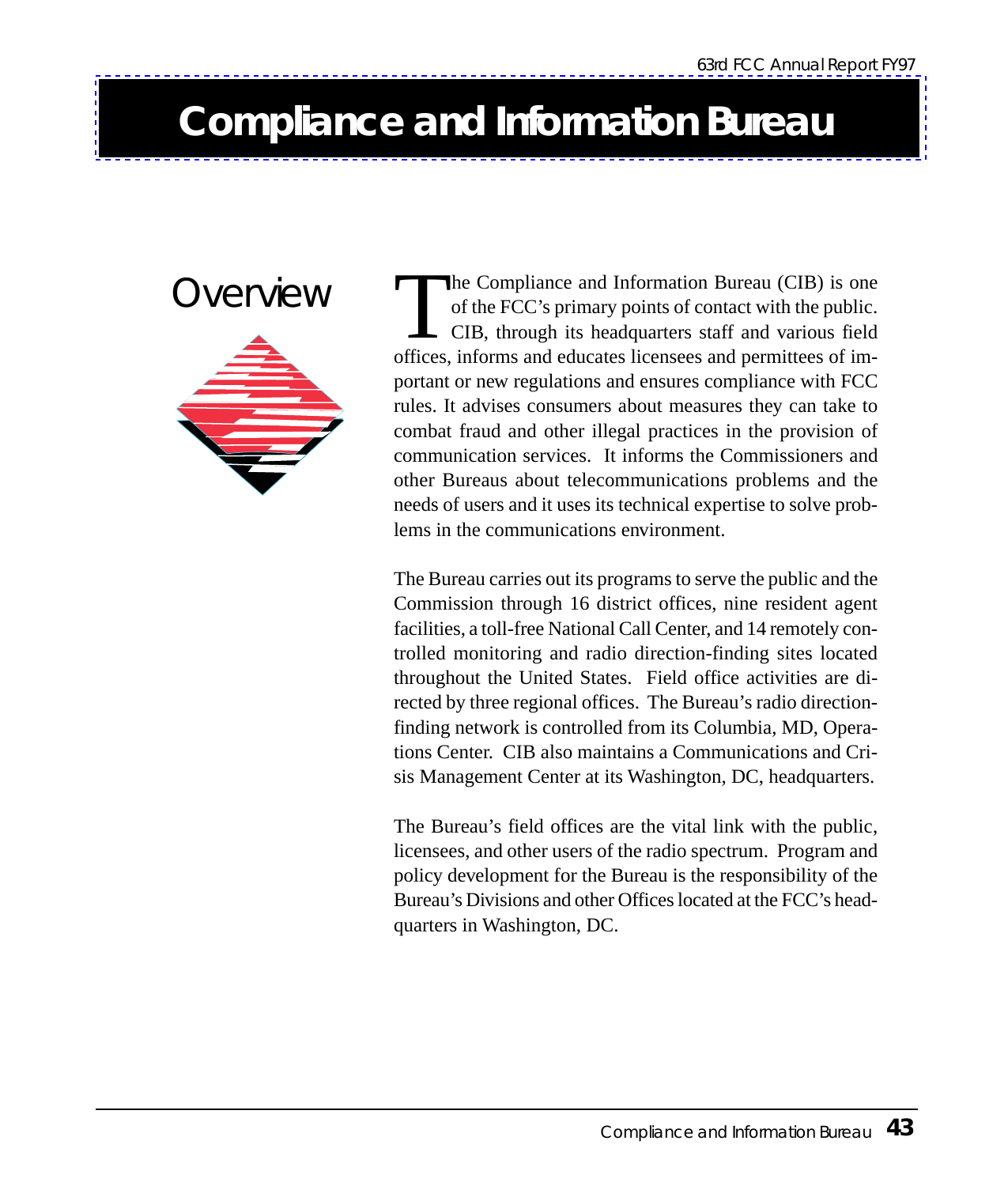#### 63rd FCC Annual Report

The **Compliance Division** administers the compliance program. The Compliance Division staff in Washington is composed of the Investigations Group and the Legal Services Group. The compliance program involves field office and division staff activities such as inspecting radio stations for compliance with the Communications Act and the Commission's Rules, investigating the unlicensed or unauthorized operation of radio stations, resolving radio frequency interference problems not suitable for private sector resolution, and providing assistance to public safety and law enforcement agencies experiencing radio communications problems. CIB pursues administrative sanctions, as well as civil and criminal court actions, against persons and entities that violate the Communications Act and/or the Commission's Rules. During FY97 the Division, with th[e assistance of CIB's field offices,](http://www.fcc.gov/cib/eas/Welcome.html) conducted a number of significant compliance and fact-gathering inquiries, as well as investigative initiatives for other Commission Bureaus and Offices.

During FY97 the **Emergency Alert System (EAS) Staff** started work on the Working Group on Natural Disaster Information Systems (NDIS) for the Office of Science and Technology Policy (OSTP). Its participation in this project will continue through FY98. The EAS headquarters staff along with the district offices staff participated in over 100 EAS workshops and seminars in FY97. Workshop participants included broadcasters, cable operators, federal, state and local officials. Many of the workshops were hosted by FCC appointed State EAS Chairs who work voluntarily in developing EAS plans for their state and community. In FY97 CIB reviewed 46 State/Territory and 50 local EAS plans. CIB developed AM/FM and TV EAS Handbooks as training tools for broadcasters in using

EAS. The CIB EAS Staff issued one loan agreement and nine terminations in the Broadcast Station [Protection Program in FY97 w](http://www.fcc.gov/cib/ncc/Welcome.html)ith an equipment value of over \$100,000. The staff fulfilled over 4,000 requests for EAS information and materials.

The **National Call Center (NCC)** provides a central location for timely, up-to-date, and accurate information on FCC matters with the aid of stateof-the-art technological tools. The Commission established the National Call Center as a toll-free, incoming call management system staffed by consumer and communications industry specialists. In FY97 the NCC handled more than 500,000 customer inquires. The highest volume of calls received durinig FY97 concerned potential violations of telephone consumer protection laws, including the unauthorized switching of residential long distance telephone service, or "slamming." Large numbers of calls also involve interference complaints and questions, the placement of direct broadcast satellite dishes, and the rates and services offered by cable television system operators.

The **Technology Division** supports the Bureau's compliance and public information functions through the Equipment and Standards Group (ESG) in Washington, DC, and the Equipment Development Group (EDG) in Powder Springs, GA. ESG establishes and reviews technical measurement procedures to determine compliance with FCC regulations and to provide regulatory feedback. It also develops the technical specifications for equipment used by FCC field offices, provides equipment and facilities used by those offices and analyzes and interprets data collected by the field offices to improve CIB's operational effectiveness. EDG designs and constructs specialized equipment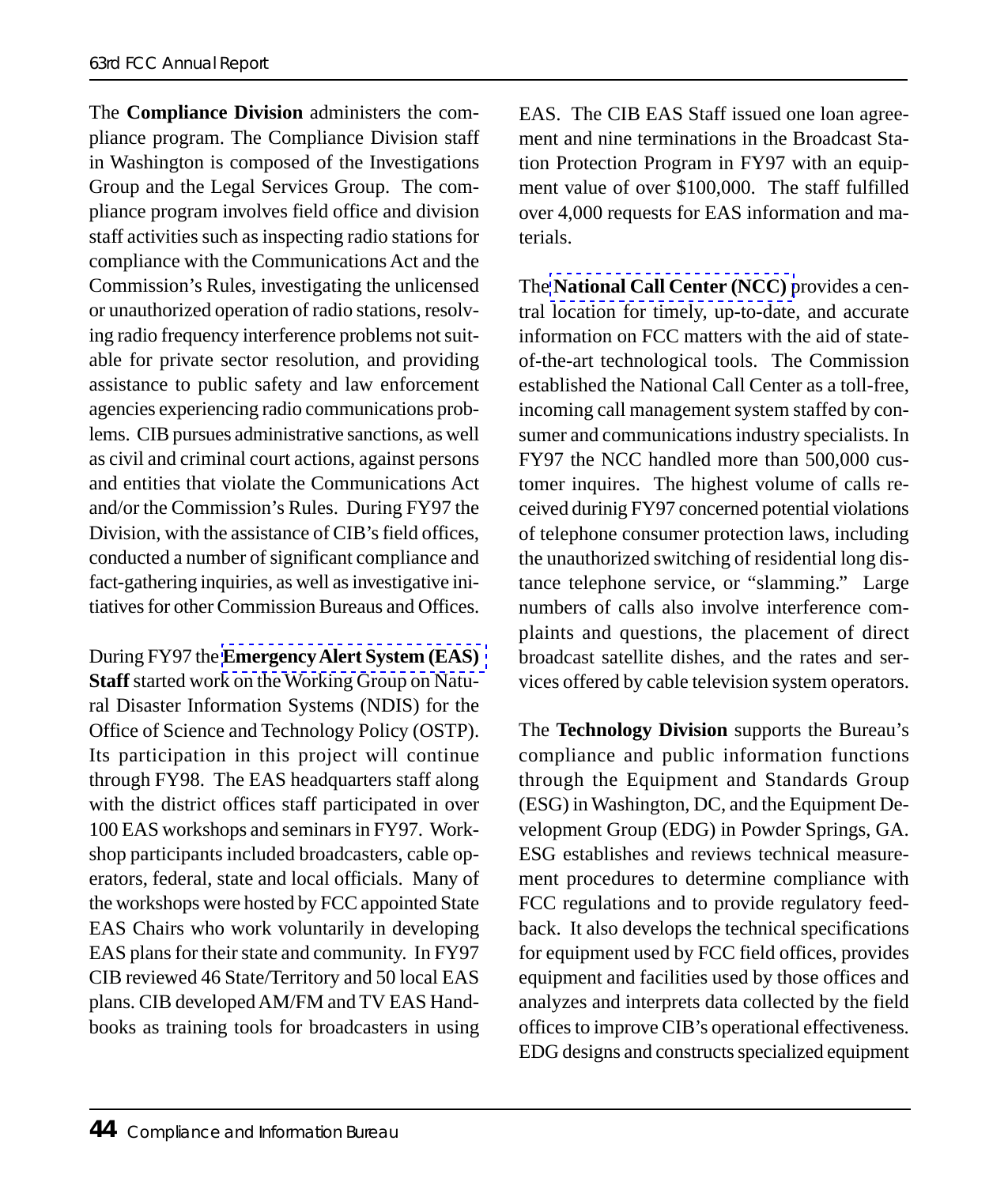for field use that cannot be purchased "off the shelf" or economically contracted for in small quantities. It also has a patent program to protect the Commission's investment in unique devices that have been developed and patented by EDG.

In FY97 the Bureau completed construction and implementation of a new remotely controlled Interferometric Radio Direction Finding System at monitoring stations that were formerly staffed by Bureau personnel. Applications for patents for some aspects of the technical design of this system are being filed. The Bureau also began design and installation of a fixed automatic DF system (FADF) for the Washington, DC, metropolitan area. This system will allow the Bureau to locate interference and resolve problems in the VHF and UHF frequency range that threaten important communications channels. The ESG conducted studies regarding potential interference to the Bureau's direction-finding network on over 100 license applications from the Mass Media Bureau and other Bureaus impacting on CIB's radio signal analysis capabilities, and on spectrum noise floor issues. ESG also arranged to have FADF systems built by a private contractor to meet demand for FADF systems by other agencies outside the Commission.



# Major Proceedings



#### **Civil Monetary Penalties, Amendment of Section 1.80 (CI Docket No. 95-6)**

In response to the Debt Collection Improvement Act of 1996, Commission adopted an order on January 3, 1997, that adjusted the statutory maxima for civil monetary penalties assessed by the Commission.

#### **Reminder to Small Businesses about Availability of Information and Guidance from the FCC, released March 28, 1997.**

In response to the enactment of the Small Business Regulatory Enforcement Fairness Act (SBREFA) that required federal agencies to make information more readily available to small businesses and to consider the impact fines would have on small entities, the Commission issued a press release explaining the manner in which the public can obtain information about virtually any aspect of the Commission, including regulations and enforcement policies, citing the National Call Center.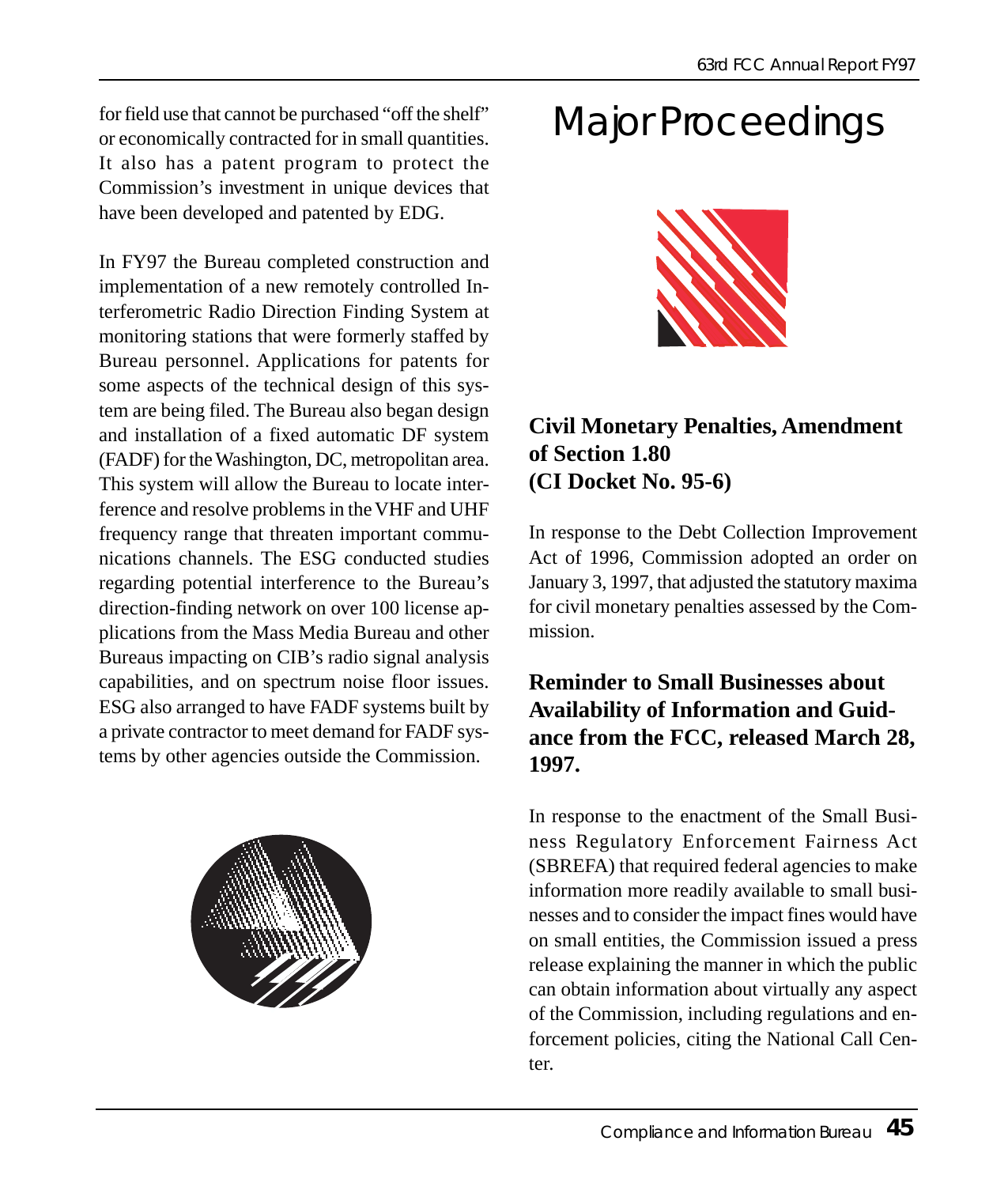#### **Forfeiture Policy Statement and Guidelines, Amendment of Section 1.80**

On June 19, 1997, the Commission adopted a *Report and Order* issuing a revised monetary forfeiture policy statement and guidelines for assessing forfeitures and an amendment to the rules to incorporate these guidelines. The Policy Statement reflects the increase in the maximum dollar amounts for forfeitures that the Commission could impose under Section 503(b) and under other sections of the Communications Act.

#### **Order Amendment to Part 1,Section 7 Radio Broadcasting to Cuba Act (Radio Marti)**

Adopted an *Order* July 29, 1997, to remove Sections 1.1701 through 1.1712 of the Commission's Rules which implemented Section 7 of the Radio Broadcasting to Cuba Act. Section 7 provided for a specific four-year compensation program for U.S. broadcast stations receiving interference from Cuba. The rules were eliminated because Con[gress made no further authorization or approp](http://www.fcc.gov/cib/eas/Welcome.html)riation of funds for Radio Marti after the initial appropriation in 1984.

#### **Emergency Alert System (EAS) (FO Docket Nos. 91-301 and 91-171)**

On September 24, 1997, the Commission adopted a *Second Report and Order* regarding the Emergency Alert System (EAS). The *Second Report and Order* modified the EAS as it applies to cable systems and declined to adopt an exemption from the requirements of the EAS based on the size of a cable system, because such an exemption would be inconsistent with the FCC's statutory mandate.

The *Second Report and Order* did, however, adopt rules that will permit certain small cable systems either to provide the national level EAS message on all programmed channels or to install EAS equipment. Additionally, the Commission provided a phase-in period with additional time for cable television operators to comply with these and other EAS requirements. Additionally, the *Second Report and Order* adopted rules in response to issues raised by persons with hearing disabilities that require larger cable systems to provide both audio and video messages on all channels.

In adopting the item the Commission stated that the requirements of existing local franchise agreements for special warning systems will not be preempted by the EAS so long as they do not conflict with the EAS requirements under Commission rules. Additionally, the Commission encouraged local authorities to use the EAS to alert the public of emergency situations. The Commission encourages all public service providers to voluntarily participate in EAS.

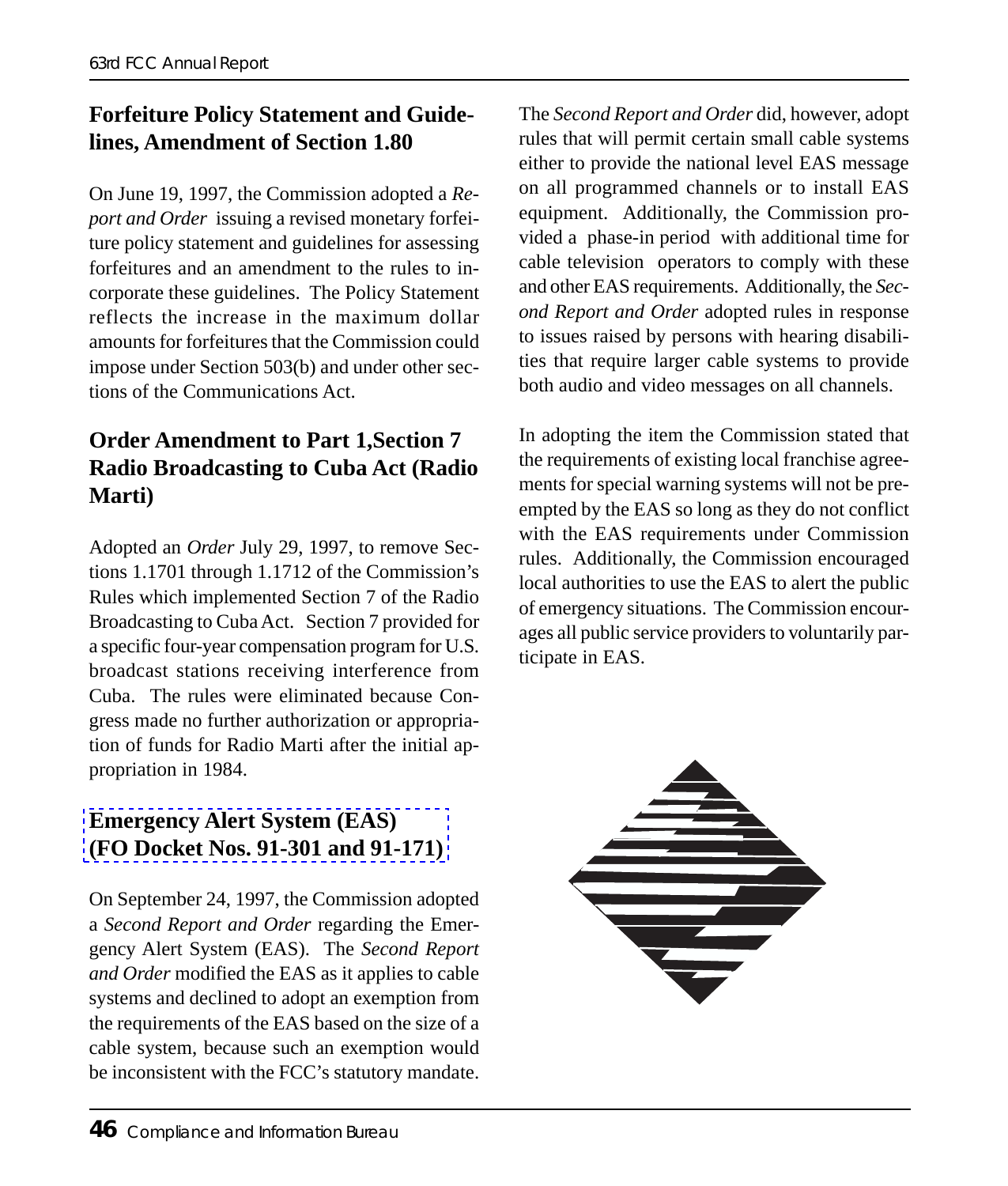### **International Bureau**



OVET VIEW The mission of the International Bureau is to promote<br>efficient, reasonably priced, widely available,<br>reliable, timely, innovative and high quality domestic<br>and global communications services efficient, reasonably priced, widely available, reliable, timely, innovative and high quality domestic and global communications services.

> In pursuit of this mission, the Bureau develops, recommends and administers policies, standards, procedures and programs for the authorization and regulation of international telecommunications facilities and services and the licensing of domestic and international satellite systems. The Bureau advises and recommends to the Commission, or acts for the Commission under delegated authority, in the development and administration of international telecommunications policies and programs.

The Bureau consists of three Divisions.

The **Planning And Negotiations Division** directs and coordinates, in consultation with other Bureaus and Offices as appropriate, Commission negotiations with Mexico, Canada and other countries regarding international agreements. The Division represents the Commission in international conferences and meetings involving radio frequency assignment related matters and ensures that Commission regulations, procedures and frequency allocations comply with international and bilateral agreements. The Planning and Negotiations Division consists of two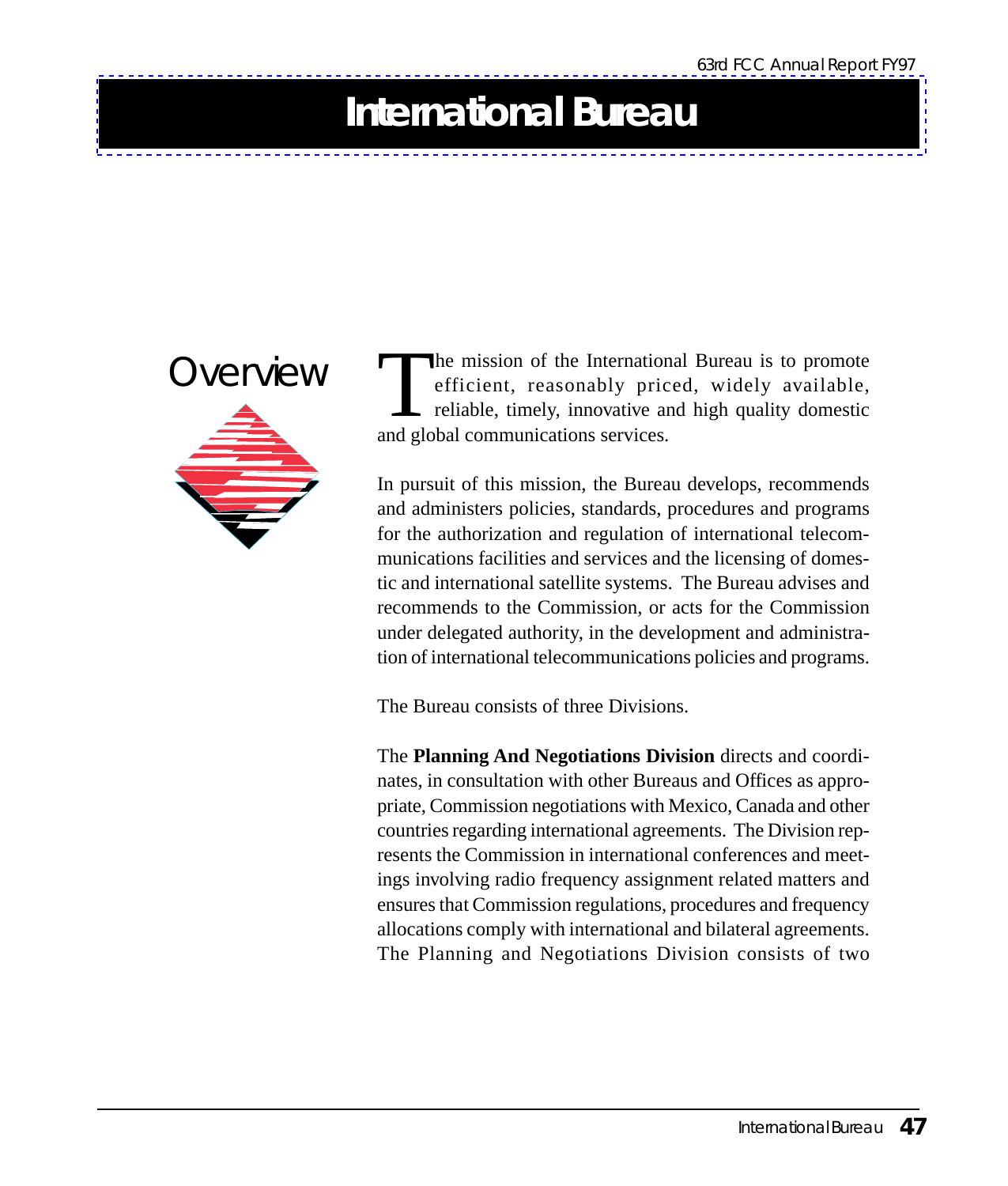branches: Negotiations Branch and Notifications Branch. The Division is also responsible for implementation of all notifications and coordinations provisions adopted as a result of these international conferences.

The **Satellite And Radiocommunication Division** deals with policies, rules, procedures and standards for licensing and regulating satellite space and earth station facilities, both domestic and international. It undertakes Commission responsibilities under the Communications Satellite Act for the oversight of Comsat as the U.S. signatory to INTELSAT and Inmarsat. The Division represents the Commission in international conferences and meetings involving radio-related telecommunications matters such as satellites, spectrum allocation, standards, broadcasting, aviation, maritime and safety of life at sea in the International Telecommunication Union (ITU) and other international fora. The Satellite and Radiocommunication Division consists of three branches: Radiocommunication Policy Branch, Satellite Policy Branch and Satellite Engineering Branch.

The **Telecommunications Division** deals with the authorization and regulation of international telecommunications facilities and services. It represents the Commission at international conferences and meetings involving non-radio related telecommunications matters. The Division directs and coordinates Commission participation in bilateral telecommunications discussions and provides assistance in telecommunications trade negotiations. The Telecommunications Division consists of two branches: Policy and Facilities Branch and Multilateral and Development Branch.

The International Bureau maintains a public reference center containing all non-docketed public

files of Bureau related matters, enabling the public to satisfy all international and satellite reference needs at one central location. The public reference center is located at 2000 M Street, N.W., Room 102, Washington, D.C. 20554. Types of documents available include: Applications and authorizations (International Section 214; international earth station; domestic and international space stations; domestic and international earth stations; direct broadcast satellite; cable landing; international public fixed radio and recognized private operating agency); released Intelsat and Inmarsat documents; international treaties and agreements; international operating agreements; International Telecommunications Union (ITU) publications; tariff and accounting rate information.

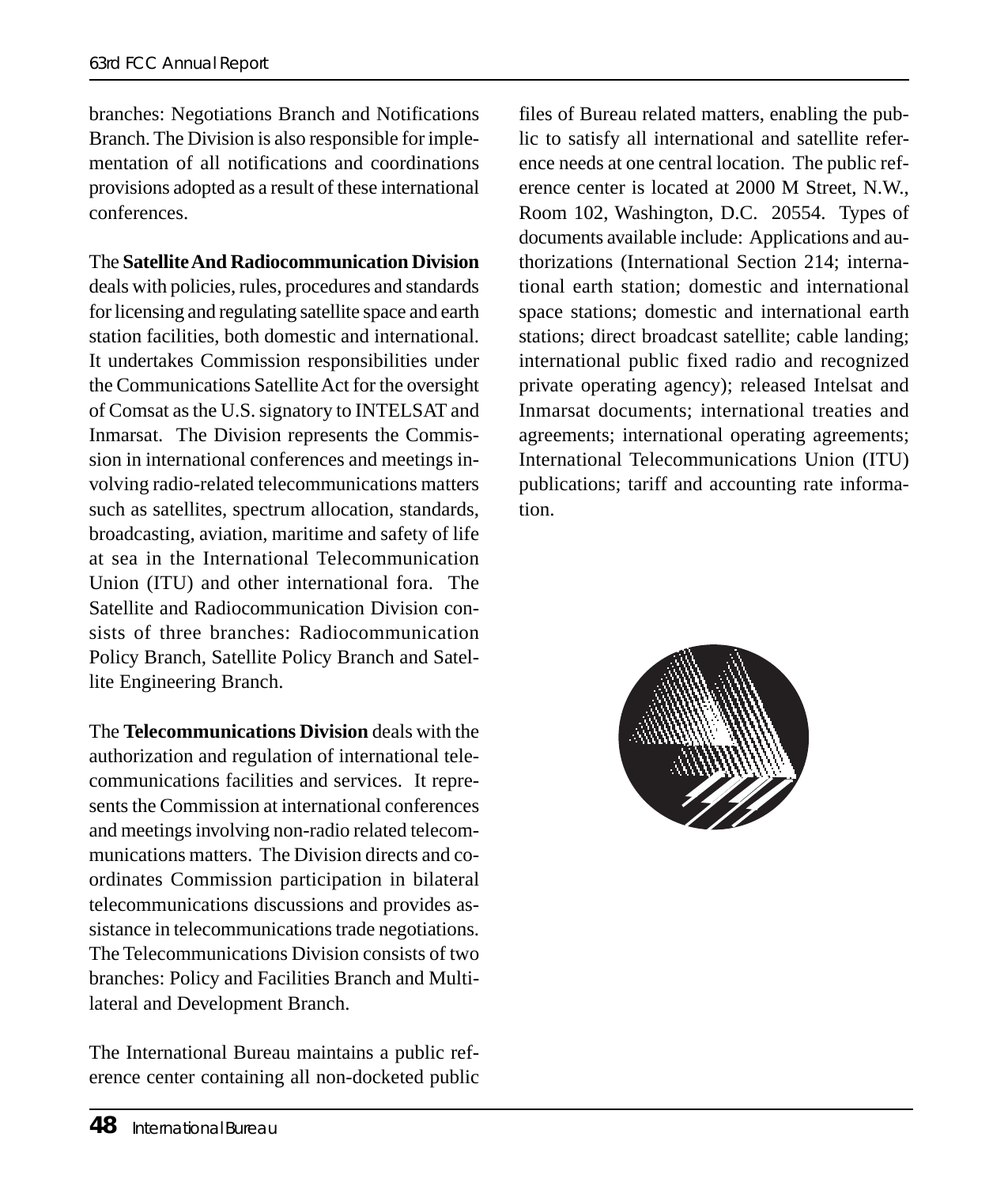# Major Proceedings



#### **International Accounting Rate Flexibility Order** (**CC 90-337, Phase II)**

 On November 26, 1996, the Commission adopted a *Fourth Report and Order* that permited flexibility in its accounting rate policies. The new rules permit U.S. carriers to enter into more economically efficient arrangements for terminating their international traffic where competitive conditions exist on the foreign end of an international route. U.S. carriers can negotiate alternative international settlement payment arrangements that deviate from the requirements of the Commission's International Settlements Policy with any foreign correspondent in a country that meets the effective competitive opportunities (ECO) test adopted by the Commission last year or, under certain circumstances where the ECO test is not met.

#### **Foreign Carrier Participation Notice (IB Docket Nos. 97-142, 95-22)**

On June 4, 1997, the FCC adopted a *Notice of Proposed Rulemaking (NPRM)* that proposes a policy that would liberalize entry into the U.S. telecommunications market for most foreign-affiliated carriers. The *NPRM* proposes to remove the equivalent competitive opportunities (ECO) test with an open entry standard for applicants from WTO Members. These applicants would no longer be required to demonstrate that their markets offer effective competitive opportunities in order to: (1) obtain Section 214 authority to provide international facilities-based, resold switched and resold non-interconnected private line services; (2) receive authorization to exceed the 25 percent indirect foreign ownership benchmark in Section 310(b)(4) of the Communications Act for wireless licenses; or (3) receive submarine cable landing licenses. The Commission also proposes to remove the equivalency test, a standard similar to the ECO test, for carriers seeking to provide switched services over private lines between the United States and WTO Members. The *NPRM* also proposes, however, to retain safeguards to prevent foreign carriers with market power from [distorting competition in the U.S. mar](http://www.fcc.gov/Bureaus/International/Orders/1997/fcc97280.html)ket. In addition, the Commission proposes to retain the authority to deny or condition such foreign carrier if required by the public interest.

#### **International Settlement Rate Benchmarks Order (IB Docket No. 96-261)**

On August 7, 1997, the Commission adopted a *Report and Order* that significantly reduced the cost of international long distance telephone service by setting new, lower benchmarks on international settlement rates. The *Order* required U.S. carriers to comply with the following benchmark rates: 15 cents per minute for upper income countries; 19 cents per minute for upper middle and lower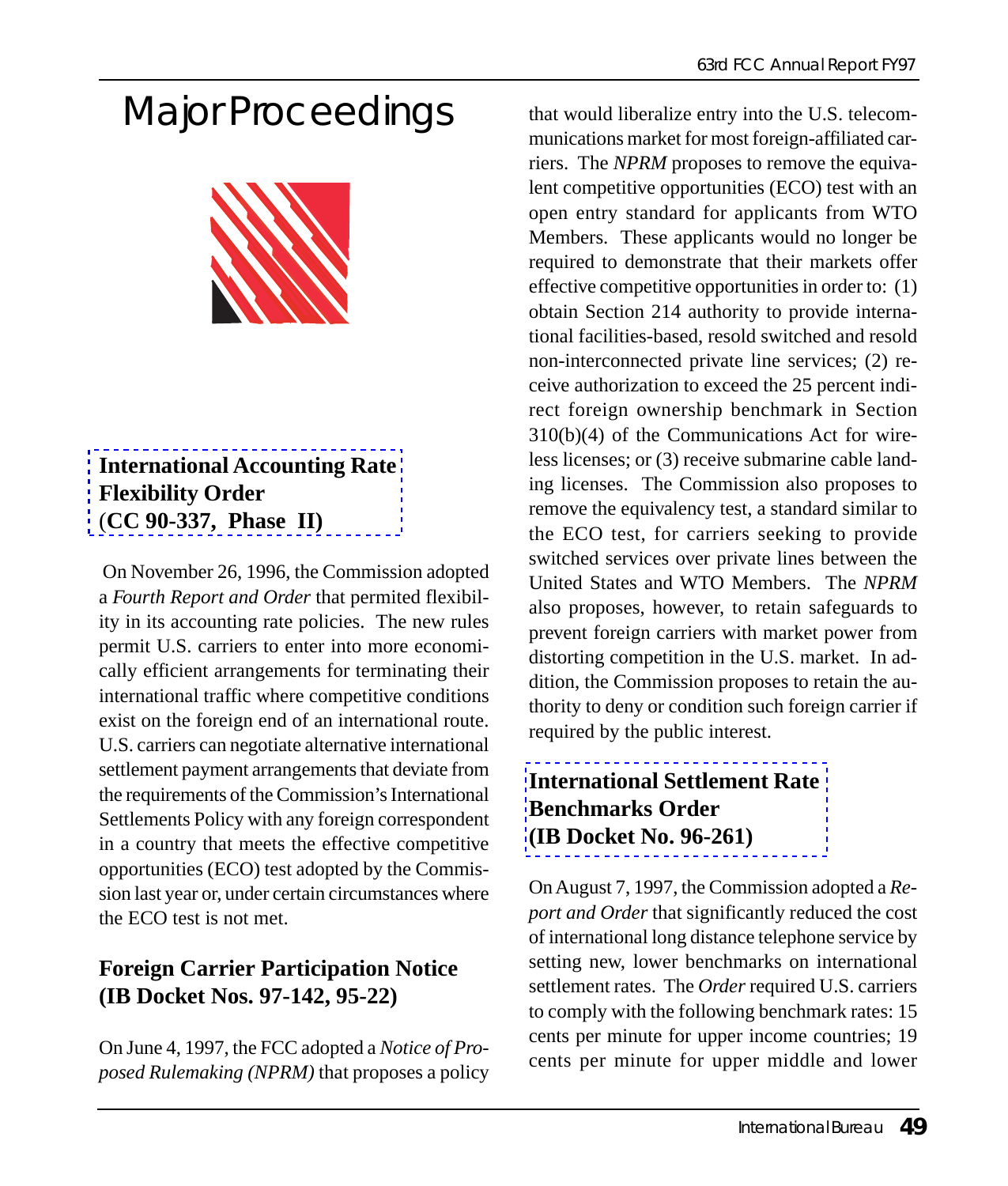middle income countries; and 23 cents per minute for lower income countries. The Commission based these benchmark rates on foreign carriers' publicly-available tariff rates and information published by the International Telecommunication Union and on each country's economic development category. To ensure a gradual and smooth transition to the benchmark settlement rates, the Commission has adopted five transition periods in which settlement rates are to be reduced to the applicable benchmark rate.

The transition periods correspond to the four income classifications used to calculate the benchmarks, with an additional category for settlement rates for countries that have teledensity — lines per one hundred inhabitants — of less than one. Because the subsidies embedded in current settlement rates could create competitive distortions in the U.S. market for international service, the *Order* imposes certain post-entry conditions in carriers' service authorizations to address these potential distortions.

[The Commission emphasizes that it may refr](http://www.fcc.gov/Bureaus/International/News_Releases/1997/nrin7004.txt)ain from enforcing its *Order* if a satisfactory multilateral solution can be reached that will produce substantially equivalent results in a timely manner.

#### **DARS (Digital Audio Radio Service)** (**IB Docket No. 95-91)**

In April 1997 the Commission officially announced the winners of the satellite Digital Audio Radio Service (SDARS) auction held on April 1-2, 1997. The service is expected to provide continuous nationwide radio programming with compact disc (CD) quality sound. The Commission issued a *Public Notice* on April 5, 1997, that sets forth information regarding post-auction application and payment procedures. The winner of the first license is Satellite CD Radio, Inc. with a bid of \$83,346,000. The winner of the second license, with a bid of \$89,888,888, is American Mobile Radio Corporation (AMRC).

Both winners submitted further payments to the Commission, bringing their total deposits up to 20 percent of their winning bids. Satellite CD Radio Paid \$13,669,200 and AMRC paid \$14,977,777. Both applicants filed amendments to their applications on May 16 and these were put on *Public Notice*. Primosphere, an unsuccessful DARS bidder, filed petitions to deny on both applications.

#### **Ka-Band Satellite System (CC Docket No. 92-297)**

The Ka-band generally refers to the 27.5-30.0 (uplink) and 17.7-20.2 GHz (downlink) bands. In July 1996, the Commission released a *Report and Order* adopting a band segmentation plan for the Kaband. The band plan accommodates both satellite and terrestrial systems. Satellite systems planned for the Ka-band will provide broadband interactive services such as: internet access; videoconferencing; telemedicine; and multimedia services. The Commission authorized one non-geostationary satellite orbit (NGSO) fixed-satellite service (FSS) system in March 1997. In May 1997, the Commission adopted an orbital assignment plan for geostationary satellite orbit (GSO) FSS systems proposed in the Ka-band and authorized 13 GSO FSS systems.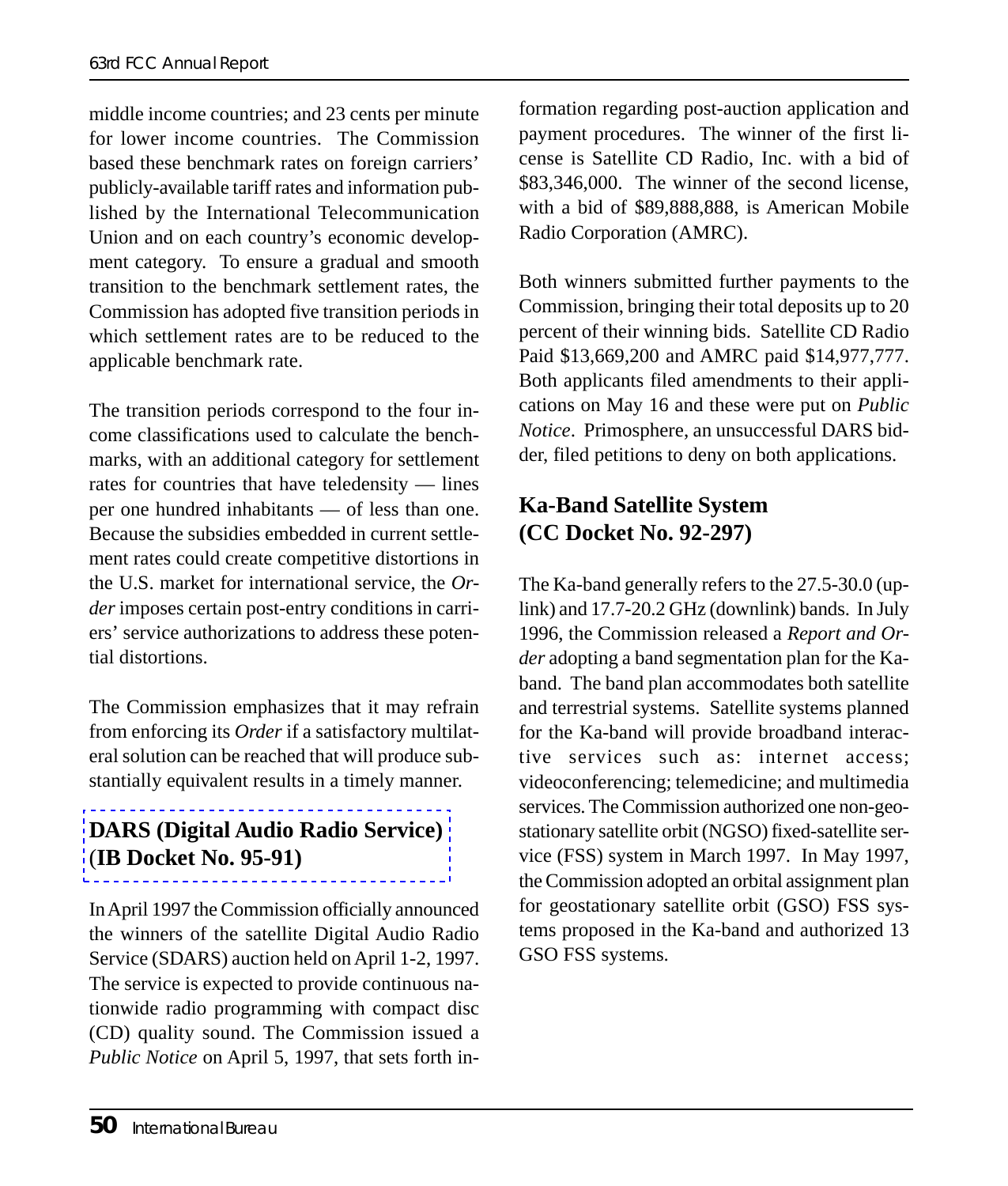#### **Mobile Satellite Services (MSS) Below 1 GHZ (Little Leos)**

 Little LEO (low earth orbiting) service is a nonvoice, non-geostationary, mobile satellite service operating in spectrum below 1 GHz. Licensees will be able to provide two-way data services including emergency location, environmental data collection, vehicle tracking, and time-sensitive business and personal data communications services. There are two existing licensees in the service. On October 29, 1996, the Commission released a *Notice of Proposed Rulemaking* proposing rules and policies to award additional licenses in the second processing round.

The *Notice* proposed to award licenses to up to three applicants; limit the participants in the second processing round to applicants who are not existing licensees; and implement technical rules including the time-sharing of spectrum. The *Notice* also sought comment on conducting an auction, to resolve mutual exclusivity.

In August 1997, GE-Starsys, a first round Little LEO licensee, returned its license to the Commission and Orbital Sciences Corporation, parent of first round Little LEO licensee Orbcomm, acquired CTA, a second round applicant. The return of this license freed up additional spectrum for use in the second processing round. Two other second round applicants, CTA and GE Americom, have withdrawn from the second processing round. The five remaining second round applicants (Orbcomm, VITA, Leo One, Final Analysis and E-Sat) agreed to a spectrum sharing plan on September 22, 1997.

#### **WTO/DISCO II (IB Docket No. 96-111, CC Docket No. 93-23)**.

Under the World Trade Organization (WTO) Agreement on Basic Telecommunications (WTO Basic Telecom Agreement), concluded February 15, 1997, 69 countries including the United States committed to open their markets for basic telecommunications services. These countries account for over 95 percent of global telecom revenues. Fifty countries specifically committed to open their markets for satellite services.

On July 17, 1997, the Commission issued a *Further Notice of Proposed Rulemaking (FNPRM)* in the Domestic and International Satellite Consolidation (DISCO II) proceeding. In May 1996, the Commission adopted the initial DISCO II *Notice of Proposed Rulemaking (NPRM)*. The DISCO II *NPRM* proposed to evaluate applications based on various public interest factors: the effect of the proposed service on competition in our market (the "effective competitive opportunities" or "ECO-Sat" test), as well as national security, foreign policy, law enforcement and trade policy considerations.

The WTO Basic Telecom Agreement, which takes effect January 1, 1998, and its framework, the General Agreement on Trade Services (GATS), should fundamentally improve conditions of competition in satellite services worldwide. The DISCO II *FNPRM* seeks comment on how the Commission should revise its market access rules consistent with the WTO Basic Telecom Agreement and the goal of promoting a competitive satellite market in the United States.

The *FNPRM* proposes to forego an ECO-Sat test for requests to serve the U.S. using satellite sys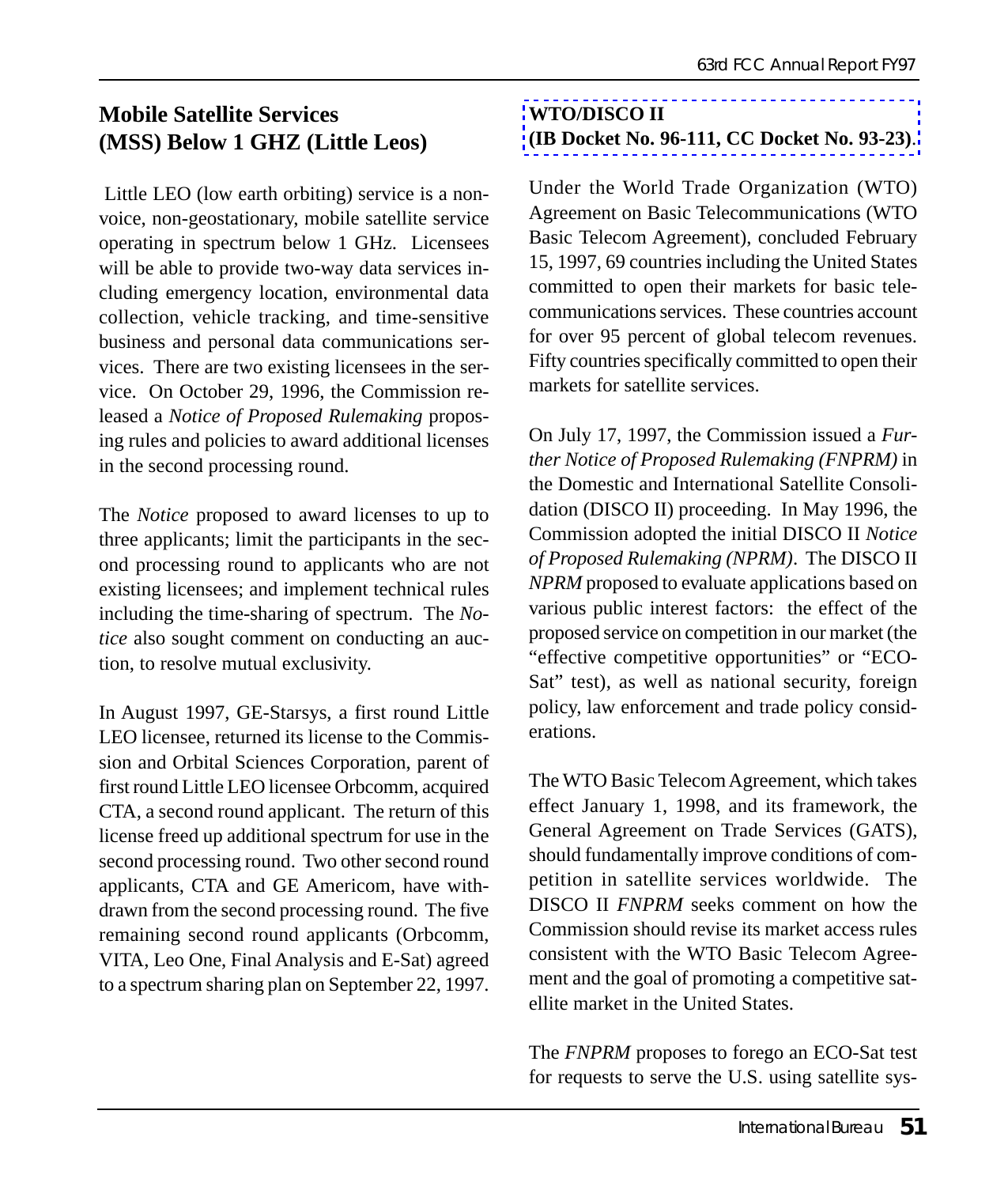tems licensed by WTO member countries to provide covered services within the U.S. or between the U.S. and other WTO countries. Opposing parties would have the burden of demonstrating that granting a license poses a very high risk to competition in the U.S. that could not be cured by conditions placed on the license.

The Commission also proposed to apply the ECO-Sat test for satellites licensed by non-WTO members, for intergovernmental organizations, and for services for which the United States has taken an exemption from most-favored-nation obligations under the Agreement (DTH, DBS, and DARS). In addition, the *FNPRM* proposes that in all cases, the Commission will consider whether grant of an application to access a non-U.S. licensed satellite will serve the public interest, convenience, and necessity. A primary challenge of this rulemaking will be to balance the objective of competitive entry with that of preventing competitive distortions. Comments were filed on August 21, 1997; replies on September 5, 1997.

#### **Part 25 Streamlining Order (IB Docket No. 95-117)**

The Commission modified Part 25 of its rules regarding satellite earth and space station licensing on October 29, 1996. The revised rules enable satellite service providers to respond more quickly to customers' needs. Among other things, the new rules waived the construction permit requirement for space stations, relaxed the rules governing space station licensee reports, and simplified license renewal rules for temporary fixed earth stations and very small aperture terminal earth stations.



#### **Mobile Satellite Services (MSS) Above 1 GHZ (Big Leos)**

 The FCC adopted rules in 1994 for licensing the world's first commercial low-Earth-orbit (LEO) satellite systems capable of providing both voice and data services on a global basis to users equipped with mobile terminals. Besides enhancing competition in areas served by terrestrial mobile systems, this new mobile satellite service - commonly known as "the Big LEO service" -- will afford Americans in rural areas that have not been linked to the telecommunications infrastructure immediate access to a feature-rich communications network. Moreover, Big LEO systems can extend these benefits throughout the world, and can provide an "instant" global and national telecommunications infrastructure to people in countries that currently have no nationwide communication service.

Six parties filed applications in 1990 proposing use of the 1610-1626.5 and 2483.5-2500 MHz bands for voice-and-data mobile satellite service ("MSS"), although at that time neither band was internationally or domestically allocated for such use. Two years later, in response to a U.S. proposal at WRC-92, the ITU allocated those bands for co-primary use by MSS service links, and the FCC adopted conforming domestic allocations in 1993.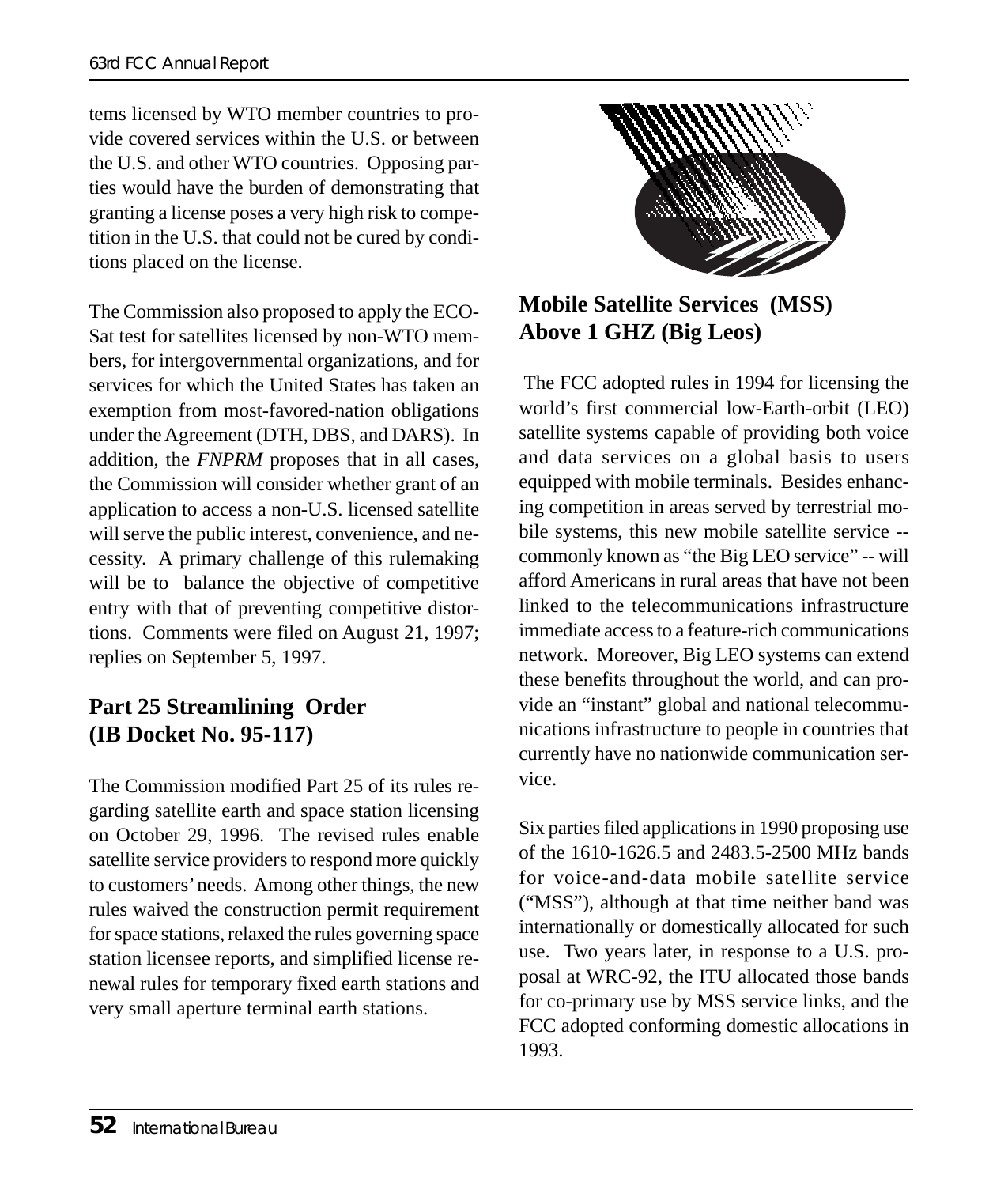In the 1994 rulemaking decision, the Commission concluded that five Big LEO systems -- one fewer than the number of applicants -- could be accommodated in the 1.6/2.4 GHz MSS bands. Because the band-sharing plan could not accommodate all of the pending applications and no other spectrum was available for voice-and-data MSS, the Commission adopted a strict financial-qualification standard.

The Big LEO applicants were required to demonstrate that they could meet the costs of building and launching all of their systems' satellites and meet operating expenses for one year after launching the first satellite.

In January 1995, the Commission found three applicants-- Motorola, Loral, and TRW -- financiallyqualified and authorized them to construct, launch, and operate their proposed satellites. One other applicant, AMSC, did not file a financial amendment. Therefore, the application of AMSC was dismissed in January 1997. The Commission also deferred consideration of the remaining two Big LEO applications of MCHI and Constellation because they had not yet established that they were financially qualified.

The Commission allowed the two applicants until September 1996 to establish their financial qualifications. In the *Orders* issued July 1, 1997, the Commission found that the financial showing for both parties was still insufficient. However, for reasons stated in the *Order and Authorization*, the Commission granted Constellation's and MCHI's requests for waivers of the financial qualification requirement and granted both applications.

Constellation proposes to construct a 46-satellite system called "ARIES", while MCHI has proposed

a sixteen satellite system called "ELLIPSO". The systems will be used provide services such as twoway voice and value-added data services, including geolocation, paging/messaging, fax and remote monitoring. The license terms for both systems is 10 years.

#### **Televisa International (DA 97-1758)**

 Televisa International, LLC was authorized to operate 1,000,000 receive-only earth stations in the United States to receive Direct-To-Home Fixed Satellite Service (FSS) television services Mexico's Solidaridad II satellite on August 15, 1997. This *Authorization* reflects the cooperative relationship between the United States and Mexico regarding satellite telecommunications

#### **U.S.-Mexico Protocol For Direct-To-Home Satellite Services**

The United States and Mexico signed the first Protocol attached to the Framework Agreement for the Provision of Direct-To-Home (DTH) Satellite Services in both countries on November 8, 1996. In the protocol, the United States agrees to permit satellites licensed by Mexico to provide DTH-FSS and BSS to, from, and within the United States and Mexico agrees to permit satellites licensed by the United States to provide DTH-FSS and BSS to, from, and within Mexico. This Protocol encompassed the generic DTH services provided in the Fixed Satellite Services (FSS) and Broadcast Satellite Services (BSS) frequency bands. Direct Broadcast Satellite services are those provided using BSS frequencies.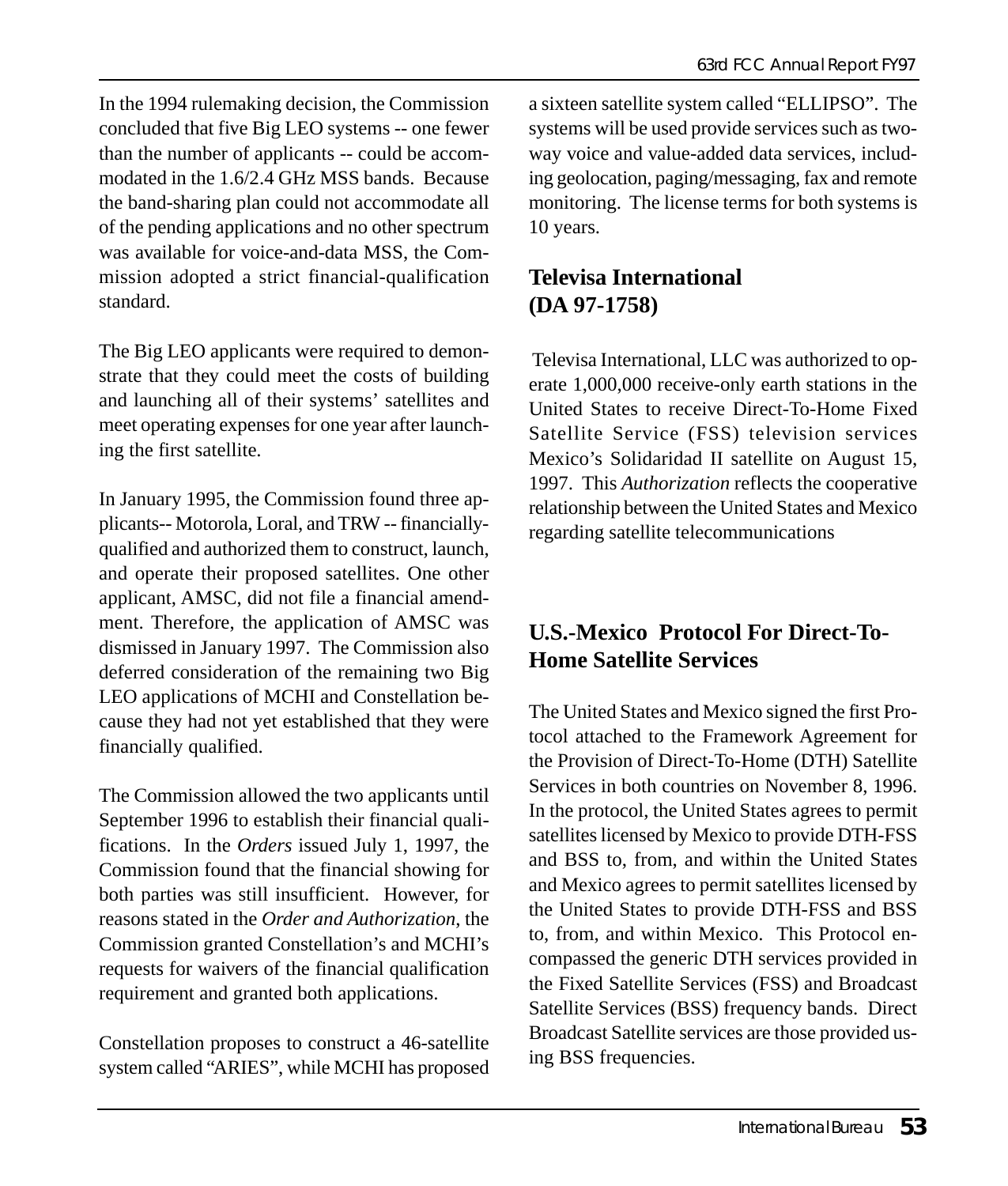#### **Global Mobile Personal Communications Services**

In 1994 the ITU Kyoto Plenipotentiary Conference proposed to establish a world telecommunications policy forum to address the policy and regulatory issues raised by the introduction of global mobile personal communications services (GMPCS) by satellite.

 The first World Policy Forum took place in Geneva in October 1996, and five draft opinions were adopted regarding the role of GMPCS in the globalization of telecommunications and the shared visions and principles regarding deployment of global systems.

Opinion 4 specifically requested that an Memorandum of Understanding (MoU) be drafted that would facilitate the free circulation of GMPCS user terminals. This critical task required that interested parties and signatories assemble in the Spring of 1997 to sign the MoU and proceed to draft specific arrangements (Articles 1-5) as outlined in Opinion 4. The MoU specified completion of these arrangements by late 1997. Staff from the Commission's International Bureau have been working closely with industry to craft a set of arrangements for final approval in FY98.

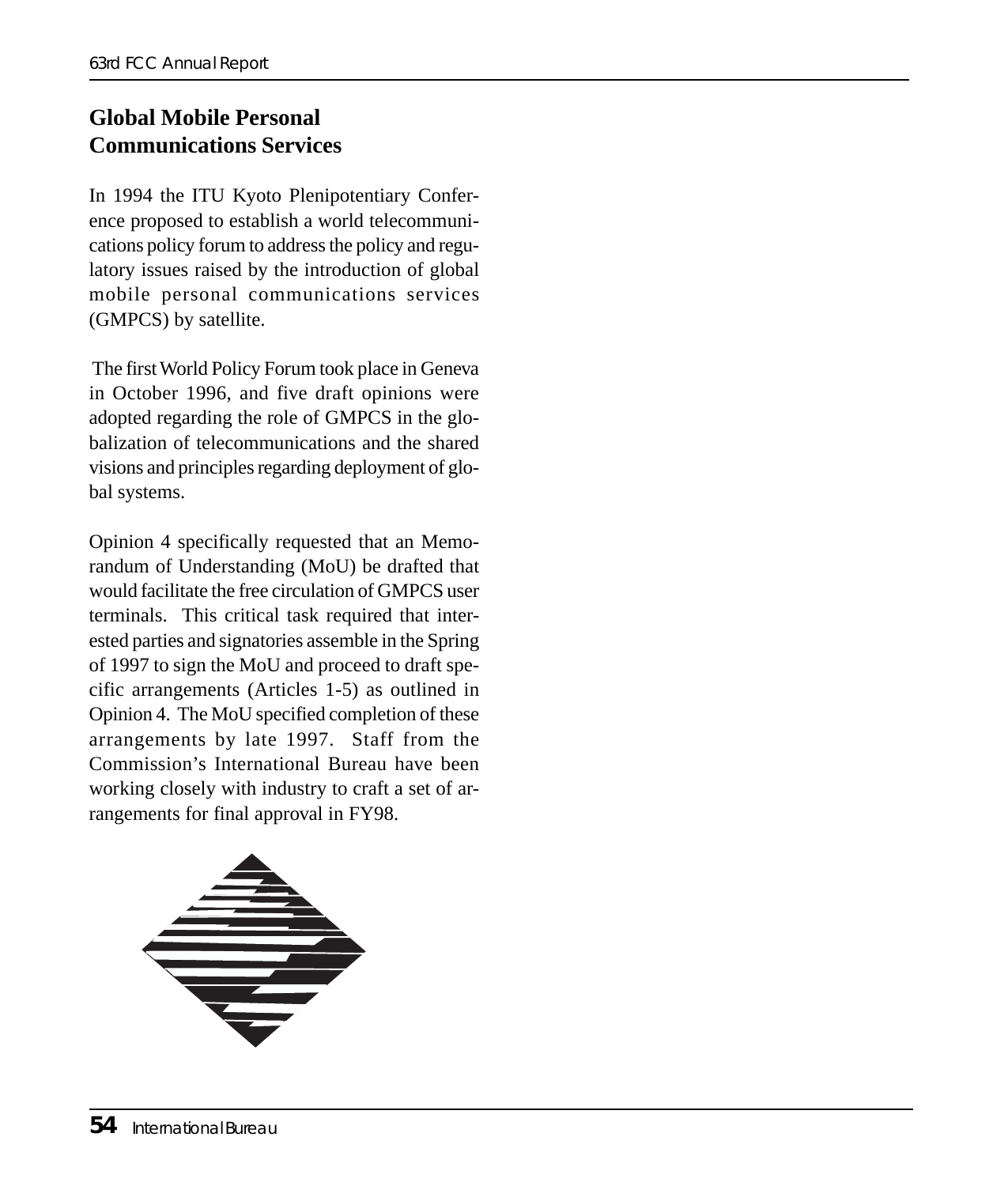### **Wireless Telecommunications Bureau**

### Overview



The Wireless Telecommunications Bureau (WTB) over-<br>sees the use of radio spectrum to fulfill the communi-<br>cations needs of businesses, local and state governments,<br>public safety service providers, aircraft and ship operato sees the use of radio spectrum to fulfill the communications needs of businesses, local and state governments, public safety service providers, aircraft and ship operators, and individuals. In addition to licensing commercial providers of wireless services, WTB monitors the more than two and a half million licensees that use private wireless radio for personal convenience, to promote safety of life and property, to increase commercial productivity, and to advance the science of telecommunications.

The principal functions of WTB include evaluating new technologies (with the Office of Engineering and Technology), assessing utilization levels of the spectrum and the competitiveness of markets, identifying and allocating spectrum appropriate for licensing, developing through rulemaking the operating rules for radio-based services, assigning licenses through competitive bidding (auctions), developing methodologies for conducting complex auctions of radio spectrum, maintaining an antenna structure registration program, licensing commercial radio operators, and enforcing the Commission's rules.

WTB coordinates closely with the Office of Engineering and Technology on spectrum allocations and rules governing equipment used in the provision of wireless services, and with the International Bureau on international spectrum allocations for wireless services and coordination between terrestrial and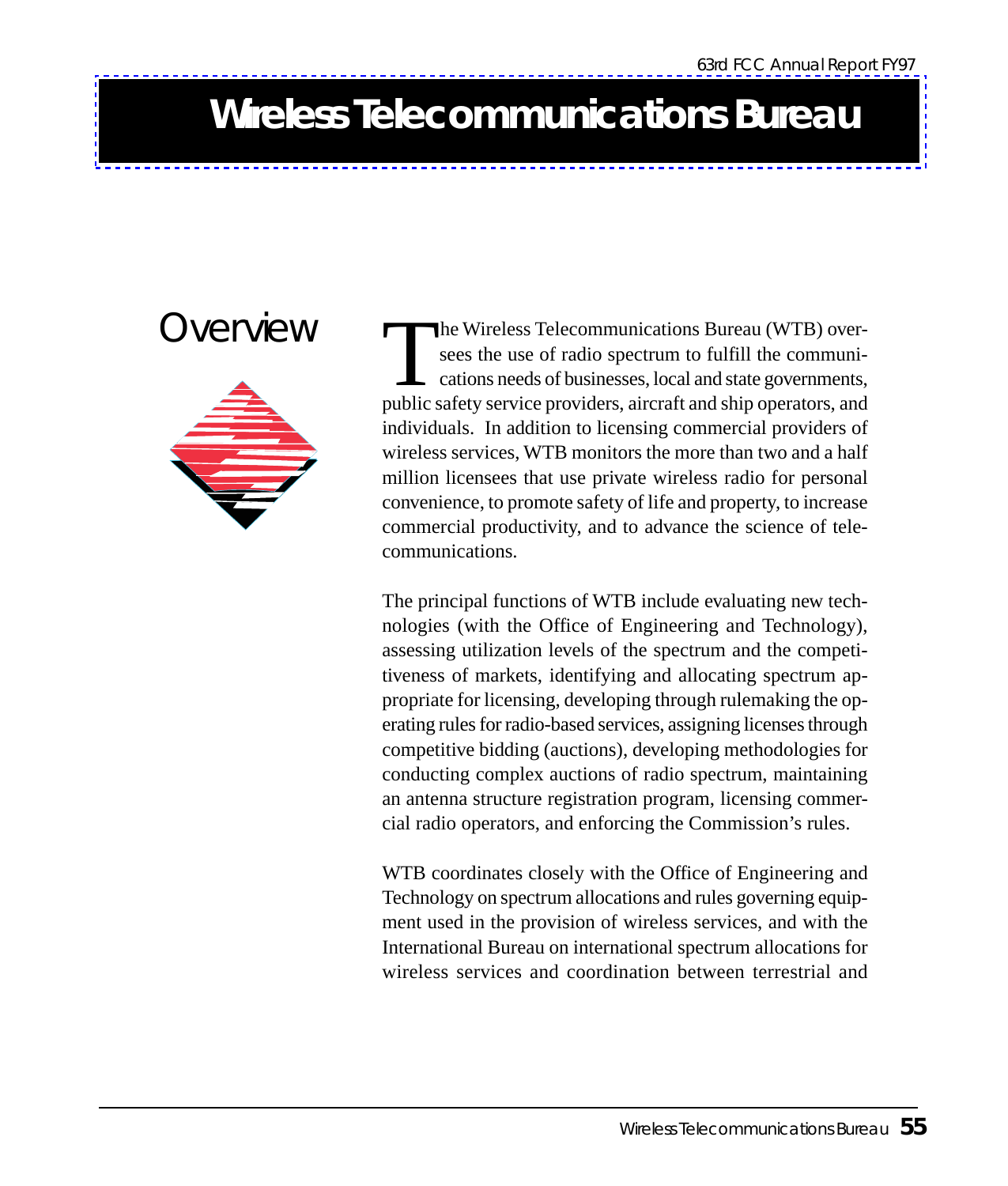space-based services. WTB also works with representatives of the Public Safety community to foster a partnership to address public safety communications issues.

In addition to the proceedings discussed below, the Bureau also has undertaken other initiatives to promote an efficient and competitive communications environment. For example, the Bureau has made its licensing system more flexible, streamlined, and deregulatory -- thereby speeding the delivery of services to the public. Over the last 18 months, the percentage of licenses which have the capability to be filed electronically has grown from virtually zero to 65 percent. In August 1997, after working closely with the Bureau, the Personal Communications Industry Association (PCIA) and other coordinators and large applicants began to file thousands of applications and fees for spectrum licenses through the use of Electronic Data Interchange (EDI), saving significant time and resources. In September 1997 the Bureau introduced an electronic renewal form that can be access[ed and utilized on th](http://www.fcc.gov/wtb/)e Internet, thereby providing all wireless telecommunications licensees the capability to renew their licenses electronically.

The Bureau also made improvements to its web site (www.fcc.gov/wtb) to make it easier to access information on a variety of topics. The web site includes information concerning wireless communications services, FCC rules and regulations, Commission orders and public notices, and access to forms and licensing databases. The site has become critical in supporting spectrum auctions by providing bidder information, round results and auction statistical reports. During FY97 the WTB web site recorded over 184,000 hits.

# Major Proceedings



#### **D, E, and F Block Auction**

The D, E, and F Block auction closed on January 14, 1997. The auction, which opened August 26, 1996, offered 1479 licenses for mobile voice and data services and raised \$2.5 billion for the U.S. Treasury. The F Block was reserved for entrepreneurs and small businesses.

#### **Cellular Unserved Auction**

[The cellular unserved auction](http://www.fcc.gov/wtb/auctions/wcs1.html) closed on January 21, 1997. The nine-day auction offered 14 licenses for mobile voice and data services and raised \$1.8 million for the U.S. Treasury.

#### **WCS Auction (GN Docket No. 96-288)**

On February 19, 1997, the Commission released a *Report and Order* in GN Docket No. 96-288, which established Part 27, the Wireless Communications Service (WCS), as mandated by the Omnibus Consolidated Appropriations Act of 1997. The new rules reallocated 30 MHz of spectrum in the 2.3 GHz band from Government to non-Government use, gave licensees in this band flexibility to provide any fixed, mobile, radiolocation, and broad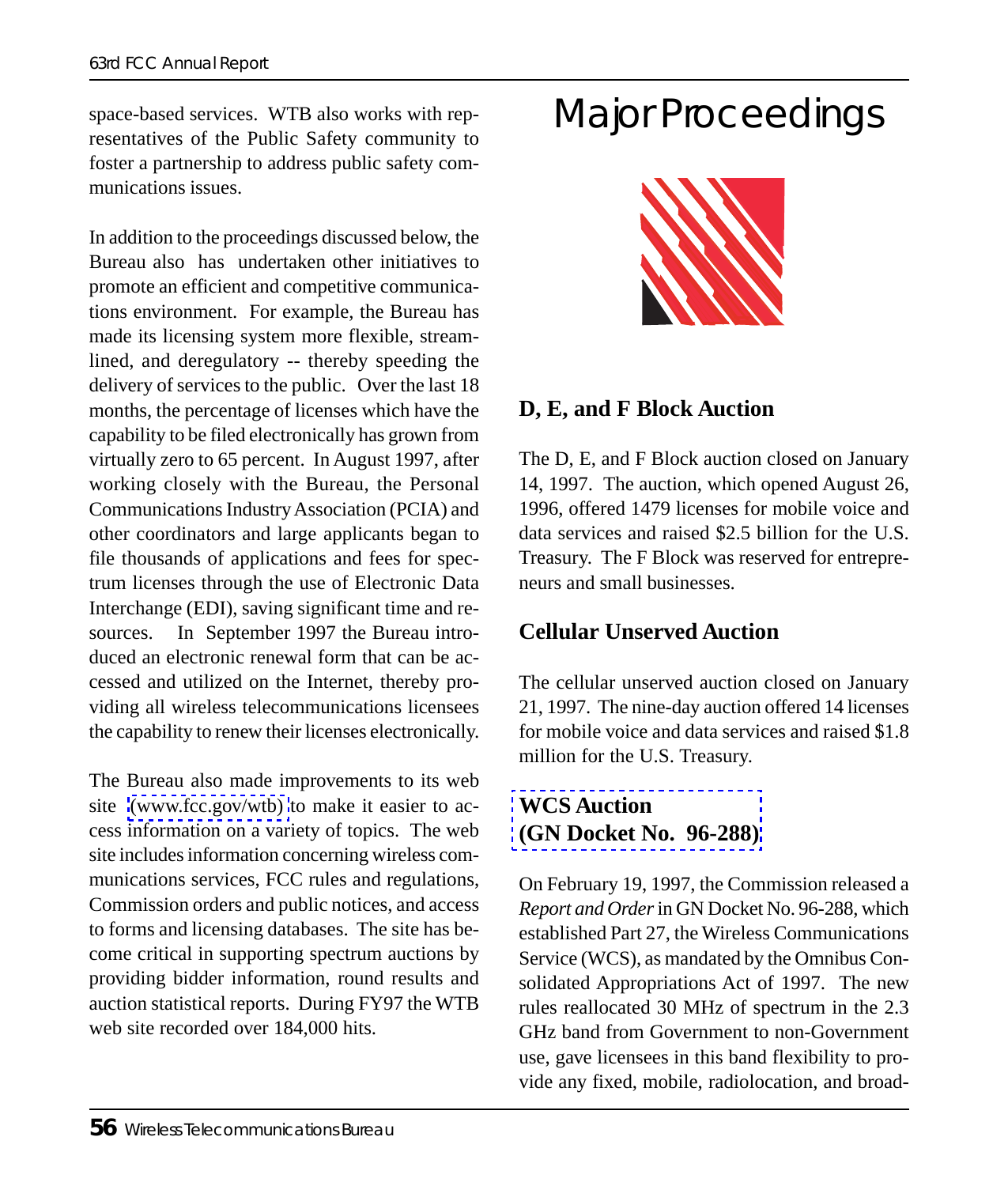casting-satellite (sound) services, and adopted a competitive bidding plan to assign 128 licenses quickly by auction. The auction began on April 15, 1997, as required by statute, and closed on April 26, 1997, after 29 rounds of bidding. After factor[ing in bidding credits for small and very small b](http://www.fcc.gov/Bureaus/International/Orders/1997/fcc97070.wp)usinesses, the auction raised a total of \$13.6 million for the U.S. Treasury.

#### **Digital Audio Radio Service (DARS) (IB Docket No. 95-91; GN Docket No. 90-357)**

On March 3, 1997, the Commission released a *Report and Order, Memorandum Opinion and Order, and Further Notice of Proposed Rulemaking* in IB Docket No. 95-91 and GN Docket No. 90- 357 establishing rules on licensing satellite Digital Audio Radio Service (DARS) to operate between 2320 and 2345 MHz (S-Band). The Commission decided to offer two licenses by an auction among the four bidders that applied for licenses prior to a December 1992 cutoff date. The [auction, which opened April 1, 1997, and closed](http://www.fcc.gov/wtb/auctions/smr200u2.html) April 2, 1997, raised a total of \$173.2 million for the U.S. Treasury.

#### **800 MHz Specialized Mobile Radio (SMR) Auction (PR Docket No. 93-144; GN Docket No. 93-252; PP Docket No. 93-253)**

On June 23, 1997, the Commission adopted a *Memorandum Opinion and Order* and a *Second Report and Order* in PR Docket No. 93-144, GN Docket No. 93-252, and PP Docket No. 93-253 establishing service and auction rules for specialized mobile radio (SMR) service, which can operate in an interconnected mode (as a mobile tele[phone\) or in a dispatch mode](http://www.fcc.gov/wtb/cpgnsrv.html) (as two-way voice communications between mobile units or between mobile and fixed units).

#### **Paging Systems (WT Docket No. 96-18; PP Docket No. 93-253)**

On February 19, 1997, the Commission adopted a *Second Report and Order and Further Notice of Proposed Rulemaking* in WT Docket No. 96-18 and PP Docket No. 93-253, which instituted rules governing geographic area licensing of Common Carrier Paging and 929 MHz Private Carrier Paging and established competitive bidding procedures for auctioning mutually exclusive applications for these licenses. Among other things, the rules allow geographic area paging licensees to partition their license area. The Commission also sought comment on various issues. The Commission is tentatively planning to auction licenses for this service in the Third Quarter of 1998.

#### **Multiple Address Systems (MAS) (WT Docket No. 97-81)**

On February 19, 1997, the Commission adopted a *Notice of Proposed Rulemaking* (*NPRM*) in WT Docket No. 97-81, proposing to examine ways to maximize the use of spectrum allocated to Multiple Address Systems (MAS) in the Fixed Microwave Services. The *NPRM* proposes a flexible regulatory framework for spectrum allocations that provides opportunities for continued development of competitive new service offerings by allowing flexible use of spectrum, expedites market entry through modified licensing procedures, and promotes technological innovation by eliminating unnecessary regulatory burdens.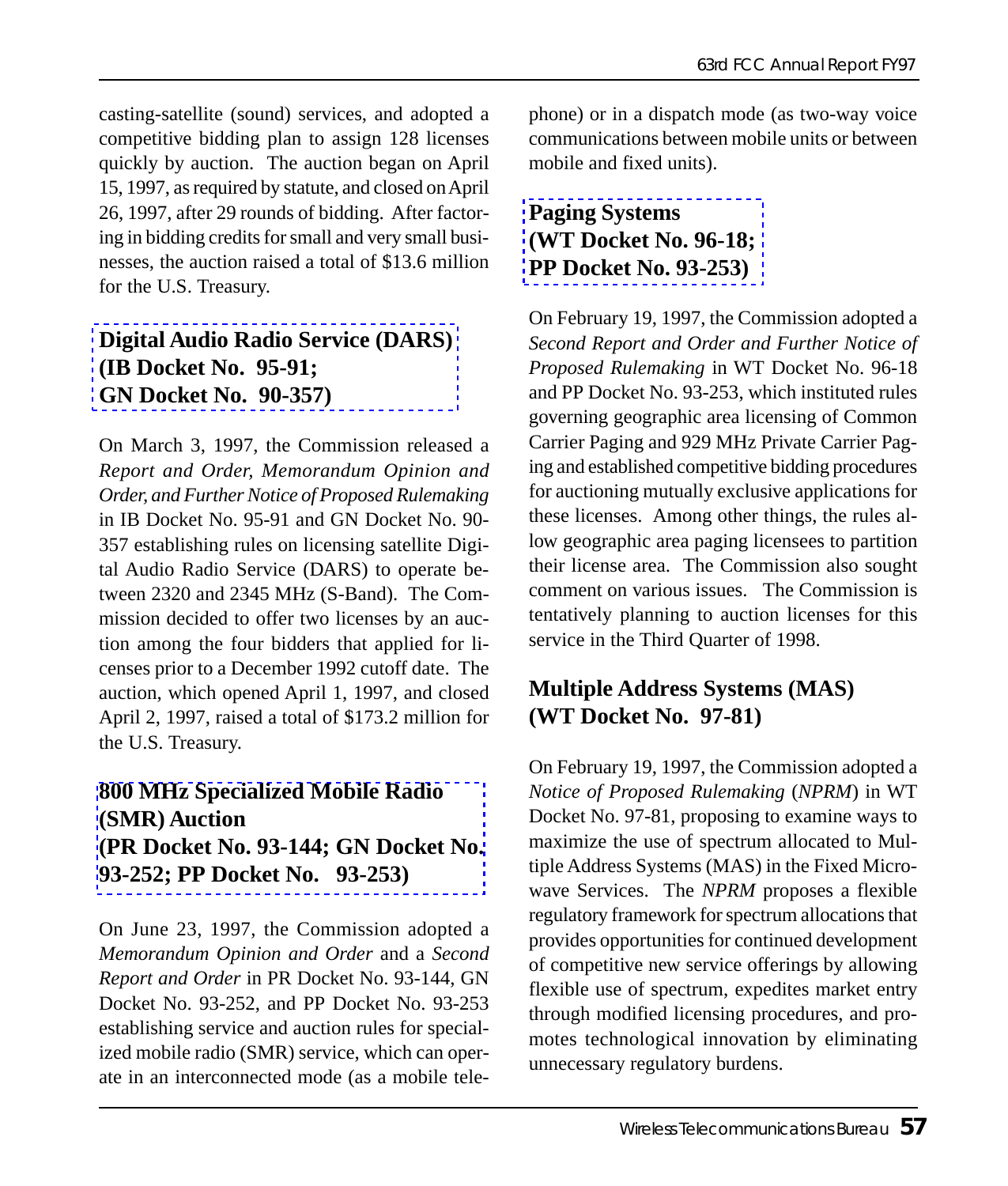#### **Local Multipoint Distribution Service (LMDS) (CC Docket No. 92-297)**

On March 11, 1997, the Commission adopted a *Second Report and Order, Order on Reconsideration, and Fifth Notice of Proposed Rulemaking* in CC Docket No. 92-297 allocating spectrum and establishing rules for the new Local Multipoint Distribution Service (LMDS). On September 9, 1997, the Commission adopted a *Second Order on Reconsideration* in CC Docket No. 92-297 eliminating installment payments for LMDS licensees in favor of revised, tiered bidding credits for very small, small, and entrepreneurial businesses. An auction to award 986 LMDS licenses is scheduled to begin in 1998. LMDS permits two-way, high speed data transmission and/or one-way video distribution in the high frequency microwave or millimeter wave band. LMDS is cheaper and faster to deploy than fiber optics or coaxial cable, but has a range of under 10 miles, depending on weather conditions. Users will be able to communicate data at faster speeds than are possible with conventional modems. The Commission is tentatively planning to auction licenses for this service in the First Quarter of 1998.

#### **220 MHz Band by Private Land Mobile Radio Service (PR Docket No. 89-552; GN Docket No. 93-252; PP Docket No. 93-253)**

On March 12, 1997, the Commission released a *Third Report and Order and Fifth Notice of Proposed Rulemaking* in PR Docket No. 89-552, GN Docket No. 93-252, and PP Docket No. 93-253, which established service and auction rules for Phase II 220 MHz land mobile service licenses.

In Phase I, commercial channels in this service were assigned on a first-come, first-served basis, with mutually exclusive applications subject to random selection. For Phase II, the Commission established geographic area licensing for three nationwide, 30 regional, and 875 economic area licenses to be awarded through competitive bidding. The Commission will hold a single simultaneous multiple round auction in 1998, with bidding procedures similar to those used in previous auctions. There are special provisions to encourage the participation and success of small businesses. In addition, any holder of a Phase II 220 MHz license may partition portions of its license area to eligible parties. The Commission is tentatively planning to auction licenses for this service in May 1998.

 Additionally, on June 23, 1997, the Commission adopted a *Fourth Report and Order* which repealed the "40-mile rule" for all nationwide and non-nationwide Phase I 220 MHz service licensees. Repeal of the rule will enable licensees to operate stations in a particular service category within 40 miles of an existing system operated by the licensees in the same category, without being required to demonstrate that the additional system is justified on the basis of its communications requirements.

#### **Narrowband Personal Communications Service Competitive Bidding Rules (GN Docket No. 90-314, ET Docket No. 92-100, PP Docket No. 93-253)**

On April 23, 1997, the Commission released a *Second Report and Order and Further Notice of Proposed Rulemaking* establishing competitive bidding rules for awarding the remaining authori-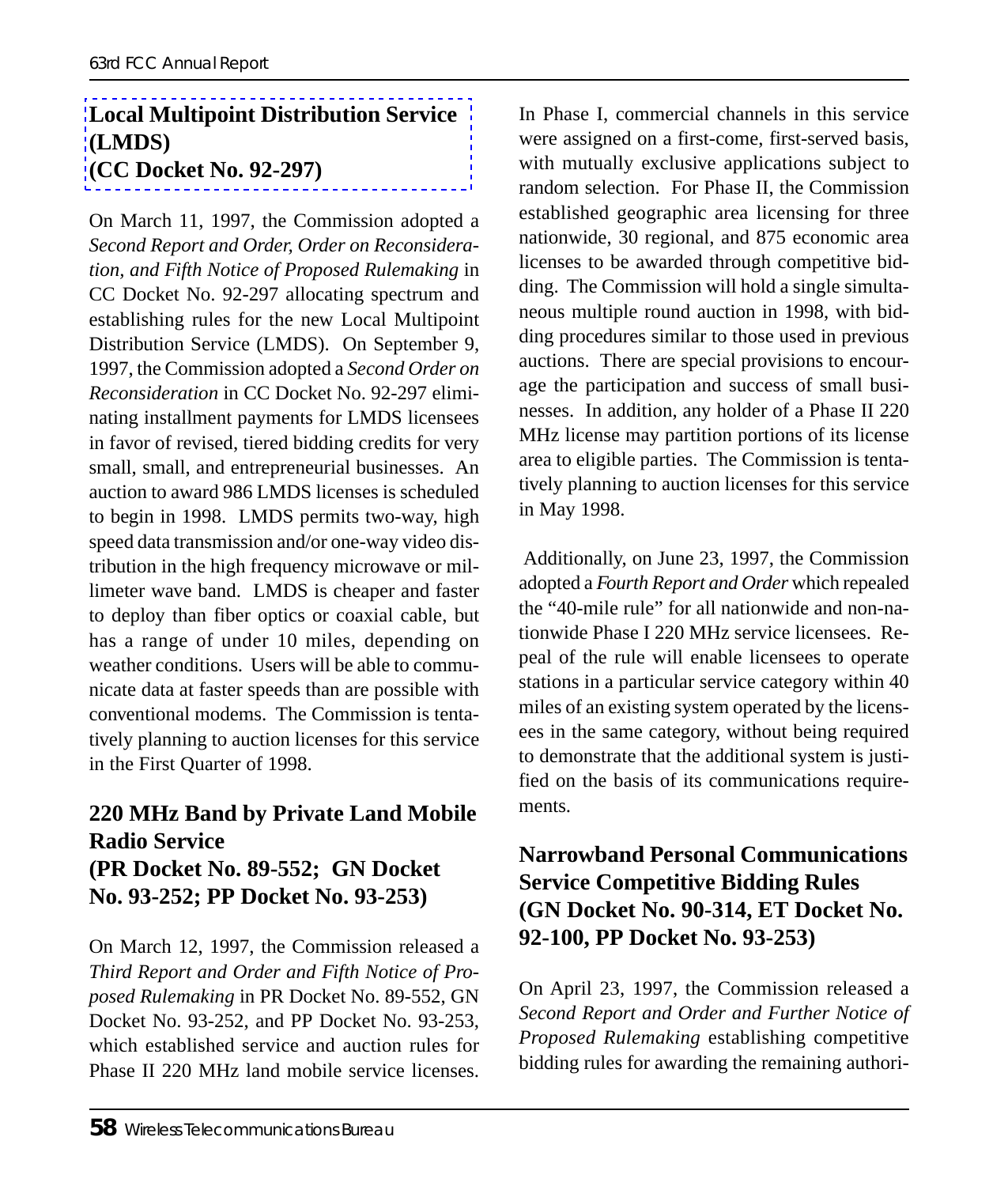zations for narrowband Personal Communications Services (PCS) and seeking comment on a number of proposals relating to licensing and auctions issues.

#### **Use of Radio Frequencies Above 40 GHz for New Radio Applications (ET Docket No. 94-124)**

On May 2, 1997, the Commission adopted a *Report and Order* designating the frequency spectrum band between 47.2 GHz and 48.2 GHz for commercial use on a licensed basis. The *R&O* also adopted a proposal to license operations on an area-wide basis and determined to divide the spectrum into five pairs of license blocks of 200 megahertz each, with each pair separated by 500 megahertz of spectrum.

#### **Automatic Vehicle Monitoring Systems (PR Docket No. 93-61)**

On August 28, 1997, the Commission adopted a *Memorandum Opinion and Order and Further Notice of Proposed Rulemaking* concerning rules governing the Location and Monitoring Service (LMS). This proceeding clarifies interconnection limitations for multilateration LMS, as well as operational parameters for non-multilateration systems, treatment of other users of the 902-928 MHz band, the structure of the spectrum allocation plan, the geographic service area for licensing multilateration LMS and the licensing of wideband forward links. The Commission is tentatively planning to auction licenses for this service in the Third Quarter of 1998.

#### **Interactive Video and Data Service (IVDS) (PP Docket No. 93-253)**

On November 15, 1996, the Commission adopted the *Tenth Report and Orde*r in PP Docket No. 93- 253, thereby modifying the competitive bidding rules for the auction of interactive video and data service (IVDS) licenses. The rule amendments eliminated the bidding credits available to womenand minority-owned IVDS applicants and extended two levels of bidding credits to small businesses based upon a revised two-tiered small business definition. The Commission also clarified the attribution rules for affiliates of IVDS applicants and increased the amount of the upfront payments required to participate in the auction. On January 29, 1997, the Commission postponed the auction, which was originally scheduled to begin on February 18, 1997, in order to consider proposed rule changes and a number of issues raised by the IVDS industry.

#### **General Competitive Bidding Rules (Part 1) (WT Docket No. 97-82)**

On February 20, 1997, the Commission adopted an *Order, Memorandum Opinion and Order and Notice of Proposed Rulemaking* in WT Docket No. 97-82 regarding amendments to Subpart Q of Part 1 of the Commission's rules. The *Order*, in general, adopted procedural amendments to the Commission's competitive bidding rules. The *Notice of Proposed Rulemaking* proposed changes to the current general competitive bidding rules to create a menu of rules that could be tailored to different services and applied to all future spectrum auctions. The proposed approach would eliminate the need for future consideration of most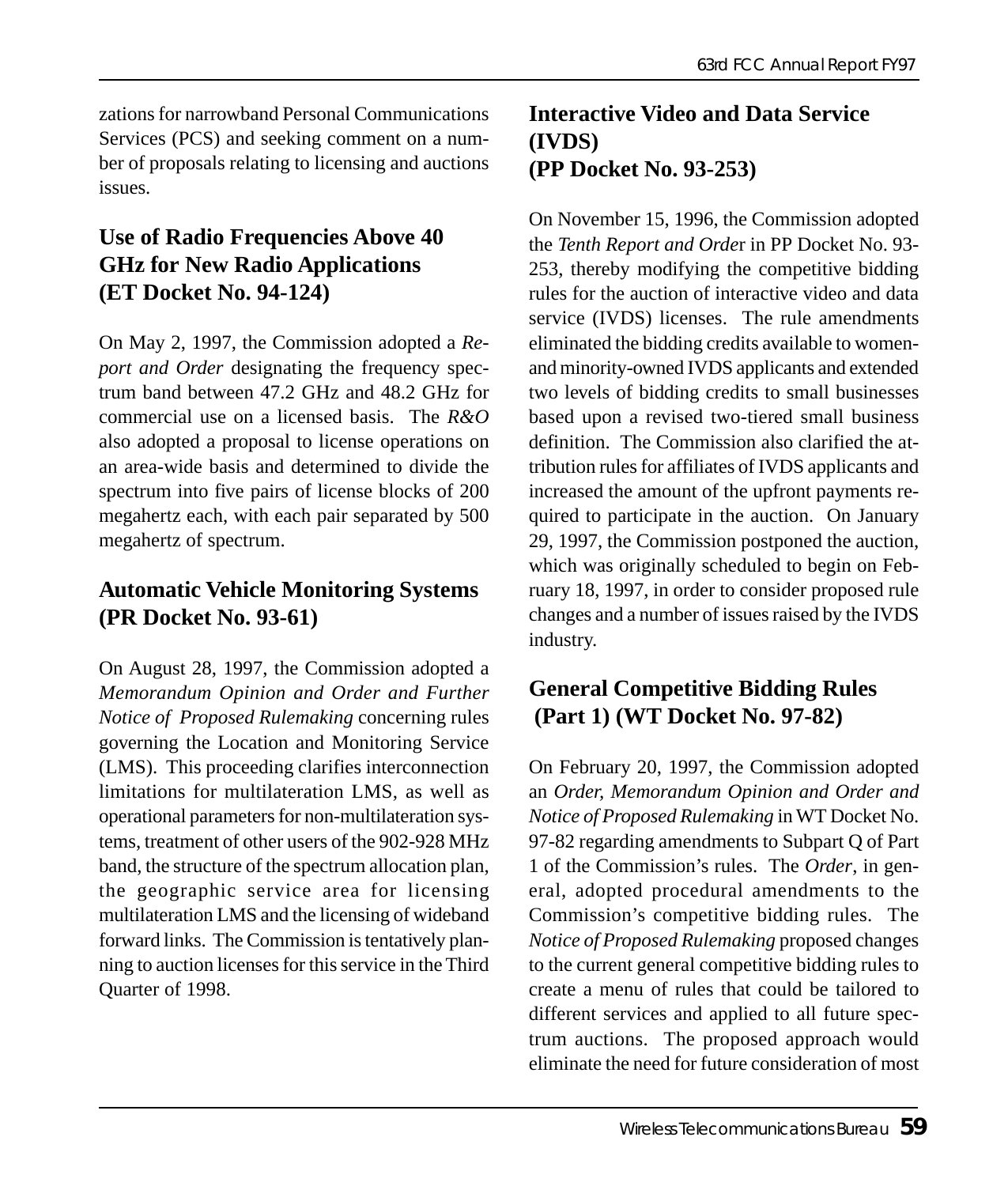auction rules on a service-by-service basis and would ensure uniform auction procedures. The *Notice of Proposed Rulemaking* also proposed to allow the Commission to require minimum opening bids in future auctions.

#### **Reserve Price/Minimum Opening Bids**

The Balanced Budget Act of 1997, which became law on August 5, 1997, requires the Commission to prescribe methods by which a reasonable reserve price will be required, or a minimum bid will be established, unless the Commission determines that such a reserve price or minimum bid is not in the public interest. On September 5, 1997, the Bureau released a Public Notice, DA 97-1933, proposing that the licenses in the 800 MHz SMR auction not be sold for less than the amount of the upfront payments previously specified for the licenses. The Bureau requested comment on whether the amount of the upfront payments should be considered reserve prices or minimum opening bids for the auction. The Bureau asked whether reserve prices or minimum opening bids should be capped to ensure that bidding is not deterred on high valuation markets.

#### **Options for Modifying C Block Payments (WT Docket No. 97-82)**

On September 25, 1997, the Commission adopted a *Second Report and Order and Further Notice of Proposed Rulemaking* in WT Docket No. 97-82 regarding installment payment financing for C Block Personal Communications Service (PCS) licensees. Earlier, the Wireless Telecommunications Bureau had suspended the deadline for installment payments owed by winning bidders in

the C and F Block auctions, which were designated for entrepreneurs. In the *Second Report and Order*, the Commission reinstated payment deadlines for both C and F Block licensees, with the first payment due March 31, 1998. In addition to resuming payments under their existing installment payment plan and paying previous accrued interest over eight equal payments, C Block licensees were permitted to elect one of three options by January 15, 1998. The first option allows licensees to disaggregate and return for reauction onehalf of the spectrum for all of their licenses in exchange for having their debt reduced by the corresponding amount. The second option permits a licensee to return all of its licenses in exchange for having all of its outstanding debt forgiven. The final option entitles licensees to purchase, on or be[fore January 15, 1998, any of its licenses at th](http://www.fcc.gov/wtb/auctions/papers/fc970353.pdf)e outstanding principal balance of the debt outstanding on those licenses.

#### **FCC Report to Congress on Spectrum Auctions (WT Docket No. 97-150)**

On September 30, 1997, the Commission adopted the FCC Report to Congress on Spectrum Auctions in WT Docket No. 97-150, as required by the 1993 Budget Act. In fulfillment of Section 309(j)(12) of the Communications Act, the report provided a comprehensive evaluation of the first four years of the Commission's implementation of its auction authority.

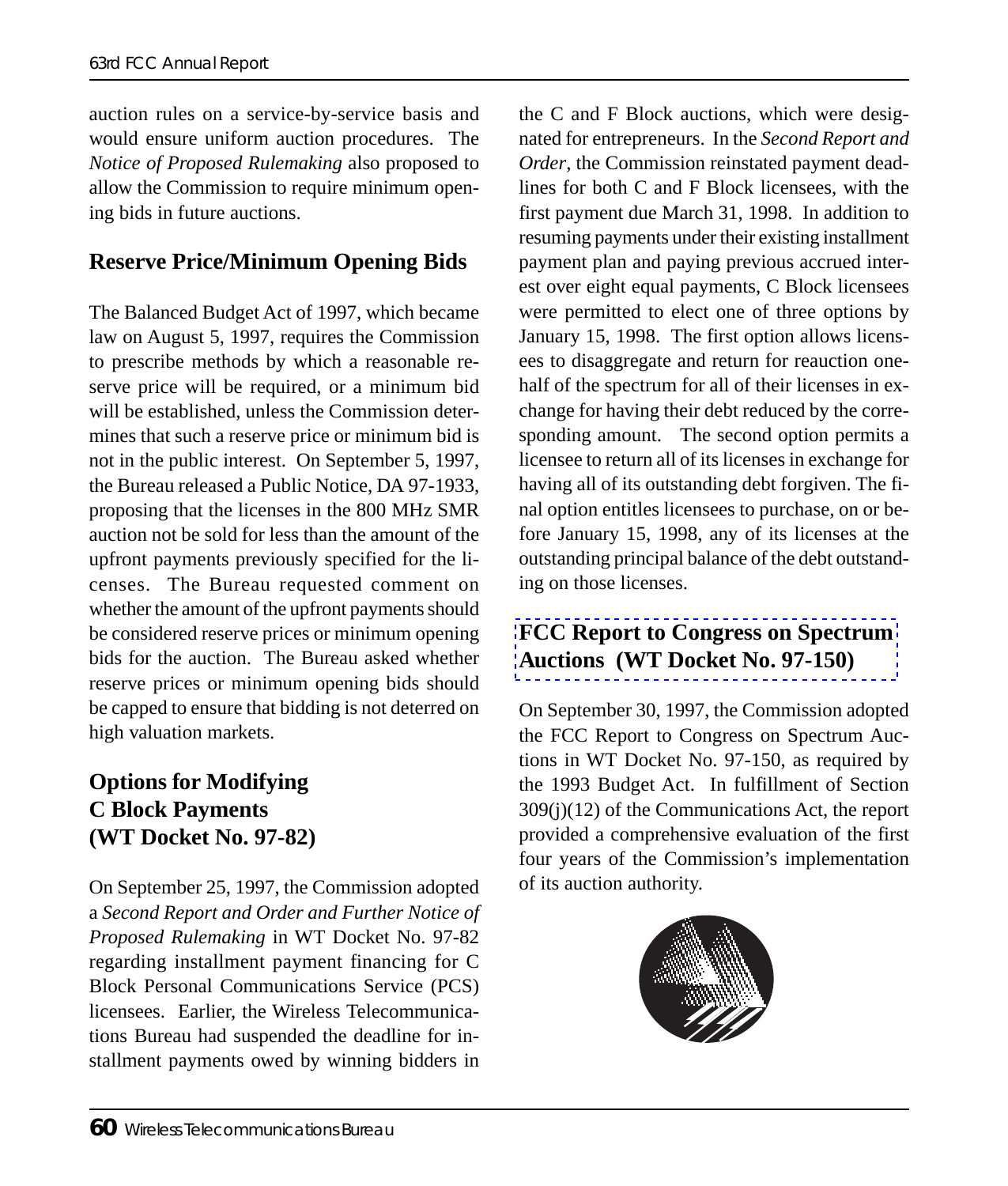### **Geographic Partitioning and Spectrum Disaggregation by Commercial Mobile Radio Service Licensees (WT Docket No. 96-148, GN Docket No. 96-113)**

On December 13, 1996, the Commission adopted a *Report and Order and Further Notice of Proposed Rulemaking* concerning geographic partitioning and disaggregation for all broadband Personal Communications Service (PCS) licensees. The *Report and Order* adopted rules to give existing PCS licensees and potential new entrants greater flexibility to determine how much spectrum they need and the geographic areas in which they will provide service. The *Further Notice* proposed to allow partitioning and disaggregation for other wireless services where such rules have not previously been proposed or adopted.

#### **Pacific Telesis Group and SBC Communications, Inc. (Report No. LB-96-32)**

On January 31, 1997, the Commission adopted a *Memorandum Opinion and Order* granting transfer-of-control applications for certain authorizations filed by SBC Communications, Inc. and Pacific Telesis Group in connection with the proposed merger of the two companies.

#### **Microwave Relocation (WT Docket No. 95-157)**

On February 13, 1997, the Commission amended its rules concerning relocation of microwave systems in the 2 GHz band to clear spectrum for Personal Communications Services (PCS). The *Second Report and Order* shortened the period for

voluntary negotiations between non-public safety microwave incumbents and PCS licensees in the C, D, E and F blocks and allowed microwave incumbents who relocate their own systems to participate in the relocation cost sharing plan adopted by the Commission previously. The adoption of this proceeding will facilitate rapid deployment of PCS to the public.

#### **Environmental Effects of Radiofrequency (RF) Emissions (WT Docket No. 97-192)**

On August 25, 1997, the Commission adopted a *Notice of Proposed Rulemaking* to establish procedures for filing and reviewing requests for relief from state or local regulations based directly or indirectly on the environmental effects of RF emissions. Specifically, comments were sought on proposed procedures for filing and reviewing requests for relief from state or local regulations on the placement, construction or modification of personal wireless service facilities based on these emissions. These proposals will allow personal wireless services to be deployed and delivered to customers rapidly, while preserving the authority of state and local jurisdictions in land use matters and protecting the public health.

#### **Calling Party Pays Service Option in Commercial Mobile Radio Service (WT Docket No. 97-207)**

On September 25, 1997, the Commission adopted a *Notice of Inquiry* seeking comment regarding Calling Party Pays (CPP). The goal of the proceeding is to examine potential competitive advantages and disadvantages of CPP, for purposes of determining whether to allow or require greater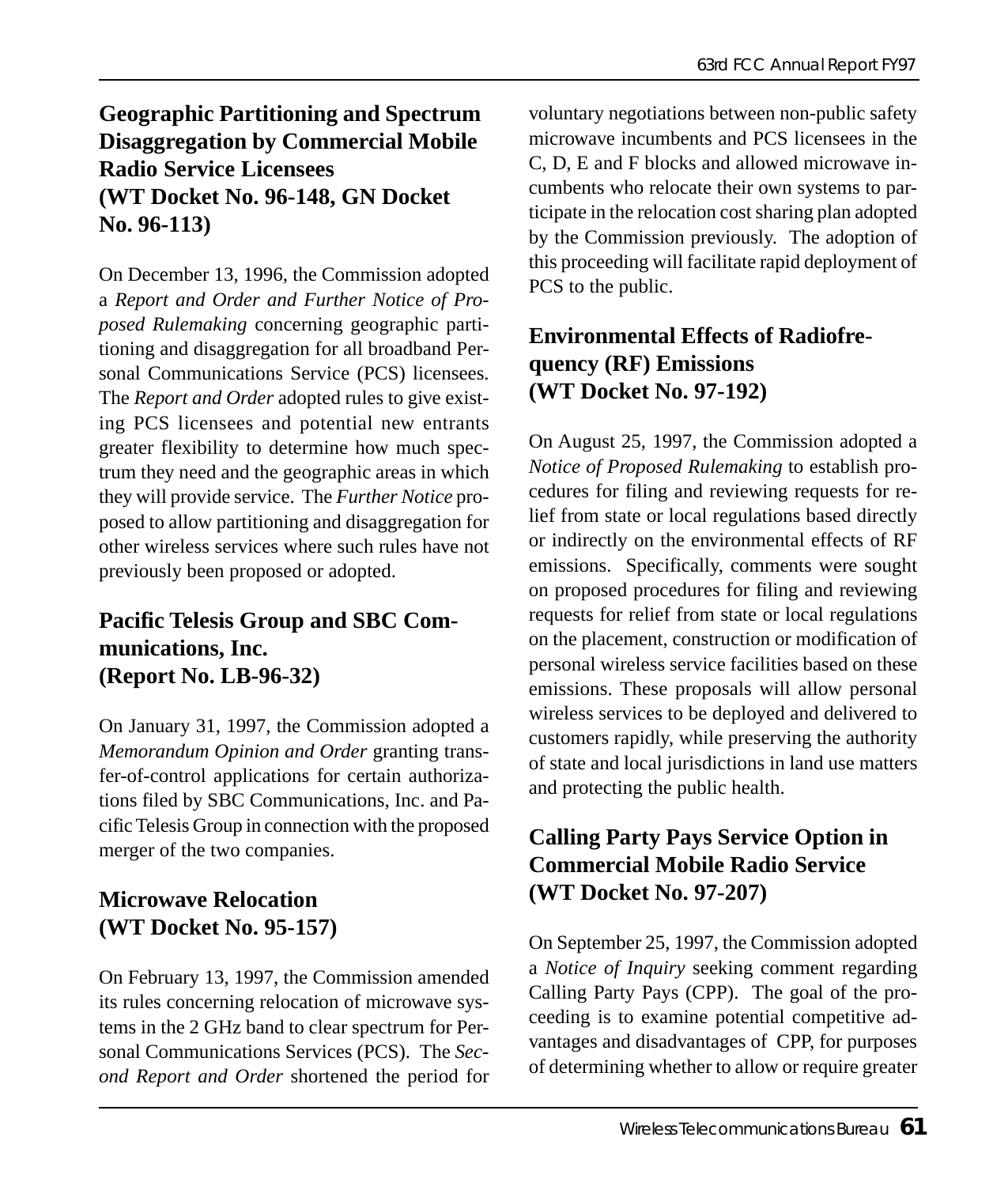opportunities for CMRS providers to offer CPP as an option available to their customers.

#### **LEC-CMRS Safeguards (WT Docket No. 96-162)**

The Commission adopted a *Report and Order* on September 30, 1997, reviewing its existing regulatory safeguards for the provision of broadband commercial mobile radio services (CMRS) by incumbent local exchange carriers (LECs) and their affiliates. These safeguards were adopted to address concerns that recent developments in the CMRS market may increase the incentive for anticompetitive behavior by incumbent LECs. The safeguards will help to ensure fair rules of competition, while doing so in the least burdensome manner possible that directly addresses the potential for anticompetitive behavior.

#### **Aviation Omnibus (WT Docket No. 96-211)**

On October 9, 1996, the Commission adopted an *Notice of Proposed Rulemaking* proposing to permit aeronautical ground stations to use the frequencies in the 112-118 MHz band to transmit differential Global Positioning System (GPS) information to aircraft equipped to use advanced landing systems, and proposing to allow the use of handheld radios for direct communications between ground service personnel and flight crews on frequencies allocated to the Aeronautical Enroute Service. The proposed changes would increase the safety and efficiency of aircraft navigation and the movement of aircraft in and around airports.

#### **Domestic Ship and Aircraft Radios (WT Docket No. 96-82)**

On October 18, 1996, the Commission adopted an *Report and Order* permitting operation of certain domestic ship and aircraft radio stations without individual licenses. The removal of individual licensing requirements for approximately 710,000 [operators of radio stations on board recre](http://www.fcc.gov/wtb/whtepapr.pdf)ational ships and aircraft resulted in a savings to the American public of over \$9 million per year.

#### **Private Land Mobile Radio White Paper**

On December 18, 1996, the Bureau released the White Paper on the Private Land Mobile Radio (PLMR) Services, which highlights the unique role and requirements of the private wireless radio community. The paper explains what the PLMR Ser[vices are, how they came into being](http://www.fcc.gov/wtb/plmrs/plmrs.html), how they are regulated and what special needs these services fulfill. It serves as a critical tool for making future policy decisions about the PLMR Services.

#### **Refarming Reconsideration (PR Docket No. 92-235)**

On December 23, 1996, the Commission adopted a *Memorandum Opinion and Order* in PR Docket No. 92-235, a proceeding that launched the Commission's "Refarming" initiatives for Private Land Mobile Radio. The goal of this proceeding is to develop a strategy for encouraging more efficient use of the spectrum below 800 MHz to meet the growing communications needs of private land mobile radio users. The *MO&O* addressed the petitions for reconsideration of, and corrected and clarified various technical parameters adopted in,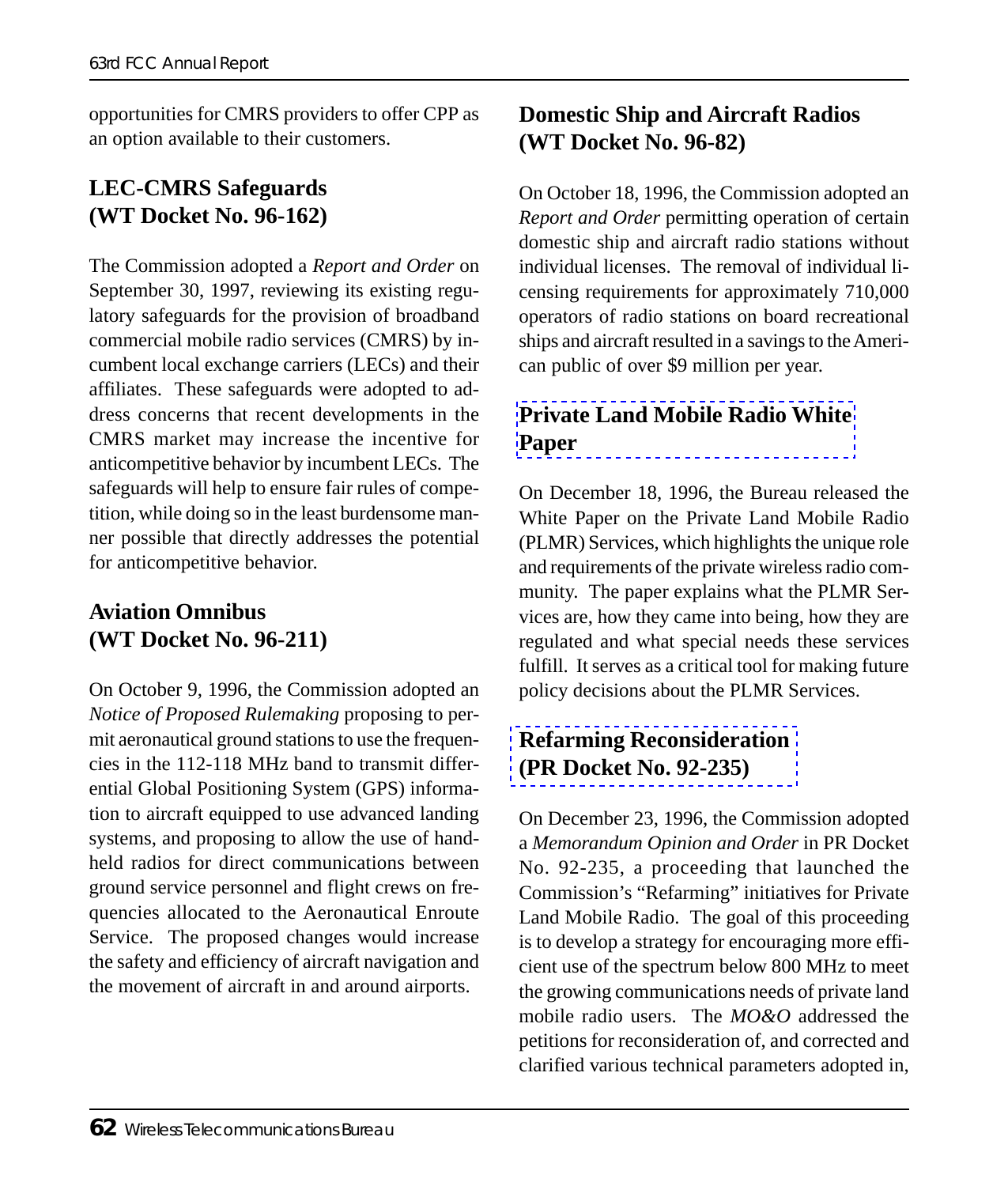the *Report and Order*, which will enable manufacturers to begin marketing more efficient radio equipment.

#### **Consolidation of Private Land Mobile Radio Services (PR Docket No. 92-235)**

On February 20, 1997, the Commission adopted rules in the *Second Report and Order* in PR Docket No. 92-235, setting forth a plan to consolidate into two "pools" the twenty Private Land Mobile Radio (PLMR) Services and addressing other issues raised in conjunction with the consolidation. This represents a significant step in the evolution of the private land mobile services and reflects a comprehensive restructuring of the PLMR regulatory environment. These changes will promote a highly effective and efficient use of PLMR spectrum and contribute to an environment in which advanced technologies will thrive.

#### **Maritime Service (PR Docket No. 92-257)**

On June 17, 1997, the Commission adopted a *Second Report and Order* and *Second Further Notice of Proposed Rule Making* in PR Docket No. 92- 257, amending the Commission's Rules concerning maritime communications. This item introduces greater levels of operational flexibility by allowing VHF public coast station licensees to provide automated, interconnected telecommunications services to fixed and mobile units on water or on land, promotes technical flexibility for recreational and high seas vessels, and provides regulatory flexibility by streamlining the ship station and private coast station licensing process. In addition, the item proposes to: (1) move from site-

based licensing to geographic area licensing for VHF public coast stations, (2) employ competitive bidding procedures for resolving mutually exclusive applications for public coast station spectrum (both VHF or high seas coast stations), (3) simplify VHF public coast station licensing procedures, and (4) increase licensee flexibility to provide services responsive to market demands.

#### **Paging Enforcement**

On April 8, 1997, the Commission adopted a *Hearing Designation Order* to determine whether MobileMedia, the country's second largest paging company (more than 4.4 million subscribers), is qualified to be and remain a Commission licensee, and whether all its licenses should be revoked. This action was taken after a comprehensive Bureau investigation. In October 1996, MobileMedia informed the Commission that it had filed a large number of FCC Forms 489 containing false information. (Licensees use FCC Forms 489 to inform the Commission that a particular paging station has been constructed and is operating). On June 6, 1997, the Commission issued a 10 month stay of the proceeding to enable MobileMedia, which had filed for bankruptcy under Chapter 11, to arrange for a distress sale of its licenses.

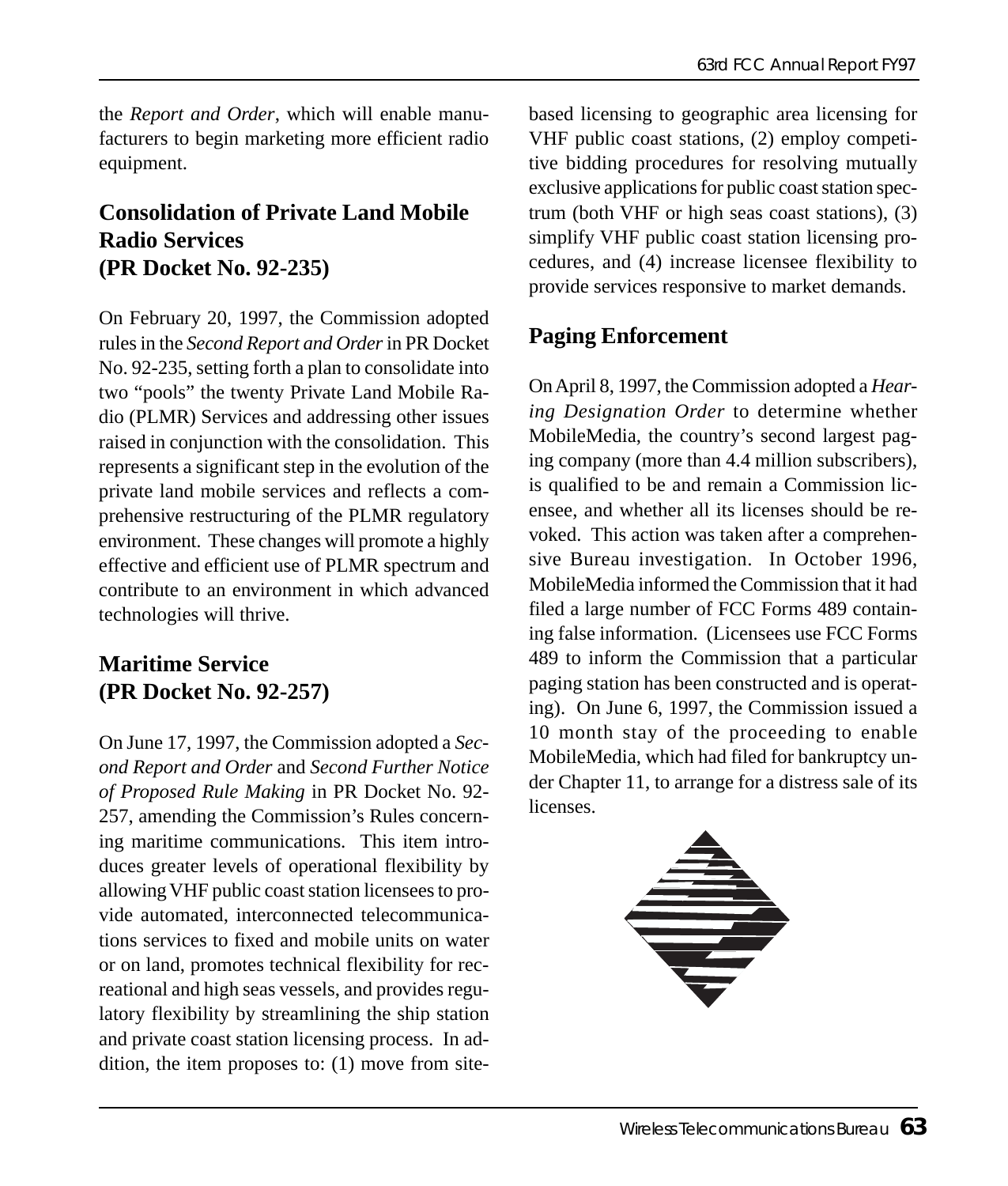## **Office of Engineering and Technology**

### Overview



Tith approximately 90 fulltime employees, the Office of Engineering and Technology (OET) is one of the smaller units of the Commission. Yet in terms of achievement, OET scored a remarkable record in productivity in the past year, posting many significant contributions to the mission of the agency.

OET is responsible for administering Parts 2, 5, 15, and 18 of the Commission's Rules as well as serving as technical advisor to the Commission. This wide-ranging obligation entails various activities, including rulemaking, research and testing, technical evaluation, and education. OET expended considerable resources this year in implementing the provisions of the Telecommunications Act of 1996 and in continuing its work in reallocating spectrum from federal government to private use, in accordance with Congressional intent.

OET is organized into four divisions, each one dedicated to a particular aspect of spectrum use. To facilitate its work, OET is guided by a Management Team which comprises the Front Office personnel and the Chiefs of the four Divisions: Policy and Rules, New Technology Development, Allocations and Standards, and Equipment Authorization.

Members of the **Management Team** are engaged in efforts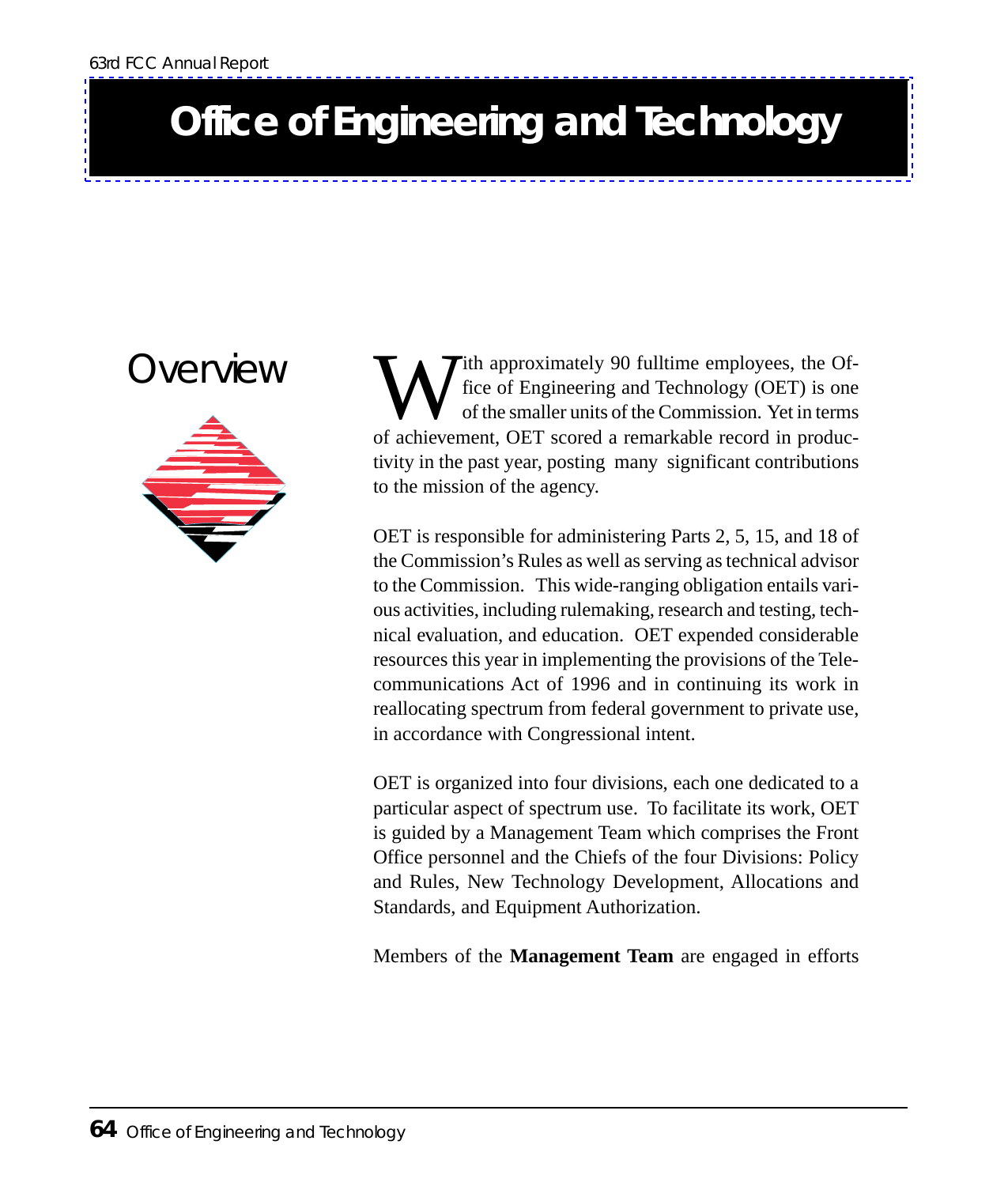relating to the mission of the Office, especially those which involve coordination with other groups within and outside the Commission.

The **Policy and Rules Division** has two functional units: the Spectrum Policy Branch (SPB), which handles petitions for rulemaking and other matters pertaining to the use of the electromagnetic spectrum (Part 2), and the Technical Rules Branch (TRB), which handles petitions and waiver requests relating to unlicensed (Part 15) and Industrial, Scientific, and Medical Devices (Part 18).

The particular responsibility of **Allocations and Standards Division** is to conduct studies and analyses relating to spectrum management and to plan for future uses of the spectrum in relation to developing telecommunications requirements. The Division includes two branches which share these obligations, the Standards Development Branch and the Spectrum Utilization and Economics Branch. Because the use of 40% of the spectrum is shared between the federal government and the private sector, the Division also co-ordinates frequency allocation policy and assignment activities with the National Telecommunications and Information Administration (NTIA), the agency within the Department of Commerce responsible for government use of the spectrum. ASD also participates in national and international standards-setting activities with other federal agencies.

 The **New Technology Development Division** conducts laboratory analyses and special tests to evaluate the performance, spectrum efficiency, and interference potential of new technologies and services. The Experimental Licensing Branch administers Part 5 of the Commission's Rules, thus providing a basic and important service in helping to facilitate the development of new ideas in telecommunications by permitting and monitoring limited operation of innovative devices and services. The Technical Research Branch conducts studies of radio wave propagation and communications systems which enable the Commission to improve spectrum efficiency. In addition, staff provides a liaison with government agencies, non-government organizations, and industries concerned with the development of new technologies.

The **Equipment Authorization Division**, which includes the Customer Service Branch and the Applications Processing Branch, operates largely out of the OET laboratory in Columbia, MD. EAD's main responsibility is for administering Subparts I and J of the Commission's rules, which deal with ensuring that only electronic devices which operate without causing harmful interference are permitted to be imported, marketed, and operated in the United States. It also provides public assistance and information concerning the authorization process and serves as liaison to foreign and domestic organizations concerned with equipment authorization. The Division designs test procedures for equipment subject to Commission regulation and supp[orts industry standards activi](http://www.fcc.gov/oet/nric/)ties concerning measurement procedures.

During FY97 significant OET activities included:

■ Serving on the Network Reliability and Interoperability Council (NRIC), a 43-member Federal advisory committee chartered by the FCC to provide advice to the Commission and to the telecommunications industry on telecommunications issues requiring technical expertise.

■ Serving on the U.S. team which negotiated the first Mutual Recognition Agreement with the European Union, concluded in June 1997.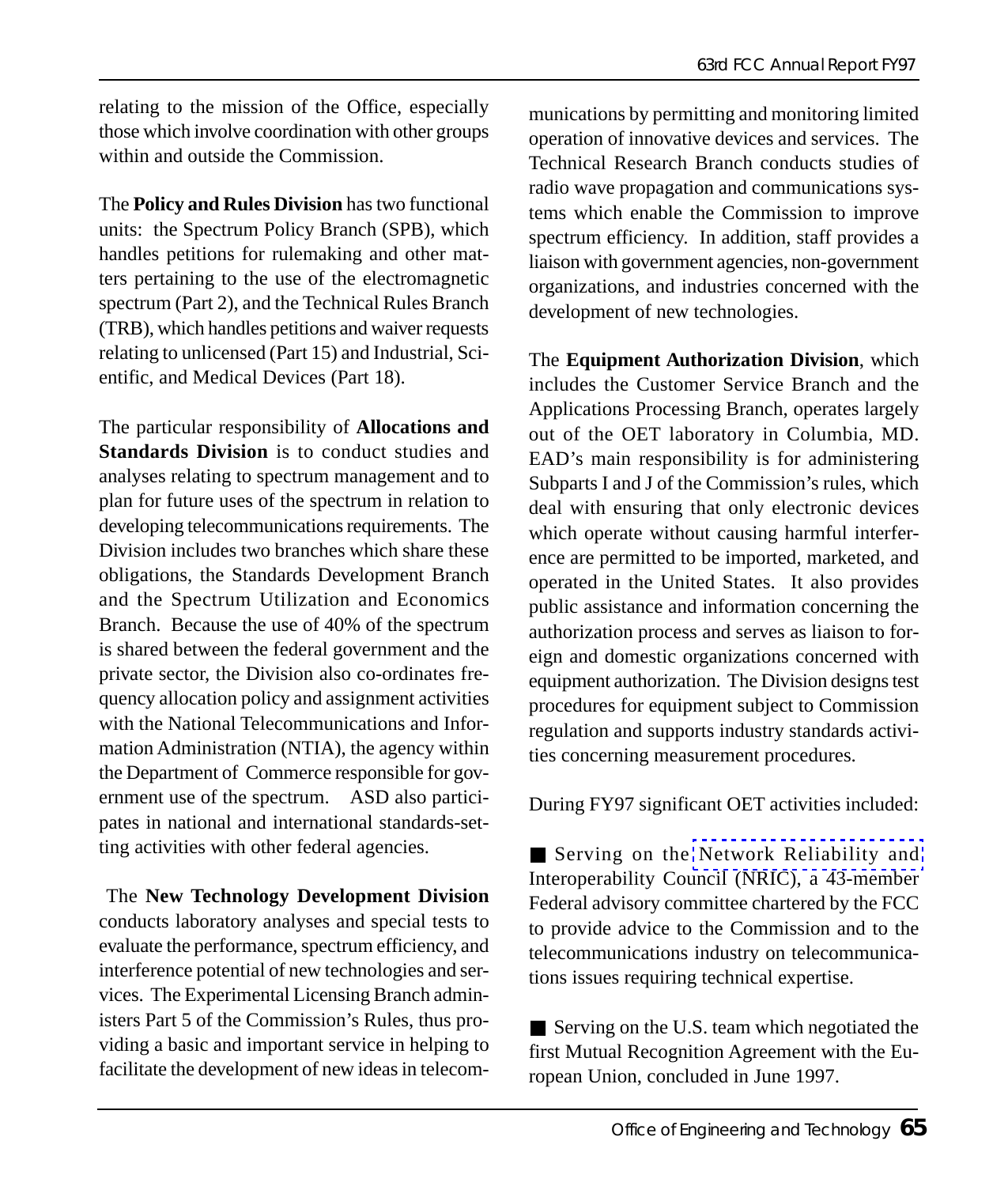■ Conducting, along with the Office of Communications Business Opportunities (OCBO), a forum and demonstrations on "Opportunities For Unlicensed Spectrum Use," in which speakers from both the Commission and industry presented material on new unlicensed devices and systems, especially the Unlicensed National Information Infrastructure (U-NII) devices. In conjunction with industry representatives, OET also presented an "Open Forum on Electronic Data Exchange" and one on "Smart Antenna Technology."

■ Planning and presenting a series of highly technical tutorials concerning technology developments, including:

■"Progress in Optical Communications for Commercial Terrestrial Telecommunication

- ■"Data Over Cable -- Cable Modems"
- ■"Dig[ital Local Multipoint D](http://www.fcc.gov/oet/info/documents/bulletins/#70)istribution Systems"
- ■"Wireless Local Loop."

■ Preparing and distributing various publications, including *OET Bulletin No. 70: Millimeter Wave Propagation: Spectrum Management Implications and OET Bulletin No. 65* (including *Supplement A*), *Evaluating Compliance with FCC Guidelines for Human Exposure to Radiofrequency Electromagnetic Fields*.

■ Responding to approximately 65,000 calls for information on the FCC's technical standards for RF devices and equipment authorization requirements. In addition, almost 1,500 information packets on the equipment authorization program were mailed to the public. Over 400 individual questions were responded to via e-mail and 175 responses were sent via fax.

■ Maintaining the OET Internet homepage and the 24-hour Public Access Link (PAL), which provides computerized information on the status of pending applications, limited technical information on granted authorizations, and other information related to equipment authorization that is of interest to the public. The PAL system handled approximately 3,800 calls and 9,000 ID accesses monthly, or approximately 45,000 calls and over 100,000 ID accesses annually. These efforts have significantly increased public access to Commission information.

■ Issuing 4,497 equipment authorizations and 479 changes to existing equipment.

■ Proceeding with a plan to determine requirements, and develop a strategy for implementing electronic filing and data exchange for the equipment authorization program was completed and a contract for implementation was awarded at the end of FY97. Full implementation is expected in the first half of 1998.

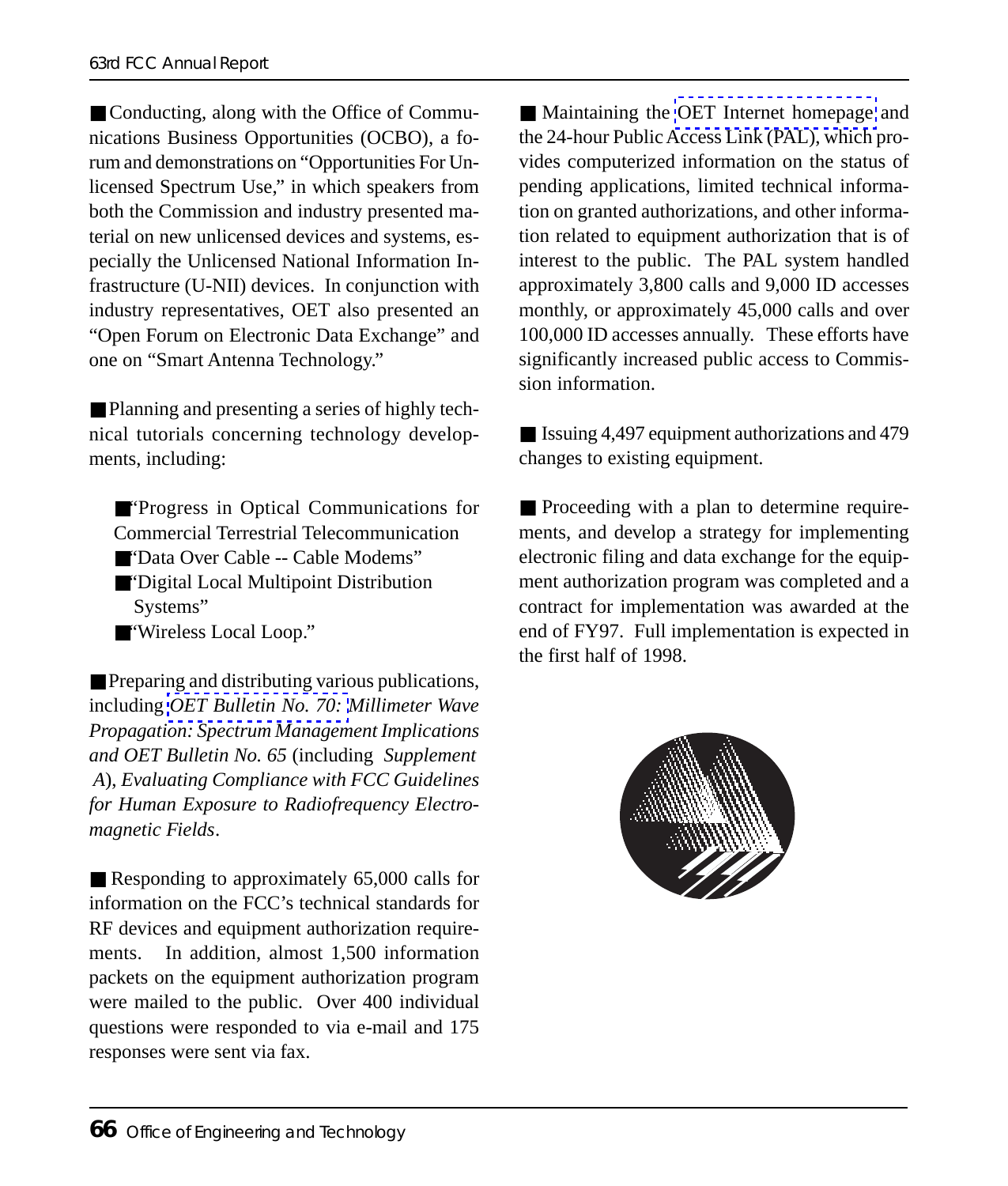# Major Proceedings



#### **Advanced Television Systems and Their Impact upon the Existing Television Broadcasting Service (DTV) (MM Docket No. 87-268)**

On April 23, 1997, the Commission released the *Sixth Report and Order* setting forth the initial digital television allotments and the procedures for assigning DTV frequencies to broadcasters. It included a table of DTV channel allotments which emphasized the efficient use of the spectrum and the possibilities for eventual recovery of that spectrum which would no longer be needed for television broadcasting because of the efficiencies of digital transmission.

FCC engineers developed computer models capable of evaluating DTV channel allotment tables and completed an empirical study regarding shortterm propagation variability of UHF television signals. Studies were conducted to minimize the impact of the new system on the current system during the transition period to digital television. Of great significance was the identification of DTV allotments that would accommodate all NTSC eli-

gible broadcasters, while minimizing interference to either service. This new digital service will allow television users to take advantage of personal computer services and the enormous array of communications and information processing tools made available by industry.

It will open a broad range of business opportunities, such as manufacturing of equipment to provide interoperability between television and digital video, data systems, and computer processing functions. Broadcasters will be able to compete [in providing their service from a n](http://www.fcc.gov/oet/dockets/et97-157/)ew digital platform capable of supporting large screen service and multimedia applications.

#### **Reallocation of Television Channels 60-69 (ET Docket No. 97-157)**

On July 10, 1997, the Commission released a *Notice of Proposed Rule Making* proposing to reallocate television channels 60-69, occupying 60 megahertz of spectrum at 746-806 MHz. Specifically, the Commission proposed to reallocate 24 megahertz at 764-776 MHz and 794-806 MHz (*i.e.*, channels 63, 64, 68, and 69) to the fixed and mobile services, for public safety use. The Commission also proposed to allocate the remaining 36 megahertz at 746-764 MHz and 776-794 MHz (*i.e.*, channels 60-62 and 65-67) to the fixed, mobile, and broadcast services.

This action is the first step in the early recovery of spectrum enabled by decisions taken in the Commission's *Sixth Report and Order* in the Digital Television (DTV) proceeding, MM Docket No. 87-268 (see above). These allocations are intended to help meet the needs of public safety for additional spectrum, make new technologies and ser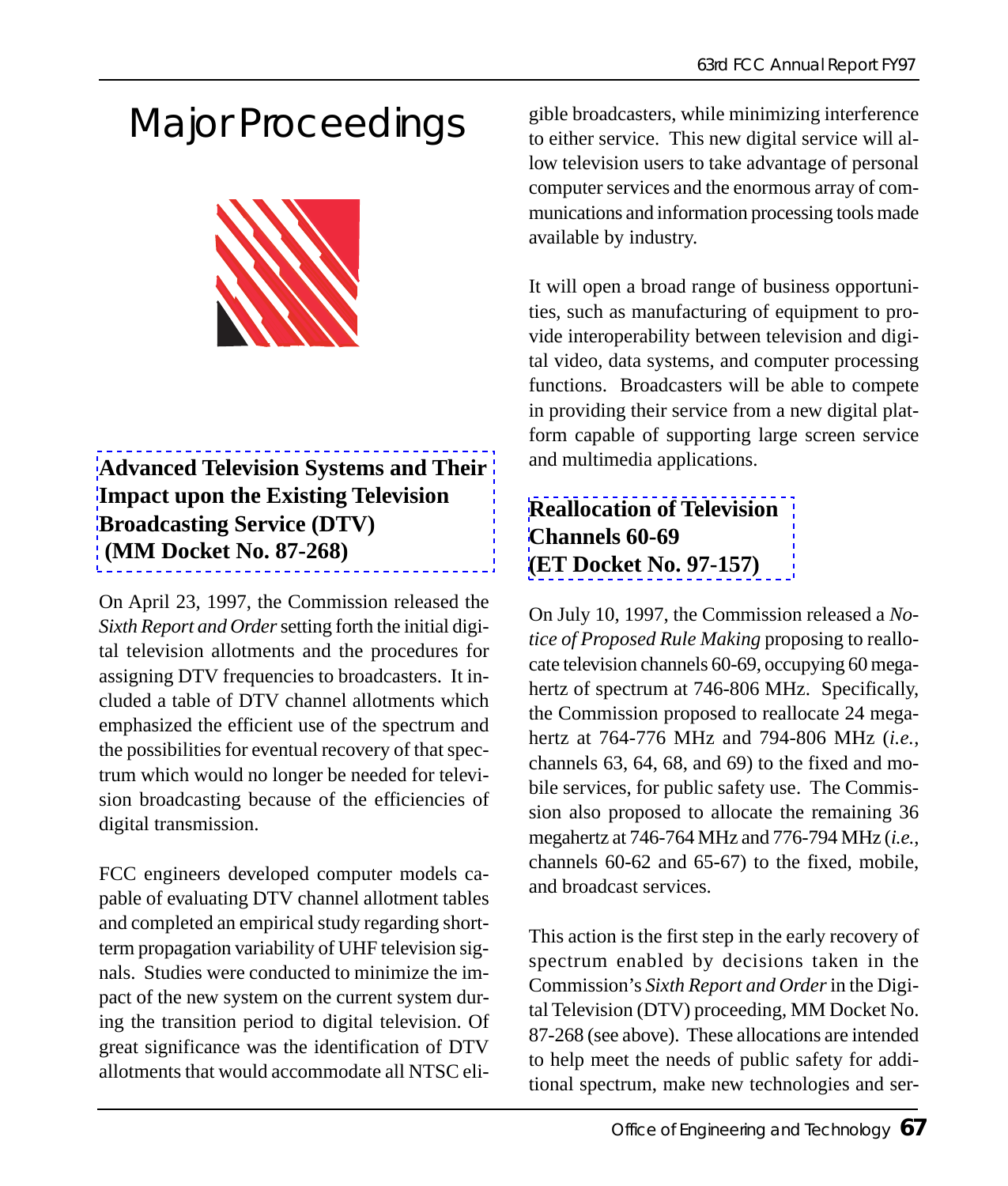vices available to the American public, and allow more efficient use of spectrum in the 746-806 MHz band. On August 5, 1997, the Balanced Budget [Act of 1997 was enacted. The reallocation of T](http://www.fcc.gov/oet/dockets/et93-62/)V channels 60-69 that is mandated by the Budget Act is consistent with the Commission's proposals in the *NPRM*.

#### **Guidelines for Exposure to Radiofrequency Emissions (ET Docket No. 93-62)**

In connection with its responsibilities under the National Environmental Policy Act (NEPA), the Commission considers the potential effects of radiofrequency (RF) emissions from FCC-regulated transmitters on human health and safety. Since the Commission is not the expert agency in this area, it uses standards and guidelines developed by those with the appropriate expertise.

In 1991, the Institute of Electrical and Electronics Engineers (IEEE) issued guidelines designed to replace the 1982 RF exposure guidelines approved by the American National Standards Institute (ANSI). These guidelines (ANSI/IEEE C95.1- 1992) were subsequently adopted by ANSI as its standard. An NPRM initiated by OET staff and released April 8, 1993, (ET Docket 93-62) proposed standards to update the Commission's guidelines for evaluating environmental RF fields. Over 150 comments, or 3000 pages, were filed in the proceeding.

On August 1, 1996, the Commission adopted a *Report and Order* in this proceeding that adopts new guidelines and methods for evaluating the environmental effects of RF emissions from FCCregulated transmitters. The updated guidelines generally are more stringent than the current rules, and are based on recommendations of the Federal health and safety agencies, including the Environmental Protection Agency and the Food and Drug Administration. Completion of this proceeding also satisfied the requirements of Section 704 of the Telecommunications Act of 1996.

The Commission adopted Maximum Permissible Exposure ("MPE") limits for electric and magnetic field strength and power density for transmitters operating at frequencies from 300 kHz to 100 GHz. These MPE limits are generally based on recommendations of the National Council on Radiation Protection and Measurement (NCRP) and, in many respects, are also generally based on the 1992 ANSI/IEEE guidelines.

The Commission also adopted limits for specific absorption rate (SAR) for evaluating certain handheld devices, such as cellular and PCS telephones, based on ANSI/IEEE and NCRP recommendations. A transition period for implementation of the RF guidelines originally extended to January 1, 1997. Guidelines and requirements for evaluation of hand-held devices applied immediately upon adoption.

The Commission also incorporated into its rules provisions of Section 704 of the Telecommunications Act of 1996, which preempt state or local government regulation of personal wireless services facilities based on RF environmental effects, to the extent that such facilities comply with the Commission's rules concerning such RF emissions.

In response to the *Report and Order*, 17 petitioners requested that we extend the transition period for compliance with the new requirements beyond January 1, 1997, arguing that the existing transition period does not allow adequate time. On De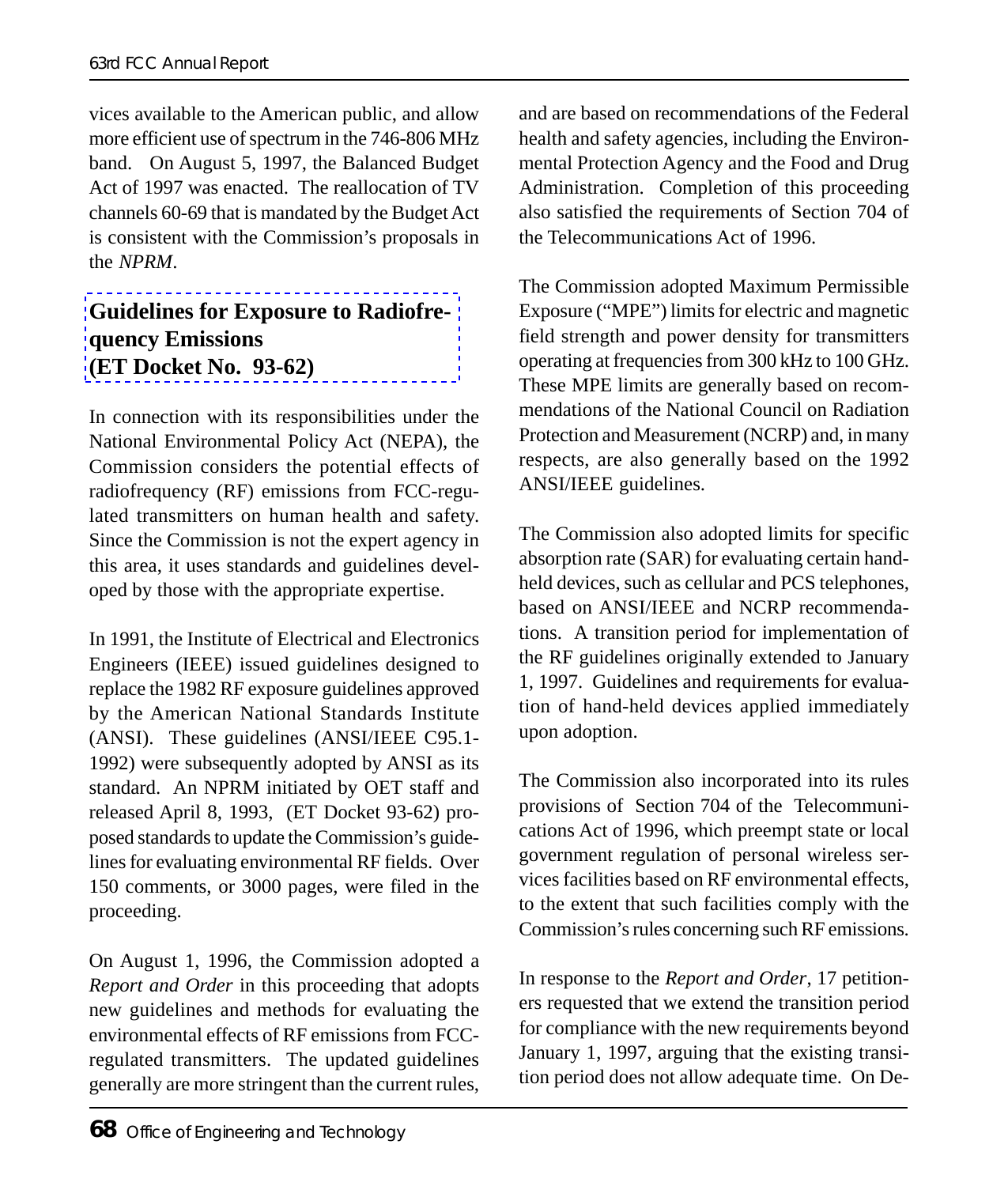cember 24, 1996, the Commission released a *First Memorandum Opinion and Order* extending the transition period for applicants and station licensees to determine compliance with out new requirements for evaluating the environmental effects of radiofrequency (RF) electromagnetic fields from transmitters regulated by the Commission. For most radio services, the transition period was extended by eight months to September 1, 1997. For the Amateur Radio Service the transition period was extended to January 1, 1998.

Further, the Commission adopted the *Second Memorandum Opinion and Order* on August 25, 1997 to address other issues raised by the petitioners, especially that of extending the initial transition period for implementation of the new guidelines for fixed stations and transmitters to October [15, 1997, and of establishing a date certain when](http://www.fcc.gov/oet/dockets/et96-102/) all existing transmitting facilities and devices are expected to be in compliance with the new RF guidelines (September 1, 2000).

#### **Unlicensed National Information Infrastructure (U-NII) Devices (ET Docket No. 96-102)**

On January 9, 1997, the Commission released a *Report and Order* which amended Part 15 of the Rules to make available 300 megahertz of spectrum at 5.15-5.35 GHz and 5.725-5.825 GHz for use by a new category of unlicensed equipment, called U-NII devices. These devices are intended to provide high speed wireless digital communications on an unlicensed basis, will support the creation of new wireless local area networks (LANs), and will facilitate wireless access to the NII. In order to permit flexibility in the design and operation of these devices, the *R&O* adopted those technical rules found to be minimally necessary to prevent interference to other services and to ensure that the spectrum is used efficiently. These rules are also intended to foster the devel[opment of a broad range of new devices and s](http://www.fcc.gov/oet/dockets/et95-18/)ervice offerings that will stimulate economic development and the growth of new industries.

#### **Allocation of Spectrum at 2 GHz for the Mobile-Satellite Service (ET Docket No. 95-18)**

On March 14, 1997, the Commission released a *First Report and Order and Further Notice of Proposed Rule Making* allocating 70 megahertz of spectrum at 1990-2025 MHz (uplink) and 2165- 2200 MHz (downlink) to the MSS. The Commission also modified the existing BAS, CARS, and LTTS allocation at 1990-2110 MHz by providing an allocation instead at 2025-2130 MHz and proposing to rechannelize this allocation from seven channels of 17- and 18-megahertz bandwidths to seven channels of 15-megahertz bandwidth.

In addition, the FCC proposed reaccommodation and/or relocation of existing BAS and Fixed Service operations in the 1990-2025 MHz, 2110-2130 MHz, and 2165-2200 MHz bands in accordance with the policies we established in our Emerging Technologies proceeding, ET Docket No. 92-9. Action on technical parameters and licensing issues for MSS in the 2 GHz band was deferred to a separate proceeding, and the Commission denied a pioneer's preference request filed by Celsat America, Inc.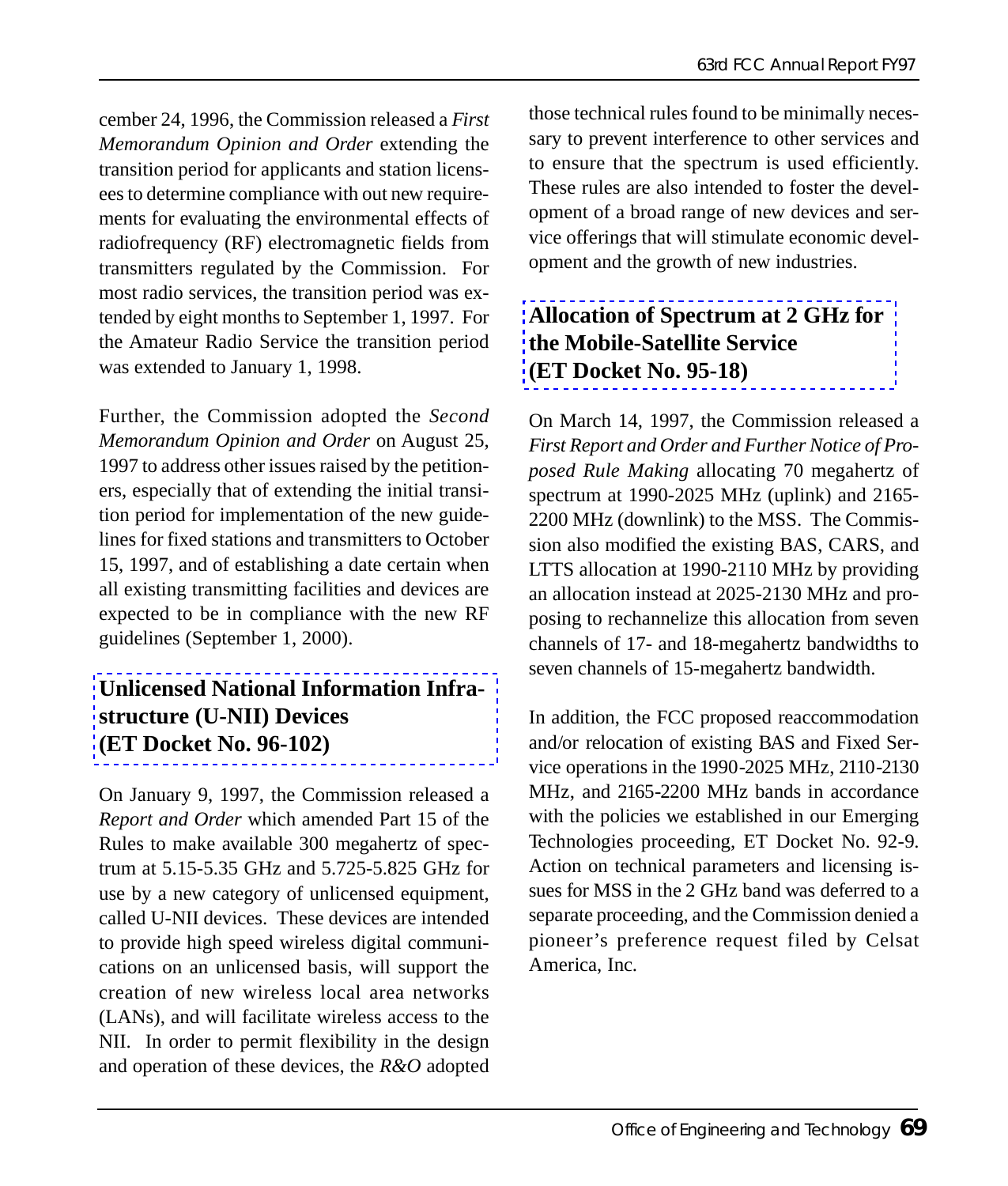#### **Revision of the Experimental Radio Service Regulations (ET Docket No. 96-256)**

On December 20, 1996, the Commission released a *Notice of Proposed Rule Making* proposing to revise Part 5 of its rules, which governs the Experimental Radio Service. The Commission took this action in order to promote technical innovation and new services by encouraging experiments, to ensure that experimental licenses do not result in abuse of its processes, to eliminate unnecessary and burdensome experimental regulations, and to protect public safety frequencies.

Specifically, the Commission proposed to: 1) permit longer license terms; 2) permit blanket licensing of related multiple experiments by a single entity and of fixed and mobile stations that are part of the same experiment; 3) permit electronic filing of experimental applications; 4) encourage student experiments by issuing licenses to schools, as well as to individual students, and by permitting use of additional frequencies; 5) encourage special temporary authorizations (STAs) by making them independent of other experimental licenses and by expediting processing of STAs where circumstances warrant; 6) limit the size and scope of each market study on a case-by-case basis, and to immediately terminate any such study that the Commission determines to be in excess of this size and scope; 7) limit STAs to single short-term, nonrenewable authorizations; 8) eliminate the requirement that experimental licensees contact the Commission's Compliance and Information Bureau before commencing operation; 9) eliminate rules that specify that a construction permit be obtained in conjunction with an experimental license and that expiration dates of experimental li-

censes be distributed over the 12 calendar months; 10) issue new rules designed to ensure that experiments avoid public safety frequencies; and, 11) consolidate and reorganize the rules, including transferring those rules governing wildlife and ocean buoy tracking operations from Part 5 to Part 90, and soliciting comment on transferring rules governing broadcasting experiments that are not directed toward improvement of the technical phases of operation and service of licensed broadcast stations from Part 74 to Part 5.

#### **Wireless Communications Service (GN Docket No. 96-228)**

On November 12, 1996, in response to Section 3001 of the recently enacted Omnibus Consolidated Appropriations Act of 1997, the Commission released a *Notice of Proposed Rule Making* proposing to reallocate the 2305-2320 MHz and 2345- 2360 MHz bands, which were then allocated for the Digital Audio Radio Service (DARS), to the fixed, mobile, and radiolocation services on a primary basis and to retain the primary broadcastingsatellite allocation at 2310-2320 MHz and 2345- 2360 MHz. The Commission also proposed to establish a Wireless Communication Service under a new Part 27 of the Rules, to contain the service and licensing rules for services to be licensed in the reallocated spectrum.

On February 19, 1997, the Commission released a *Report and Order* reallocating the 2310-2320 MHz and 2345-2360 MHz bands on a primary basis for fixed, mobile, radiolocation, and broadcasting-satellite (sound) services. The 2305-2310 MHz band was reallocated on a primary basis for fixed, mobile except aeronautical mobile, and radiolocation services. WCS licensees were afforded the flexibility to determine the specific services they will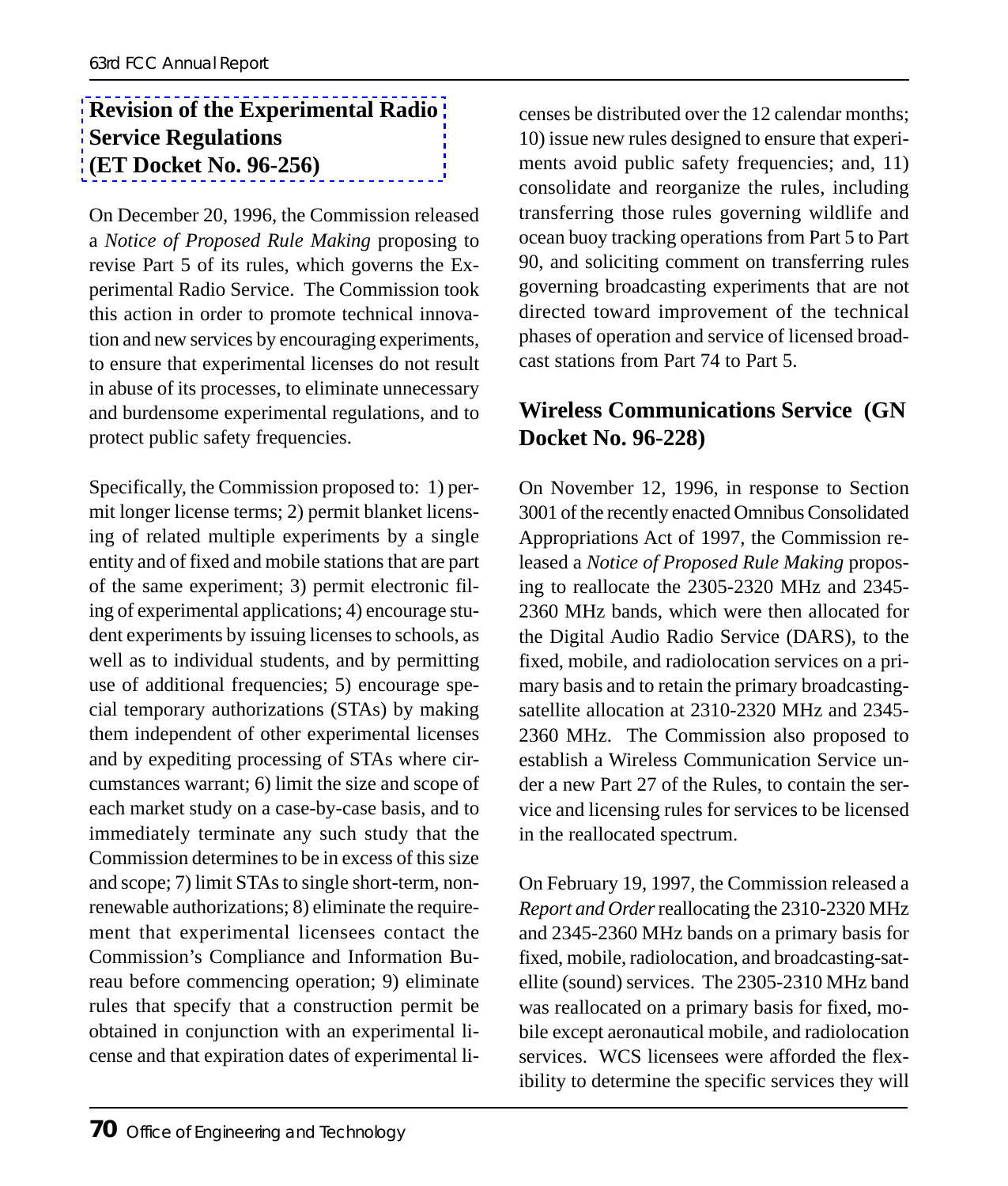provide within their assigned spectrum and geographic areas. In order to protect from interference the DARS service in the intervening 2320- 2345 MHz band, however, the Commission imposed stringent out-of-band emission limits. These limits, the Commission warned, impose substantial risks that most mobile and mobile radiolocation uses would be severely limited or precluded and that fixed uses would require equipment that will meet higher technical standards and thus will be more costly than equipment used for similar purposes on comparable bands. On the other hand, the Commission decided not to impose any technical restrictions aimed at protecting MDS/ITFS services.

 In addition, the Commission decided to divide the WCS spectrum into four channel blocks for licensing purpose: Block A (2305-2310 and 2350-2355 MHz); Block B (2310-2315 and 2355-2360 MHz); Block C (2315-2320 MHz); and Block D (2345- 2350 MHz). For Blocks A and B, the Commission divided the United States into 46 Major Economic Areas, each of which will comprise a WCS service area. For Blocks C and D, the Commission divided the United States into 6 Regional Economic Area Groupings, each of which will comprise a WCS service area. Finally, the Commission adopted Part 27 to contain the service and licensing rules; the licensees are to be determined through a competitive bidding process.

On April 2, 1997, the Commission released a *Memorandum Opinion and Order* that responded to two petitions for reconsideration of the *R&O*. The Commission specified certain limits on WCS operating power and required that, for a limited time, WCS licensees assume responsibility under certain circumstances for interference they may cause to MDS/ITFS operations. In addition,

though reaffirming the original, stringent out-ofband emission limits as generally appropriate across the broad range of flexible WCS systems and uses, the Commission adopted an alternative, less stringent out-of-band emission limit for portable WCS transmitters in the 2305-2315 MHz band that meet specific power, duty cycle and other technical restrictions. As a result, WCS licensees will be able to offer a low power wireless local loop service, known as a Personal Access Communications System (PACS), in Blocks A and B.

#### **Pioneer's Preference Review (ET Docket No. 93-266)**

The Commission's pioneer's preference program was established in 1991 to provide a means of extending preferential treatment in the FCC's licensing processes to parties that demonstrated their responsibility for developing new spectrum-using communications services and technologies. Pursuant to GATT legislation, the pioneer's preference program had been scheduled to terminate on September 30, 1998. However, on August 5, 1997, the President signed into law the Balanced Budget Act of 1997. The Budget Act amended the Communications Act to advance the termination date of the pioneer's preference program to the date of enactment of the Budget Act, August 5, 1997. In response, on September 11, 1997, the Commission released an *Order* terminating its pioneer's preference program and dismissing all 13 pioneer's preference requests that remained pending before it. In the approximately six years of the program's existence, about 140 parties applied for pioneer's preferences in various services, and five applications for preferences were granted.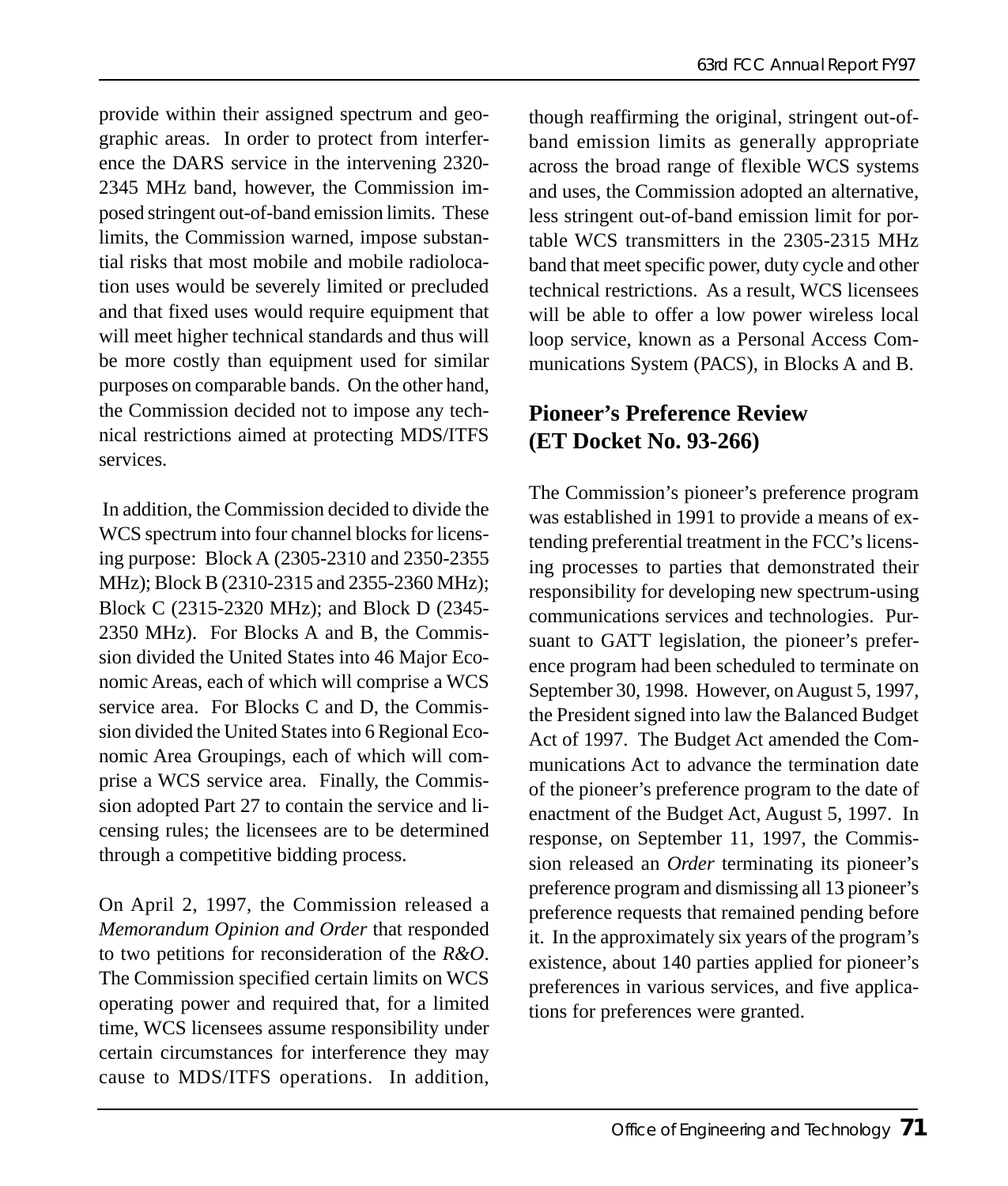#### **Millimeter Wave Allocation (ET Docket No. 94-124)**

The *Report & Order and Second NPRM* in this proceeding was released in December 1995. The Commission authorized the bands 46.7-46.9 GHz and 76-77 GHz for unlicensed vehicle radar systems, such as collision warning and avoidance and lane guidance. The 59-64 GHz band was allocated for general unlicensed applications and devices such as computer-to-computer wireless connections. The item also proposed to restrict temporarily amateur radio operation in the 76-77 GHz band and to upgrade the status of amateur operations in the 77.5 - 78 GHz band to co-primary with the radio location service. The Commission proposed that industry develop a spectrum etiquette that would eliminate interference in the 59-64 GHz band. Industry representatives, operating as the Millimeter Wave Communications Working Group (MWCWG), responded by proposing its spectrum etiquette for OET's review.

The *Memorandum Opinion and Order* in this proceeding was released on August 14, 1997. The *MO&O* permits interim operation within the 59- 64 GHz band using the etiquette proposed by the MWCWG. It also grants on reconsideration the request of Cutler Hammer, Inc. to permit the operation of fixed field disturbance sensors within this band. However, it denies the reconsideration sought by Vorad for a relaxation of the limit on spurious emissions from vehicle radar systems operating in the 46.7-46.9 GHz band.

As indicated above, operation at 30 GHz was considered a final frontier in 1948, yet developments in technology have continued to push the limit of useable spectrum well beyond that range even for commercial applications. Unlicensed vehicle radar systems, for example, have been an important initiative in the development of Intelligent Transportation Systems which will offer significant benefits to the American public by improving high[way safety. Future uses of millimeter wave](http://www.fcc.gov/oet/dockets/et97-206/) technology could include educational or medical applications, such as improved access to libraries or other information data bases.

#### **Technical Requirements to Enable Blocking of Video Programming (V-Chip) (ET Docket No. 97-206)**

In this *Notice of Proposed Rulemakng (NPRM)*, released September 26, 1997, the Commission proposed to amend Part 15 of its Rules to require that most television receivers be equipped with features enabling viewers to block the display of video programming with a common rating. Furthermore, the Commission proposed to amend Parts 73, 74, and 76 to ensure that ratings information associated with a particular video program is not deleted from transmission by broadcast television stations, low power television stations, television transfer and booster stations, and cable television systems. The Commission proposed as well that similar requirements be placed on other services that can be used to distribute video programming to the home, such as Multipoint Distributions Services and Direct Broadcast Satellite Service. This action was taken in response to the Parental Choice in Television Programming requirements contained in Sections 551 (c), (d), and (e) of the Telecommunications Act of 1996. The proposals in this *NPRM* were intended in particular to give parents the ability to block video programming which they judge to be unacceptable for their children.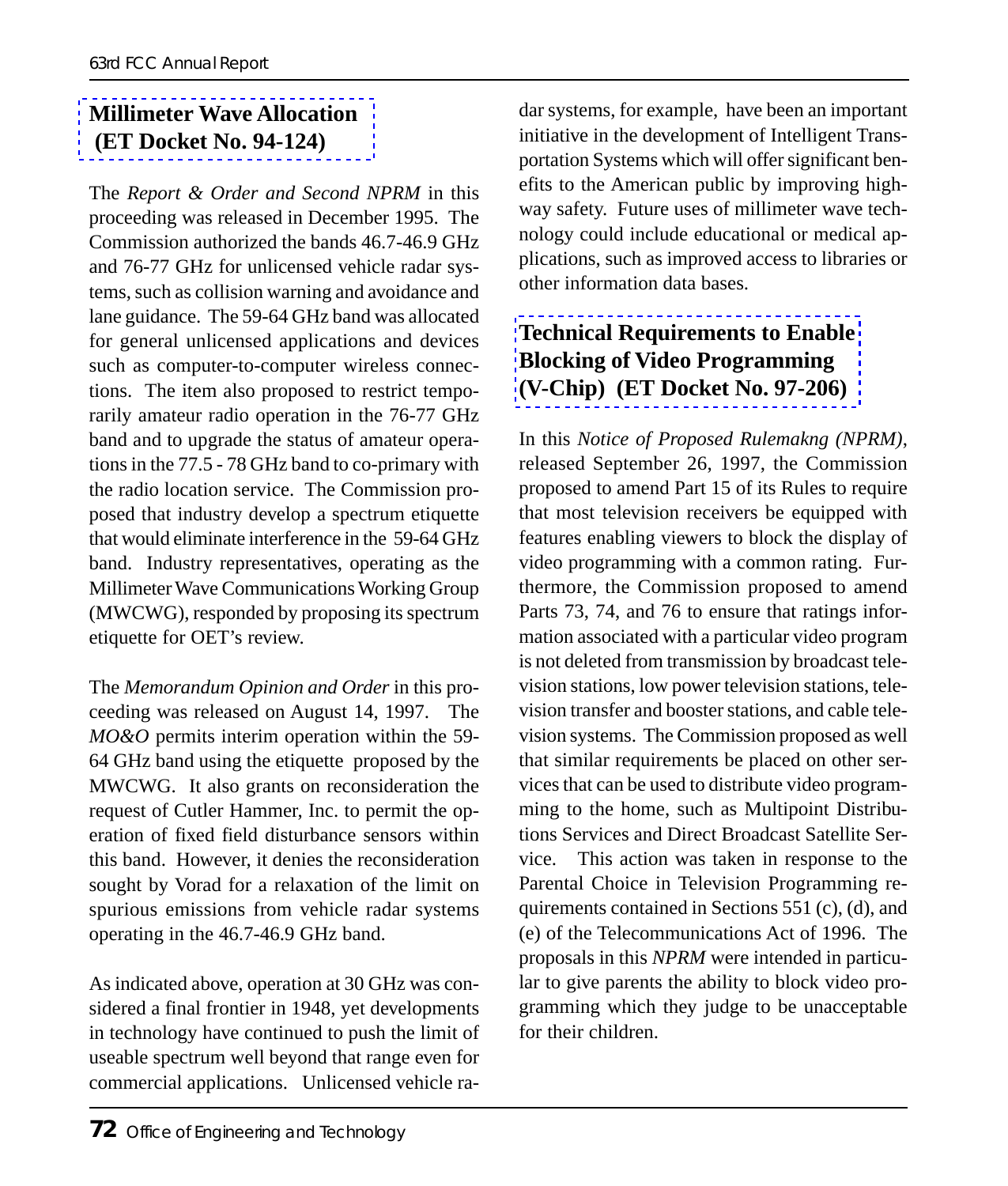#### **Self-Authorization of Telecommunications Equipment (ET Docket No. 97-94)**

 The *Notice of Proposed Rule Making* in this proceeding*,* which was released on March 27, 1997, proposed to simplify the existing equipment authorization processes, to deregulate the equipment authorization requirements for many equipment types, and to provide for electronic filing of applications for equipment authorization. These actions will reduce the complexity and burden of the Commission's equipment authorization requirements on both industry and the Commission itself and will improve the efficiency of the equipment authorization process so that products can be introduced to the market more rapidly. Specifically, the Commission's action here would reduce the number of applications required to be filed with the Commission annually from about 3500 to approximately 1800, significantly reducing the pa[perwork requirements on manufacturers. The pro](http://www.fcc.gov/oet/dockets/et94-45/)vision of electronic filing should reduce by more than half the current applications processing time of approximately 40 days.

#### **Revision of Part 2 of the Commission's Rules Relating to the Marketing and Authorization of Radio Frequency Devices (ET Docket No. 94-45)**

The *Report and Order* in this proceeding, which was released on February 12, 1997, relaxes and harmonizes the marketing rules applicable to radio frequency (RF) devices. These changes will provide manufacturers with greater flexibility in marketing their products by applying to all RF devices the same, less restrictive marketing regulations that previously only applied to industrial, scientific and medical (ISM) devices and to certain types of digital devices.

In particular, the new rules allow all RF devices in the development, design or preproduction stages to be advertised, displayed, and offered for sale to distributors and retailers prior to a demonstration of compliance with the applicable technical standards and compliance with the applicable equipment authorization procedure. The new rules also eliminate the need for manufacturers to obtain from the Commission a developmental license or a special temporary authority to operate certain categories of products for particular purposes, including: compliance testing, demonstration at trade shows, and evaluation of performance and customer acceptability at the manufacturer's facilities or at a business, commercial, industrial, scientific or medical user's site during the product development stages.

 The Commission anticipates that these changes will stimulate industry growth by decreasing the [time required for a product to reach the](http://www.fcc.gov/oet/dockets/et96-8/) marketplace and by permitting products to be developed on a cooperative basis by manufacturers and retailers.

#### **Spread Spectrum Transmitters (ET Docket No. 96-8)**

The *Report and Order* released on April 10, 1997, eliminates the limit on directional gain antennas for spread spectrum systems operating in the 2450 MHz and 5800 MHz bands, thus permitting greater transmission range for these systems. It also reduces, from 50 to 25, the minimum number of channels required for frequency hopping spread spectrum systems operating in the 915 MHz band,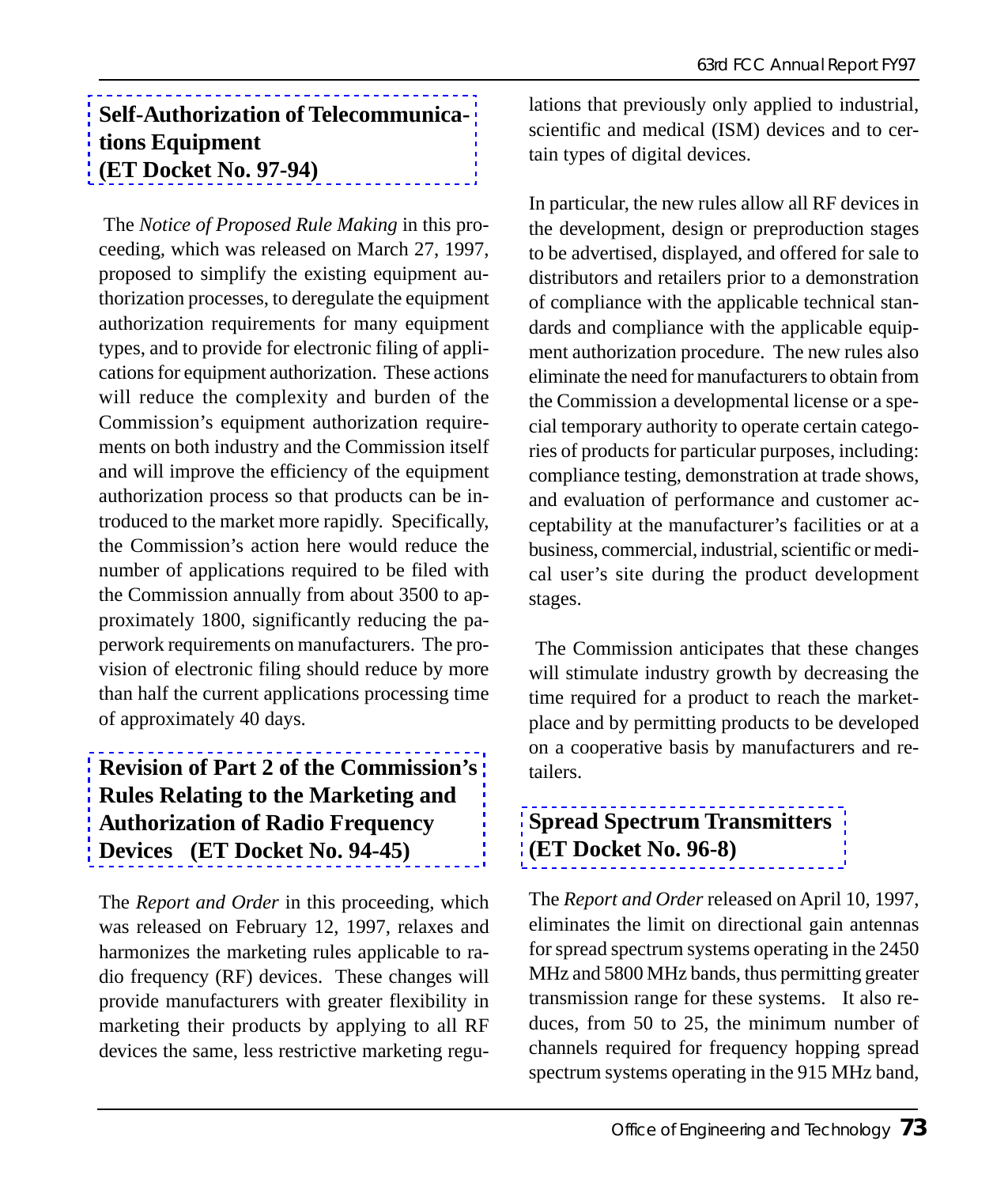thus permitting these systems to avoid operating on the same frequencies as wideband, multilateration Location Monitoring Service systems and decreasing the potential for mutual interference problems.

 The Commission also adopted a number of amendments to clarify the existing regulations, to codify existing policies into the rules, and to update the current definitions. These changes to the rules will facilitate the growth of the spread spectrum industry by enabling and encouraging practical applications for these products. The new rules will expand the ability of equipment manufacturers to develop spread spectrum systems for unlicensed use. These systems will provide users with the flexibility to establish radio links without the delays and costs associated with formal frequency coordination and licensing. Such uses may include intelligent transportation system communications links; high speed Internet connections for schools, hospitals, and government offices; energy utility applications; PCS and cellular backbone connections; and T-1 common carrier links in rural areas.

#### **Scanning Receivers**

The Commission has put its technical expertise at the service of many outside entities, including Congress. The Commission responded to Congressional concerns about scanners being used to intercept cellular telephone calls by reviewing its equipment authorization and enforcement procedures. On July 10, 1997, OET issued a Public Notice announcing that modification of scanners on a substantial scale to receive cellular frequencies will be considered to constitute the manufacture of this equipment in violation of Section 302(d) of the Communications Act of 1934 (as amended).

Uniden Corp. filed a petition for rule making on February 3, 1997, requesting that the Commission modify its rules to provide a standard image rejection ratio to prevent interception of calls. The Petition was placed on *Public Notice* on February 7, 1997, and Uniden filed reply comments requesting the Commission also modify its rules to provide for hardening of scanning receivers to make it more difficult to modify their components.

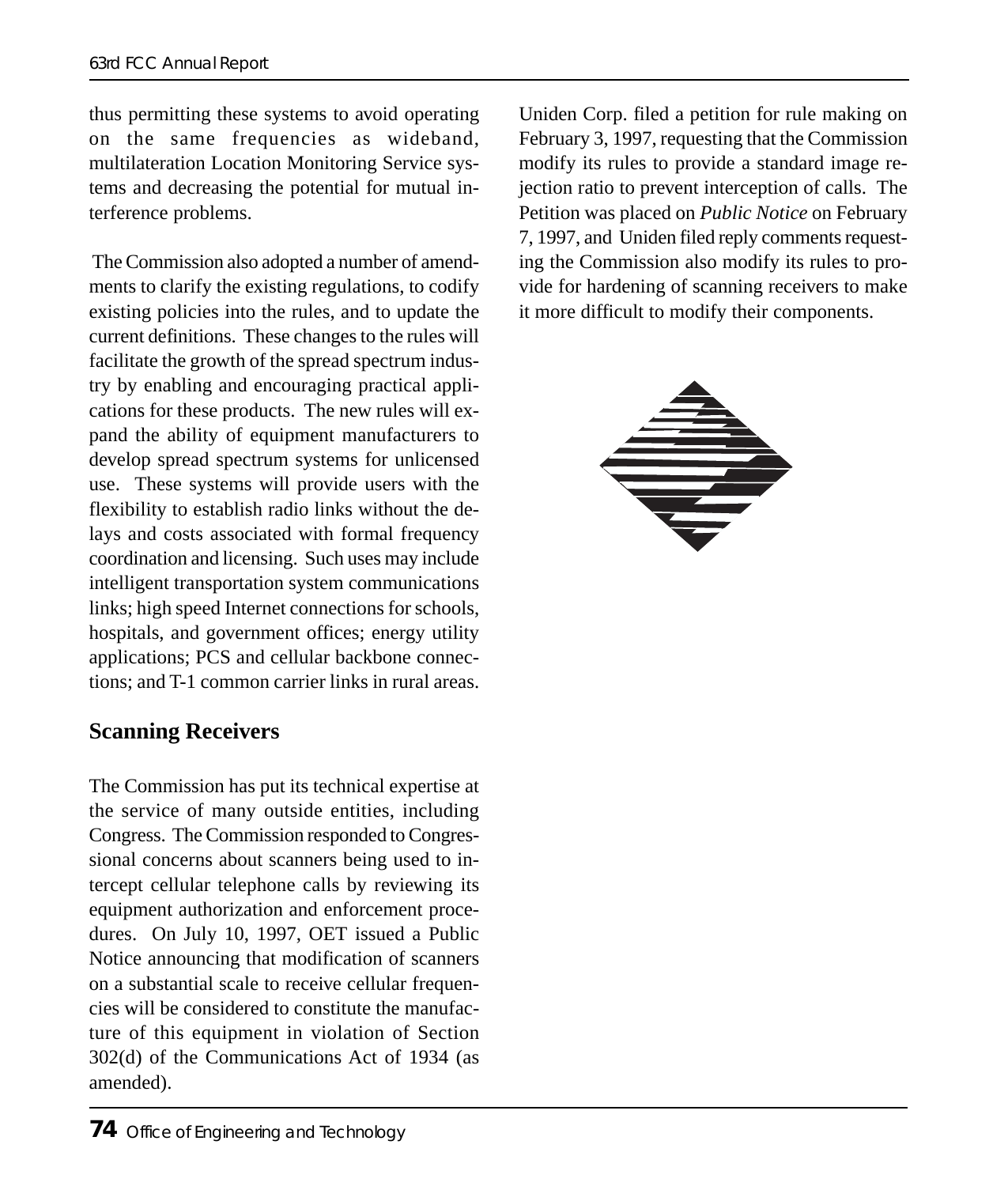## **Office of Plans and Policy**



OVERVIEW The Office of Plans and Policy (OPP) serves as the prin cipal economic, technical, and policy advisor to the Commission, analyzing agenda items and developing long term policy on issues that cut across traditional industry and institutional boundaries. The Office also produces working papers on major policy issues

> During FY97 OPP continued to encourage economic growth with an increased focus on new telecommunications technologies and the availability of advanced telecommunications facilities. OPP seeks to facilitate innovation in new telecommunications products and services, provide a sound economic basis allowing greater competition among providers, and promote market-oriented approaches to spectrum management.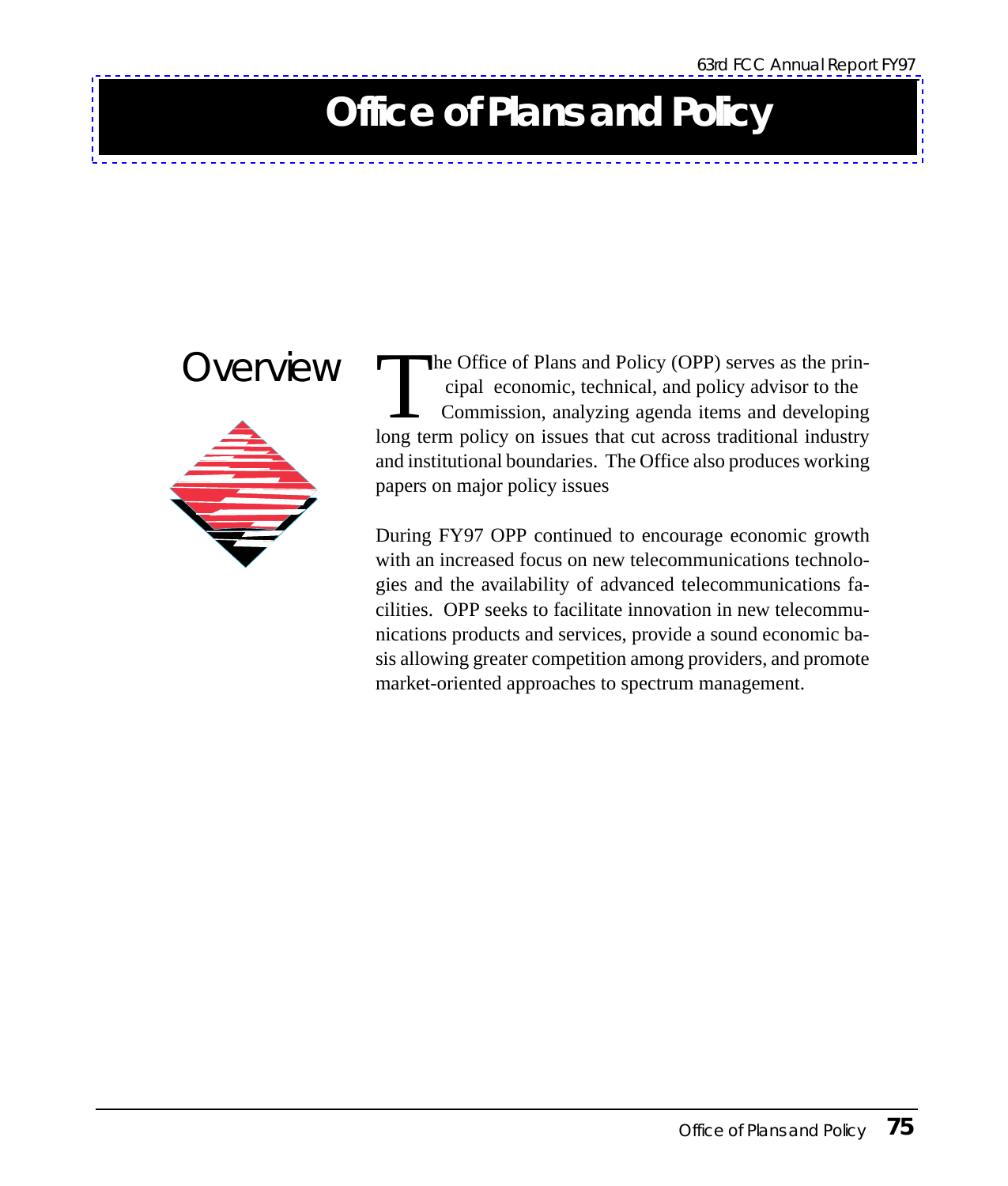# Major Proceedings



#### **Precluded Competitor Framework**.

Took the lead in developing the Precluded Competitor framework for analysing mergers in transitional markets. This analysis lead to the identification of potential anticompetitive effects in vari[ous proposed mergers and to the FC](http://www.fcc.gov/isp.html)C's procompetitive conditions on the mergers. This analysis continues to be the basis of the analysis of ongoing investigations.

#### **Reformed Access Charge Structure**.

Worked with the Common Carrier Bureau to develop the reformed access charge structure in which access charges that were collected on a non-costcausitive basis were made more efficient. Among [other long term benefits the](http://www.fcc.gov/dtv/) access reform changes resulted in an immediate reduction in the basic long distance rates charged by the major interexchange carriers.

#### **Advanced Television**.

Participated in drafting DTV service rules, in particular providing analysis of likely diffusion pat[terns for DTV receivers](http://www.fcc.gov/ccb/universal_service/) based on examination of the experience with color TV and other consumer electronics products.

#### **Universal Service**.

Worked with the Common Carrier Bureau in implementing section 254 of the Telecommunications Act of 1996. OPP played the lead role in developing, with the assistance of the Commission's Advisory Committee on Telecommunications and Health Care, policy recommendations for the Joint Board and the Commission on rural health care telehealth needs and was heavily involved with the Commission's Education Task Force. Following the Commission's May 8, 1997, decisions, OPP worked extensively with the Departments of Agriculture, Commerce, and Health and Human Service to inform the rural health care community about the Universal Service Program and its potential impact on improving access to health care in rural areas.

#### **Spectrum Management**

Provided leadership and analysis in support of economically efficient spectrum allocation and licensing policies for a wide range of rulemakings over the year dealing with different portions of the radio spectrum. In particular, OPP was a major participant in the development of a comprehensive allocation plan for the 36 GHz to 51.4 GHz band to accommodate emerging satellite and terrestrial uses. It similarly collaborated with the Wireless Telecommunications Bureau and Office of Engineering and Technology in the development of efficient service rules and licensing policies for the new Wireless Communications Service in the 2305-2320 and 2345-2360 MHz bands consistent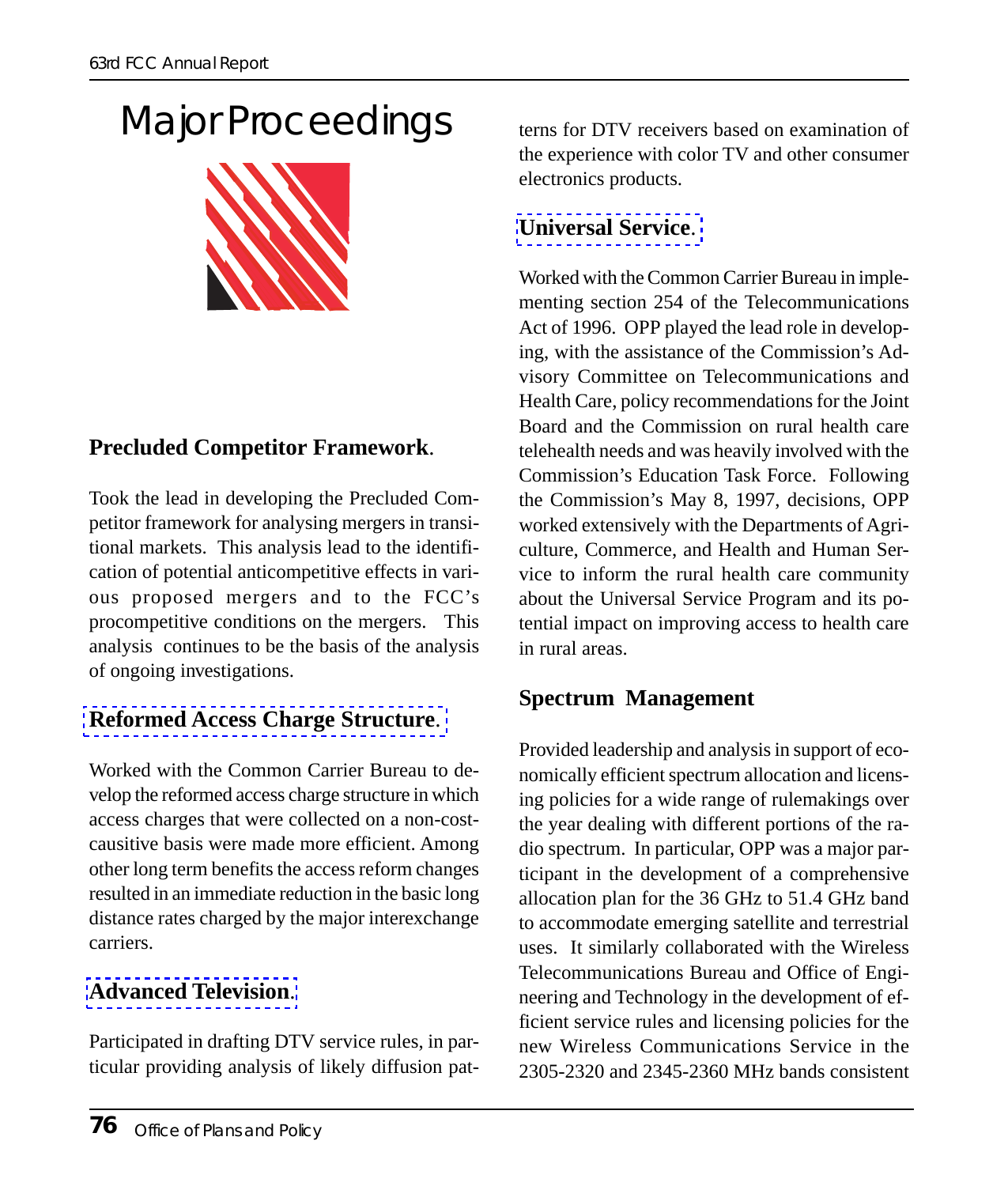with Congressional directives. It also continued its support of research in efficient spectrum management policies. The Director of OPP co-chairs the FCC's Internal Spectrum Coordinating Committee that coordinates spectrum management activities across the Bureaus and Offices.

#### **Spectrum Auctions.**

As part of the Commission's commitment to continually improve the design and implementation of its spectrum auctions, OPP continued to advise the WTB on auction design, rules, procedures and the conduct of four auctions during FY97 (cellular unserved, Wireless Communications Service, satellite Digital Audio Radio, and 800 MHz Specialized Mobile Radio).

OPP played a leading role in developing the original auction rules and worked closely with the WTB in FY97 on generic auction rules to streamline the rule making process for future auctions. OPP staff worked with the WTB on the Congressionally mandated FCC report to Congress on Spectrum Auctions, including supervising a report by an outside consultant evaluating the FCC auctions.

OPP staff also managed a contract with academic auction experts on enhancements of the current FCC simultaneous multiple round auction design and an analysis of a new auction method -- combinatorial bidding. Among the enhancements that were introduced in FY97 as part of this project was "click box" bidding that eliminates the possibility of bid signalling though trailing digits in bid submissions. Finally, OPP took a leading role in analyzing alternative policy options for restructuring the terms of installment payments.

#### **Internet**

During FY97, OPP continued to lead the [Commission's Internet pol](http://www.fcc.gov/isp.html)icy efforts. OPP staff worked with the Common Carrier Bureau on several major items that considered the legal status of Internet services under the Communications Act. In particular, OPP helped develop portions of the Access Reform proceeding concerning Internet and interstate information services that use the public switched telephone network, leading to the Commission's decision to reaffirm that such providers would not be subject to interstate access charges.

In January 1997, OPP organized a public forum on access to bandwidth that brought together leading industry and public interest representatives to discuss policies for building the networks of the future. OPP also published a working paper surveying issues raised by the intersection of the Internet and telecommunications policy. To improve communication within the Commission on cross-cutting Internet issues, OPP formed the Internet Coordinating Committee, staffed by representatives of all the major Bureaus and Offices.

OPP staff are engaged in several ongoing projects to analyze emerging Internet access technologies and to identify any policy barriers that may exist to the deployment of new telecommunications technologies and services.

#### **Global Telecommunications Reform**.

OPP has also continued to provide support on initiatives which advance the Commission's commitment to foster competition in international telecommunications.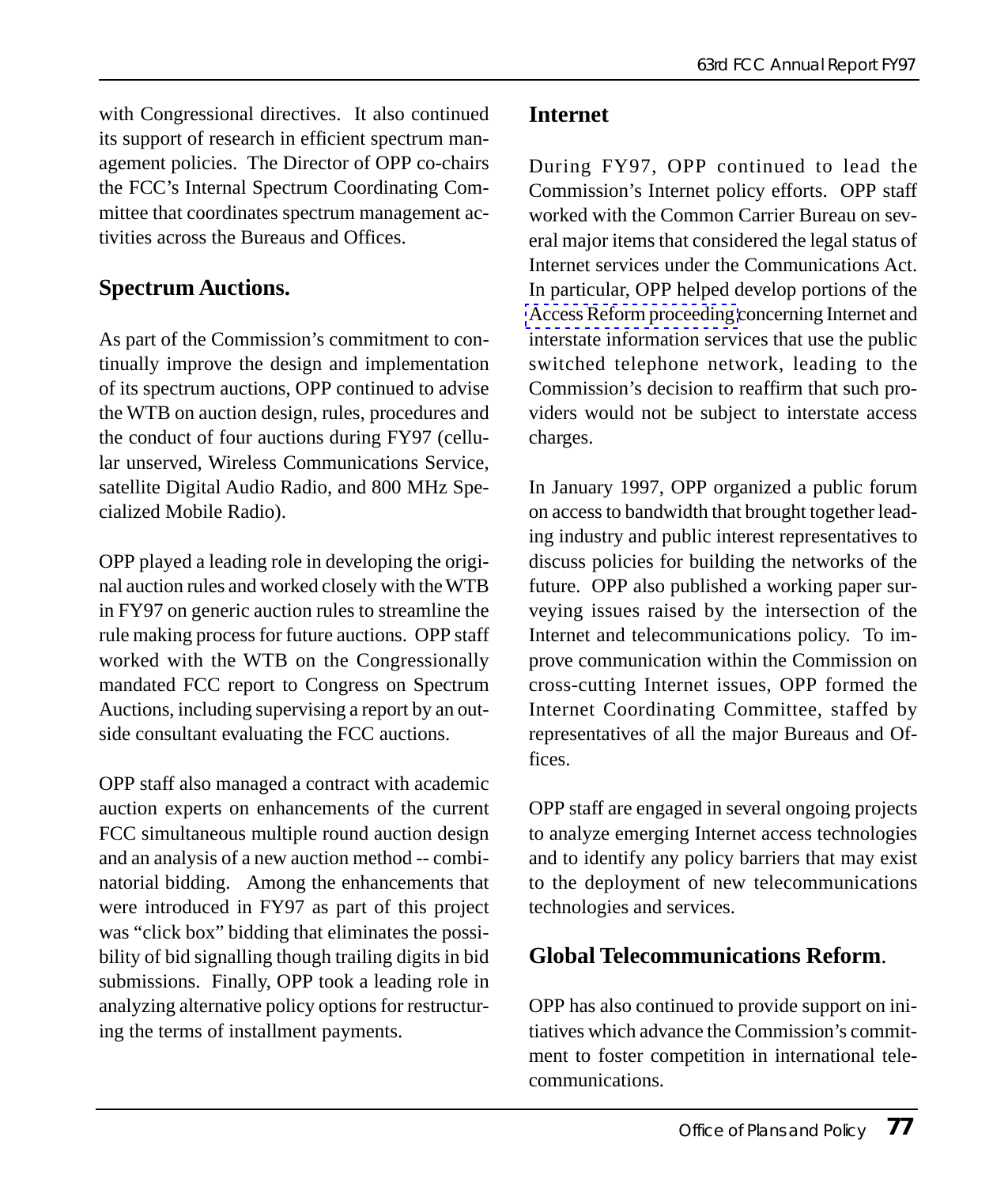OPP worked with an interagency task force on electronic commerce to ensure that the importance of open markets for telecommunications services for eleectronic commerce was recognized. OPP staff have also given numerous briefings and presentations to international visitors and groups promoting the success of market-based telecommunications policy in the United States and advocating the benefits of national and global competition in telecommunications.



#### **Reliability and Security of the National Information Infrastructure**

The U.S. economy is becoming increasingly dependent upon our telecommunications infrastructure. OPP has worked with industry and various federal agencies to improve the reliability and security of that infrastructure. OPP is working with the FCC's Network Reliability and Interoperability Council, the National Security Telecommunications Advisory Committee, the President's Commission on Critical Infrastructure Protection, other [federal agencies, and](http://www.fcc.gov/e-file/ecfs.html) other organizations to identify how the nation's networks can be made less vulnerable to malicious hackers, natural disasters, system malfunctions, and other disruptions.

#### **Electronic Filing**

OPP spearheaded the Commission's electronic comment filing effort, working closely with the Office of Public Affairs and Office of the General Counsel. This should further the FCC's goal of making its policy making process more transparent and more accessible to the broadest possible community.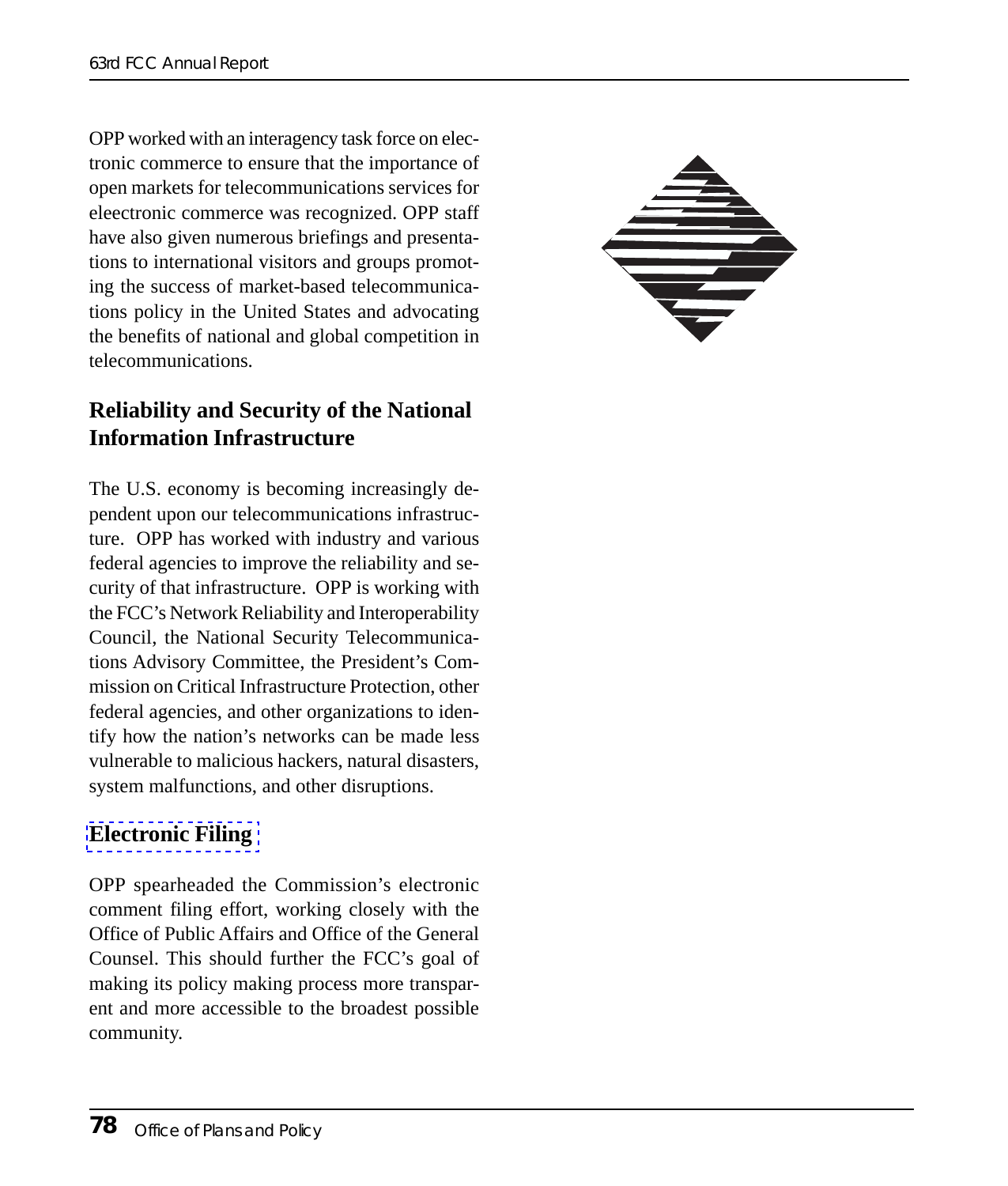### **Office of General Counsel**

### Overview



The Office of General Counsel serves as the chief legal<br>advisor to the Commission and to its various Bureaus<br>and Offices. The Office of General Counsel also repre-<br>sents the Commission in litigation in federal courts, reco advisor to the Commission and to its various Bureaus and Offices. The Office of General Counsel also represents the Commission in litigation in federal courts, recommends decisions in adjudicatory hearing matters before the Commission, assists the Commission in its decision-making cap[acity, and performs a variety of](http://www.fcc.gov/ogc/admain.html) legal functions regarding internal and other administrative matters.

The Office of General Counsel has three Divisions:

The **Administrative Law Division** provides the Commissioners and the agency's Bureaus and Offices with legal advice on a broad range of communications and general administrative law issues. Its attorneys and paralegals also provide the public with legal information on such matters. The Division reviews all draft Commission decisions for legal sufficiency. Division staff members provide legal advice to the Commission concerning a wide array of statutes, regulations, and procedures, including, for example, the Communications Act of 1934, as amended by the Telecommunications Act of 1996, the Administrative Procedure Act, the Freedom of Information Act, the Privacy Act, the Regulatory Flexibility Act, the Paperwork Reduction Act of 1995, the Government in the Sunshine Act, the Contract with America Advancement Act of 1996, negotiated rulemaking, alternative dispute resolution, the Commission's procedural rules, procurement issues, and the agency's *ex parte* and ethics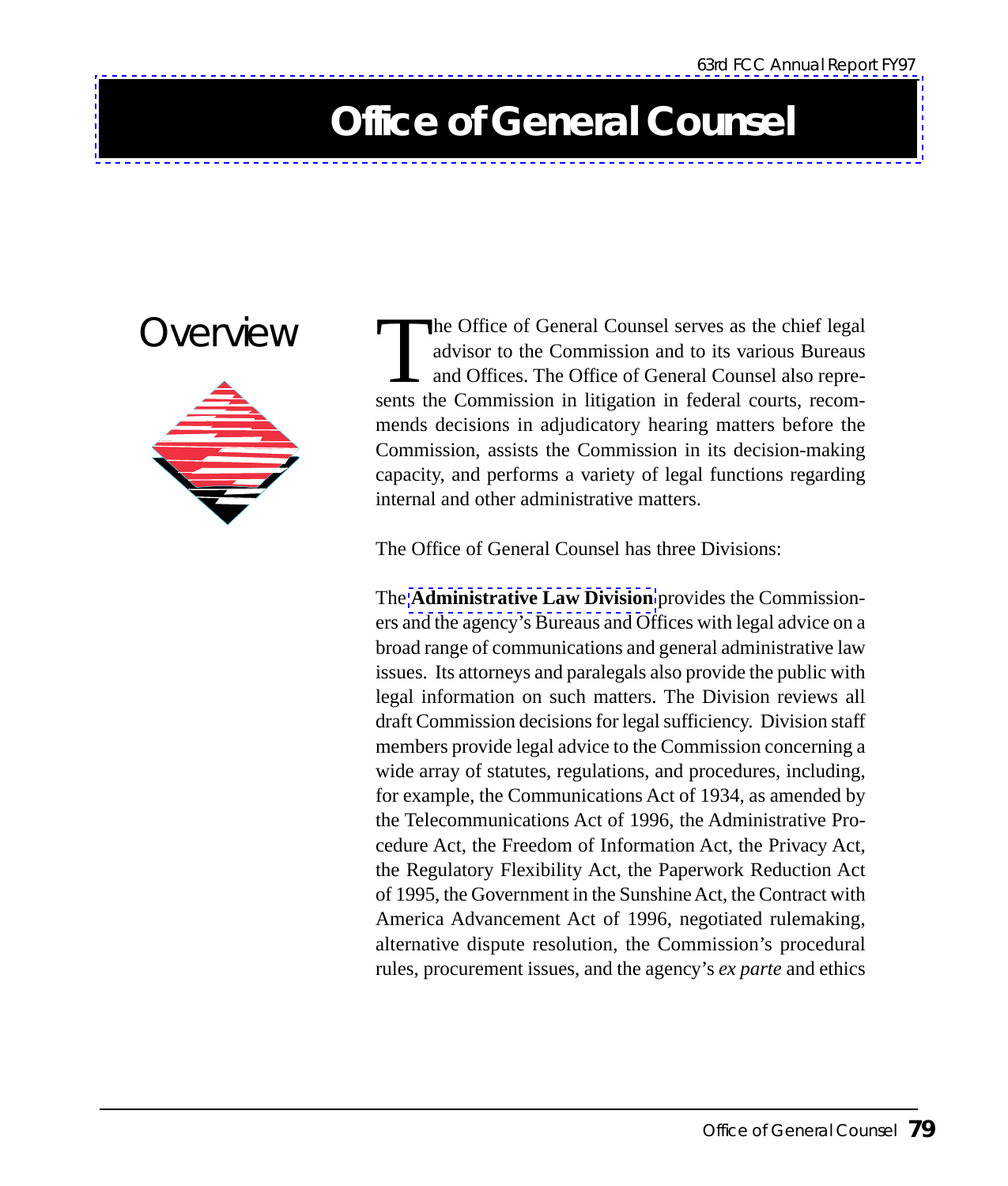rules. The Division staff is available to answer inquiries from the public concerning these matters. The Division also drafts all Commission decisi[ons involving matters on](http://www.fcc.gov/ogc/compmain.html) review from Administrative Law Judges, Freedom of Information Act applications for review, and regulatory and filing fee applications for review.

The **Competition Division** works to ensure a sustained focus on, and a rigorous and consistent analysis of, competitive and economic issues throughout the Commission. Its attorneys and economists team with Bureau staff in the production of draft Commission decisions and those reports that assess the competitive status of various telecommunications markets. The Division reviews draft Commission decisions for both legal sufficiency and consistent competitive analysis, particularly in light of the Telecommunications Act of 1996. The Division also assists senior officials in the articulation of policy issues and is responsible for [implementing chang](http://www.fcc.gov/ogc/litmain.html)es in the Public Utility Holding Company Act of 1935 relating to interests in an exempt telecommunications company (ETC).

The **Litigation Division** represents the Commission in Federal courts of appeals when parties challenge Commission actions, and, in conjunction with the United States Department of Justice and United States Attorneys offices, represents the Commission in litigation in Federal district courts. In addition, Litigation Division attorneys work with the Solicitor General of the United States in representing the Commission in actions in the United States Supreme Court.

### Major Proceedings



OGC reviewed more than 450 draft decision documents presented to the Commission by Bureaus and Offices. OGC also granted 20 requests for public utility holding companies to participate as Exempt Telecommunications Companies pursuant to the Commission's action implementing Section 34(a)(1) of the Public Utility Holding Company Act of 1935, as added by Section 103 of the Telecommunications Act of 1996.

OGC prepared and submitted for Commission consideration 32 hearing, rulemaking, FOIA and other draft decision documents. OGC participated on behalf of the Commission in more than 400 federal appeals and Supreme Court proceedings, and 60 federal district court cases. OGC drafted 52 appellate briefs and participated in 31 oral arguments, while also assisting the Department of Justice in numerous cases pending before federal district courts and the Supreme Court.

Among the significant Commission documents drafted by the Office of General Counsel during FY97 were the following: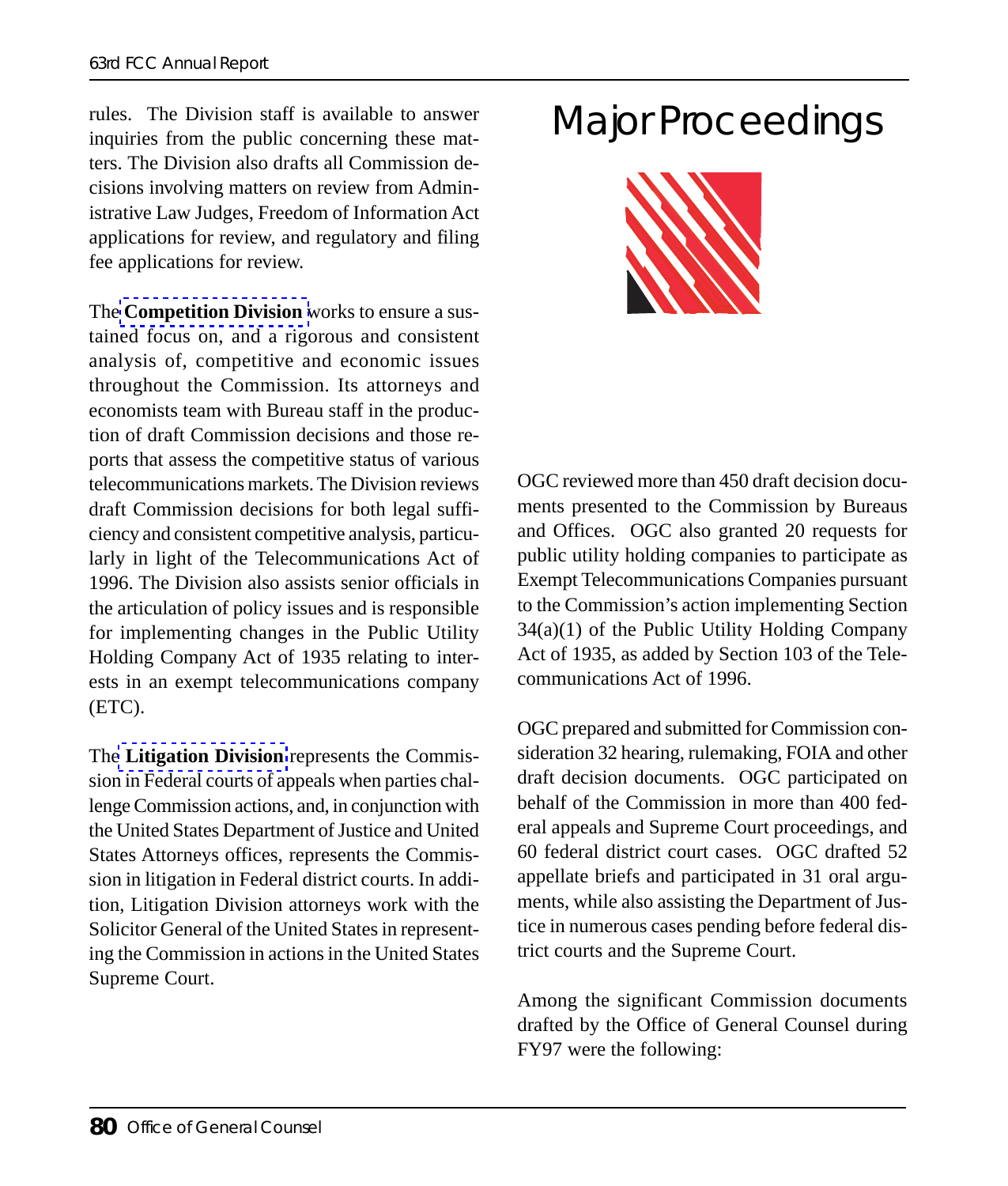#### *Ex Parte* **Report and Order**

The Commission adopted a *Report and Order* that amended the rules governing *ex parte* presentations in proceedings before the Commission to make those rules simpler and clearer, to make compliance with the rules easier, and to enhance their effectiveness in promoting fairness in Commission proceedings. The *ex parte* rules, which ensure the fairness and integrity of the Commission's decision-making process, now provide that certain specified matters are exempt (where *ex parte* presentations may be made freely) or permit-but-disclose (where *ex parte* [presentations are](http://www.fcc.gov/Bureaus/OGC/Orders/1997/fcc97164.wp) permissible subject to certain disclosure requirements) and that all other matters are restricted (where *ex parte* presentations are generally prohibited).

#### **Market Entry Barriers Study**

The Commission adopted a *Report* concerning its implementation of Section 257 of the Communications Act, which requires the Commission to identify and eliminate market entry barriers for entrepreneurs and other small businesses in the provision and ownership of telecommunications services and information services. The *Report* summarized the Commission's strong commitment to continue to achieve the goal of Section 257 to promote policies favoring diversity of voices, vigorous economic competition, technological advancement, and promotion of the public interest, convenience and necessity. The *Report* listed the actions that the Commission has taken to identify and eliminate market entry barriers for small business, to remove or reduce impediments, and to increase opportunities for small business participation in the telecommunications market.

#### **Significant Court Decisions**

#### **AT&T Corp. v. FCC, No. 96-1147, 113 F.3d 225 (D.C. Cir. 1997)**

The Court affirmed the FCC's clarification of rules, the effect of which was to prohibit long-distance carriers (such as AT&T) from using "billing name and address" information obtained from local exchange carriers for marketing long-distance service. The Commission's rule and its clarification balanced subscriber privacy interests against the interests of long-distance carriers in having information to aid in their call tracking and billing activities.

#### **Competitive Telecommunications Assn v. FCC, No. 96-3604, 117 F.3d 1068 (8th Cir. 1997)**

The Court affirmed the FCC's decision to allow incumbent local exchange carriers, for an interim period, to assess some kinds of access charges on new competitive local exchange carriers who bought unbundled elements of the existing local network from the incumbents and used them in providing competitive access services. The Court held that assessing access charges in addition to the charges for the unbundled elements was a permissible transitional measure to avoid possible harm to universal service before the Commission could adopt new universal service rules.

#### **DIRECTV, Inc. v. FCC, No. 96-1001, 110 F.3d 816 (D.C. Cir. 1997)**

The D.C. Circuit denied petitions for review of FCC rules and regulations to auction DBS chan-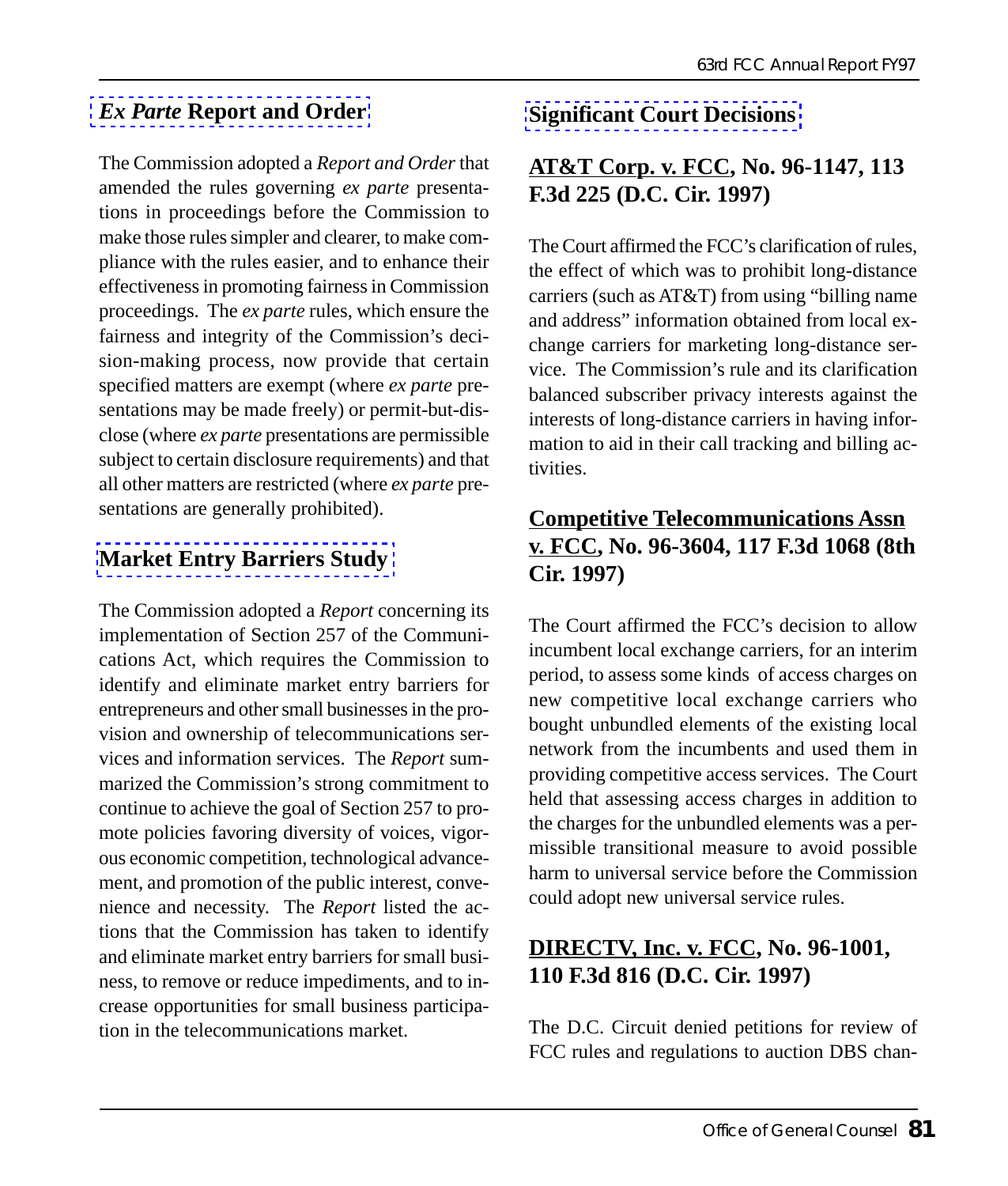nels reclaimed from Advanced Communications Corporation instead of distributing those channels on a pro rata basis among existing DBS permittees, as the Commission previously had provided. The Court held that the Commission's decision to auction the channels was not retroactive, arbitrary and capricious or without statutory authority. The Court also held that the FCC's one-time requirement compelling the winning bidder to divest itself of its existing DBS channels was reasonable.

#### **Illinois Public Telecomm. Assn v. FCC, No. 96-1394, 117 F.3d 555, clarified, 123 F.3d 693 (D.C. Cir. 1997)**

 The Court affirmed Commission rules requiring the rates for pay telephone calls (including purely local calls) to be determined by market forces rather than by federal or state regulation. The Court also affirmed rules requiring long-distance carriers to pay compensation to payphone providers for calls initiated on their phones, including calls to 800 numbers. The Court vacated other rules (1) setting the payments for long-distance calls at the level determined by the market for local coin calls, and (2) requiring certain accounting treatment of payphone assets transferred by telephone companies to affiliated companies.

### **Iowa Utilities Board v. FCC, No. 96- 3321, 120 F.3d 753 (8th Cir. 1997), petitions for certiorari pending**

The Court struck down Commission rules setting pricing standards for interconnection between existing local exchange carriers and would-be competitors. The Court held that the 1996 Telecommunications Act had given authority over intercon-

nection pricing exclusively to the states. The Court also affirmed some substantive rules governing non-pricing interconnection matters and struck down others. The Commission has asked the Supreme Court to review the Eighth Circuit decision.

### **Southwestern Bell Tel. Co. v. FCC, No. 95-1193, 116 F.3d 593 (D.C. Cir. 1997)**

 The Court affirmed the Commission's determination that several local exchange carriers (including Southwestern Bell) had violated FCC rules by assessing improper access charges on resellers of 800 service. The FCC's rules permitted the higher terminating charge on only one end of a call; but the LECs had assessed two terminating charges on certain reseller calls rather than one originating charge and one terminating charge. The LECs were required to make refunds.

#### **Time Warner Entertainment Co., L.P. v. FCC, No. 93-5349, 93 F.3d 957 (1996), reh. denied, 105 F.3d 723 (D.C. Cir. 1997)**

 The D.C. Circuit rejected a series of constitutional challenges to various provisions of the 1992 and 1984 Cable Acts, affirming in part and reversing in part a district court decision. The provisions included requirements for leased access and public, educational and governmental channels; rate regulation, obscenity liability, premium channel preview notice, vertically integrated programming, municipal immunity and provisions requiring direct broadcast satellite providers to set-aside a portion of their channels for educational and informational programming.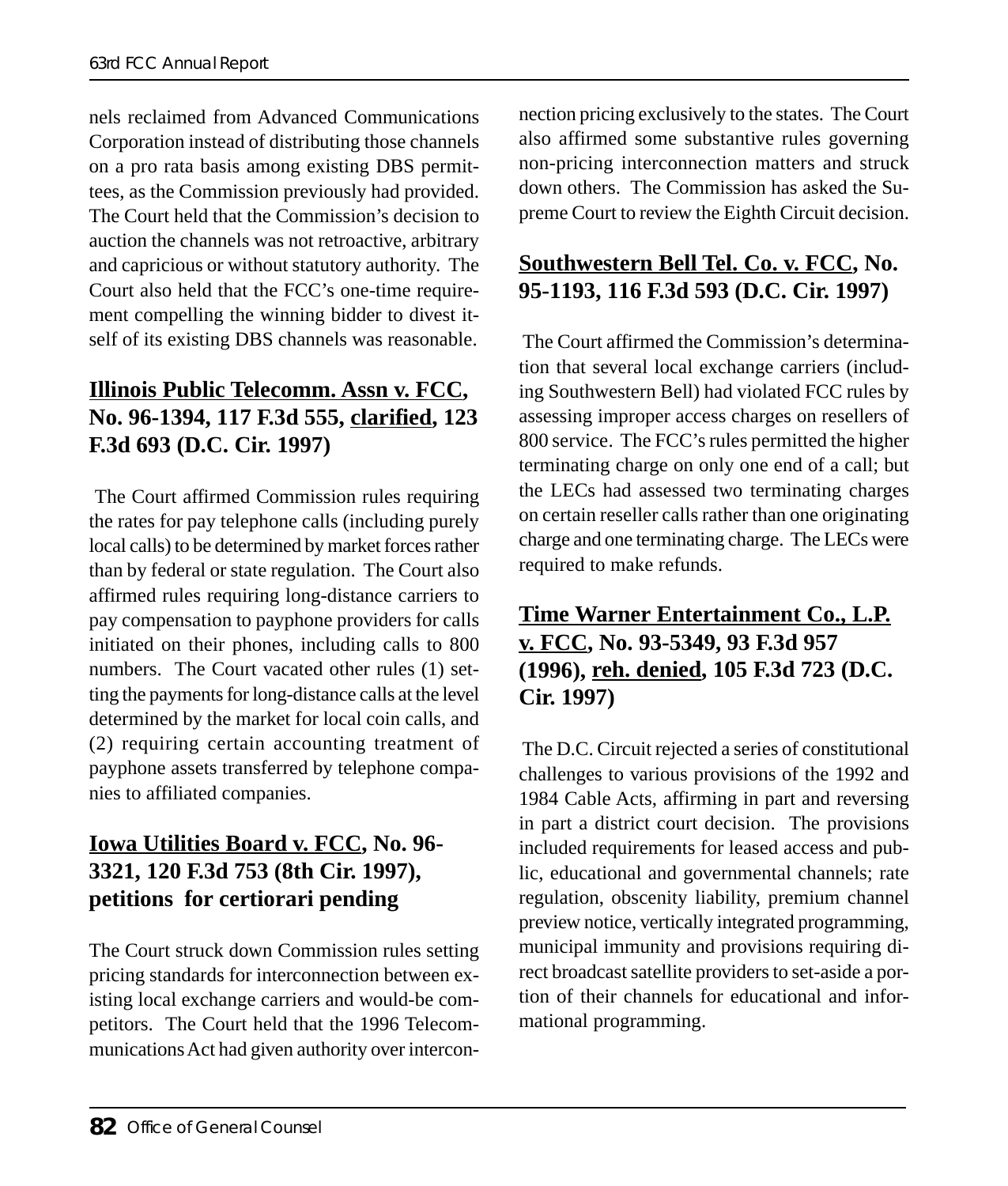#### **Turner Broadcasting System, Inc. v. FCC, No. 95-992, 117 S.Ct. 1174 (1997), affirming, 910 F.Supp. 734 (D.D.C. 1995)**

The Supreme Court affirmed a decision of a special three-judge district court panel that had rejected First Amendment challenges to the provisions of the 1992 Cable Act requiring cable television systems to carry certain local broadcast stations. The Supreme Court concluded that the "must-carry" requirements further, in a direct and effective way, important governmental interests of preserving the benefits of free, over-the-air local television broadcasting, promoting widespread dissemination of information from a multiplicity of sources, and promoting fair competition in the television programming market. The Court also found that the "must-carry" provisions do not burden substantially more speech than necessary to further the governmental interests they are intended to promote.

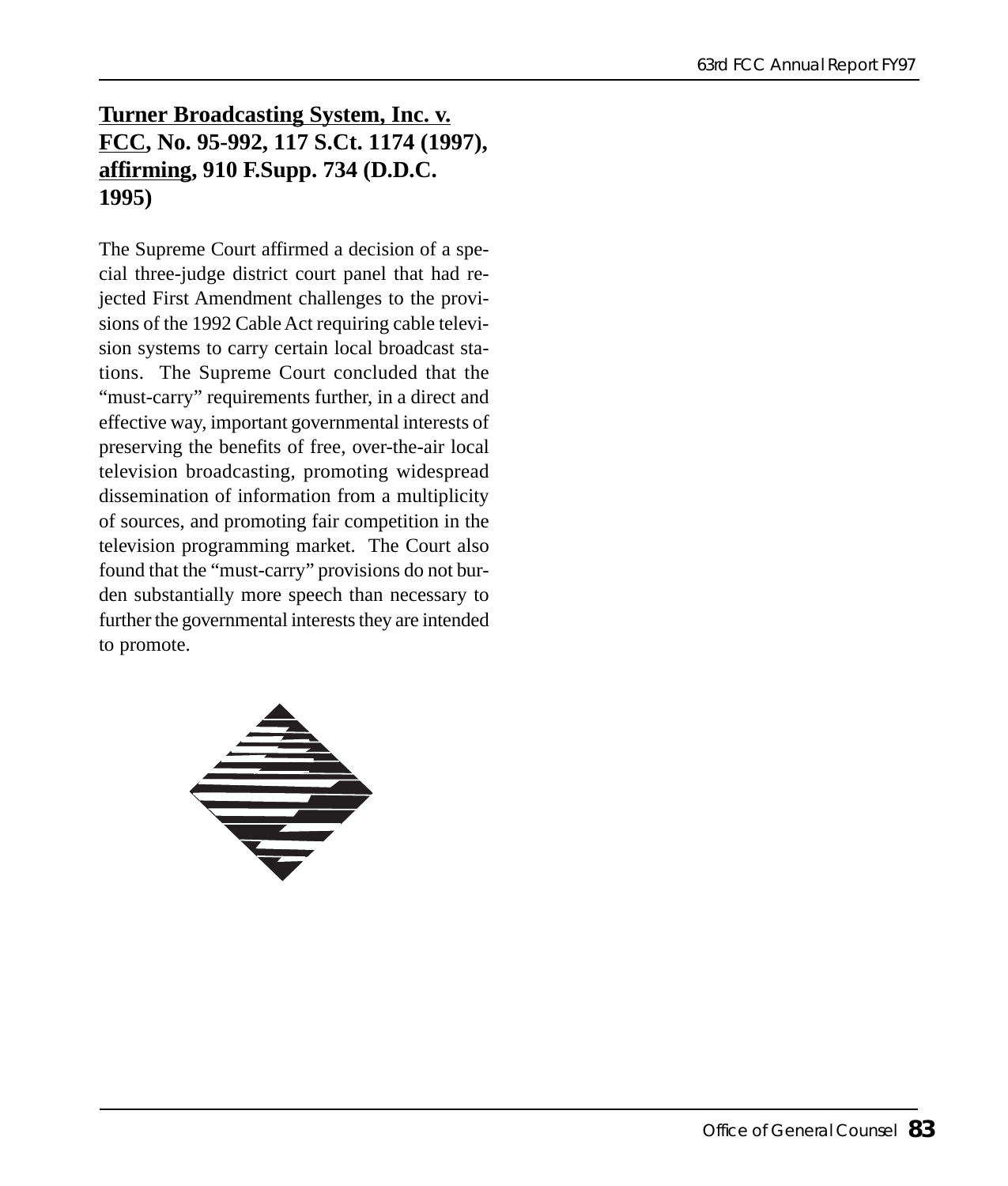# **Office of Legislative and Intergovernmental Affairs**



The Office of Legislative and Intergovernmental Affairs<br>
(OLIA) informs the Congress of the Commission's<br>
decisions, prepares Commission witnesses for congres-<br>
sional hearings coordinates responses to congressional inquir (OLIA) informs the Congress of the Commission's decisions, prepares Commission witnesses for congressional hearings, coordinates responses to congressional inquiries, drafts Commission legislative proposals, analyzes and comments on other proposed legislation, assists in the coordination of the Commission's annual budget and appropriations legislation, and acts as liaison between the Commission and other Federal, state and local government agencies.

### **Enacted Laws**

During FY97 the Congress enacted six laws directly affecting, or of interest to, the Commission. These six laws included legislation: (1) providing for public access to information in an electronic format; (2) requiring a report to Congress on government payments to telecommunications carriers intercepting communications; (3) protecting volunteers assisting the government, such as the FCC's volunteer frequency coordinators, against legal liability; (4) rescinding \$1 million of the FCC's FY96 appropriation; (5) amending and extending the Commission's spectrum auctions authority; and (6) approving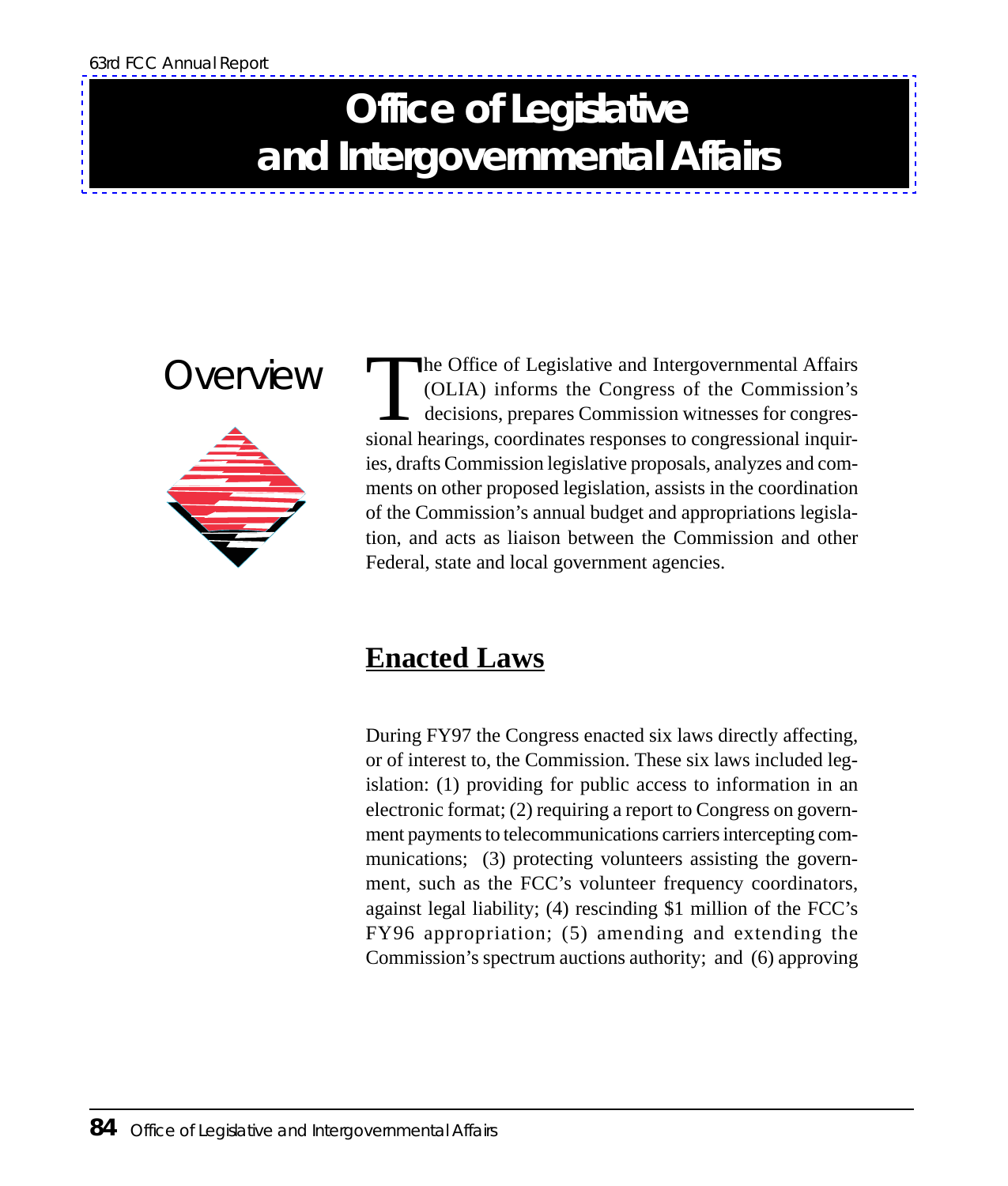continuing appropriations for the Commission through October 23, 1997. A more detailed, chronological listing follows:

#### **1. PL 104-231(HR 3802):**

**"Electronic Freedom of Information Act Amendments of 1996."** Clarified that government records maintained in electronic format must be made available under the Freedom of Information Act. Required agencies redacting electronic records (i.e., deleting part of a record to prevent disclosure of material covered by an exemption under FOIA) to note the location and the extent of any deletions made on a record. Authorized both expedited and "multitrack" processing for certain FOIA requests. Extended from 10 to 20 workdays the statutory deadline for responding to initial FOIA requests. This bill was signed into law on October 2, 1996.

#### **2. PL 104-316 (HR 3864):**

**"General Accounting Office Act of 1996."** Amended the "Communications Assistance for Law Enforcement Act" ("CALEA") to require the Comptroller General of the United States and "every two years thereafter," the Inspector General of the Department of Justice, to submit to the Congress, "after consultation with the Attorney General and the telecommunications industry," a report on payments by the Attorney General to telecommunications carriers for interception of communications done pursuant to CALEA. This bill was signed into law on October 19, 1996.

#### **3. PL 105-18 (HR 1871):**

**"Emergency Supplemental and Rescission Appropriations."** Rescinded \$1,000,000 from the Commission's "unobligated balances available" to the agency under its FY97 appropriation account. This bill was signed into law on June 12, 1997.

#### **4. PL 105-19 (S 543):**

**"Volunteer Protection Act of 1997."** Preempted state law to provide that volunteers, such as the FCC's volunteer frequency coordinators, will not be liable for harm if: (1) they were acting in the scope of their volunteer activity; (2) they were properly licensed (if necessary); (3) the harm was not caused by willful or criminal misconduct, gross negligence, reckless misconduct, or a conscious, flagrant indifference to the rights or safety of the claimant; and (4) the harm was not caused by the volunteer operating a vehicle. The law, however, does not exclude from potential liability any misconduct which constitutes a crime of violence, an act of international terrorism, a hate crime, a sexual offense, a violation of a civil rights law, or where the volunteer was under the influence of drugs or alcohol. This bill was signed into law on June 18, 1997.

#### **5. PL 105-33 (HR 2015):**

**"Balanced Budget Act of 1997."** Enacted over 20 communications and spectrum allocation provisions as part of this omnibus budget reconciliation law, including: (1) authorized FCC to retain auction revenues only if it provides Congress an itemized list of auctions-related expenses; (2) prohibited the FCC from renewing any analog TV broadcast license beyond December 31, 2006, unless at least one network-affiliated station is not broadcasting a digital TV service signal to that market, digital-to-analog converter technology is not "generally available" in that market, or fewer than 85% of TV households in that market sub-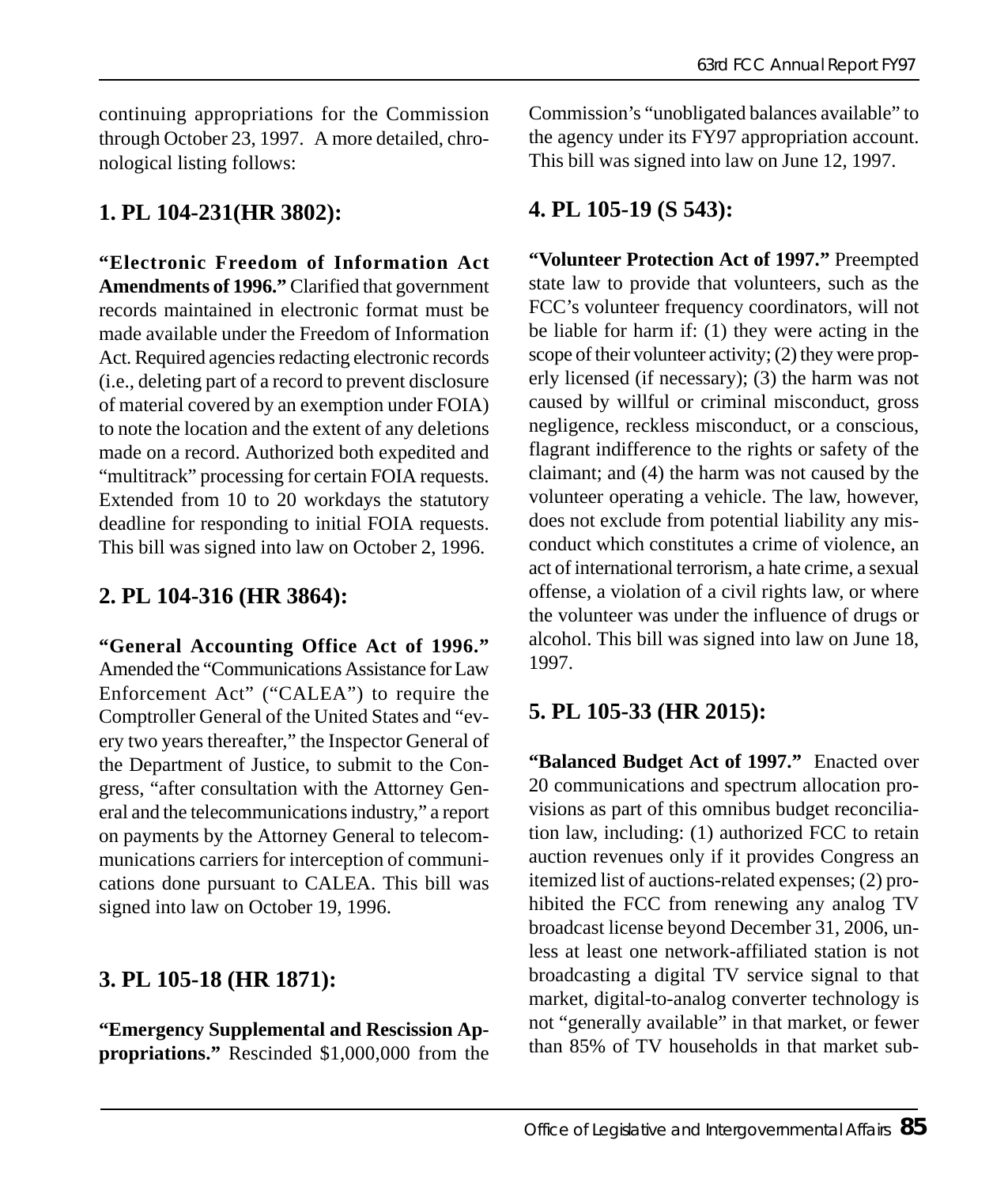scribe to a multichannel video service; (3) authorized an FY2001 appropriation of approximately \$3 billion to the Universal Service Fund, but required the money be returned to the Treasury in FY2002 (provision later repealed in FCC's FY98 appropriation to be reported in the FY98 Annual Report); (4) exempted from auctions "public safety radio services...used by State and local government officials and non-government entities" that are used to protect the safety of life, health, or property and are not made commercially available to the public; (5) required the FCC to reallocate 24 MHz of spectrum between 746 and 806 MHz for public safety services, to commence the assignment of public safety licenses no later than September 30, 1998, and to assign a portion of this spectrum by competitive bidding after January 1, 2001; and (6) required the FCC to set a "reasonable reserve price" or minimum bid for the auction of any license, unless the Commission determines that such a reserve price or minimum bid is not in the public interest.

Other provisions included: (7) authorized the FCC for the first time in its history to auction broadcast licenses, i.e., mutually exclusive broadcast license applications filed before July 1, 1997, and required the FCC to waive its settlement rules for 180 days after enactment to allow pre-July 1 applicants an opportunity to settle their competing claims; (8) required the FCC to "seek to assure," consistent with the Commission's plan for allotments for digital television service, that each existing, qualifying low power TV station is assigned a frequency below 746 MHz to permit continued operation of such low power TV stations; (9) authorized a limited waiver of the FCC's duopoly rule, i.e., the rule prohibiting one company from owning two TV stations or both a newspaper and a TV station in one market, in cities with a population of 400,000 or more, so that broadcasters and newspaper owners

in those cities can bid on reclaimed analog spectrum and use it to provide a digital channel in their markets; (10) extended the Commission's auction authority through September 30, 2007, and repealed the FCC's authority to select licensees through a system of "random selection" or lotteries; (11) required the FCC to reallocate for competitive bidding an additional 55 MHz of spectrum by September 30, 2002, 40 MHz in the 2110-2150 MHz frequency band, and 15 MHz in the 1990- 2110 MHz band; (12) authorized any Federal entity to accept reimbursement for the costs of relocating from government spectrum that is reallocated to mixed or non-government use; (13) exempted from auctions initial licenses for digital TV service given to existing terrestrial broadcast licensees to replace their analog TV licenses; (14) required the FCC to complete six auctions by September 30, 2002; (15) required that the FCC comply with the requirements of international agreements concerning spectrum allocations in making additional spectrum available by competitive bidding; and (16) accelerated the termination date of the Commission's "pioneer preference" program from September 30, 1998, to the date of enactment of the budget reconciliation law. This bill was signed into law on August 5, 1997.

#### **6. PL 105-46 (HJRes 94):**

**"Continuing Resolution."** Approved continuing appropriations for the Commission and other related agencies in the Commerce, Justice, State appropriations bill through October 23, 1997. This bill was signed into law on September 30, 1997.

### **Legislative Program**

In May 1997 the Commission submitted a legislative package to the Congress consisting of 20 pro